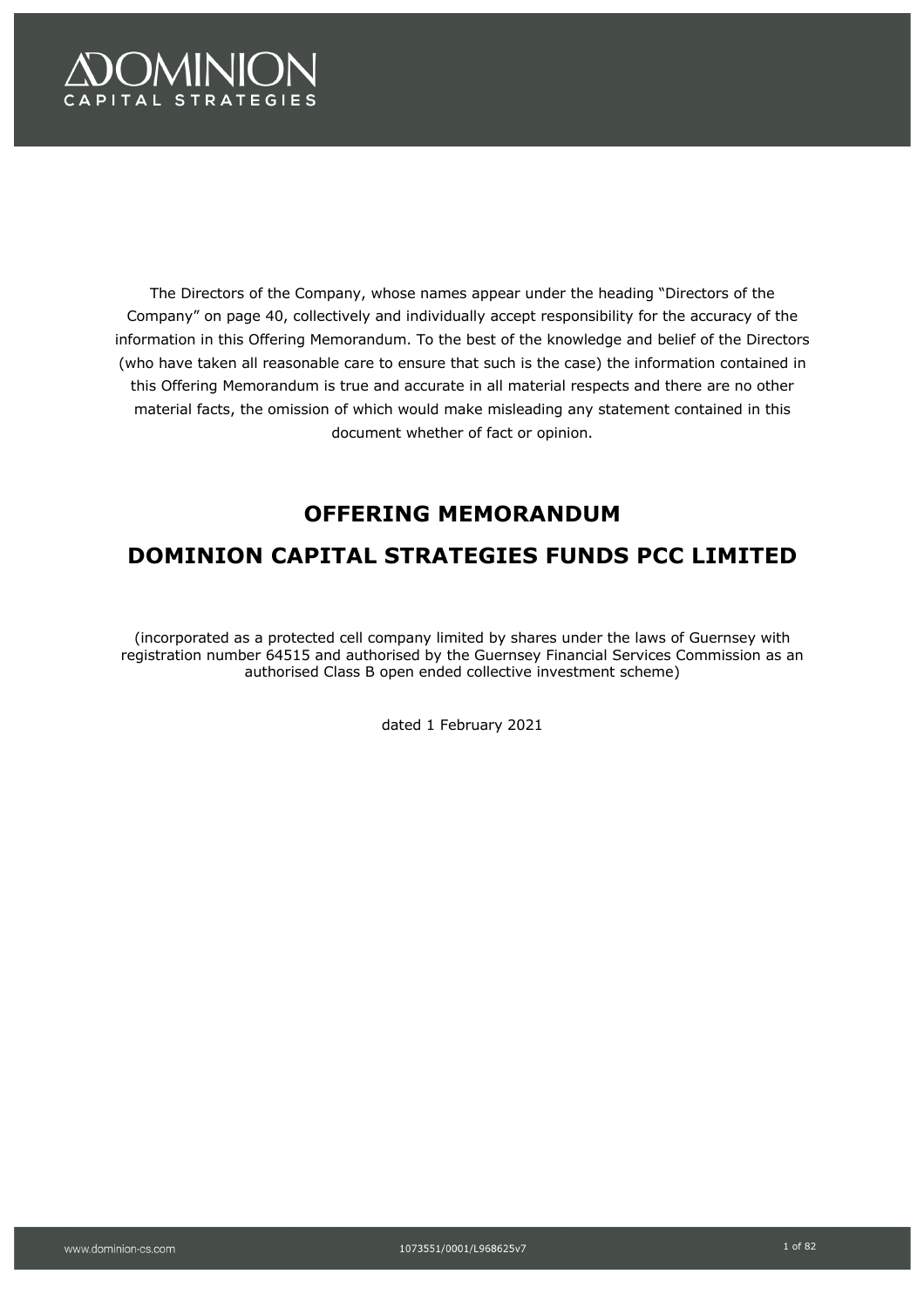# **OMINION** APITAL STRATEGIES

## **IMPORTANT INFORMATION**

Prospective investors should not treat the contents of this Offering Memorandum as advice relating to legal, taxation, investment or any other matters. Prospective investors should consult their own professional advisers concerning the consequences of their acquiring, holding or disposing of Shares.

This Offering Memorandum and the statements made herein are based on the laws and practice in force in Guernsey at the date of this document. Neither the delivery of this Offering Memorandum, nor the issue of Shares shall, under any circumstances, imply that there has been no change in the circumstances affecting any of the matters contained in this Offering Memorandum since that date. Copies of this Offering Memorandum are available on request from the Manager.

## **Authorisation**

The Company has been authorised as a Class "B" Collective Investment Scheme by the Guernsey Financial Services Commission ("**GFSC**") under the Protection of Investors (Bailiwick of Guernsey) Law, 1987, as amended ("**POI Law**"). In giving this authorisation, the GFSC does not vouch for the financial soundness of the Company or for the correctness of any of the statements made or opinions expressed with regard to it. Shareholders in the Company are not eligible for payment of any compensation under the Collective Investment Schemes (Compensation of Investors) Rules 1988 made under the POI Law.

This document constitutes the scheme particulars of the Company for the purposes of The Authorised Collective Investment Schemes (Class B) Rules, 2013 ("**Rules**").

## **Distribution**

Distribution of this Offering Memorandum is not authorised in any jurisdiction after the date of publication of the Company's first report and accounts unless the prospective investor is aware that the most recent annual report and accounts are available on request from the Manager.

No broker, dealer or other person has been authorised by the Company or by any of its agents to issue any advertisement or to give any information or to make any representations in connection with the offering or sale of Shares other than those contained in this Offering Memorandum and, if issued, given or made, such advertisement, information or representations must not be relied upon as having been authorised by the Company or any of its agents.

This Offering Memorandum does not constitute, and may not be used for the purposes of, an offer or solicitation to anyone in any jurisdiction in which such offer or solicitation is not authorised or to any person to whom it is unlawful to make such offer or solicitation. The distribution of this Offering Memorandum and the offering of Shares in certain jurisdictions may be restricted and accordingly persons into whose possession such documents come are required to inform themselves about and to observe such restrictions. In particular, subject to certain exceptions, this document should not be distributed, forwarded to or transmitted in or into the United States.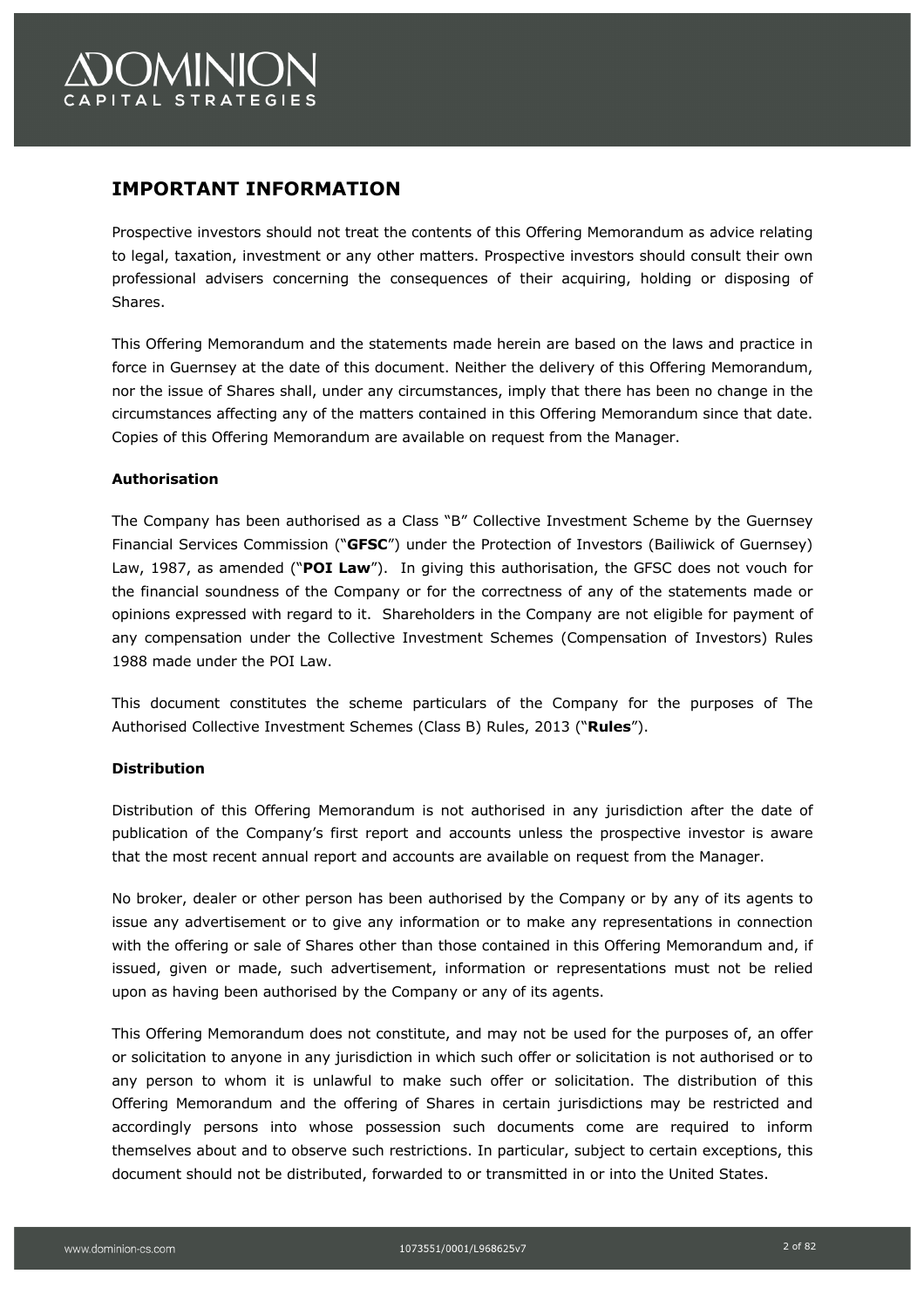

The Company has not been registered under the United States Securities Act of 1933 or the securities laws of any of the States of the United States of America, nor is such registration contemplated. The Shares may not be directly or indirectly offered or sold in the United States of America or to any United States person.

The Shares are subject to restrictions on transferability and resale and, subject to certain exceptions, may not be transferred or resold in the United States or to any U.S. Person. The Company reserves, and intends to exercise, the right at its sole discretion to compulsorily redeem or restrict the transfer of any Shares sold in contravention of these prohibitions or in the event that the transfer or continued ownership of any Shares could result in adverse legal, regulatory, pecuniary, tax or material administrative consequences for the Company or its Shareholders or, in particular, require the Company to register under the U.S. Investment Company Act.

#### **Risks**

Attention of prospective investors is drawn to the section entitled "Risk Warnings" on page 25 of this Offering Memorandum.

## **DEFINITIONS**

The following words shall have the meanings opposite them unless the context in which they appear requires otherwise:

| "Administration Agreement" | has the meaning set out on page 42 of this Offering<br>Memorandum;                                                                                                                                                                  |
|----------------------------|-------------------------------------------------------------------------------------------------------------------------------------------------------------------------------------------------------------------------------------|
| "Administration Fee"       | the fee to which the Administrator is entitled as described<br>on page 18 of this Offering Memorandum;                                                                                                                              |
| "Administrator"            | EPEA Fund Services (Guernsey) Limited, in its capacity as<br>administrator of the Company, or such other person as the<br>Company shall appoint from time to time to act as<br>administrator and designated manager of the Company; |
| "Appendix"                 | appendix to this Offering Memorandum,<br>and<br>an<br>"Appendices" means more than one of them;                                                                                                                                     |
| "Articles"                 | the Articles of Incorporation of the Company, as amended,<br>modified or replaced from time to time;                                                                                                                                |
| "Auditor"                  | PricewaterhouseCoopers CI LLP;                                                                                                                                                                                                      |
| "Bonds"                    | fixed-income securities issued by any authorised bank,<br>listed company or government, and issued for a fixed                                                                                                                      |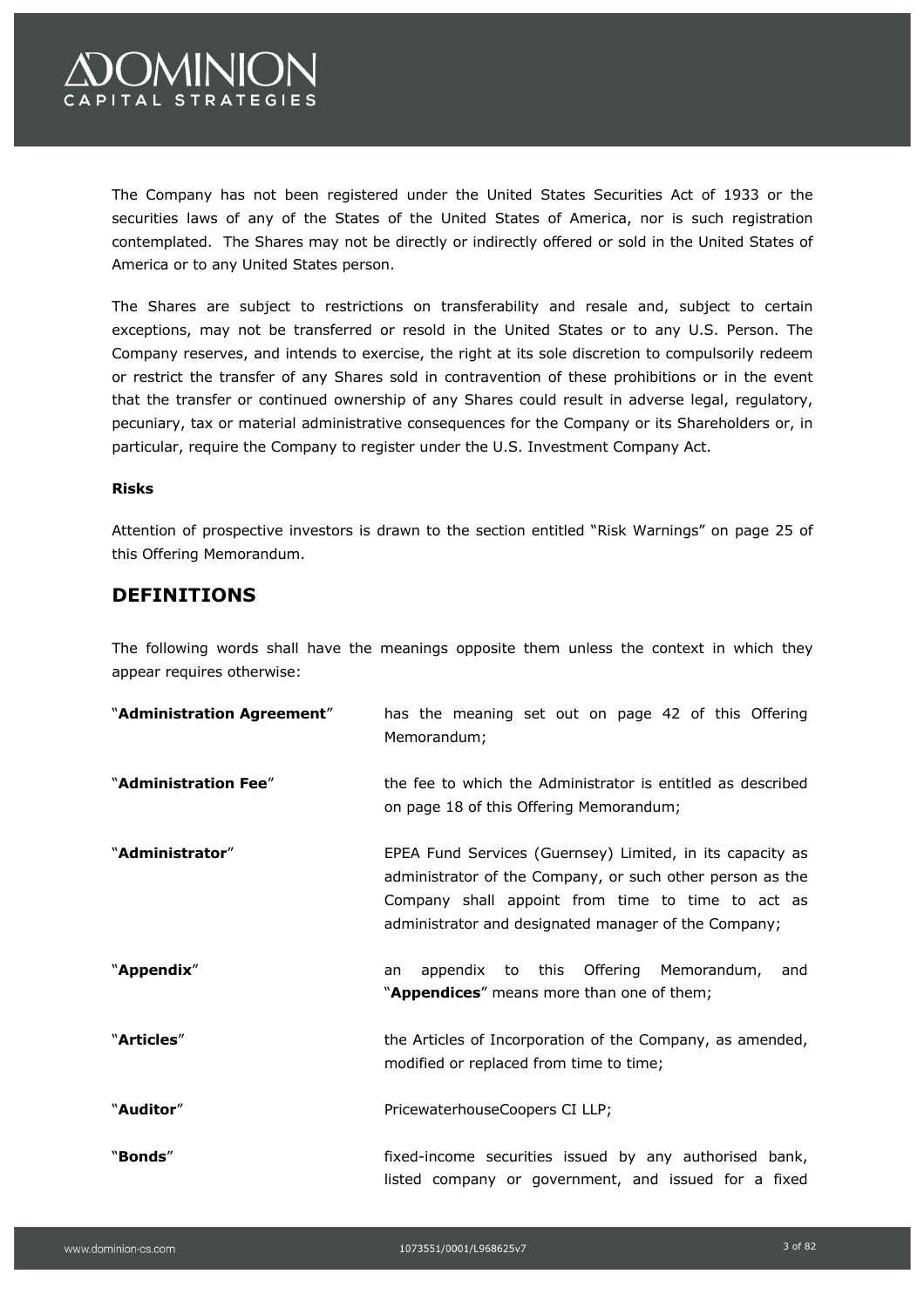

period at a fixed interest rate;

| "Business Day"                                | any day on which banks in Guernsey are open for normal<br>banking business (excluding Saturdays and Sundays);                                                                                                                                                                                                                                                                                                                                                                                 |
|-----------------------------------------------|-----------------------------------------------------------------------------------------------------------------------------------------------------------------------------------------------------------------------------------------------------------------------------------------------------------------------------------------------------------------------------------------------------------------------------------------------------------------------------------------------|
| "Cash Instruments"                            | includes cash in any current account or on deposit with, or<br>certificates of deposit issued by, any bank or building<br>society, short-to-medium term Bonds, notes or other debt<br>instruments issued by any bank, building society or<br>national government or listed corporate bodies (whether or<br>not a Dominion Associate), and all other assets which the<br>Directors in their absolute discretion consider to be of a<br>similar nature;                                         |
| "Cellular Assets"                             | the assets of the Company attributable to a Fund,<br>comprising assets represented by the proceeds of the issue<br>of Shares of the Fund, reserves and all other assets<br>attributable to the Fund;                                                                                                                                                                                                                                                                                          |
| "Class"                                       | in respect of a Fund, a class of Shares that, pursuant to the<br>Articles, the Directors may, from time to time, decide to<br>issue, each being a separate class of Shares, the assets of<br>which will be commonly invested but to which a specific<br>sales or redemption charge structure, fee structure,<br>minimum subscription and/or holding amount, currency<br>denomination or dividend and distribution policy may be<br>applied or which are hedged against a particular currency; |
| "Collective Investment<br>Schemes" and "CISs" | collective<br>investment<br>schemes<br>which<br>domiciled,<br>are<br>managed and regulated in jurisdictions approved by the<br>Manager;                                                                                                                                                                                                                                                                                                                                                       |
| "Companies Law"                               | The Companies (Guernsey) Law, 2008, as amended;                                                                                                                                                                                                                                                                                                                                                                                                                                               |
| "Company"                                     | Dominion Capital Strategies Funds PCC Limited;                                                                                                                                                                                                                                                                                                                                                                                                                                                |
| "Company Secretary"                           | EPEA Fund Services (Guernsey) Limited;                                                                                                                                                                                                                                                                                                                                                                                                                                                        |
| "Core"                                        | the Company, excluding the Funds;                                                                                                                                                                                                                                                                                                                                                                                                                                                             |
| "Core Assets"                                 | the assets of the Company attributable to the Core;                                                                                                                                                                                                                                                                                                                                                                                                                                           |
| "CRS"                                         | Economic<br>the<br>Organization<br>Co-operation<br>for<br>and<br>Development's "Common Reporting Standards";                                                                                                                                                                                                                                                                                                                                                                                  |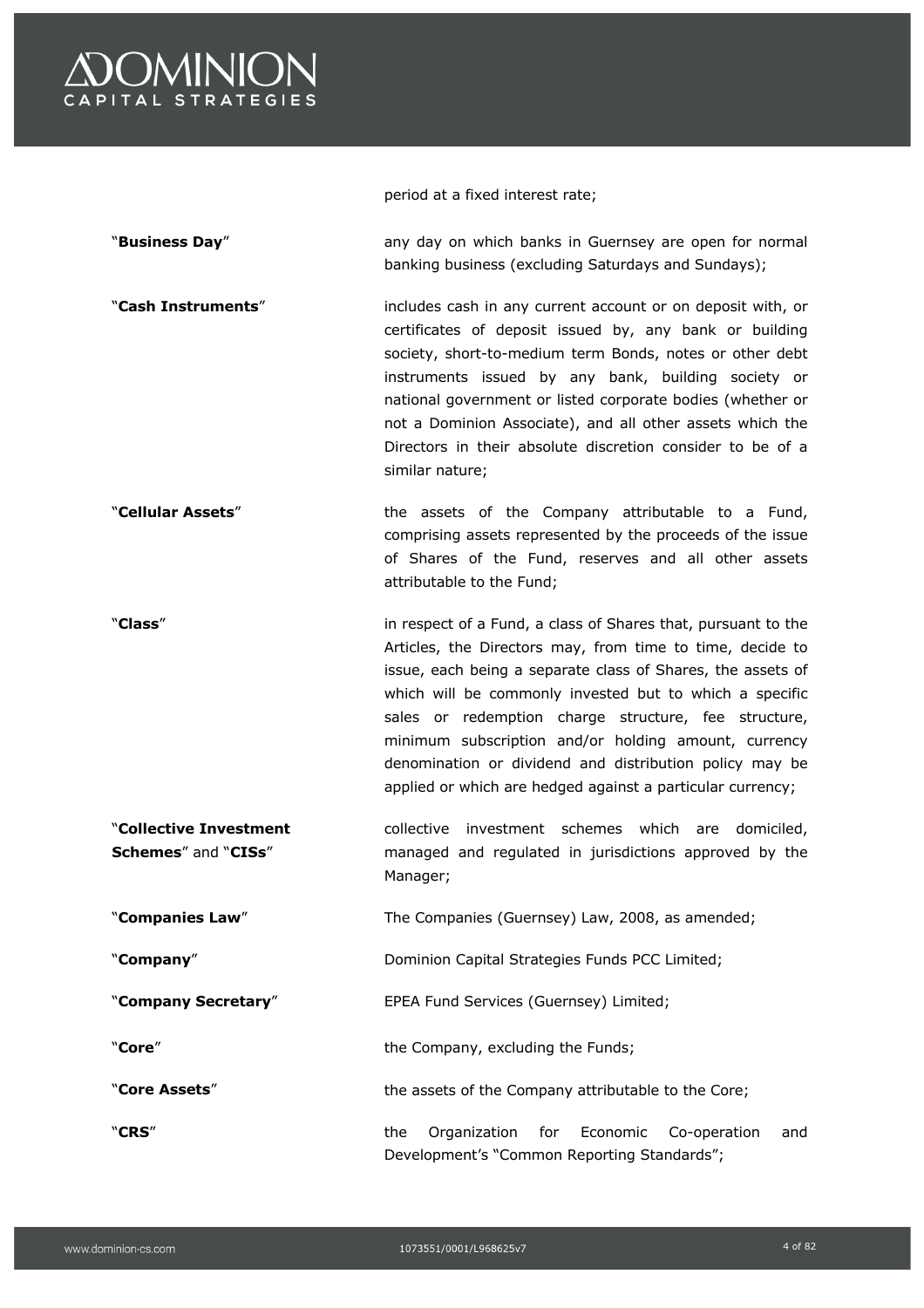

| "Custodian"                | Peresec International Limited;                                                                                                                                                                                                                                                                                                                                                                                                                                                                                                                                                                                                                                                                                                            |  |
|----------------------------|-------------------------------------------------------------------------------------------------------------------------------------------------------------------------------------------------------------------------------------------------------------------------------------------------------------------------------------------------------------------------------------------------------------------------------------------------------------------------------------------------------------------------------------------------------------------------------------------------------------------------------------------------------------------------------------------------------------------------------------------|--|
| "Custodian Agreement"      | has the meaning set out on page 43 of this Offering<br>Memorandum;                                                                                                                                                                                                                                                                                                                                                                                                                                                                                                                                                                                                                                                                        |  |
| "Custodian Fee"            | the fee to which the Custodian is entitled as described on<br>page 19 of this Offering Memorandum;                                                                                                                                                                                                                                                                                                                                                                                                                                                                                                                                                                                                                                        |  |
| "Data Protection Law"      | has the meaning set out on page 34 of this Offering<br>Memorandum;                                                                                                                                                                                                                                                                                                                                                                                                                                                                                                                                                                                                                                                                        |  |
| "DCSF Application Form"    | the application form for Shares which is available from the<br>Administrator on request;                                                                                                                                                                                                                                                                                                                                                                                                                                                                                                                                                                                                                                                  |  |
| "DCSF Redemption Form"     | the redemption form for Shares which is available from the<br>Administrator on request;                                                                                                                                                                                                                                                                                                                                                                                                                                                                                                                                                                                                                                                   |  |
| "Dealing Day"              | the Subscription Day and the Redemption Day where they<br>fall on the same date;                                                                                                                                                                                                                                                                                                                                                                                                                                                                                                                                                                                                                                                          |  |
| "Directors" or the "Board" | the directors of the Company for the time being, or, as the<br>case may be, the Directors assembled as a board or as a<br>committee of the board;                                                                                                                                                                                                                                                                                                                                                                                                                                                                                                                                                                                         |  |
| "Dominion Associate"       | any subsidiary or subsidiary undertaking of Dominion<br>Group Limited;                                                                                                                                                                                                                                                                                                                                                                                                                                                                                                                                                                                                                                                                    |  |
| "Dominion Funds"           | any current or future collective investment schemes,<br>segregated accounts, investment products or arrangements<br>for which the Manager or a Dominion Associate: (i) assisted<br>with the establishment of; (ii) promotes; and/or (iii) is<br>appointed manager, investment manager, investment<br>adviser, investment sub-adviser or general partner;                                                                                                                                                                                                                                                                                                                                                                                  |  |
| "Duties and Charges"       | all stamp and other duties, taxes, governmental charges,<br>brokerage, bank charges, transfer fees, registration fees<br>and other fees, duties and charges whether in connection<br>with the original acquisition or increase of the assets of the<br>Fund or the creation, issue, sale, exchange or purchase of<br>Shares in the Fund or the acquisition or disposal of<br>Investments for the account of a Fund or in respect of<br>certificates or otherwise which may have become or may<br>be payable in respect of or prior to or upon the occasion of<br>the transaction or dealing in respect of which such duties<br>and charges are payable but shall not include any<br>commission charges or costs which may have been taken |  |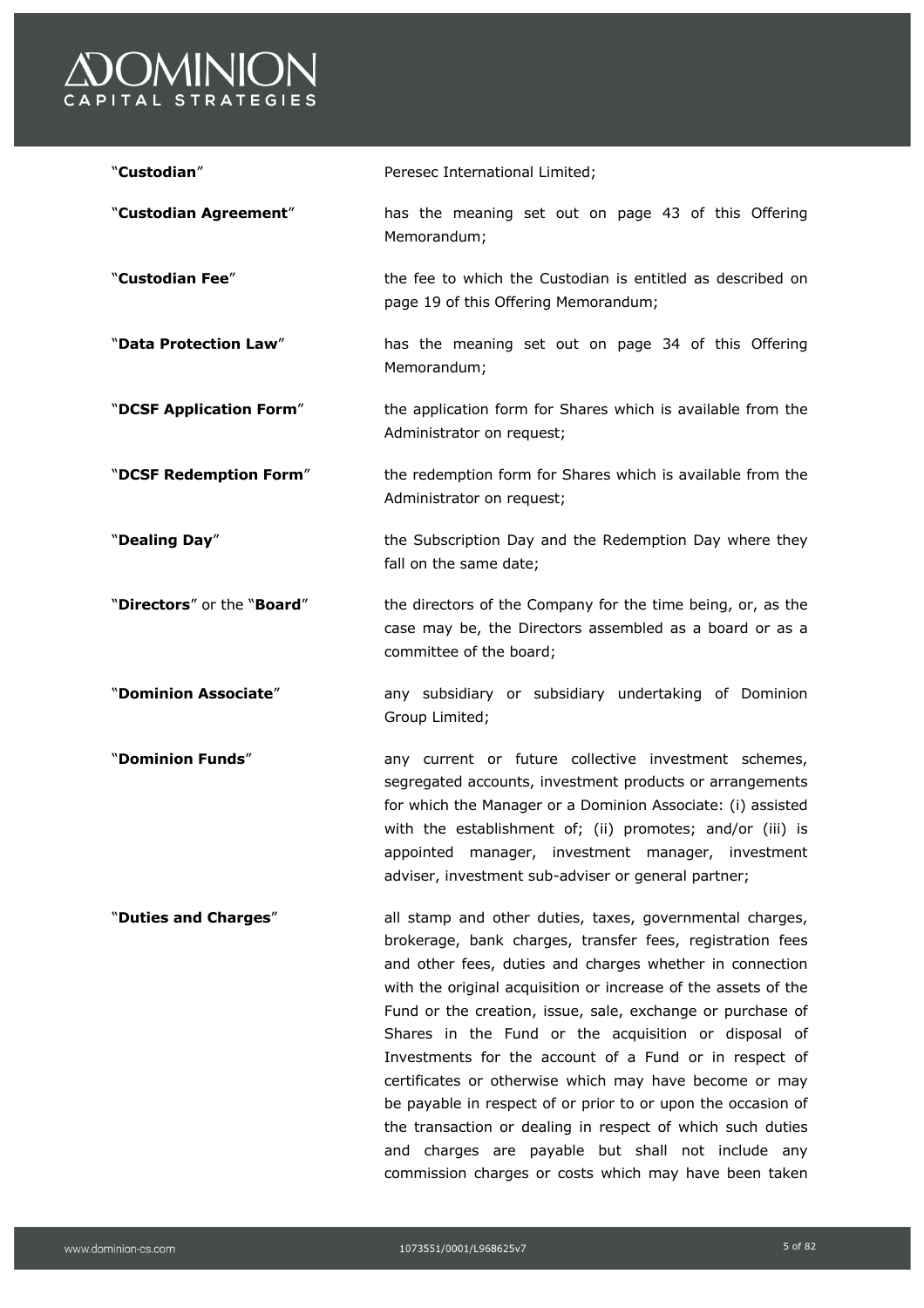

|                             | into account in ascertaining the Net Asset Value of the<br>Fund;                                                                                                                                                             |
|-----------------------------|------------------------------------------------------------------------------------------------------------------------------------------------------------------------------------------------------------------------------|
| "Equities"                  | Global Equities and/or Emerging Market Equities (as the<br>context requires);                                                                                                                                                |
| "Emerging Markets"          | those countries listed from time to time<br>by the<br>International Monetary Fund as "emerging markets", or<br>such other countries as the Directors reasonably consider<br>have similar characteristics;                    |
| "Emerging Markets Equities" | shares in companies which are listed on any Recognised<br>Investment Exchange in an Emerging Market, and other<br>liquid securities equivalent to shares in such listed<br>companies;                                        |
| "ETFs"                      | exchange-traded funds;                                                                                                                                                                                                       |
| "FATCA"                     | has the meaning set out on page 26 of this Offering<br>Memorandum;                                                                                                                                                           |
| "FCA"                       | United Kingdom Financial Conduct Authority, the statutory<br>regulator under FSMA responsible for the regulation of the<br>United Kingdom financial services industry;                                                       |
| "FSMA"                      | United Kingdom Financial Services and Markets Act 2000;                                                                                                                                                                      |
| "Funds"                     | each of the cells of the Company set out in the Appendices,<br>being cells created by the Company for the purpose of<br>segregating and protecting the Cellular Assets in the<br>manner provided by the Companies Law;       |
| "GFSC"                      | The Guernsey Financial Services Commission;                                                                                                                                                                                  |
| "Global Custodian"          | The Bank of New York Mellon, London Branch, or such<br>replacement custodian as may be appointed by the<br>Custodian from time to time;                                                                                      |
| "Global Equities"           | shares in companies which are listed around the world on<br>any Recognised Investment Exchange (excluding those<br>listed in Emerging Markets) and other liquid securities<br>equivalent to shares in such listed companies; |
| "Guernsey"                  | the island of Guernsey and the islands of Alderney and<br>Sark;                                                                                                                                                              |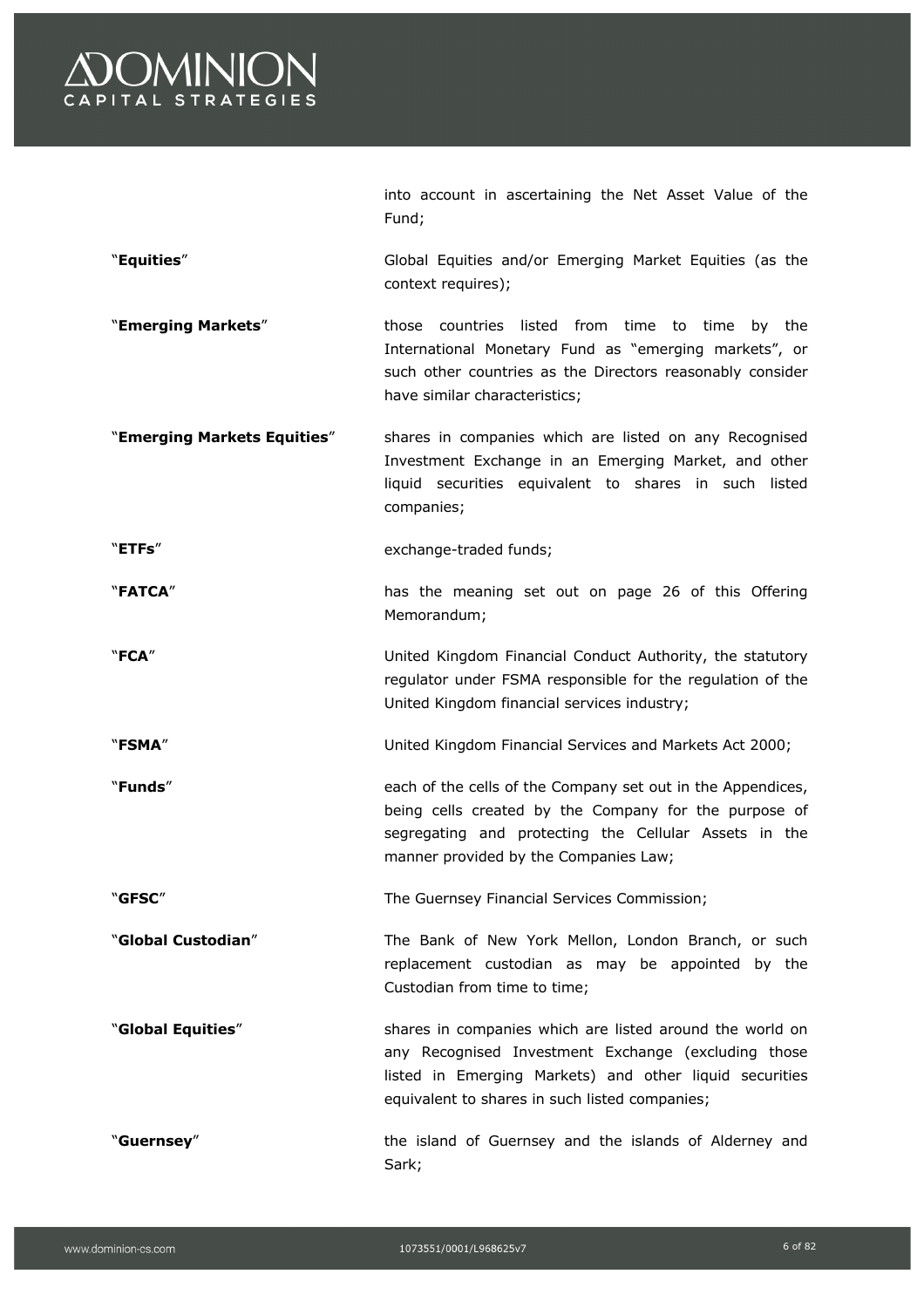

| "Illiquid Assets"         | an Investment (or a pool of Investments) which is deemed<br>by the Directors to be illiquid or the value of which is not<br>readily or reliably ascertainable or realisable;                       |
|---------------------------|----------------------------------------------------------------------------------------------------------------------------------------------------------------------------------------------------|
| "Investee Fund"           | has the meaning set out on page 13 of this Offering<br>Memorandum;                                                                                                                                 |
| "Investee Manager"        | has the meaning set out on page 13 of this Offering<br>Memorandum;                                                                                                                                 |
| "Investment"              | an investment owned, or to be made, by the Company in<br>accordance with the Investment Objective of each Fund, as<br>described in the Appendices;                                                 |
| "Investment Adviser"      | Dominion Asset Management Limited, or such other person<br>as the Manager shall appoint from time to time to act as<br>the investment adviser to the Manager;                                      |
| "Investment Objective"    | the investment objective of each of the Funds, as described<br>in the relevant Appendix (referable to that Fund)                                                                                   |
| "Investment Policy"       | the investment policy of each of the Funds, as described in<br>the relevant Appendix (referable to that Fund);                                                                                     |
| "Investment Restrictions" | the investment restrictions applicable to each of the Funds,<br>as described in the relevant Appendix (attributable to that<br>Fund)                                                               |
| "Leverage"                | the use of borrowings (from any source) by the Company<br>whether in its own capacity or acting in respect of any of<br>the Funds;                                                                 |
| "Management Agreement"    | has the meaning set out on page 41 of this Offering<br>Memorandum;                                                                                                                                 |
| "Management Fee"          | the management fee to which the Manager is entitled as<br>set out on page 18 of this Offering Memorandum;                                                                                          |
| "Management Share"        | a management share in the capital of the Company of no<br>par value and having the rights set out in the Articles, the<br>proceeds of the issue of which shall be comprised in the<br>Core Assets; |
| "Manager"                 | Dominion Fund Management Limited or such other person<br>as the Company shall appoint from time to time to act as<br>manager;                                                                      |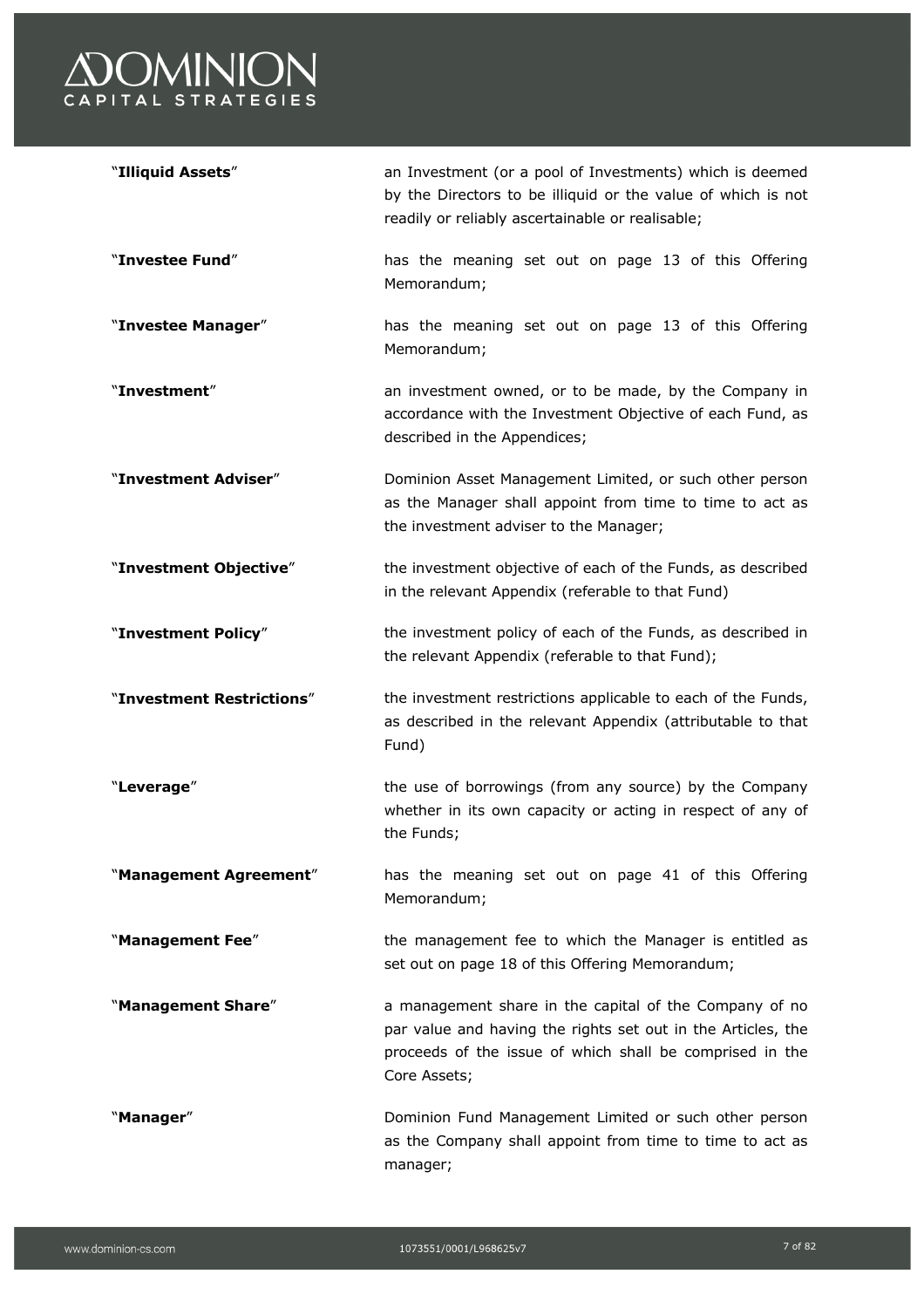

| "Memorandum"                        | the Memorandum of Incorporation of the Company;                                                                                                                                                                                                                                                                                                                                                                                                                                                 |
|-------------------------------------|-------------------------------------------------------------------------------------------------------------------------------------------------------------------------------------------------------------------------------------------------------------------------------------------------------------------------------------------------------------------------------------------------------------------------------------------------------------------------------------------------|
| "Multilateral Agreement"            | the multilateral competent authority agreement relating to<br>the CRS;                                                                                                                                                                                                                                                                                                                                                                                                                          |
| "Net Asset Value"                   | the net asset value of the Company, a Fund, or a Share, as<br>the context may require, as determined in accordance with<br>the Articles and described in the heading "Calculation of<br>Net Asset Value" on page 36 of this Offering Memorandum;                                                                                                                                                                                                                                                |
| "Offering Memorandum"               | this document, as amended or replaced from time to time,<br>which includes all Appendices;                                                                                                                                                                                                                                                                                                                                                                                                      |
| "Ordinary Resolution"               | an ordinary resolution of the Shareholders of the Core or a<br>Fund (as the case may be), passed as an ordinary<br>resolution in accordance with the Companies Law by a<br>simple majority of the votes of Shareholders entitled to<br>vote and voting in person, by attorney or by proxy at a<br>meeting or, if proposed as a written resolution, by a simple<br>majority of the total voting rights of Shareholders eligible<br>to vote on the date of circulation of the written resolution; |
| "POI Law"                           | The Protection of Investors (Bailiwick of Guernsey) Law,<br>1987 as amended;                                                                                                                                                                                                                                                                                                                                                                                                                    |
| "Recognised Investment<br>Exchange" | any stock or investment exchange, institution, index or<br>screen-based or other electronic quotation or trading<br>system providing dealing facilities or quotations for<br>investments, approved from time to time by the Manager;                                                                                                                                                                                                                                                            |
| "Redemption Day"                    | every Business Day, or such other days as the Company<br>may determine from time to time;                                                                                                                                                                                                                                                                                                                                                                                                       |
| "Redemption Price"                  | the price at which Shares are redeemed on a Redemption<br>Day, as set out in the Articles and described on page 36 of<br>this Offering Memorandum;                                                                                                                                                                                                                                                                                                                                              |
| "Register"                          | the register of Shareholders of the Company or the<br>Register of Shareholders of a Fund, as the context permits;                                                                                                                                                                                                                                                                                                                                                                               |
| "Registrar"                         | EPEA Fund Services (Guernsey) Limited, or such other<br>person as the Company shall appoint from time to time to<br>act as Registrar;                                                                                                                                                                                                                                                                                                                                                           |
| "Rules"                             | The Authorised Collective Investment Schemes (Class B)                                                                                                                                                                                                                                                                                                                                                                                                                                          |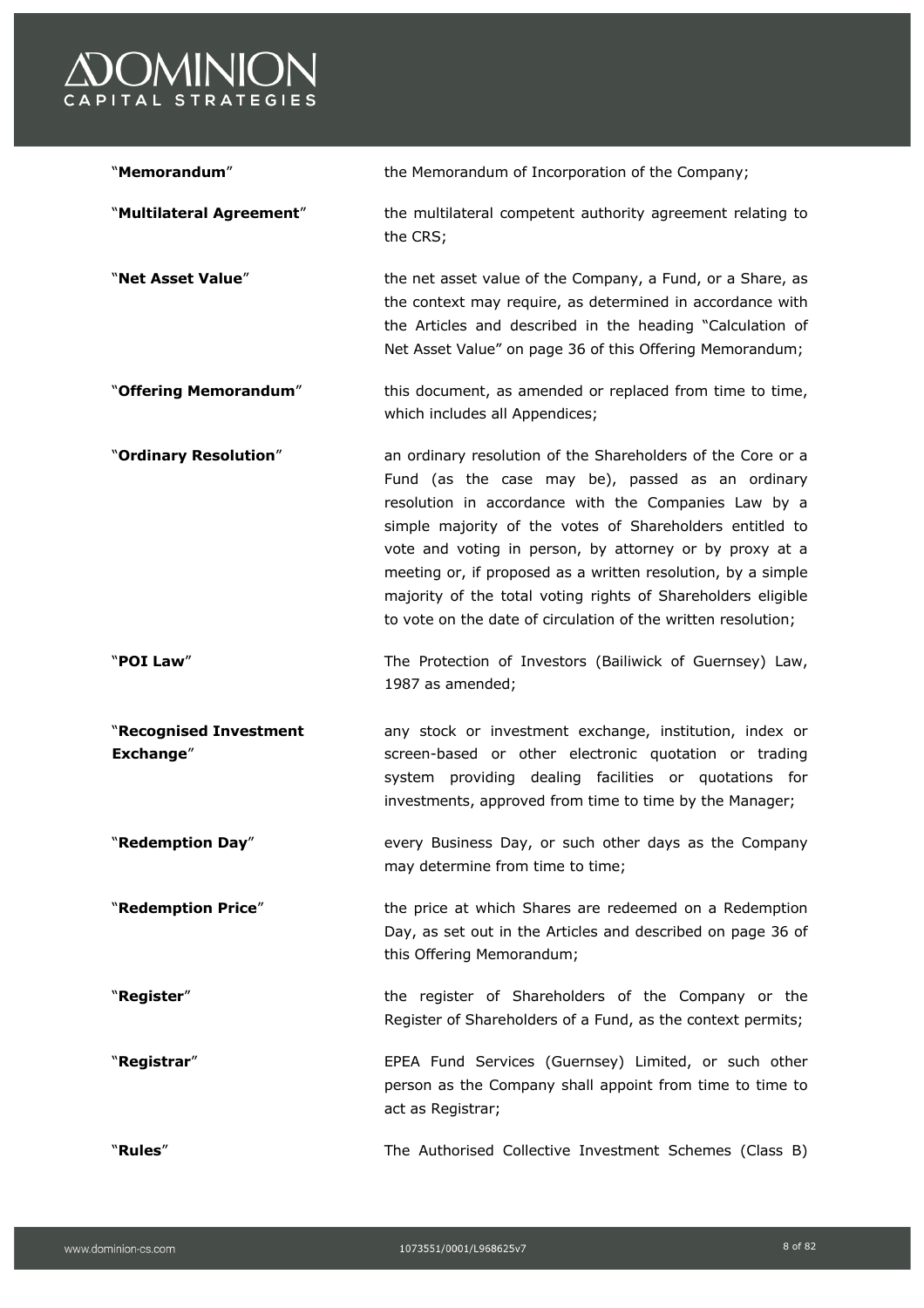

Rules, 2013, as amended from time to time; "**Services Agreement**" has the meaning set out on page 43 of this Offering Memorandum; "**Share(s)**" non-voting participating redeemable shares in the capital of the Company of no par value designated as a share of a Fund, the proceeds of issue of which shall be comprised in the Cellular Assets of that Fund; "**Shareholder**" a registered holder of a Management Share and/or a Share, as the context permits; "**Special Resolution**" a special resolution of the Shareholders of the Core or a Fund (as the case may be), passed as a special resolution in accordance with the Companies Law by a majority of not less than seventy-five per cent of the votes of Shareholders entitled to vote and voting in person, by attorney or by proxy at a meeting or, if proposed as a written resolution, by a majority of not less than seventy-five per cent of the total voting rights of Shareholders eligible to vote on the date of circulation of the written resolution; "**Subscription Day**" every Business Day, or such other days as the Company may determine from time to time; **"Subscription Price**" the price at which Shares are issued on a Subscription Day, as set out in the Articles and described on page 36 of this Offering Memorandum; "**U.S.-Guernsey IGA**" the intergovernmental agreement between Guernsey and the United States regarding the implementation of FATCA; "**USD**" and "**\$**" US Dollar, the lawful currency of the United States of America; and "**Valuation Point**" the time at which the Net Asset Value is determined, and which shall be 23.59 in Guernsey (or such other time as the Directors may determine from time to time) on the Business Day immediately preceding each Dealing Day.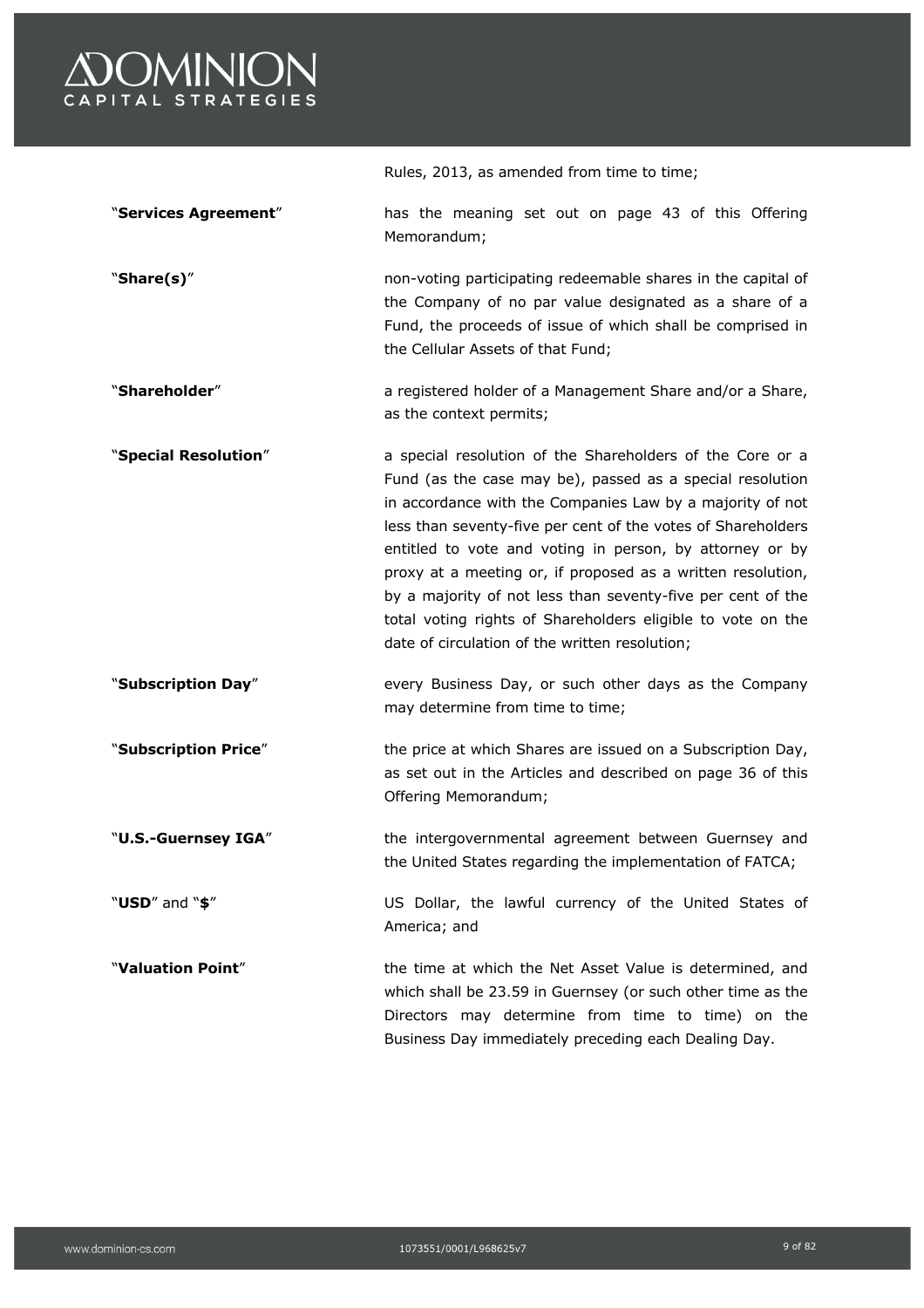

## **CORPORATE DIRECTORY**

## **Directors of the Company**

- Tim Nelson
- Richard Rogers
- James Greco
- Matthew Wrigley

## **Registered office**

Suites 7 & 8 Fourth Floor Windsor House Le Pollet St Peter Port Guernsey GY1 1WF

## **Manager**

#### **Dominion Fund Management Limited**

Suites 7 & 8 Fourth Floor Windsor House Le Pollet St Peter Port Guernsey GY1 1WF

## **Investment Adviser to the Manager**

#### **Dominion Asset Management Limited**

20 Little Britain London EC1A 7DH

## **Administrator, Registrar and Company Secretary**

#### **EPEA Fund Services (Guernsey) Limited**

Suites 7 & 8 Fourth Floor Windsor House Le Pollet St Peter Port Guernsey GY1 1WF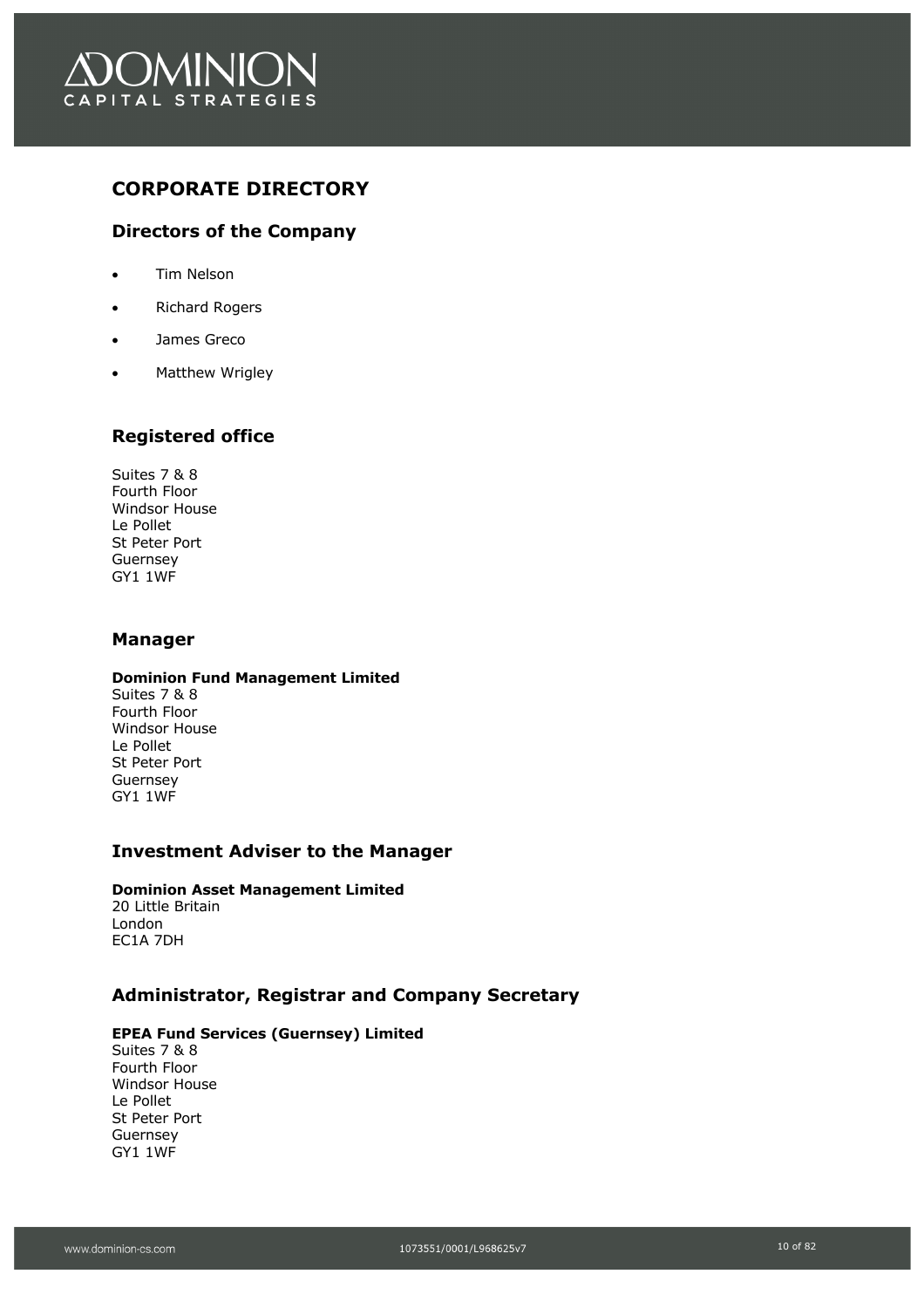

## **Legal Adviser**

#### **Carey Olsen (Guernsey) LLP**

Carey House Les Banques St Peter Port Guernsey GY1 4BZ

## **Auditors and Tax Adviser**

#### **PricewaterhouseCoopers CI LLP**

Royal Bank Place 1 Glategny Esplanade St Peter Port Guernsey GY1 4ND

## **Global Custodian**

#### **The Bank of New York Mellon, London Branch**

One Canada Square Canary Wharf London E14 5AL

## **Guernsey Custodian**

### **Peresec International Limited**

First Floor, Albert House South Esplanade St Peter Port Guernsey GY1 1AJ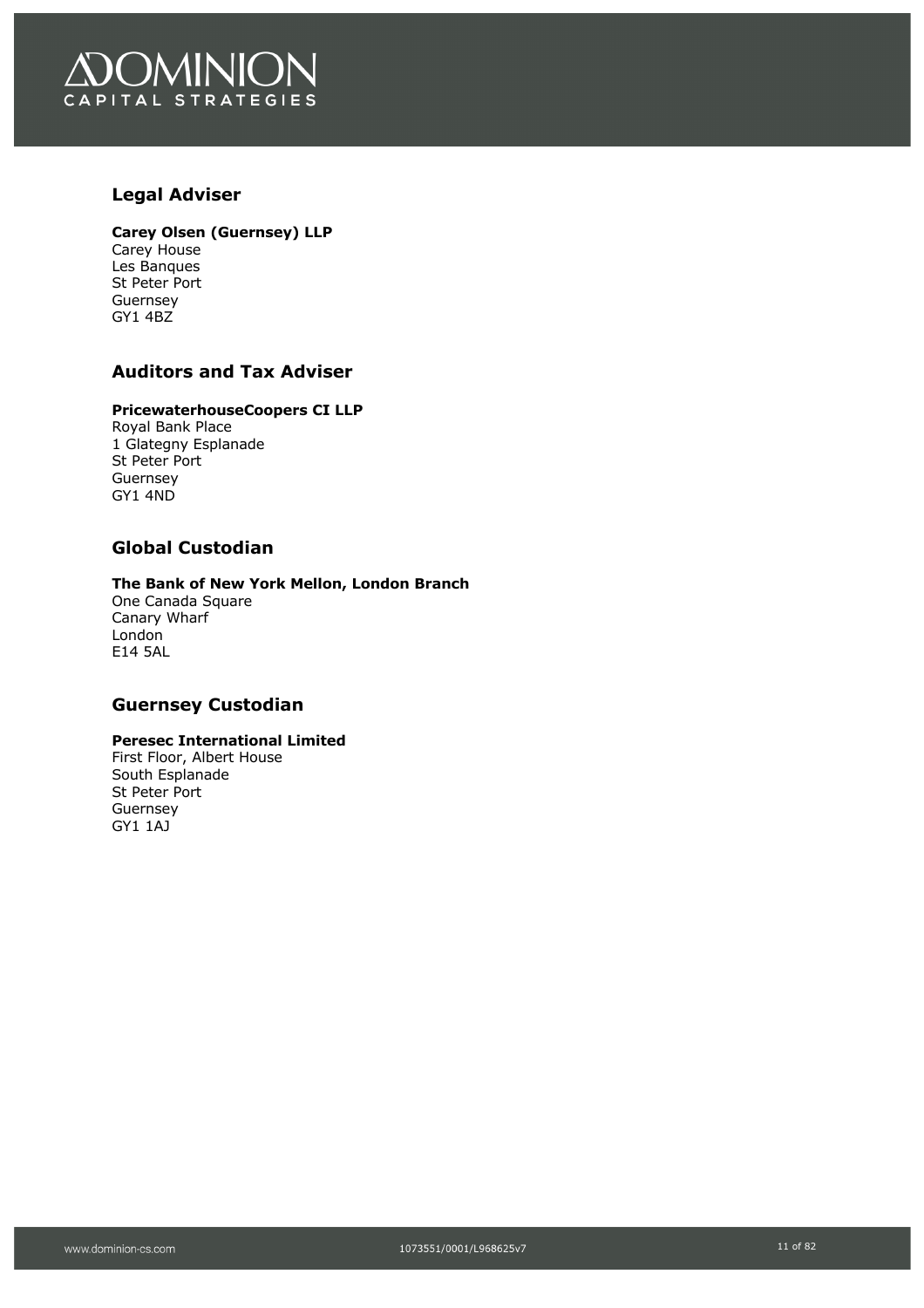# **LEGAL STRUCTURE**

## **THE COMPANY AND THE FUNDS**

Dominion Capital Strategies Funds PCC Limited (the "**Company**") is a Guernsey protected cell company limited by shares in accordance with the Companies Law with registration number 64515.

The Company has been authorised as a Class B collective investment scheme under the Authorised Collective Investment Schemes (Class B) Rules, 2013 (the "**Rules**") by the GFSC.

The Company does not intend to list any of the Shares or Management Shares on any stock exchange.

### **Executive Summary – Investment Highlights**

The Company's objective is to create capital appreciation principally through investing in investment funds ("**Investee Funds**") managed by third-party investment managers ("**Investee Managers**") who employ a variety of traditional, long-only investment strategies, spread across Equities, Bonds and Cash Instruments (or a combination thereof).

Through the selection and ongoing monitoring of Investee Funds, the Company aims to achieve capital appreciation that is not disproportionately influenced by the performance of any single Investee Fund. In addition, by constructing a portfolio that is comprised of a number of Investee Funds, the Company seeks to achieve the desired capital appreciation with lower volatility than likely would be achieved by investing with most individual Investee Funds.

#### **Company structure**

As at the date of this Offering Memorandum, the Company has created ten (10) cells (the "**Funds**" and each a "**Fund**") as follows:

- Global Equities Fund;
- Global Bonds Fund;
- Cautious Fund;
- Balanced Fund;
- Aggressive Fund;
- Emerging Markets Equities Fund;
- Commodities Fund;
- New Technologies Fund;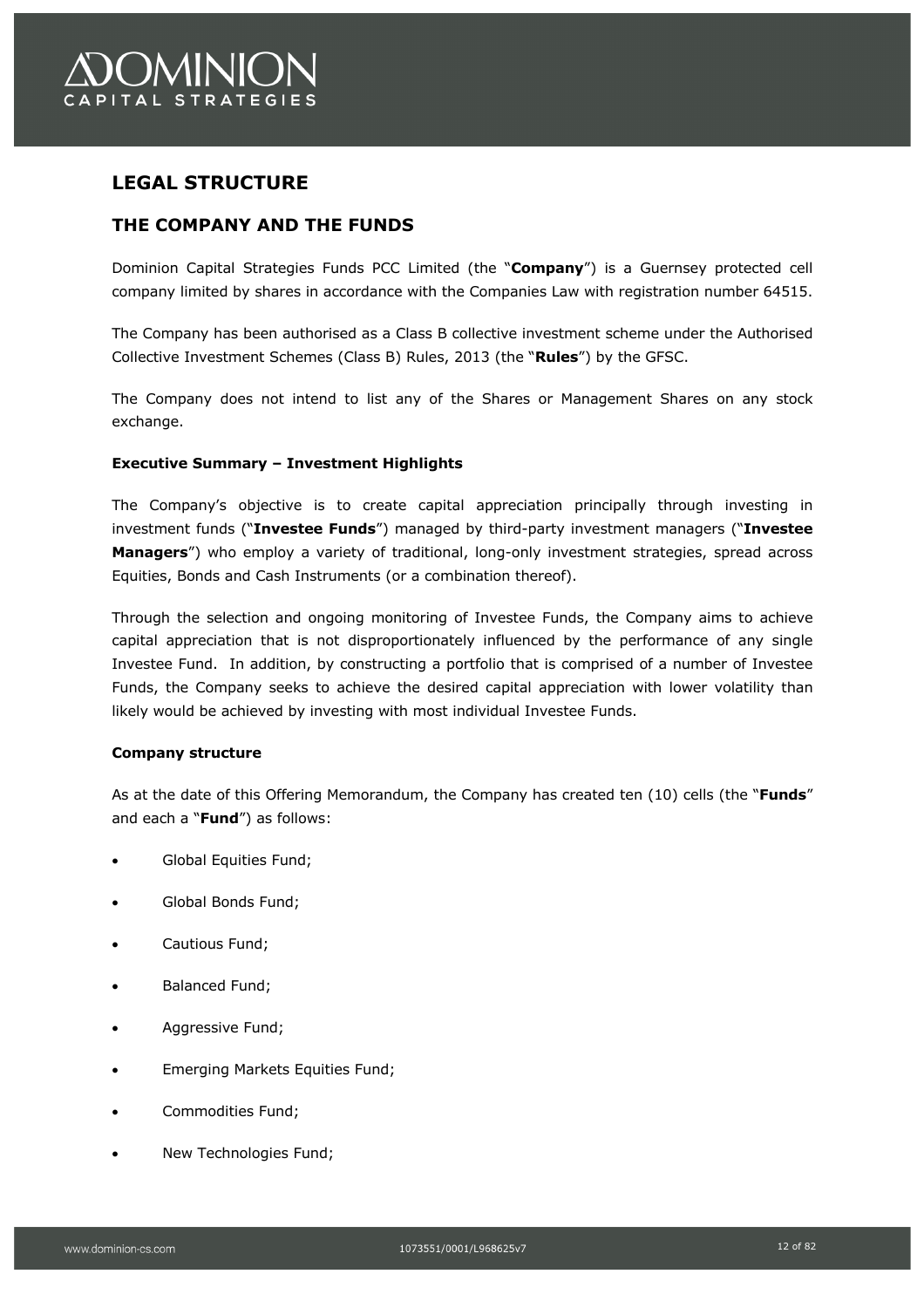

- Sustainable Growth Fund; and
- Cash Fund

Shares in the Funds will be issued and redeemed in USD.

Further terms and conditions specific to the Funds, including their Investment Objectives, Investment Policy and Investment Restrictions, are set out in the Appendices to this Offering Memorandum.

#### **Additional Funds and Classes of Shares**

Further Funds and Classes of Shares may be created in the future. A separate Class of Share within a Fund may have, by way of example, a different investment objective, specific sales or redemption charge structure, fee structure, minimum subscription and/or holding amount, currency denomination or dividend and distribution policy. Details of any Classes existing at the date hereof are set out herein and details of any additional Classes created in respect of a Fund will be set out in a revised Offering Memorandum.

#### **Protected Cell Company and Recourse Arrangements**

As a protected cell company, the Company consists of a Core and of separate and distinct, but not separately incorporated, cells (being the Funds). In accordance with the Companies Law and subject to any recourse agreements (described below) the assets and liabilities of any cell (including the Funds) are legally segregated and protected from those of the other cells and Funds. Similarly, the assets and liabilities of the Core are legally segregated and protected from those of the cells (being the Funds). In the absence of a recourse agreement, creditors of a cell of the Company only have recourse against the cellular assets attributable to that cell and those cellular assets are protected from the creditors of the Company who are not creditors in respect of that cell. Similarly, unless a recourse agreement stipulates otherwise, the Core Assets of the Company are only available to the creditors of the Core and are protected from any creditors of the Company who are not creditors of the Core. Liabilities of the Company not otherwise attributable to any of its cells must be discharged from the Core Assets. Any such assets, liabilities, income and expenses not attributable to a particular cell may be allocated between all cells at the discretion of the Directors on such basis as they consider fair. Unless excluded in writing, it is an implied term of every transaction to which the Company is party that no party shall make or attempt to make liable any "protected assets". The Companies Law sets out recovery mechanisms in favour of the Company should any such party be successful in taking protected assets in satisfaction of liabilities.

The Company has not entered into any recourse agreements in connection with the Cellular Assets of the Funds or the Core Assets.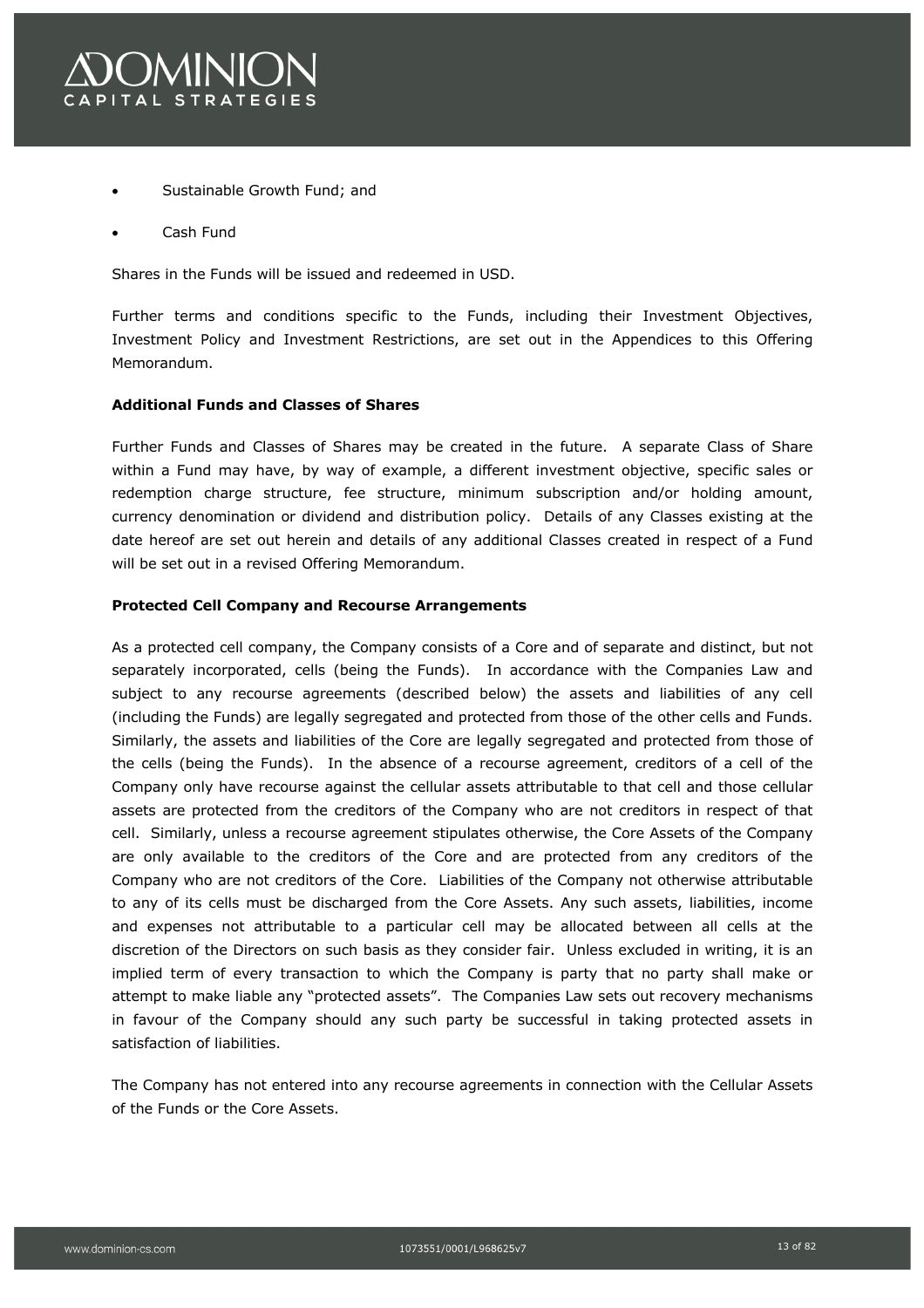

# **INVESTMENT OBJECTIVES, POLICY AND RESTRICTIONS**

As at the date of this Offering Memorandum, the Company has created ten (10) cells, being the Funds.

### **Global Equities Fund**

The Global Equities Fund will target investments in ETFs (listed globally) and CISs domiciled in mature European markets providing exposure to the Global Equities. The investment objective is to provide long-term capital appreciation.

### **Global Bonds Fund**

The Global Bonds Fund will target investments in ETFs (listed globally) and CISs domiciled in mature European markets providing exposure to Bonds. The investment objective is to provide long-term capital appreciation.

### **Cautious Fund**

The Cautious Fund will target investments in ETFs (listed globally) and CISs domiciled in mature European markets providing exposure to Global Equities and Bonds. The investment objective is to provide long-term capital appreciation. The Fund's portfolio (based on the value of its assets) is targeted to be allocated between 10% and 30% to Investee Funds with exposure to Global Equities and between 70% and 90% to Investee Funds with exposure to Bonds.

#### **Balanced Fund**

The Balanced Fund will target investments in ETFs (listed globally) and CISs domiciled in mature European markets providing exposure to Global Equities and Bonds. The investment objective is to provide long-term capital appreciation. The Fund's portfolio (based on the value of its assets) is targeted to be allocated between 50% and 70% to Investee Funds with exposure to Global Equities and between 30% and 50% to Investee Funds with exposure to Bonds.

#### **Aggressive Fund**

The Aggressive Fund will target investments in ETFs (listed globally) and CISs domiciled in mature European markets providing exposure to the global equities and bonds markets. The investment objective is to provide long-term capital appreciation. The Fund's portfolio (based on the value of its assets) is targeted to be allocated between 70% and 90% to Investee Funds with exposure to Global Equities and between 10% and 30% to Investee Funds with exposure to Bonds.

#### **Emerging Markets Equities Fund**

The Emerging Markets Equities Fund will target investments in ETFs (listed globally) and CISs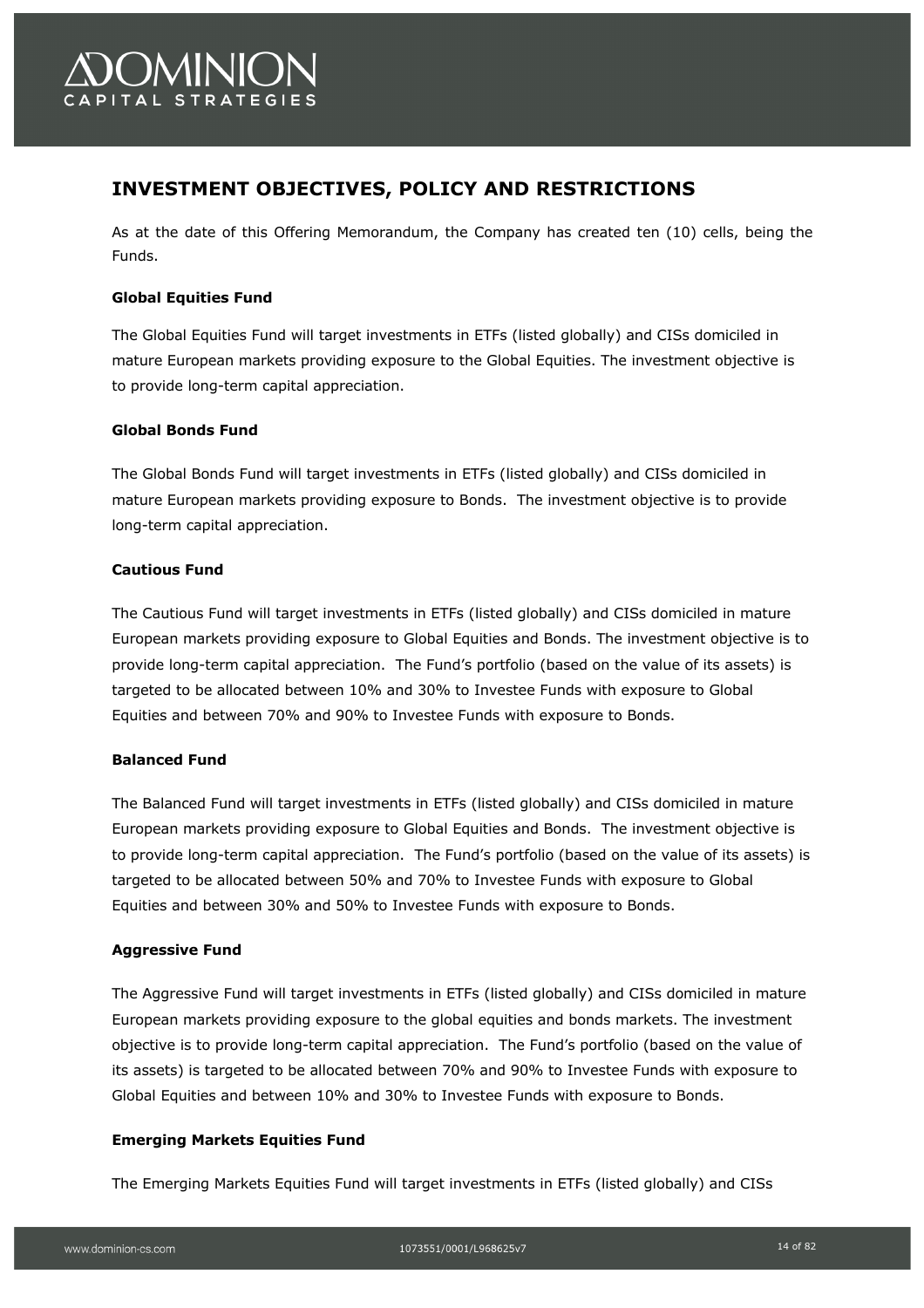

domiciled in mature European markets providing exposure to the Emerging Markets Equities. The investment objective is to provide long-term capital appreciation.

#### **Commodities Fund**

The Commodities Fund will target investments in ETFs (listed globally) and CISs domiciled in mature European markets providing exposure to the global commodities markets. The investment objective is to provide long-term capital appreciation.

#### **New Technologies Fund**

The New Technologies Fund will target investments in ETFs (listed globally) and CISs domiciled in mature European markets providing exposure to the technology sector. The investment objective is to provide long-term capital appreciation.

#### **Sustainable Growth Fund**

The Sustainable Growth Fund will target investments in ETFs (listed globally) and CISs domiciled in mature European markets providing exposure to the following themes: health, environment, demographics and sustainability. The investment objective is to provide long-term capital appreciation.

#### **Cash Fund**

The Cash Fund will target investments in ETFs (listed globally) and CISs domiciled in mature European markets providing exposure to Cash Instruments. The investment objective of the Cash Fund is to provide long-term capital appreciation.

Each Fund's Investment Objectives, Investment Policy and Investment Restrictions are set out in the corresponding Appendix.

A subscription for Shares in the Fund should be part of a medium term investment strategy implying an investment period of at least five years.

#### **Investment Process**

The Investment Adviser, a Dominion Associate, provides advice on the selection and allocation of each Fund's assets to various Investee Funds to the Manager, subject to policies adopted by the Directors.

These Investee Funds will generally have investors other than the Company.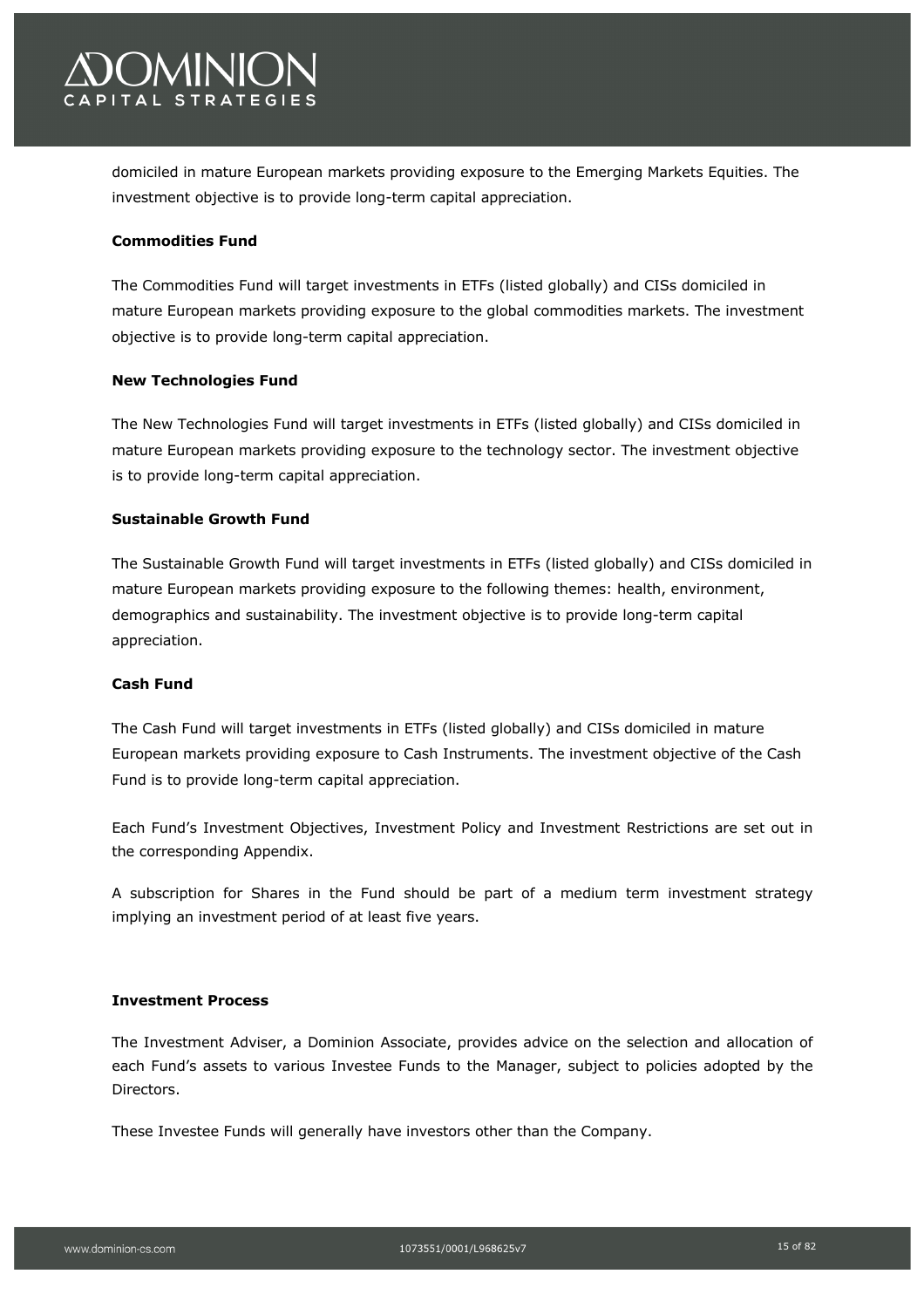# **COMINION** CAPITAL STRATEGIES

The Manager will allocate all assets of the Funds among the Investee Funds that, in its view, represent attractive investment opportunities. Allocation depends on the Manager's assessment of the likely returns of various investment strategies that the Investee Funds utilize and the likely correlation among the investment strategies under consideration. The Manager generally seeks to invest in Investee Funds whose expected risk adjusted returns are deemed attractive, and provide long-term capital appreciation.

The Investment Adviser and its personnel use a wide range of resources, including its wellestablished network, to identify attractive Investee Funds and promising investment strategies for consideration in connection with investments by the various Funds. To narrow the set of Investee Funds and investment strategies initially identified for consideration, the Investment Adviser screens Investee Funds and investment strategies according to criteria that include both quantitative measures such as past performance and systematic risk exposures, to the extent that data is available, and qualitative factors such as the reputation, experience and training of the Investee Manager, and the ability of the Investee Manager to articulate a coherent investment philosophy and risk control process. Following the initial screening process, the Investment Adviser conducts further review of the Investee Funds that it considers likely to generate superior, riskadjusted returns consistent with the Investment Adviser's views at that time as to both the most attractive strategy types and the needs of the Funds' existing portfolios. On an ongoing basis, the Investment Adviser conducts similar, periodic reviews with respect to Investee Funds in which the Funds have invested.

The Investment Adviser's team has extensive experience and expertise with a range of investment strategies and have evaluated numerous Investee Funds representing many categories of alternative investments and utilising various investment strategies. Further, the Manager has extensive experience in directly managing a variety of investment strategies, including the Dominion Funds.

The Directors believes that this combination of evaluation expertise and direct investment experience enables the Investment Adviser and Manager (as the case may be) to understand the opportunities and risks associated with investing in Investee Funds.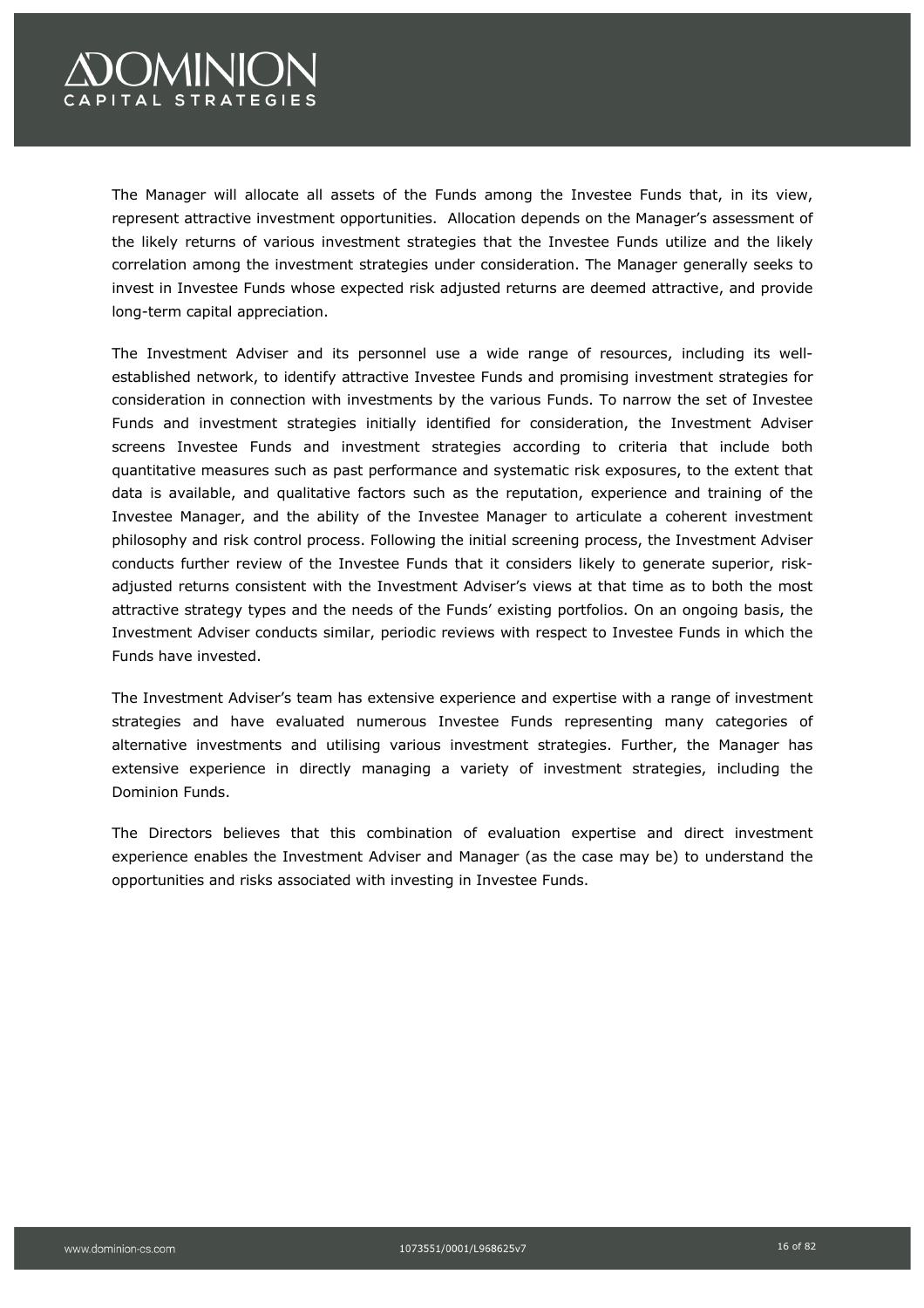

## **FEES AND EXPENSES**

#### **Initial Charges**

There are no charges when applying for Shares in a Fund, either initially, or upon any subsequent investment for Shares in the relevant Fund.

#### **Redemption Charges**

There are no charges for redeeming Shares in a Fund.

#### **Establishment Costs**

The fees and expenses incurred In connection with the establishment of the Company and the initial issue of Shares (including the costs of preparing and printing this Offering Memorandum and the fees and expenses of the Company's professional and legal advisers) were approximately \$150,000 (exclusive of VAT, if any), and will be payable by the Company. These fees and expenses are being amortised for valuation purposes over the first five years of the Company.

### **Management Fee (the "Management Fee")**

The maximum permitted Management Fee is 2% per annum of the Net Asset Value of each Fund. The Management Fee will be calculated and accrued at each Subscription Day, and payable by each Fund monthly in arrears within 15 days of the end of each calendar month.

#### **Administrator's and Registrar's Fees**

The Administrator is entitled to receive fees as follows (the "**Administration Fee**"):

• An annual fee calculated according to the prevailing Net Asset Value of the Company, as follows:

| <b>Net Asset Value</b>        | Fee payable $1$ |
|-------------------------------|-----------------|
| $$0 - $25$ million            | 0.40%           |
| \$25 million - \$50 million   | 0.35%           |
| \$50 million - \$75 million   | 0.30%           |
| \$75 million - \$100 million  | 0.25%           |
| \$100 million - \$200 million | 0.20%           |
| \$200 million - \$300 million | 0.15%           |
| Greater than \$300 million    | 0.10%           |

<sup>&</sup>lt;sup>1</sup> Calculated as a percentage of the prevailing Net Asset Value at the relevant calculation point.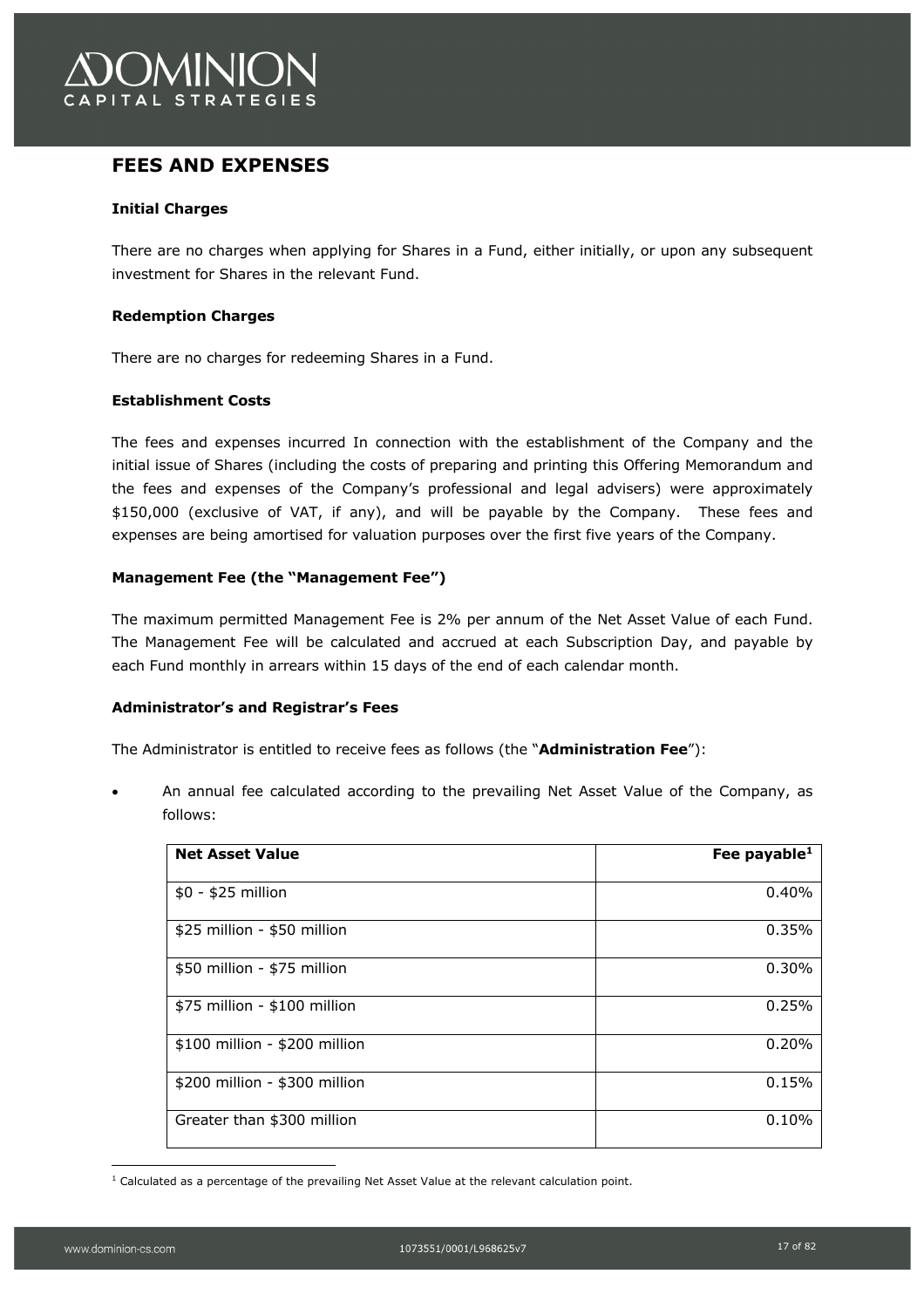

The Administrator is also entitled to be reimbursed out of the relevant Fund's assets for a range of expenses properly payable by the relevant Fund in accordance with the Rules.

#### **Custodian Fee**

The Custodian is entitled to receive an annual fee (the "**Custodian Fee**") of 0.07% of the Net Asset Value of each Fund (subject to a total minimum fee of \$80,000 per annum), calculated as at each Valuation Point and payable by each Fund monthly in arrears.

#### **Investment Adviser's Fee**

All fees payable to the Investment Adviser under the Services Agreement are paid out of the Management Fee, and no additional fees are payable to the Investment Adviser by the Funds over and above the Management Fee.

#### **Other Operating Fees and Expenses**

The Company and/or each Fund (as the case may be) will pay all other expenses related to its operation and administration including expenses related to the purchase, sale and management of Investments (to the extent not reimbursed), expenses of sub-custodians, prime brokers, meetings with Shareholders, the establishment and operational fees of the Company and each Fund, the fees and expenses of outside counsel and independent accountants, the out-of-pocket expenses of the Manager, the Administrator, the Registrar, such other advisers, managers, research firms and other consultants as the Company may, in respect of each Fund, consider appropriate (subject always to each being retained at market rates).

Directors will each be entitled to an annual fee of up to \$25,000 for acting as a director of the Company.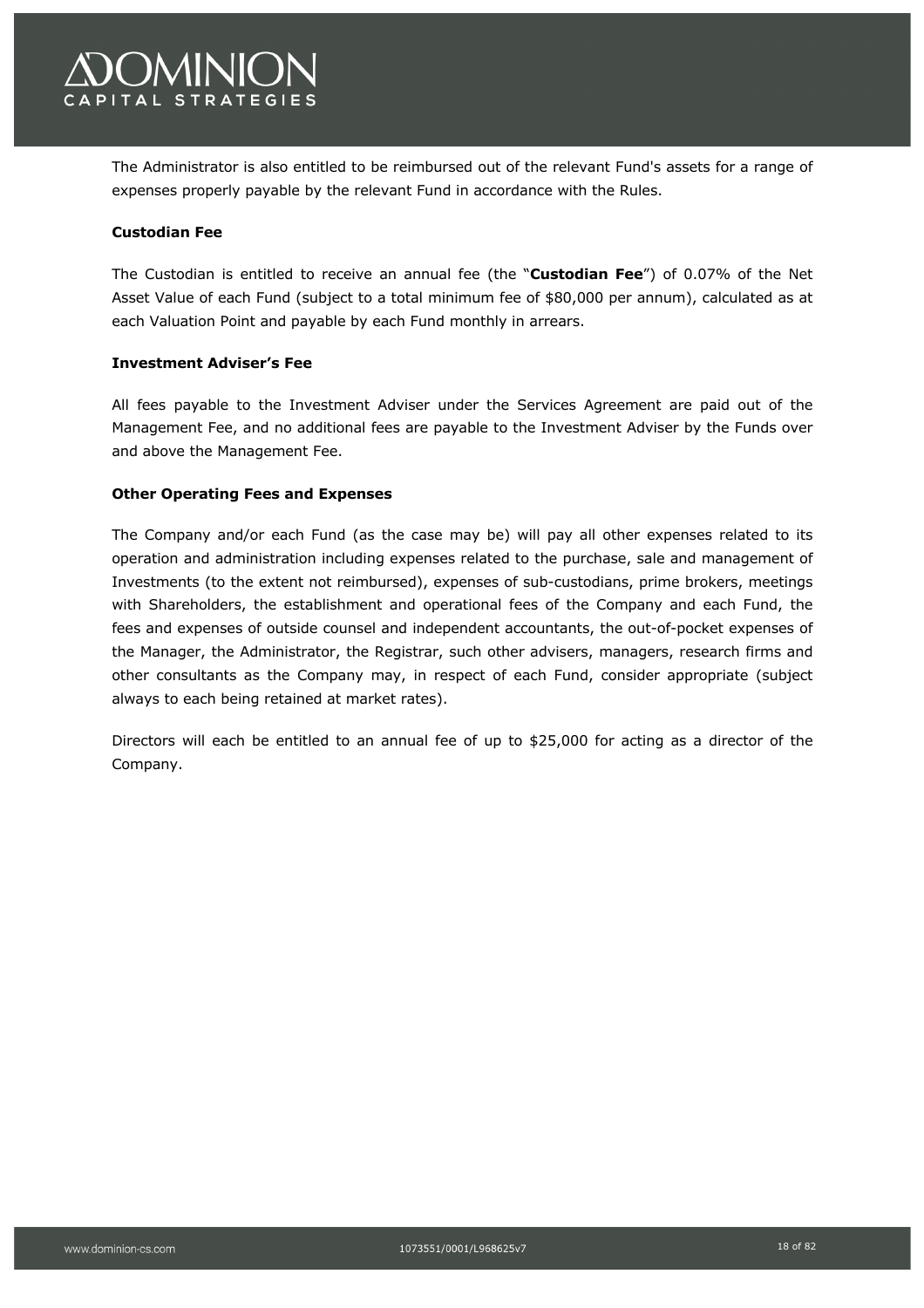

## **APPLICATIONS, REDEMPTIONS, CONVERSIONS AND VALUATION ARRANGEMENTS**

#### **Dealing arrangements**

Shares in each Fund may be purchased on each Subscription Day or redeemed on each Redemption Day subject to the terms set out below. The price at which Shares can be purchased or redeemed will normally be determined as set out in the section entitled "Valuation" on page 36 of this Offering Memorandum.

The Directors may change the Subscription Day, Redemption Day or Valuation Point in respect of a Fund, or generally, in their absolute discretion although Shareholders will be given at least one month's prior notice of any such change.

## **APPLICATIONS**

#### **Application procedure**

Applications for subscriptions for Class "I" Shares issued in the Cash Fund must be received by the Administrator by post, facsimile or email prior to 23:59 Guernsey time on the Business Day prior to the relevant Subscription Day, using the relevant DCSF Application Form with cleared funds for the relevant subscription being received by the Administrator not later than 5 (five) Business Days after the relevant Subscription Day.

Applications for all other subscriptions, together with cleared funds for the relevant subscription amount, must be received by the Administrator by post, facsimile or email prior to 15:00 Guernsey time on the Business Day prior to the relevant Subscription Day, using the relevant DCSF Application Form.

Any subscription requests received after this time will, unless the Manager otherwise agrees, be held over and dealt with on the following Subscription Day. The original DCSF Application Form, signed and dated by the prospective Shareholder, and all supporting customer due diligence documentation, should be returned to the Administrator.

In the case of joint applications all prospective Shareholders must sign the DCSF Application Form. Copies of the DCS Application Form are available from the Manager's website or from the Administrator on request. The Administrator will hold monies received from a prospective Shareholder in separate client monies bank accounts. The Administrator reserves the right to carry over an application and any application monies pending clearance of an applicant's telegraphic transfer.

The Administrator will also require verification of the identity of applicants (to include their ultimate beneficial owners) and the source of funds and source of wealth as further described under the heading "Prevention of money laundering and terrorist financing" on page 33 of this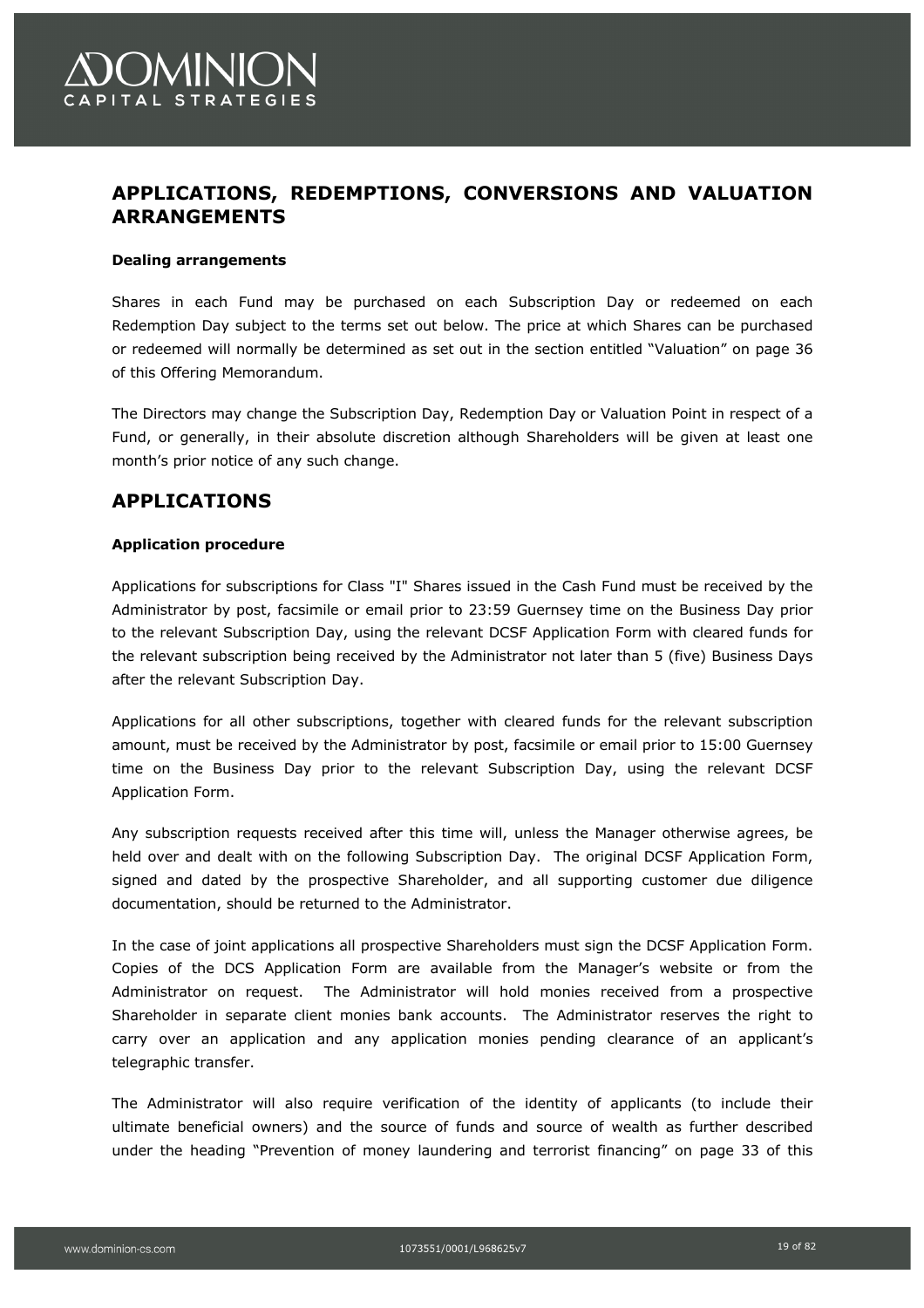

Offering Memorandum. If satisfactory evidence is not produced, then the application may be rejected.

The Board has the right, in its sole and absolute discretion, to reject an application or to accept any application in part only or to treat as valid any applications that do not fully comply with the terms and conditions of application.

If an application is not accepted or is cancelled for any reason, the amount paid on application will be returned by the Administrator, at the applicant's risk, without interest, less any charges to the remitting bank, to the account of the remitter quoting the applicant's name.

#### **Minimum subscription and holding amounts**

The minimum initial subscription amount for Shares in a Fund that will be accepted is \$10,000. Additional subscriptions for Shares in a Fund may be made in any amount, subject always to a minimum of \$250. The minimum holding amount in each Fund is \$10,000.

The Manager (under delegated authority of the Directors) may, in its absolute discretion, waive or vary the above mentioned minimum amounts from time to time and generally or in any particular case.

#### **Eligible investors**

The Directors and/or the Manager will only consider applications into a Fund from those applicants who meet certain criteria, and who represent and warrant to the Company that:

- they are able to acquire and hold Shares without violating applicable laws;
- they have a thorough understanding of the Fund/Funds into which they wish to invest and the risks inherent in making such investment(s); and
- they have been introduced by an existing Shareholder or Director of the Company, or a senior employee of the Manager, a Dominion Associate or any of its business partners.

All applications which meet the above criteria will be considered by the Manager. However, the Manager, acting on behalf of the Company may, in its absolute discretion, reject any application or transfer and is not obliged to give reasons for so doing. Where a Shareholder redeems its Shares other than for the purposes of conversion between Funds, the Manager is not obliged to accept any subsequent application and may, in its absolute discretion, reject any application and is not obliged to give reasons for so doing.

Shares in the Company can only be held by a Shareholder who is over the age of 18. Shares may be held for beneficiaries under the age of 18 by a Shareholder who is over the age of 18

Without the Manager's prior written approval (under delegation from the Directors), no Shareholder shall be permitted to acquire the Shares for the purposes of repackaging the Shares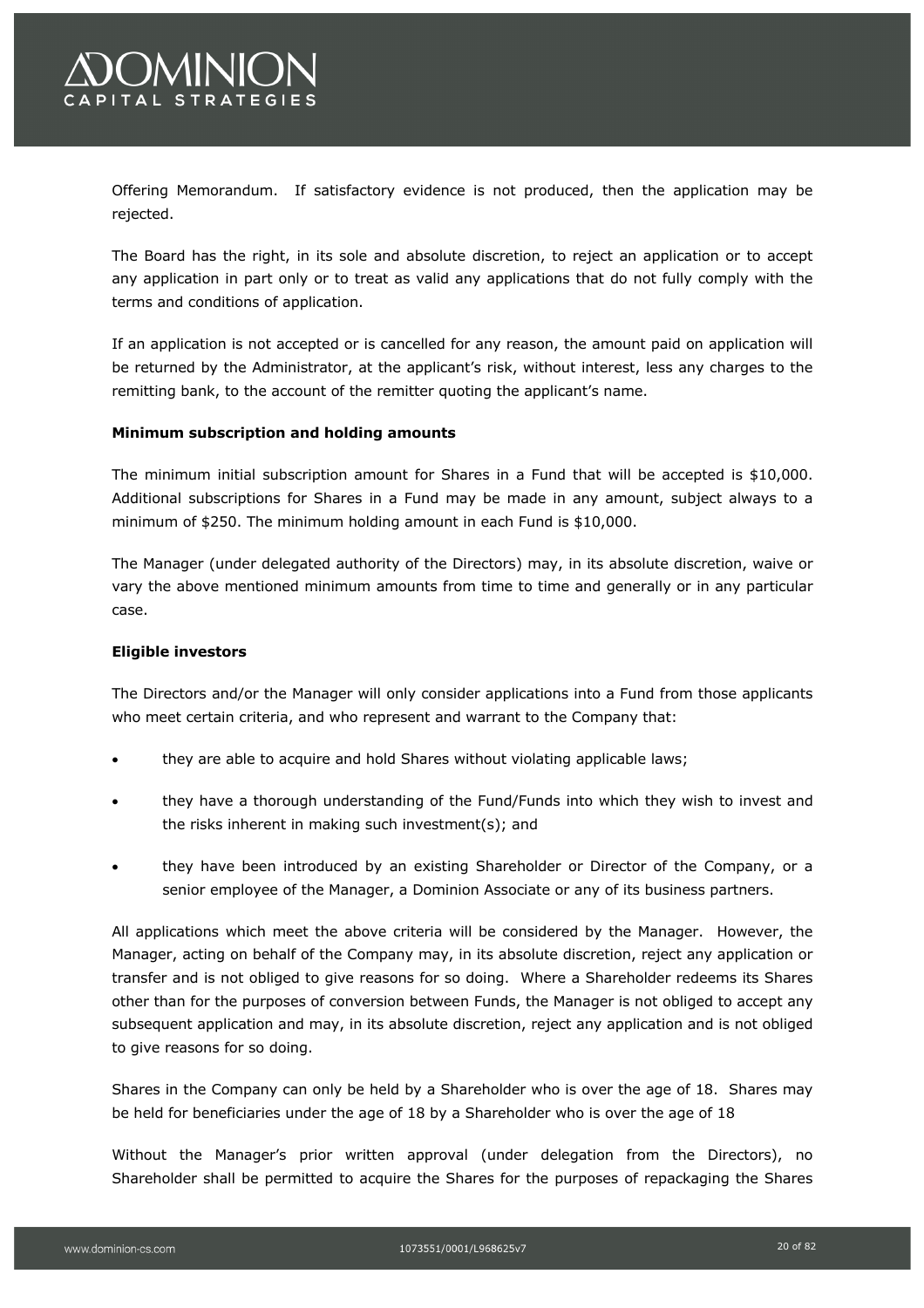

or developing or entering into any structured products that are referenced, linked or secured over the Shares, including but not limited to credit linked notes, total return swaps, indexed notes, indexed swaps, principal protected products or any other synthetic products.

#### **Contract notes**

Unless otherwise specified in this Offering Memorandum, a contract note will be sent to the applicant usually within two Business Days after the relevant Subscription Day, providing details of the transaction and a Shareholder number that should be quoted in any correspondence by the Shareholder with the Administrator. It is the responsibility of the Shareholder (and its agent where applicable) to check the information contained in the contract note is correct and to notify the Administrator of any discrepancy within five Business Days of receipt. Contract notes are sent at the Shareholder's own risk.

#### **Registered form**

Unless the Directors otherwise agree, certificates will not be issued in respect of any Shares. Title to Shares will be evidenced by reference to entries in the register of the Shareholders maintained by the Registrar. The register of Shareholders may be inspected during normal business hours at the registered office of the Company, the address of which is stated in the Corporate Directory on page 11 of this Offering Memorandum. Any changes to a Shareholder's personal details must be notified immediately to the Registrar in writing.

## **REDEMPTIONS**

#### **Redemption procedure**

Shareholders will have the right to redeem the whole or part of their holdings of Shares on any Redemption Day.

A Shareholder who wishes to redeem all or any part of his holding of Class "I" Shares in the Cash Fund must submit submit his request to the Administrator by post, facsimile or email prior to 23:59 Guernsey time on the Business Day prior to the relevant Redemption Day.

A Shareholder who wishes to redeem all or any part of his holding in any other class of shares in any Fund must submit his request to the Administrator by post, facsimile or email prior to 15.00 Guernsey time on the Business Day prior to the relevant Redemption Day. Requests received after this time will, unless the Manager or Administrator otherwise agrees, be held over and dealt with on the following Redemption Day.

Notice of redemption may be given using the DCS Redemption Form which is available upon request from the Administrator, or in writing in a form acceptable to the Administrator and specifying the details described in this Offering Memorandum. Such redemption requests must be signed and dated by the Shareholder and, in the case of joint Shareholders, all Shareholders must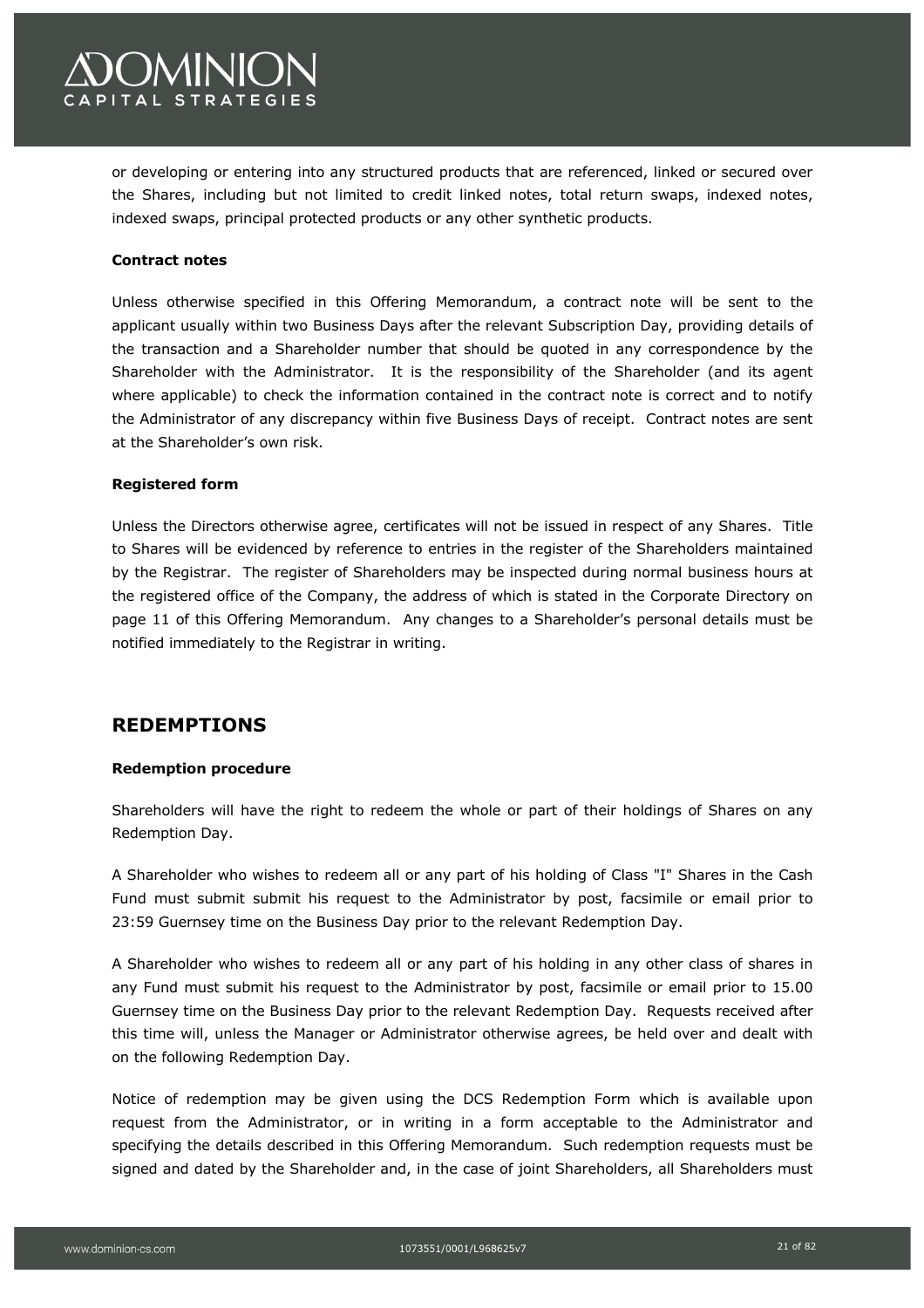# **OMINION APITAL STRATEGIES**

sign the DCS Redemption Form. Where a Redemption Form is submitted by facsimile or email the original must be immediately forwarded to the Administrator by post. A redemption request may only be withdrawn with the consent of the Administrator. The Manager and Administrator (as appropriate) are authorised to rely on a validly completed DCSF Redemption Form without further investigation.

Payment will be rounded down to the nearest unit of currency and the relevant Fund will retain the benefit of any such rounding.

The Administrator may also require additional customer due diligence documentation in order to process a redemption request as described under the heading "Prevention of money laundering and terrorist financing" on page 34 of this Offering Memorandum. If satisfactory evidence is not produced by the Shareholder, redemption proceeds may be held by the Administrator in a separate bank account (designated as client money accounts) until all requested documentation has been received and is in order.

### **Settlement**

Provided that the DCSF Redemption Form has been validly completed and received by the Administrator<sup>2</sup>, and all customer due diligence requirements have been satisfied in full, payment of the redemption proceeds will normally be made by telegraphic transfer within five Business Days following the relevant Redemption Day (or as soon as the proceeds are received by the Fund from the sale of any Investments made to meet the redemption) to the bank account specified in the DCSF Redemption Form.

All redemption monies will be paid in USD. Unless otherwise agreed with the Administrator, the transfer of redemption monies is at the Shareholder(s) risk, and will be made without interest, less any bank charges, and must be paid to an account in the name of the Shareholder(s).

Monies received from a Fund in respect of redemptions will be held by the Administrator in separate bank accounts (designated as client money accounts) until payment of the redemption proceeds is made to the redeeming Shareholder.

#### **Contract notes**

Unless otherwise specified in this Offering Memorandum, a contract note will be sent to the Shareholder usually within two Business Days after the relevant Redemption Day, providing details of the redemption transaction. It is the responsibility of the Shareholder (and its agent where applicable) to check that the information contained in the contract note is correct and to notify the Administrator of any discrepancy within five Business Days of receipt. Contract notes are sent at the Shareholder's own risk.

<sup>&</sup>lt;sup>2</sup> CO Note: We assume you will not wait for the original but please reinstate these words if you will.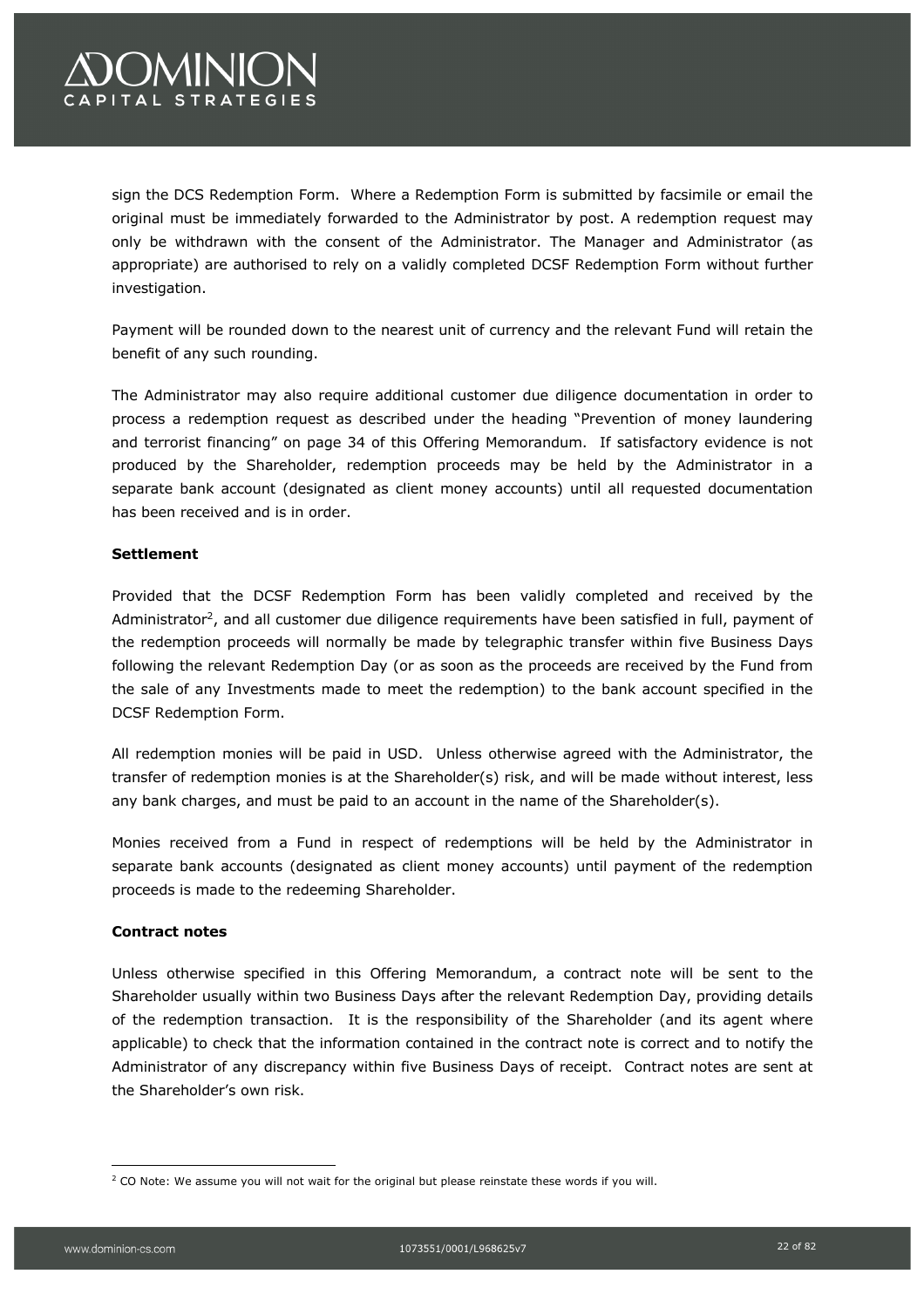

#### **Deferral of redemptions and compulsory redemptions**

If, on any Redemption Day, the relevant Fund:

- has insufficient available liquid funds; or
- in the reasonable opinion of the Directors, will be unable to liquidate sufficient positions in an orderly manner to provide such funds,

necessary to meet all Redemption Requests on the relevant Redemption Day, then the Directors shall determine the appropriate course of action, acting at all times in the best interests of Shareholders including, but not limited to, reducing the number of Shares to be redeemed on such Redemption Day (to meet the available liquidity within the relevant Fund), or suspending redemptions entirely. The Directors will notify Shareholders immediately upon reaching such a determination.

If, at any time, the Net Asset Value of the Company (calculated as though for the purpose of computing Redemption Prices) on six consecutive Redemption Days shall be less than \$5 million (or the equivalent in another currency) (or such other sum as the Directors may determine) the Company may, by not less than four weeks' notice expiring on a Redemption Day to all holders of Shares given within eight weeks of the expiry of the sixth consecutive Redemption Day (as the case may be), redeem at the Redemption Price all (but not some) of the Shares in issue on that Redemption Day.

The Directors may redeem all Shares if, in their opinion, it has become uneconomic for the Company or a Fund to continue. The Company shall give not less than four weeks' notice of such redemption (expiring on a Redemption Day) to all holders of Shares.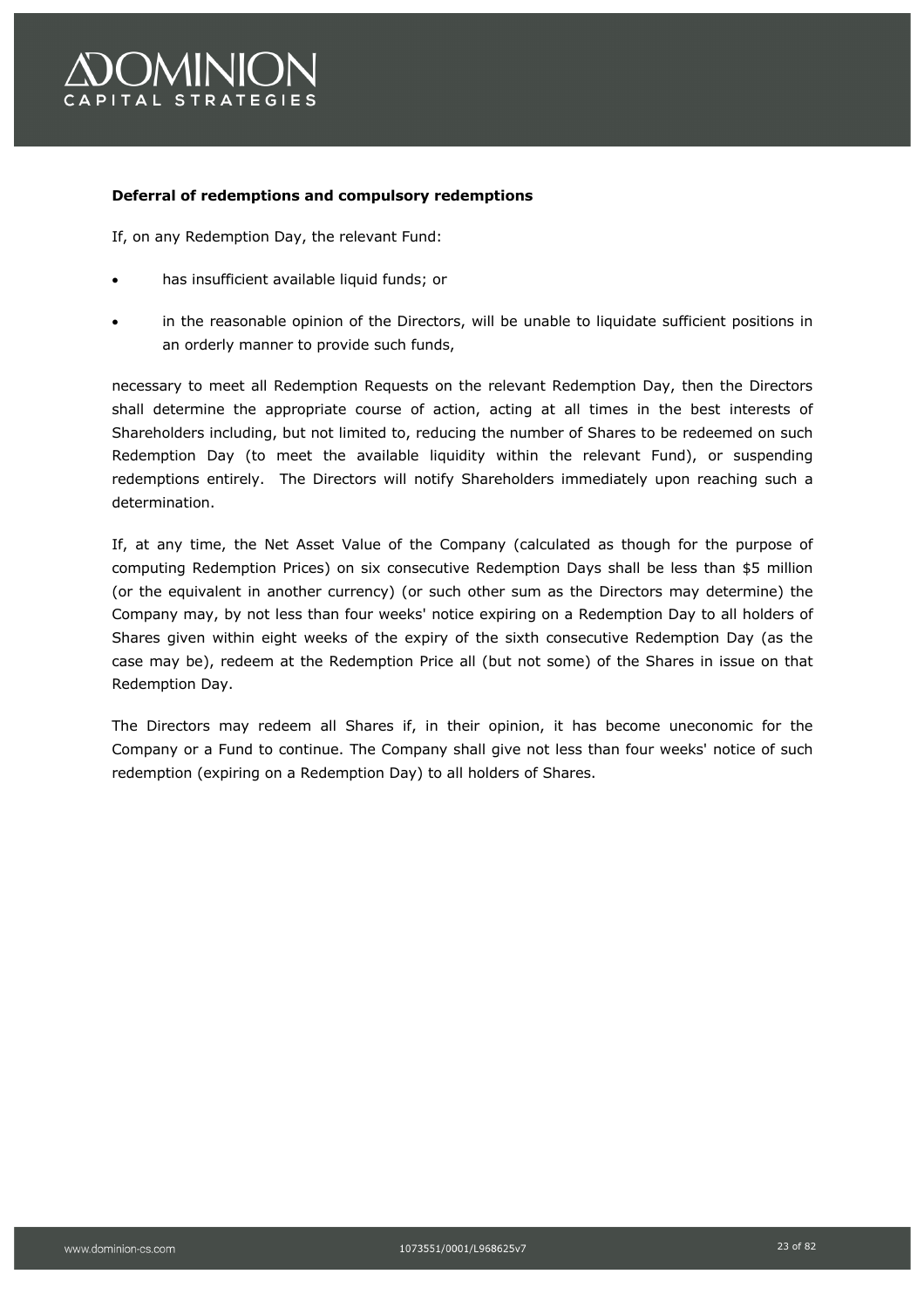## **RISK WARNINGS**

Investment in a Fund involves certain risks. Prospective investors should give careful consideration to the following risk factors in evaluating the merits and suitability of an investment in any Fund. This is not an exhaustive list.

**Business Risk:** No guarantee or representation is made that the Manager's investment programme will be successful and there can be no assurance that the Funds (or any of them) will achieve their Investment Objectives. The past performance of the Manager cannot be construed as an indication of the future results of an investment in any of the Funds. In certain circumstances, the Company may compulsorily redeem all of the Shares.

**Change of Laws Risk:** Changes in legal, tax and regulatory regimes may occur during the life of the Company, a Fund and/or its Investee Funds, which may have an adverse effect on the Funds and their Investments.

The financial services industry generally, and certain investment activities of private investment funds similar to the Company, and their managers, in particular, have been subject to intense and increasing regulatory scrutiny. Market disruptions, the dramatic increase in capital allocated to alternative investment strategies, and the growing concern about the lack of regulation of private investment funds have led to the proposal of various U.S. federal, state and local and non-U.S. laws and regulations regarding private investment funds and may in the future lead to additional proposals. Such scrutiny may increase the Company's and the Manager's exposure to potential liabilities and to legal, compliance and other related costs. Increased regulatory oversight, enhanced regulation and the adoption of new statutes, rules or regulations with respect to the investment activities of the Funds may also reduce the amount and availability of investment opportunities for the Funds. The reduction of such investment opportunities could have a material and adverse effect on the investment performance of the Funds. Such increased regulatory oversight and regulation may also impose additional administrative burdens on the Investee Managers, the Manager and/or the Company, and such regulatory proposals, or any future proposals, if adopted, could adversely affect the Funds, including the business, financial condition and prospects of the Funds, and could also require increased transparency as to the identity of the Shareholders.

**Competition Risk:** The business of identifying and structuring investments of the types contemplated by the Company is competitive, and involves a high degree of uncertainty. The availability of investment opportunities generally is subject to market conditions as well as, in some cases, the prevailing regulatory or political climate. No assurance can be given that the Company will be able to identify and complete attractive investments in the future or that it will be able to invest fully its subscriptions. Similarly, identification of attractive investment opportunities by Investee Funds is difficult and involves a high degree of uncertainty. Even if an attractive investment opportunity is identified by an Investee Manager, an Investee Fund may not be permitted to take advantage of the opportunity to the fullest extent desired.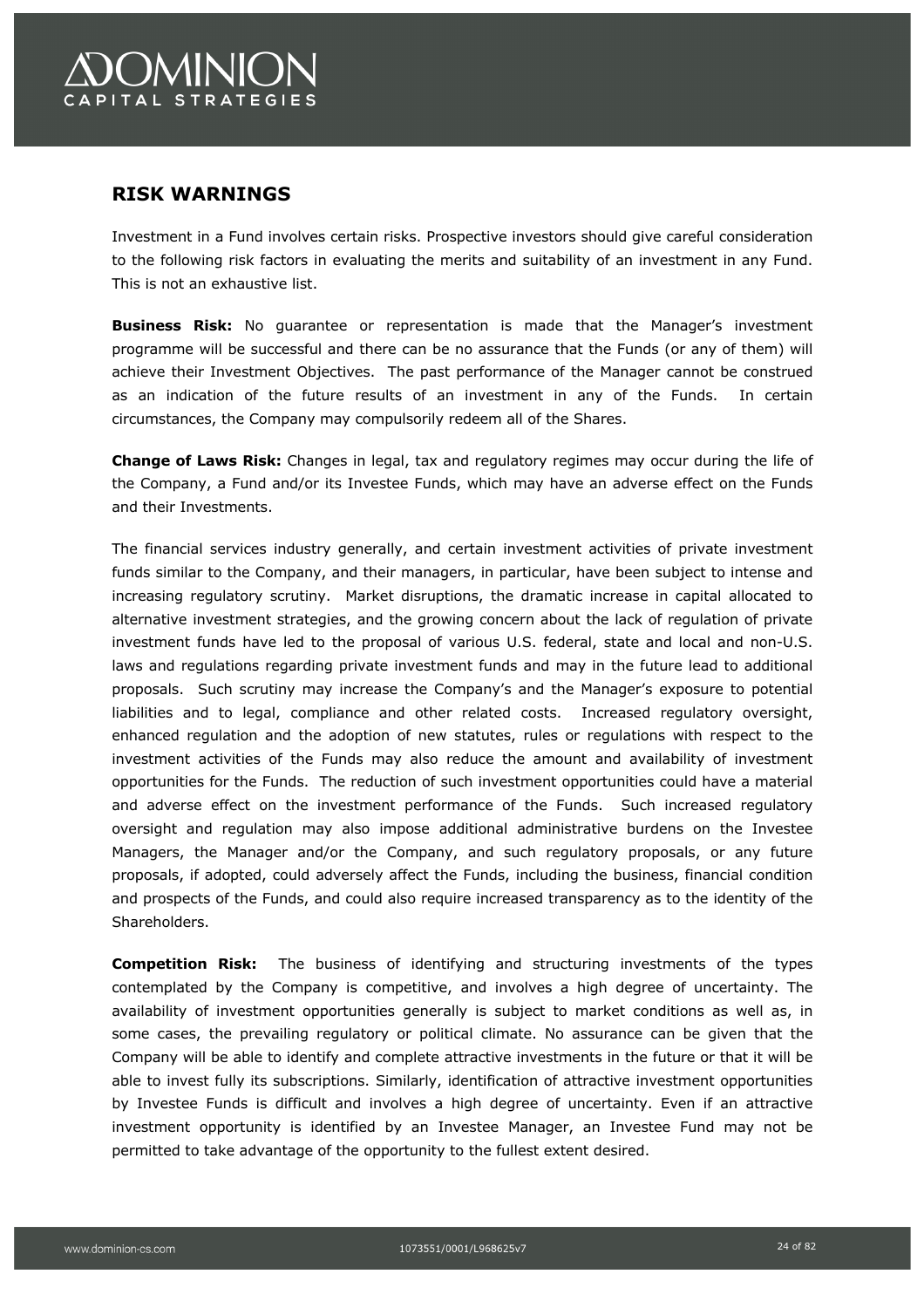# **COMINION** CAPITAL STRATEGIES

**Conflicts of Interest Risk:** As described under the heading "Conflicts of Interest" on page 45 of this Offering Memorandum, instances are expected to arise in which any of the Manager, a Dominion Associate or a Dominion Fund, will have potential or actual conflicts of interest with the Company and its Shareholders. There is a risk that such conflicts may have an adverse effect on the availability of Investments for a Fund or the returns from Investments of the Funds.

**Control Risk:** Investee Funds may take control positions in companies. The exercise of control over a company imposes additional risks of liability for environmental damage, product defects, failure to supervise and other types of liability related to business operations. In addition, the act of taking a control position, or seeking to take such a position, may itself subject an Investee Fund to litigation by parties interested in blocking it from taking that position. If those liabilities were to arise, or such litigation were to be resolved adverse to the Investee Funds, the investing Investee Funds likely would suffer losses on their investments.

**Counterparty and Settlement Risk:** The Company (for and on behalf of the Funds) will take a credit risk on parties with whom it trades and will also bear the risk of settlement default. Failure by a counterparty to make payments due under a derivative instrument will reduce a Fund's income.

**Currency Risk:** The Funds are denominated in USD. Certain of the assets of the Funds may, however, be invested in Investee Funds which are denominated in different currencies to USD. Accordingly, the value of such Investments may be affected favourably or unfavourably by fluctuations in currency rates. Further, the Directors may decide to issue Classes of Shares in currencies other than USD. Such Classes may be exposed to possible adverse currency fluctuations between the USD and the currency in which such Shares are denominated. The Manager may seek to hedge the resulting foreign currency exposure of the Funds (as well as to prevent Classes profiting from currency gains). However, the Funds will necessarily be subject to foreign exchange risks and there can be no assurance that any hedging transactions will be successful in lessening the exchange rate exposure of the Funds or Classes, nor can there be any assurance that any such hedging transactions will not itself produce significant losses. In addition, prospective investors whose assets and liabilities are predominantly in other currencies should take into account the potential risk of loss arising from fluctuations in value between different currencies. The Manager is under no obligation to hedge any currency risks.

**Custody Risk:** There exists a risk of the loss of securities held in custody by virtue of the insolvency, negligence or fraudulent action of the Custodian or of a sub-custodian. Where any of the Fund's Investments are held by a nominee, agent or sub-custodian outside of Guernsey or the United Kingdom, there may be different settlement, legal and regulatory requirements in that country and there may be different practices for separate identification of safe custody assets. Therefore, it may not be possible under the relevant laws of that country for the assets to be separately identifiable from the nominee, agent, sub-custodian or Custodian and, accordingly, there may be a greater risk of loss in the event of failure of any such agent, nominee or subcustodian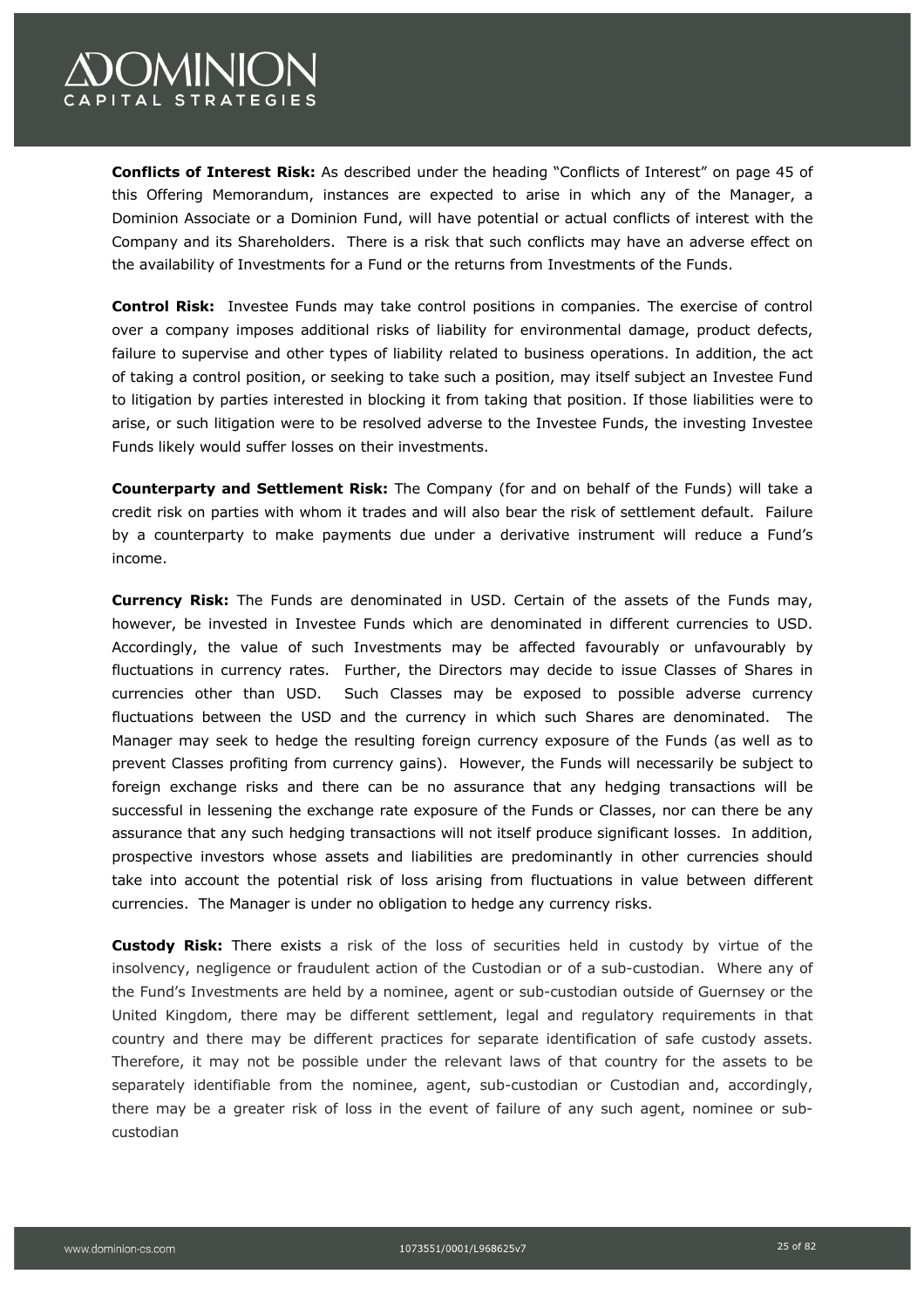# **)OMINION** CAPITAL STRATEGIES

**FATCA Risk:** Under the United States Foreign Account Tax Compliance Act provisions of the US Hiring Incentives to Restore Employment Act 2010, which implemented sections 1471 through 1474 of the Code ("**FATCA**"), the Company could become subject to a 30 per cent. withholding tax on certain payments of US source income (including dividends and interest), and (from no earlier than two years after the date of publication of certain final regulations defining "foreign passthru payments") a portion of non-US source payments from certain non-US financial institutions to the extent attributable to US source payments, if it does not comply with certain registration, due diligence and reporting obligations under FATCA. Pursuant to the intergovernmental agreement between Guernsey and the United States (the "**US-Guernsey IGA**") and Guernsey legislation implementing the US-Guernsey IGA, the Company may be required to register with the US Internal Revenue Service (the "**IRS**") and report information on its financial accounts to the Guernsey tax authorities for onward reporting to the IRS.

**Fraud Risk:** The Manager, Registrar and Administrator (in their respective capacities) must comply with their respective obligations under Guernsey's anti-money laundering and countering the financing of terrorism law and regulations. From time to time portfolio managers may provide the Company, the Manager, Registrar, Administrator and/or the Custodian with information with respect to the Funds' Investments. Although the Company, the Manager, the Registrar, the Administrator and the Custodian will take reasonable measures to ensure such parties provide them with complete and correct information, there can be no assurance that the Company, the Manager, the Registrar, the Administrator and/or the Custodian can verify that all information received from such parties are true, complete and correct. Such information may be fraudulent without the knowledge of the Company, the Manager, the Registrar, the Administrator and/or the Custodian. As such, fraud may not be detected immediately and this may affect the Funds.

**Fund-of-Funds Risk:** Although the Investment Adviser may periodically receive information from each Investee Fund regarding its investment performance and investment strategy, the Investment Adviser and Manager may have little or no means of independently verifying this information. An Investee Fund may use proprietary investment strategies that are not fully disclosed to the Manager, which may involve risks under some market conditions that are not anticipated by the Manager. In addition, the Company has no control over the Investee Funds' investment management, brokerage, custodial arrangements or operations and must rely on the experience and competency of each Investee Manager in these areas. The performance of the Funds depends on the success of the Investment Adviser in selecting Investee Funds for recommendation by the Manager and the allocation and reallocation of Cellular Assets among those Funds.

**Inability to Liquidate and Potential Delays in Payment of Redemption Proceeds Risk:** In circumstances where the Manager is unable to liquidate Investments in an orderly manner to enable the Funds (or any of them) to pay redemption proceeds or where the Net Asset Values of a Fund cannot be determined, the Company may take longer than the time periods disclosed in this Offering Memorandum to effect settlements of redemptions until such time as the Manager is able to liquidate any such Investments in an orderly manner.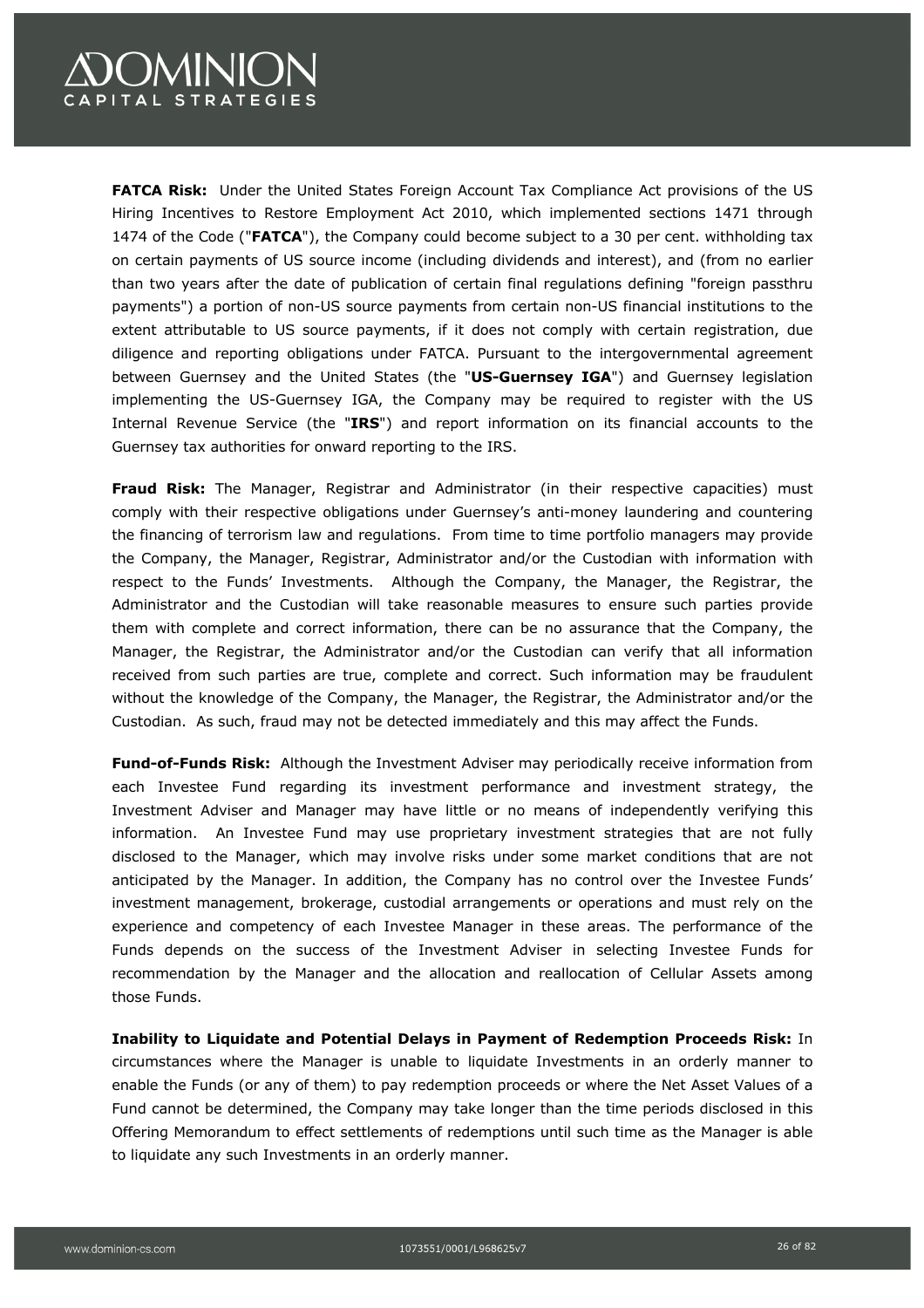# **COMINION** CAPITAL STRATEGIES

The Company may even defer or suspend redemptions (in whole or in part) of a Fund, establish a liquidating trust, special purpose vehicle or side pockets to hold Illiquid Assets from which redemptions may not be made until the Directors, in consultation with the Manager, determine such Investments are no longer Illiquid Assets. However, there will be no obligation whatsoever on the Manager to adopt any of these strategies. In addition, the Company may also withhold a portion or all of any proceeds of redemption if necessary to comply with applicable legal, tax or regulatory requirements. No interest or any other form of damage will accrue to or be payable to the Shareholders with regard to any such delays in the settlement of redemption proceeds.

**Inadequate Return Risk:** There can be no assurance that the returns on the Funds' Investments will be commensurate with the risk of an investment in a Fund. Each prospective investor should have the ability to sustain the loss of its entire investment in a Fund.

**Income Risk:** Unless otherwise provided for in this Offering Memorandum, the Company does not presently intend to pay dividends in respect of any Fund. Accordingly, an investment in the Fund may not be suitable for investors seeking income returns for financial or tax planning purposes.

**Indemnification Obligations of the Company/Fund's Risk:** The Company, on behalf of the Funds and out of the assets of the Funds, has agreed to indemnify the Directors and certain of its service providers under the agreements engaging such service providers.

**Insider Risk:** From time to time, the Company or its affiliates may come into possession of material, non-public information concerning an entity in which a Fund has invested, or proposes to invest. Possession of that information may limit the ability of the Fund to buy or sell securities of the entity.

**Investment Adviser:** The Manager has appointed the Investment Adviser to advise on the initial and on going composition of Investments and the risk management strategy that may be applied to the Investments of the Fund. The advice and recommendations of the Investment Adviser are not binding on the Manager, and no guarantee or representation is made that the Investment Adviser's advice and/or recommendations will be accepted by the Manager.

**Length of Investment Risk:** Investments in the Funds should be considered as medium-to-longterm investments and prospective investors should not contemplate an investment term of less than five years.

**Limited Role of the Directors:** The Directors have ultimate authority over all of the Company's operations. However, as substantially all of the Company's operations consist (indirectly) of implementing specialised investment strategies, the ability of the Directors to control these operations is inherently limited. The Directors' roles are non-executive and consist of oversight of, rather than active involvement in, the Company's trading activities.

**Limited Role of the Shareholders:** The Shares do not entitle the holders thereof the right to vote at general meetings of the Company. Accordingly, holders of Shares shall not have the right to approve, amongst other things: (i) the appointment, removal or remuneration of the Directors,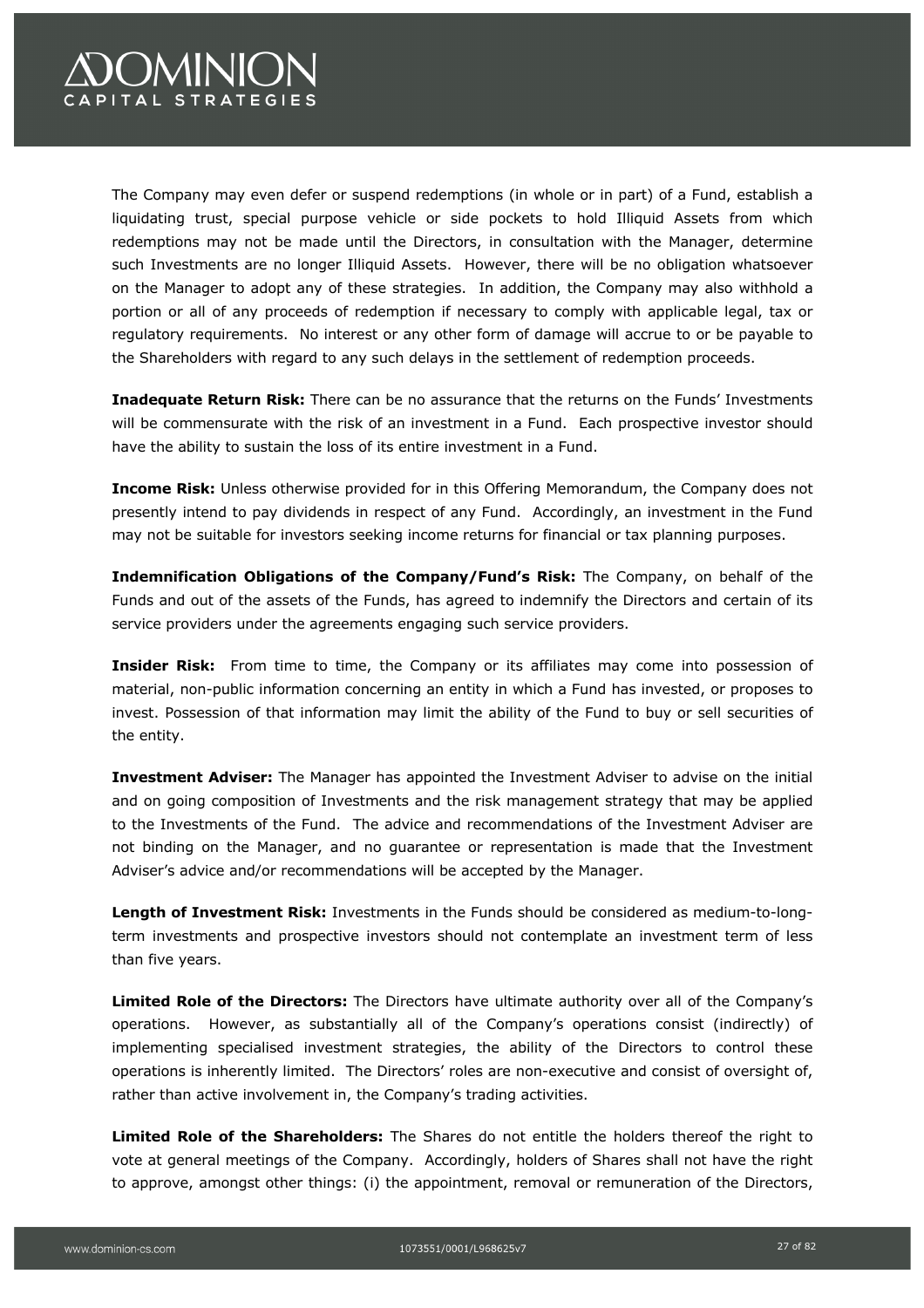(ii) the appointment, removal or remuneration of the Manager and other service providers, (iii) the amendment of the Articles (unless such amendment is deemed to vary the class rights attached to Shares).

**Liquidity and Valuation Risk:** Except in certain circumstances, there will be no active market for the interests held by the Funds in the Investee Funds. Accurately valuing and realising the Investments, or closing out positions in such Investments at appropriate prices, may not always be possible. The Investee Managers may not permit holdings to be redeemed/surrendered as frequently as the Funds do, or at all. In the absence of published current redemption/surrender prices, the Directors may therefore have to determine valuations in respect of such Investments. Adequate information may not always be available to the Directors from the Investee Managers or other sources for that purpose and consequently such valuations may not accurately reflect the realisable value of each Fund's holdings of the relevant Investee Fund. There may be delays in obtaining values for underlying Investments that may result in reliance on estimates in calculating the Net Asset Value.

**Market Disruption Risk:** The Funds may incur major losses in the event that disrupted markets and/or other extraordinary events affect markets in a way that is not consistent with historical pricing relationships. The risk of loss from the disconnection from historical prices during periods of market disruption is compounded by the fact that in disrupted markets many positions become illiquid, making it difficult or impossible to close out positions against which the markets are moving. In 1994, in 1998 and again in the "financial crisis" of 2007-2009, a sudden restriction of credit resulted in forced liquidations and major losses for a number of investment vehicles focused on credit-related investments. However, because market disruptions and losses in one sector can cause ripple effects in other sectors, many investment vehicles suffered heavy losses even though they were not heavily invested in credit-related investments.

In addition, the global financial markets may undergo further fundamental disruptions in the future, which could result in renewed governmental interventions which may be materially detrimental to the performance of the Funds. Furthermore, market disruptions caused by unexpected political, military and terrorist events may from time to time cause dramatic losses for the Funds (or any of them), and such events can result in otherwise historically low-risk strategies performing with unprecedented volatility and risk. A financial exchange may from time to time suspend or limit trading. Such a suspension could render it difficult or impossible for the Funds (or any of them) to liquidate affected positions and thereby expose it to losses. There is also no assurance that off-exchange markets will remain liquid enough for the Funds to close out positions.

**Market Participant Risk:** The institutions, including brokerage firms and banks, with which the Fund trades or invests (including any Investee Manager), may encounter financial difficulties that impair the operational capabilities or the capital position of the Funds (or any of them).

**Pandemic, epidemic or other outbreaks of contagious disease:** An outbreak of contagious disease, particularly if the outbreak reaches epidemic or pandemic proportions (such as the recent outbreak of COVID-19), can create significant economic and social uncertainty. Whilst it is difficult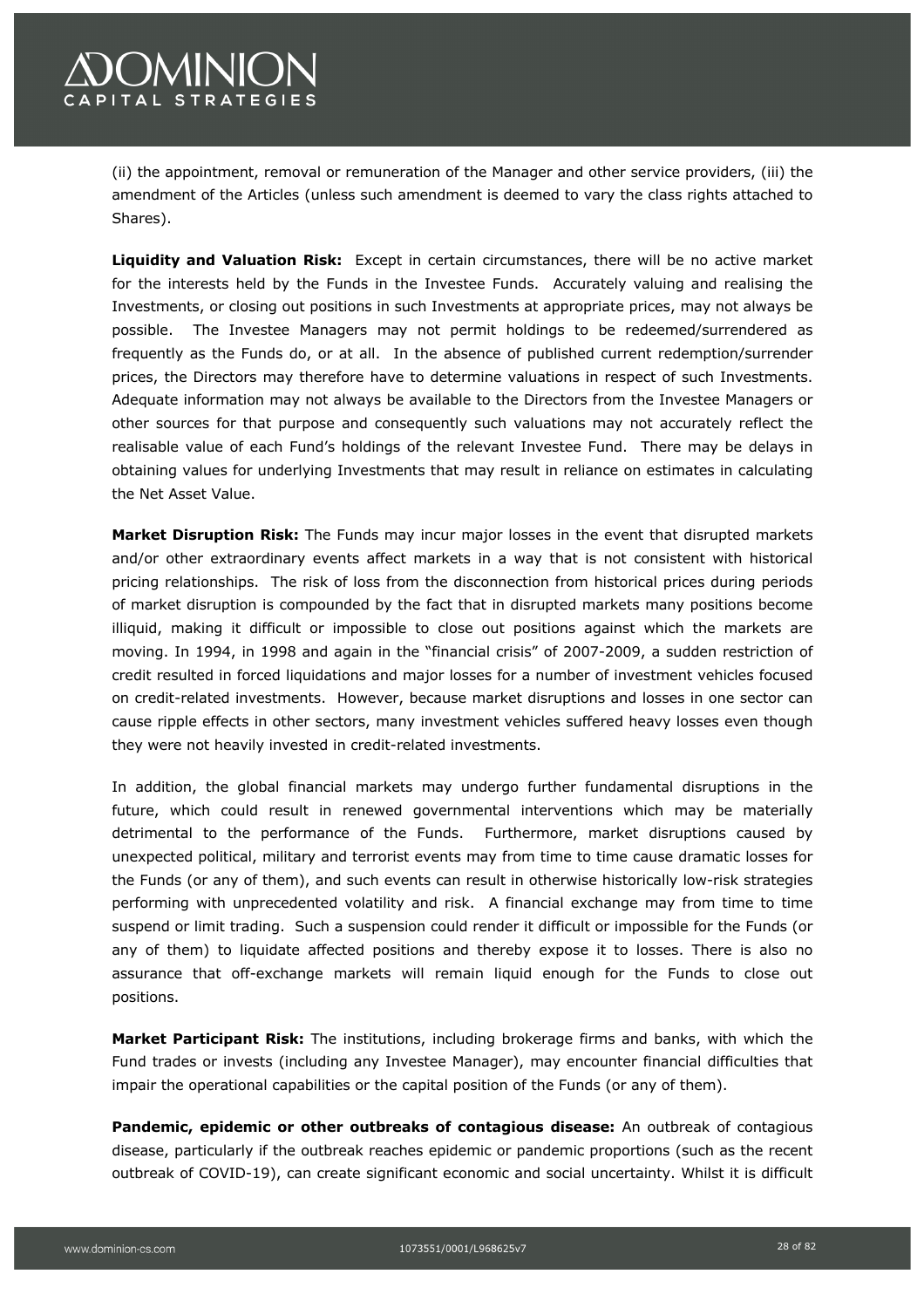

to predict the ultimate impacts of such outbreaks, it is likely that outbreaks will have material adverse impacts on affected economies and societies, and that such negative impacts may persist for some time. The Funds' investments may be impacted as a result of such outbreaks by disruptions to commercial activity due to failures to contain such outbreaks and/or due to containment measures, including but not limited to the introduction of guidance and/or imposition of directives to stay at home, lockdown, self-isolate, quarantine, work remotely, socially distance, and to restrict gatherings and travel.

In addition, such outbreaks may contribute to volatility in financial markets, which can disrupt historical pricing relationships or trends, increase illiquidity, disrupt the availability of financing or negatively impact the performance of the Funds' investments.

In addition, the imposition of such containment measures may materially disrupt the Funds and their appointed service providers' and counterparties' (including providers of financing) business activities, including but not limited to the Manager's and/or Investment Advisor's ability to effectively identify, monitor, operate and dispose of investments and operate the Funds in general.

**Public Disclosure Risk:** Shares may be held by investors who are subject to public disclosure requirements. The amount of information about their investments that is required to be disclosed has increased in recent years, and that trend may continue. To the extent that the disclosure of confidential information relating to an Investment results from Shares being held by public investors, the Funds (or any of them) may be adversely affected.

**Rebate Arrangements Risk:** The Manager may agree with other parties that assist in the distribution and marketing of the Funds to rebate part of its fees payable to it with respect to such distribution and marketing of Shares.

**Recognition of Protected Cell Company Structure Risk:** Jurisdictions other than Guernsey may not be prepared to recognise the segregation of assets and liabilities between cells or between the Core and the cells (including the Funds). As a protected cell company, the Company consists of a Core and a separate and distinct, but not separately incorporated, cell. In accordance with the Companies Law, the assets and liabilities of any cells are legally segregated and protected from those of other cells. Similarly, the assets and liabilities of the Core are segregated and protected from those of the Funds. The principle is that where any liability arises which is attributable to a particular cell or to the Core only the cellular assets attributable to that cell or the Core Assets attributable to the Core should be used in satisfaction of the liability. Thus, when considering a liability attributable to any cell, the Core Assets and the assets attributable to any cell, other than the cell to which the relevant liability is attributable, are "protected assets". The Directors are not aware of any case in which the mechanism by which assets and liabilities are segregated through a protected cell company has been considered by a foreign court. Where the assets of the Funds are held outside Guernsey, and an action is brought against that Fund (or indeed the Company) in the jurisdiction in which the assets are located, it is not known to what extent the foreign court will assume jurisdiction, or give primacy to Guernsey corporate law in evaluating whether or not those assets are free for the purposes of any enforcement action in that jurisdiction. There is a risk that the segregation of assets and liabilities between the cells or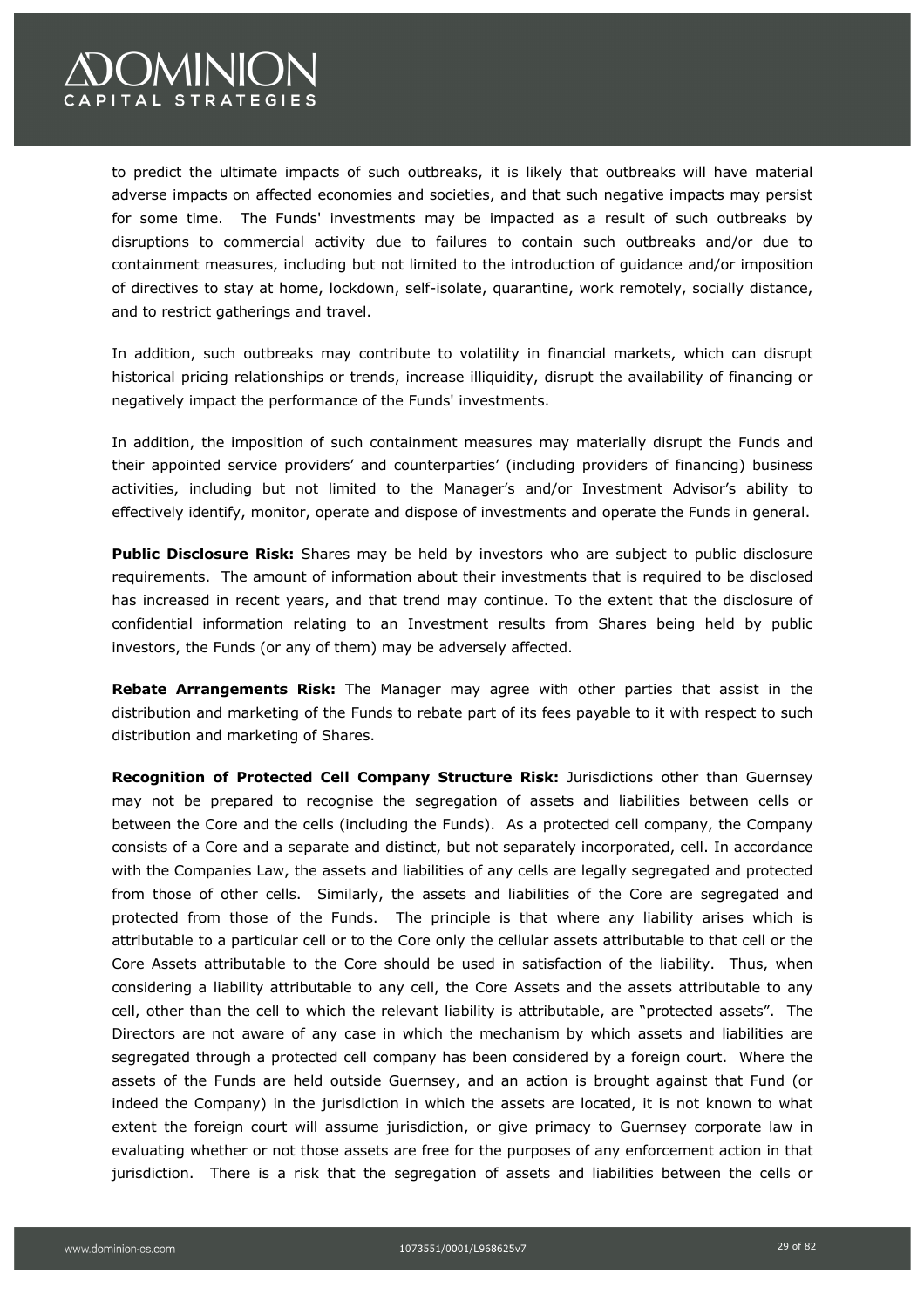

between the Core and the Funds may not be recognised or upheld within the courts in jurisdictions outside Guernsey. In relation to the Company, this could result in Shareholders in one cell (to the extent that there is more than one cell at any one time) bearing losses or liabilities in relation to another cell that could impact upon the value of assets held within the first cell. However, the Directors understand that, as a matter of comity, a court in a jurisdiction outside Guernsey would have to satisfy itself that it has jurisdiction (as a matter of conflict of laws), and then if it does assume jurisdiction, it would apply Guernsey law and should, therefore, recognise and uphold the manner in which assets can be segregated through the Companies Law.

The Court may order that any liability a Director has for failing to inform a third party that it is contracting with the Company, or failing to specify the cell in respect of which the third party is contracting, may be met from the cellular assets or Core Assets of the Company. The Company must inform any person with whom it transacts that it is a protected cell company, and must identify or specify the cell in respect of which that person is transacting or specify that the transaction is in respect of the Core (as appropriate). If the Company fails to provide the transacting party with this information then the Directors become personally liable to the counterparty to the contract although, unless they were fraudulent, reckless, negligent or acted in bad faith, they do have a right of indemnity against the Core Assets of the Company. Only the Court can relieve the Directors from this liability on certain grounds set out further in the Companies Law and, in doing so, may order that any liability may be met from the Cellular Assets or Core Assets of the Company. In relation to the Company, this could result in Shareholders in one cell bearing losses or liabilities in relation to another cell which could impact upon the value of assets held within the first cell. This would only apply to the extent that additional cells were to be created by the Company (beyond the Funds).

Solvency issues for one of the cells in the Company could in limited circumstances restrict the ability of other cells to make distributions (including the redemption of Shares). In accordance with the Companies Law, in order to effect a distribution or pay a dividend from a cell or the Core, the Directors must be satisfied that the Company will, immediately after payment of the distribution, be solvent. Therefore, the ability of a cell or the Core to make a distribution will be determined on the solvency of the Company as a whole rather than on the solvency of the relevant cell or Core alone. This may restrict the Company's ability to effect distributions, pay a dividend or redeem Shares, although the Directors do not anticipate any situation where the Company would not satisfy the aforementioned "solvency test". If the Company were to be restricted in its ability to effect distributions or pay a dividend in respect of the Shares this could result in the holders of the Shares not being able to receive a return on their investment.

**Redemption Risks:** Shareholders will only be able to redeem Shares by giving prior written notice. The risk of any decline in the Net Asset Value per Share during the period from the date of receipt by the Administrator of notice of redemption until the Redemption Day on which redemption is effected will be borne by the Shareholders.

Redemptions are subject to a number of limitations. In the event the Directors limit or suspend redemptions in the manner as described under the headings "Deferral of redemptions and compulsory redemption" and "Suspension of dealings and/or calculation of Net Asset Value" on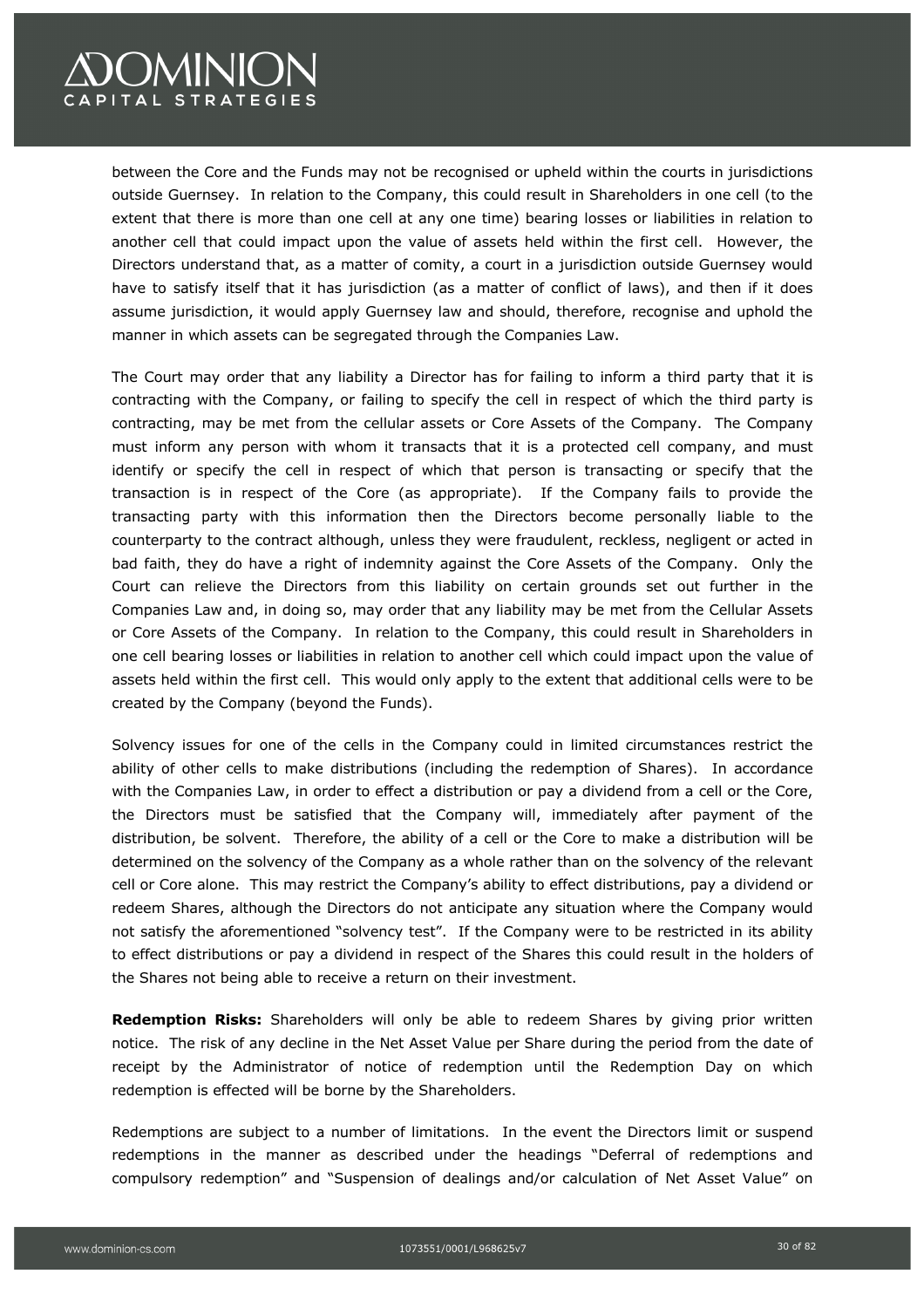

pages 23 and 38 of this Offering Memorandum, respectively, it most likely will not be possible for the Fund to pay redeeming Shareholders all or any portion of their redemption amount. If the relevant Fund is required to meet redemption requests on any Redemption Day the Manager may have to sell or redeem shares in any underlying Investee Fund which may itself be subject to a limit on sale or redemptions. If this occurs, then the relevant Fund's ability to meet its own redemption requests will be hindered by the inability to redeem sufficient underlying Investments to provide adequately for their own redemptions.

For the reasons described above and other circumstances, there can be no assurance that the Fund will have sufficient cash to pay for Shares that are being redeemed or that it will be able to liquidate Investments at favourable prices to pay for redeemed Shares. A Shareholder may not be able to redeem any or all of the Shares subject to that Shareholder's redemption request on the Redemption Day originally specified by such Shareholder. Shareholders will bear any additional risk of any decline in the Net Asset Value per Share until the Redemption Day(s) on which the Shares are actually redeemed. In the event of a suspension of the calculation of the Net Asset Value and/or redemption of Shares, redemption requests will not be held over and at the end of a period of suspension holders of Shares will be required to submit a new redemption request if it is their intention to proceed with the redemption.

**Regulatory Risk:** The European Parliament and the Council of the European Union approved a directive (the "**AIFM Directive**") on alternative investment fund managers ("**AIFM**") on 11 November 2010.

As an entity with its registered office outside the EU, the Manager will be affected by the AIFM Directive only to the extent that the Manager conducts relevant management and marketing activities to professional investors within the EU. Accordingly, the Manager may not be subject to the provisions of the AIFM Directive in its management and marketing of the portfolio of the Company and the protections for investors provided for by the Directive may therefore not be available to investors in the Company.

Shareholders should note that the provisions of the AIFM Directive limit the ability of the Company, as an investment fund not established in the EU which is managed by a non-EU manager, to be marketed to professional investors within the EU. This may have the consequence of, amongst other things, the Company not benefitting from economies of scale that might otherwise have been achieved.

The Manager may consider utilising the national private placement rules in certain of the EU member states when marketing the Company for as long as they remain available and provided that Guernsey has a co-operation agreement in place between the GFSC and the regulator in the EU member state where marketing might be proposed to be undertaken. Guernsey also has a set of AIFM Directive-equivalent rules which the Manager may opt to use if it considers it suitable to do so in the future.

The AIFM Directive may, in the future, provide an option for the Manager to actively market Shares within the EU to professional investors by applying for a passport. Should the Manager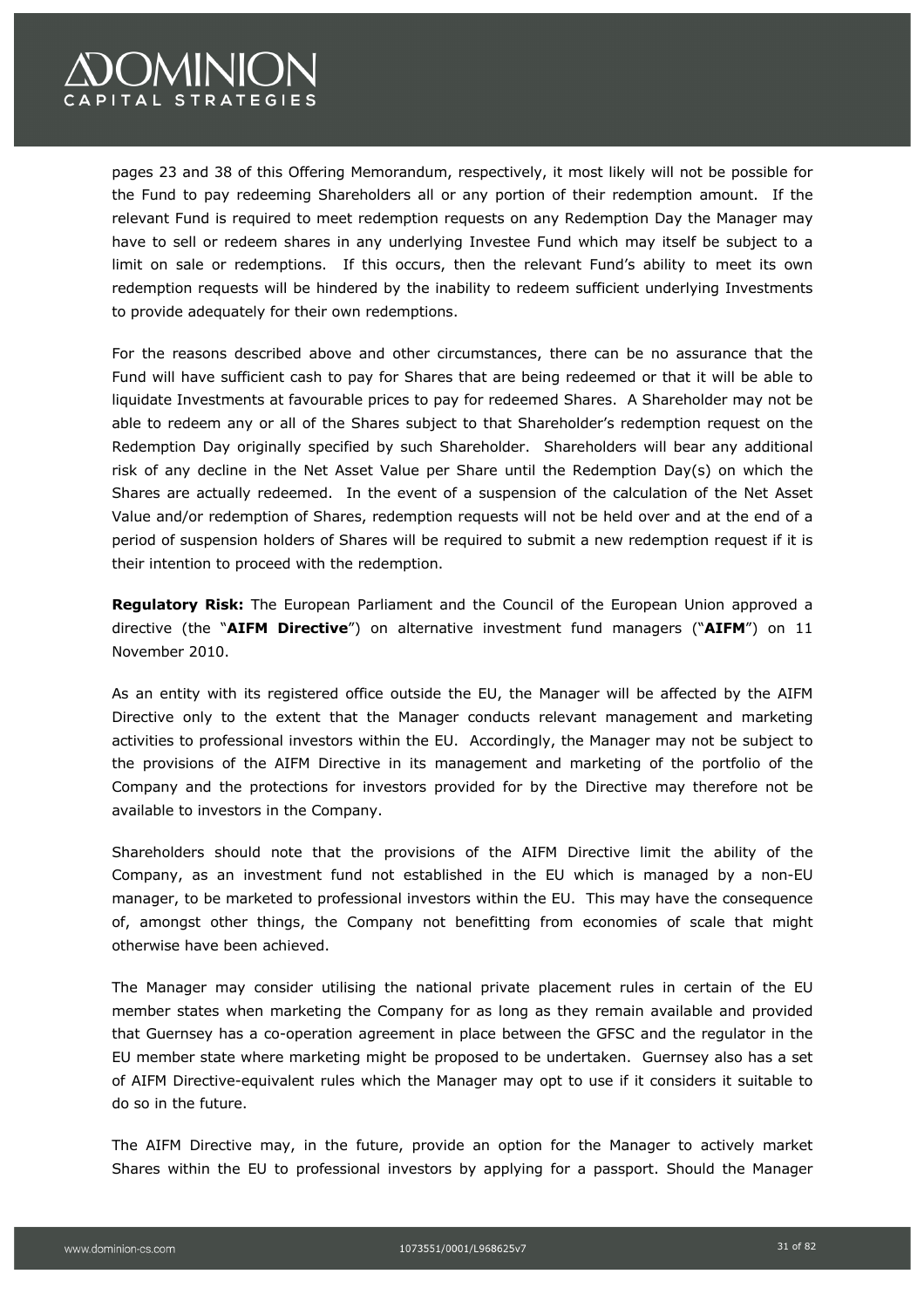

decide to obtain such a passport, its ability to obtain such a passport will be subject to certain conditions. There is a risk that the Manager may not be able to fulfil the conditions required in order to obtain the relevant passport. In addition, in meeting conditions applicable under the AIFM Directive in order either to rely on the existing national private placement rules or to qualify for the marketing passport, the Company may be required to incur material additional costs. Such costs would have a negative impact on the net returns achieved for investors.

**Reliance on the Manager Risk:** The Funds' Investments will be managed by the Manager on a discretionary basis. Investors will not make decisions with respect to the management, disposition or other realisation of any Investment, or other decisions regarding the Company's business and affairs. Consequently, the success of the Funds' Investments will depend, in large part, upon the skill and expertise of the Manager. Although the Manager believes that the success of the Funds' Investments is not dependent upon any individual, there can be no assurance that any of the current officers and employees of the Manager will continue to serve in their current positions or continue to be employed by the Manager. Departures of such persons may have a materially adverse impact on the performance of the Funds.

**Substantial Redemptions Risk:** If there are substantial redemptions of Shares, it may be more difficult for the Funds to generate returns since it will be operating on a smaller asset base. In addition, if there are substantial redemption requests within a limited period of time, it may be difficult for the Manager to provide sufficient funds to meet such redemptions without the Funds liquidating positions prematurely at an inappropriate time or on unfavourable terms. In such circumstances, the Manager may suspend redemptions of Shares as described under the heading "Suspension of dealings and/or calculation of Net Asset Value" on page 38 of this Offering Memorandum.

**Tax Risks:** The tax consequences to investors of an investment in a Fund are complex. Prospective investors should inform themselves as to the legal requirements and tax consequences within the countries of their citizenship, residence, domicile and place of business with respect to the acquisition, holding or disposal of Shares, and any foreign exchange restrictions that may be relevant thereto.

**Valuation Risk:** Certain Investments may be difficult to value and may be subject to varying valuation interpretations by third party pricing agents. In particular, independent pricing information may not always be available with respect to certain Investments and the Manager may: (i) rely on estimated valuations provided by the Investments' administrators, issuers or Investee Managers, or (ii) rely on valuation information provided by the Administrator. In such instances, the Manager will seek independent valuation, where practicable, since it may face a conflict of interest in giving investment advice in respect of or valuing Investments that lack a readily ascertainable market value, since any valuations or investment advice given with respect to the value of such Investments may be reflected in the Net Asset Value and as a consequence, the Funds' reliance on such valuations or investment advice will impact the calculation basis for the fees due to the Manager and other service providers.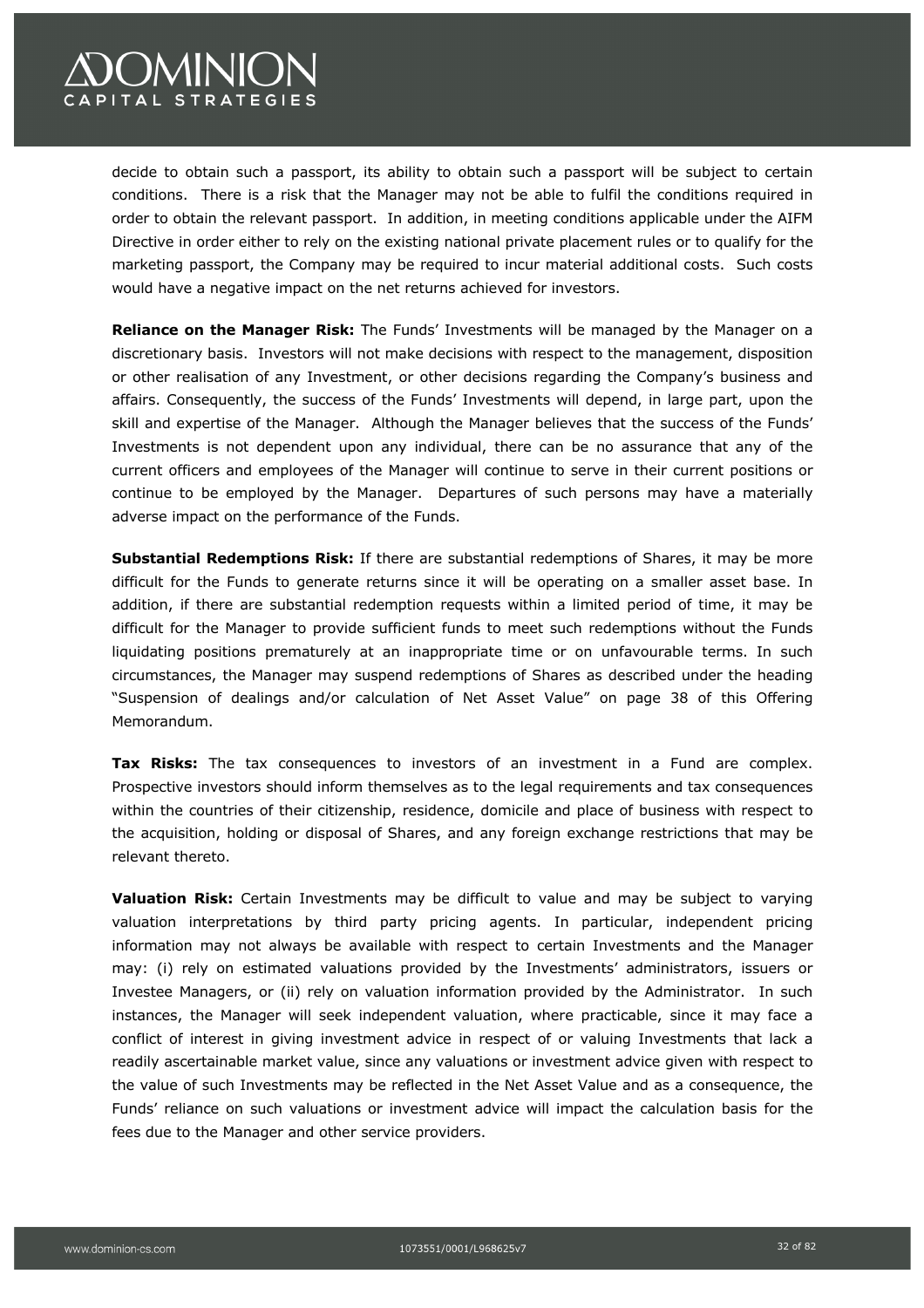

Further, given the uncertainty inherent in the valuation of Investments that lack a readily ascertainable market value, the reflection of the value of such Investments in the Net Asset Value may differ materially from the actual prices at which a Fund would be able to liquidate such Investments. As a consequence, the Net Asset Value, in relation to a relevant Dealing Day, may not necessarily reflect the actual aggregate value of the assets less the liabilities of the relevant Fund and, as a result, the Net Asset Value for the applicable Dealing Day may be affected negatively or positively if the information relied upon by the Company is updated, supplemented or restated at any time following publication of each Fund's Net Asset Value in relation to the applicable Dealing Day.

**Volatility Risk:** The values of the Investments and, accordingly the Net Asset Value of the Funds may be volatile from week to week. The value of Shares may fall as well as rise and investors may not get back, on a redemption or otherwise, the amount originally invested.

The foregoing factors are not exhaustive and do not purport to be a complete explanation of all the risks and considerations involved in investing in a Fund. In particular, the Funds' performance may be affected by changes in market or economic conditions and legal, regulatory and tax requirements. The Company (out of the Cellular Assets of the Funds) will be responsible for paying the fees, charges and expenses referred to in this document regardless of the level of profitability.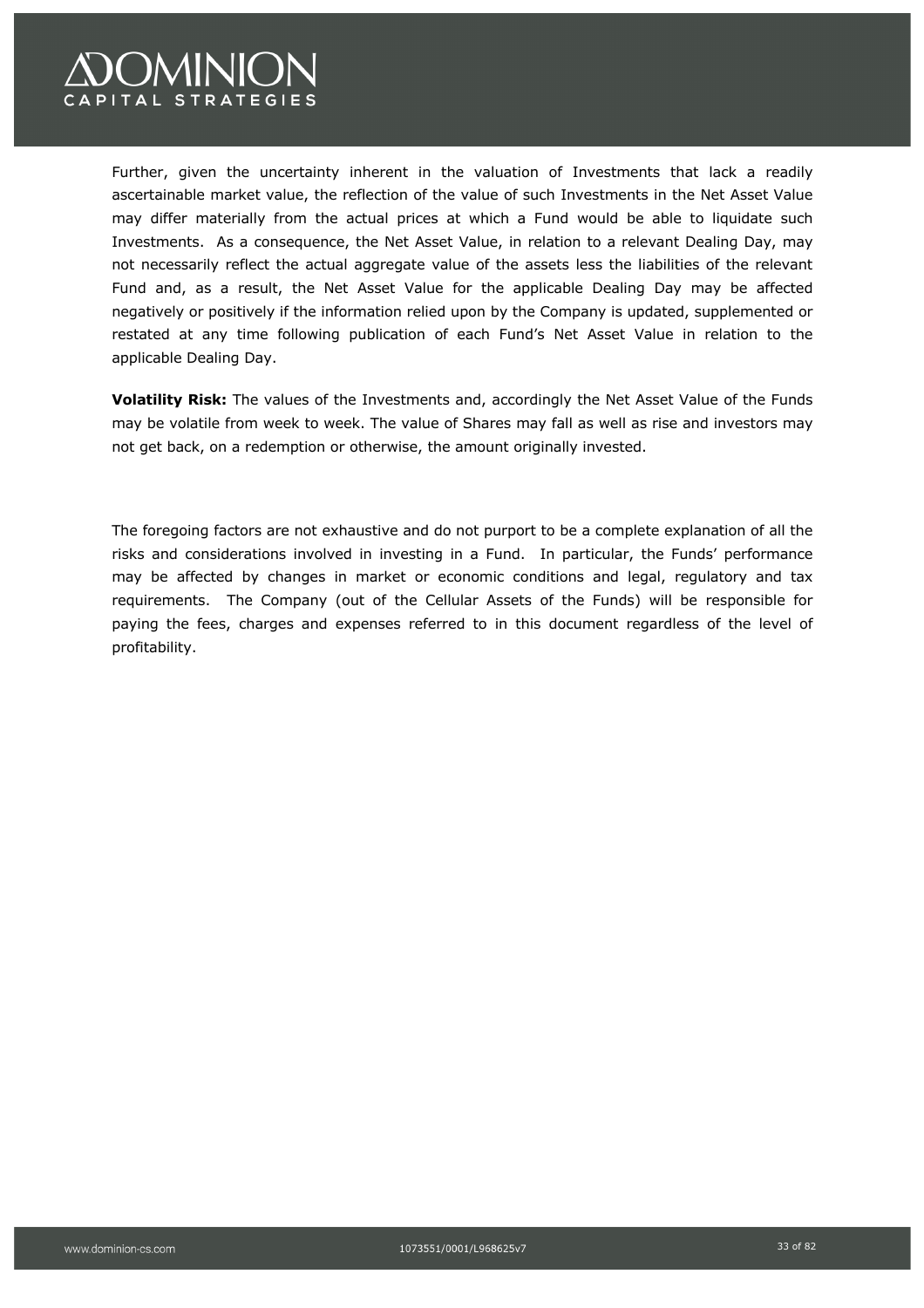# **DATA PROTECTION**

By agreeing to invest in a Fund, Shareholders acknowledge and accept that the Manager, Registrar and/or the Administrator (on behalf of the Company) may hold and process personal data to properly record the Shareholder's interest in a Fund in accordance with the Data Protection (Bailiwick of Guernsey) Law, 2017 as the same may be amended from time to time, as well as the European Data Protection Directive (95/46/EC) and the European Privacy and Electronic Communications Directive (Directive 2002/58/EC) and in accordance with applicable laws and regulations and with internal policies (the "**Data Protection Law**") and to advise the Shareholder of matters relative to its investment in the Funds, including current values and changes to the Funds or Company documentation and the Manager and the Registrar/Administrator may, in order to fulfil its duties to the Company and to comply with regulatory requirements:

- process an investor's personal data (including sensitive personal data) as required by or in connection with its investment in the Fund including processing personal data in connection with credit and money laundering checks on the investor;
- communicate with the investor as necessary in connection with its affairs and generally in connection with its investment in the Funds;
- provide personal data to such third parties (including the Custodian) for processing or otherwise as the Manager or the Registrar/Administrator may consider necessary in connection with the investor's affairs and generally in connection with its investment in the Funds or as the Data Protection Law may require, including to third parties outside the Bailiwick of Guernsey or the European Economic Area;
- transfer personal data to other companies within the same group as the Manager, (including to any such companies which are outside the Bailiwick of Guernsey or the European Economic Area) who wish to use such information for marketing purposes to promote their services to the Shareholders, including by means of electronic communications; and
- process a Shareholder's personal data for the Manager's, Registrar's and/or the Administrator's internal administration.

References in this section to the Manager, Registrar and/or Administrator include references to any of their delegates.

Detailed data protection information, relating to the types of the personal data processed and collected, retention or personal data and shareholder's rights and duties are contained in the Privacy Notice which is available on the designated website.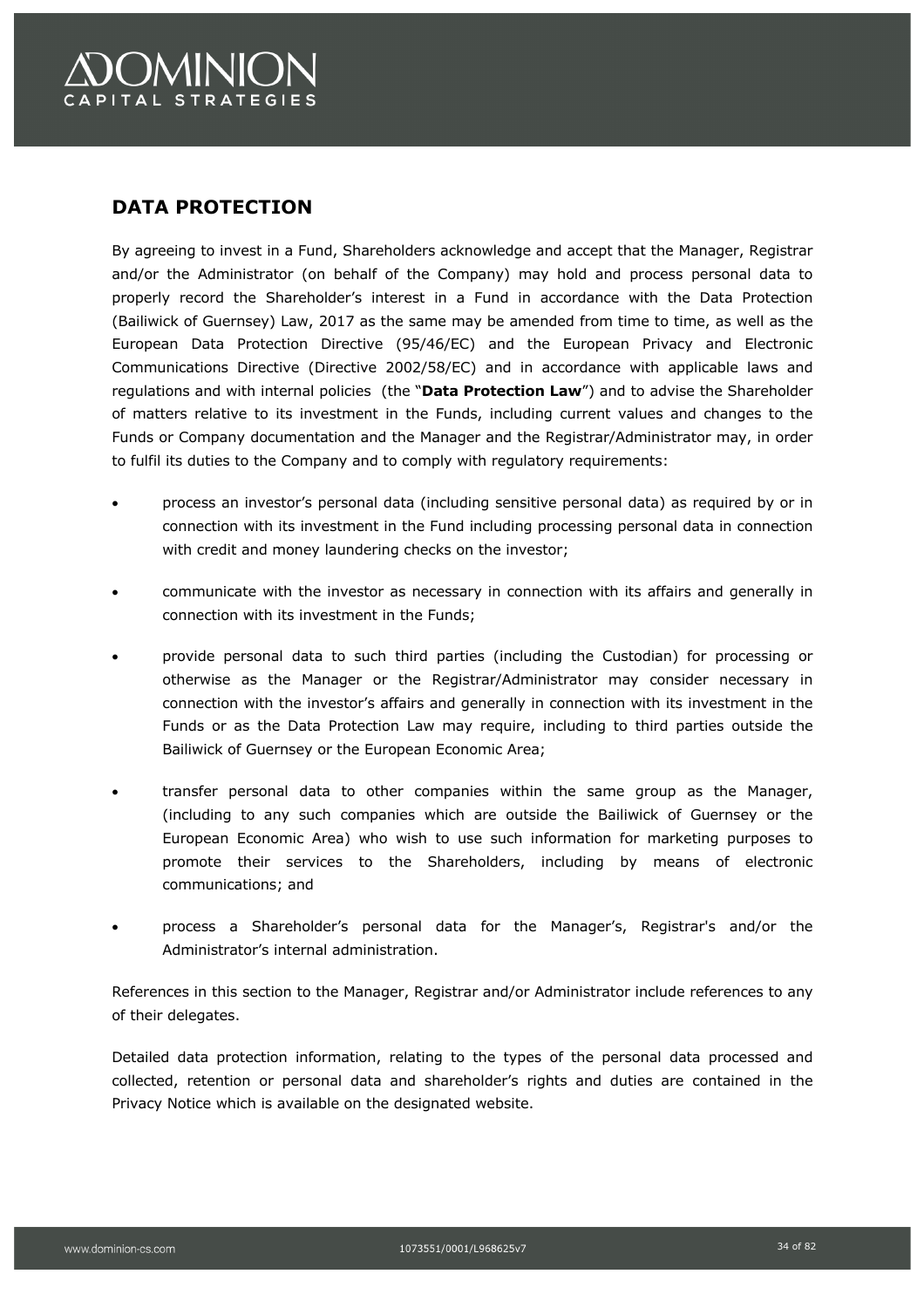# **)OMINION** APITAL STRATEGIES

# **Prevention of money laundering and terrorist financing**

Due to requirements designed to combat money laundering and terrorist financing operating within various jurisdictions, including Guernsey, the United States and the United Kingdom, the Administrator is required to identify and take risk-based and adequate measures to verify the beneficial owners of all Shareholders. The application of this risk-based approach dictates that in certain circumstances the Administrator will be required to apply enhanced customer due diligence to certain investor types. Accordingly, the Administrator reserves the right to request, at the time of subscription, and at any time whilst the investor holds Shares, including at the time of redemption of such Shares, such information as may be necessary to verify the identity of Shareholders and any beneficial owner of Shares.

The Administrator's customer due diligence procedures will require an individual to produce customer due diligence documentation in accordance with the GFSC's regulations.

Typically the Administrator will require customer due diligence documentation prior to the investor's first subscription for Shares. However, as a result of regulatory changes or in relation to a redemption or otherwise the Administrator may require ongoing due diligence to be carried out and, accordingly, the Administrator reserves the right to request any information at any time as may be necessary to verify the identity of a Shareholder or any beneficial owner of Shares.

In the event of delay or failure by the investor to produce any information required for verification purposes, subscription monies or redemption monies will be held by the Administrator in separate bank accounts (designated as client monies accounts) until all requested documentation has been received and is in order. In the event of failure to produce the required information in a form acceptable to the Administrator, the application for, or redemption of, Shares may be refused and the subscription monies returned to the bank account from which they were remitted or the redemption monies retained for the account of the Administrator in separate bank accounts (designated as client monies). No Shares will be issued to an investor or redeemed, and no reregistration will be registered, until the identity of the applicant or the transferee, as the case may be, has been verified to the satisfaction of the Administrator.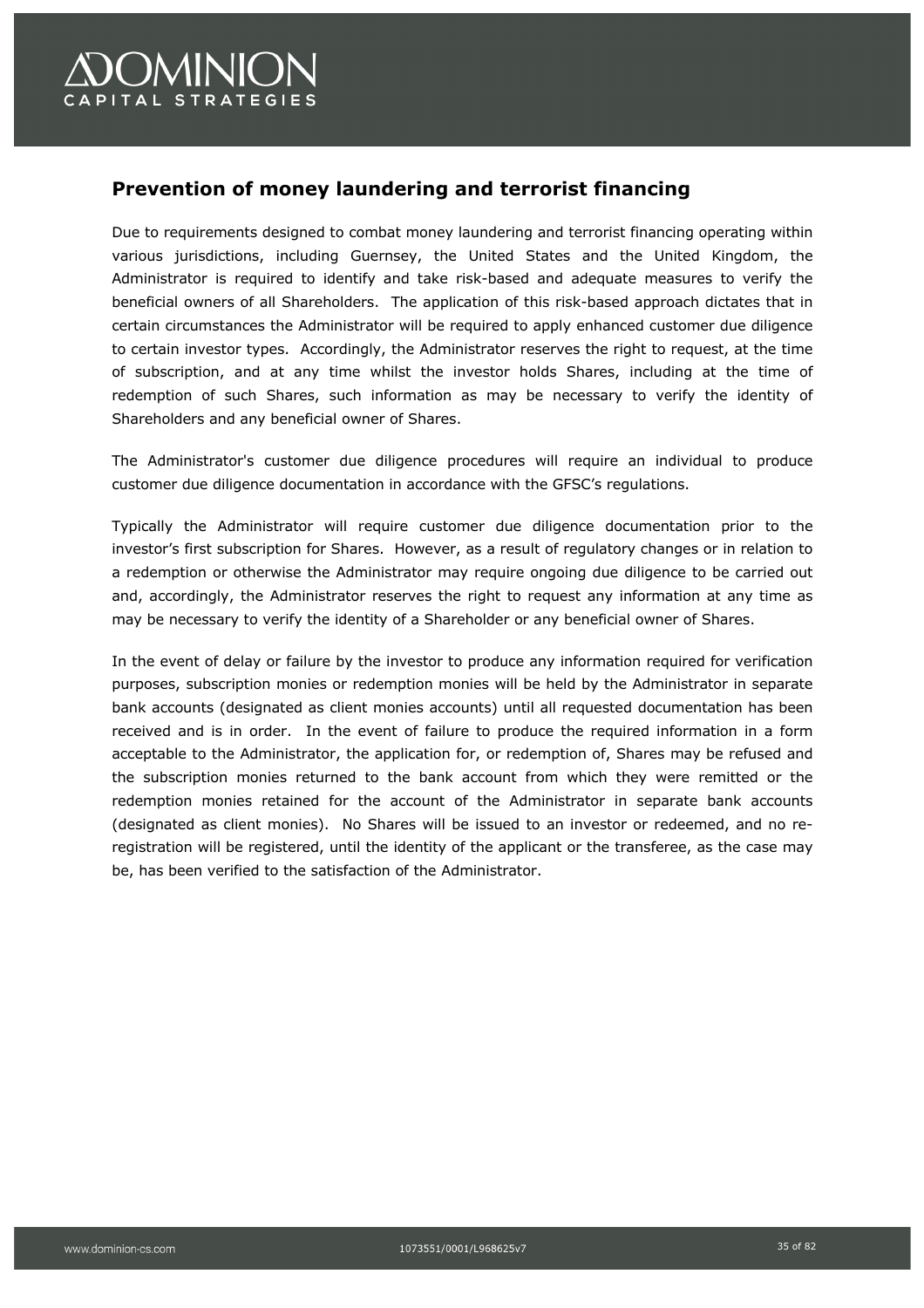

# **VALUATION**

#### **Net Asset Value, Subscription Prices and Redemption Prices**

The Net Asset Value per Share of the Funds is calculated for each Dealing Day at the Valuation Point and the Subscription Price and the Redemption Price for the Funds is available on request from the Administrator. Shareholders can request from the Administrator a redemption value based on the latest available Redemption Price for the Shares held by them at any time.

#### **Calculation of Subscription and Redemption Prices**

Any allotment or redemption of Shares on any Subscription Day or Redemption Day will be made at the relevant Subscription Price or Redemption Price per Share of the Funds, determined by the Directors in accordance with the Articles being a sum ascertained by:

- taking the Net Asset Value of the Company or the Funds (as the case may be) as at the Valuation Point;
- in the case of a redemption of Shares, deducting therefrom such sum (if any) as the Directors may consider represents the appropriate allowance for Duties and Charges in relation to the realisation of all the Investments held by the Company as at the relevant Valuation Point on the assumption that such Investments had been realised at prices equal to their respective values as at that Valuation Point;
- in the case of a subscription of Shares, adding such sum as the Directors may consider represents the appropriate provision for Duties and Charges which would have been incurred on the assumption that all the Investments held by the Company had been purchased at the relevant Valuation Point; and
- dividing the resulting Net Asset Value by the number of Shares in the relevant Funds in issue or deemed to be in issue at the relevant Subscription Day or Redemption Day (as the case may be),

in each case rounding up or down (for subscriptions and redemptions respectively), the resultant figure to three decimal places.

#### **Calculation of Net Asset Value**

The Net Asset Value of each Fund and Net Asset Value per Share will be calculated by the Administrator on each Dealing Day as at the relevant Valuation Point. The Net Asset Value of the Funds is determined by deducting the value of the total liabilities of each Fund from the value of the total assets of that Fund.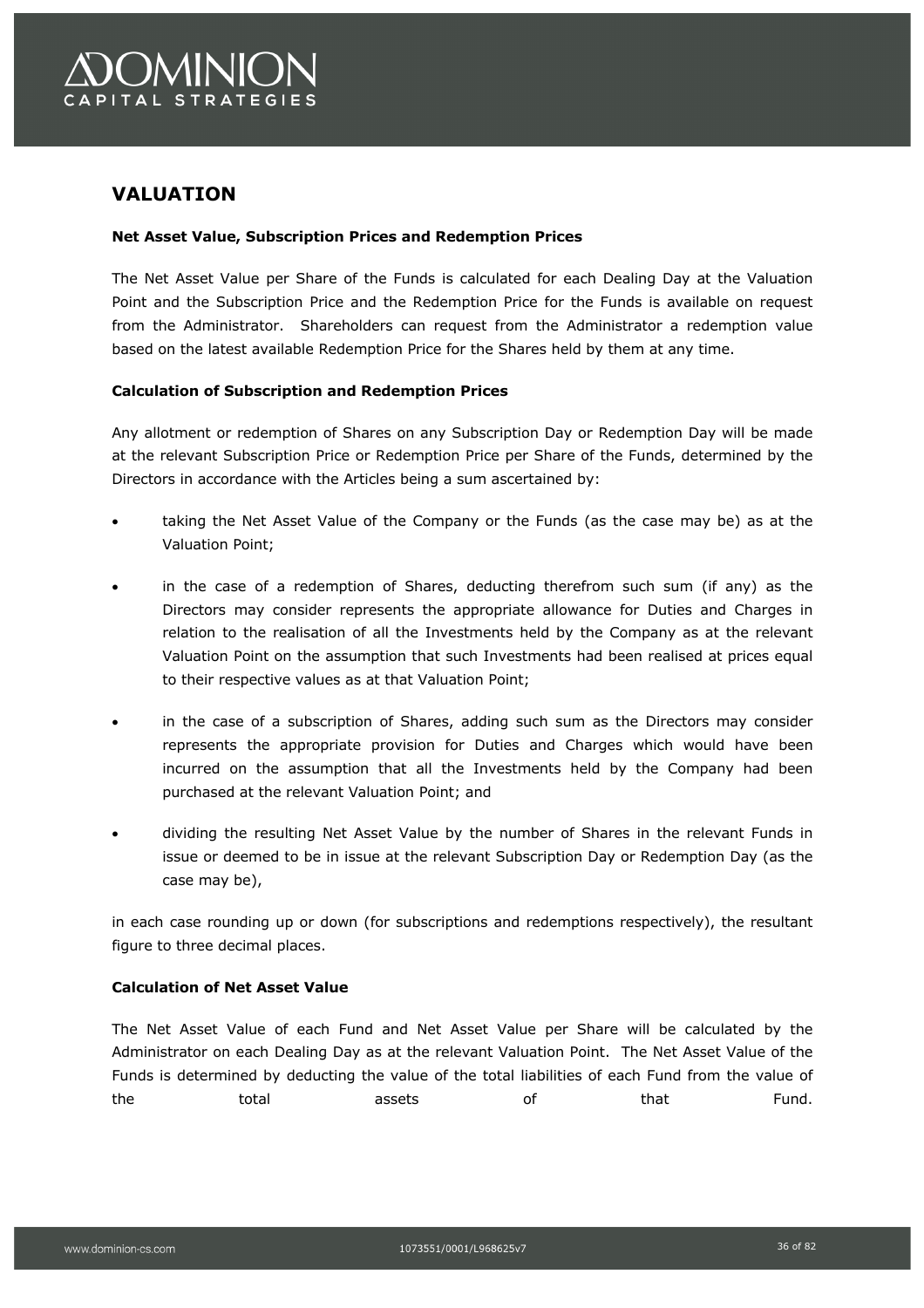

Investments will be valued as follows:

- the value of any collective investment scheme ("**CIS**") shall be the price as notified to the Directors by the directors or administrator of the relevant CIS, or obtained from a recognised third party price vendor or from the relevant Investee Manager;
- the value of any Investment which is quoted, listed or normally dealt in on a securities market will normally be based on the latest bid price for long positions and ask price for short positions for such security last available to the Directors at the relevant Valuation Point. Where such Investment is listed or dealt in on more than one securities market, the Directors may select any one of such markets for the foregoing purposes, which shall be the market which, in the opinion of the Directors, constitutes the main market in relation to such Investment or the market, which in relation to such Investment, the Directors in their absolute discretion consider most accurately reflects the true value of the Investment. Notwithstanding, the Directors may adjust the value of any such Investment if, having regard to currency exchange costs, marketability and/or such other considerations as they may deem relevant, they consider that such adjustment is required to reflect the probable realisation value of the Investment;
- the value of any investment fund or security which is not listed or dealt in on a securities market, or which is normally listed or dealt in on a market but in respect of which no price is currently available, will be the market value of such investment;
- the value of any cash in hand or on deposit, prepaid expenses, cash dividends and interest declared or accrued as aforesaid and not yet received shall be deemed to be the face value thereof unless, in any case, the Directors are of the opinion that the same is unlikely to be paid or received in full, in which case the value thereof will be arrived at after making such adjustment as the Directors considers appropriate in order to reflect its true value;
- the value of any demand notes, promissory notes and accounts receivable will be deemed to be the face value or full amount thereof after making such adjustment as the Directors considers appropriate to reflect the true current value thereof;
- certificates of deposit, treasury bills, bank acceptances, trade bills and other negotiable instruments will each be marked to market as at the relevant calculation date;
- if extraordinary circumstances render a valuation pursuant to the above principles impracticable or inadequate, the Directors will determine whether alternative methodologies should be adopted and, if so, decide what these alternative methodologies should be. The relevant assets would then be valued accordingly;
- if in any case a particular value is not ascertainable in accordance with the above principles or if the Directors consider that some other method of valuation better reflects the fair value of the relevant investment, then in such circumstances the method of valuation of the relevant investment will be as the Directors, in their absolute discretion, determine; and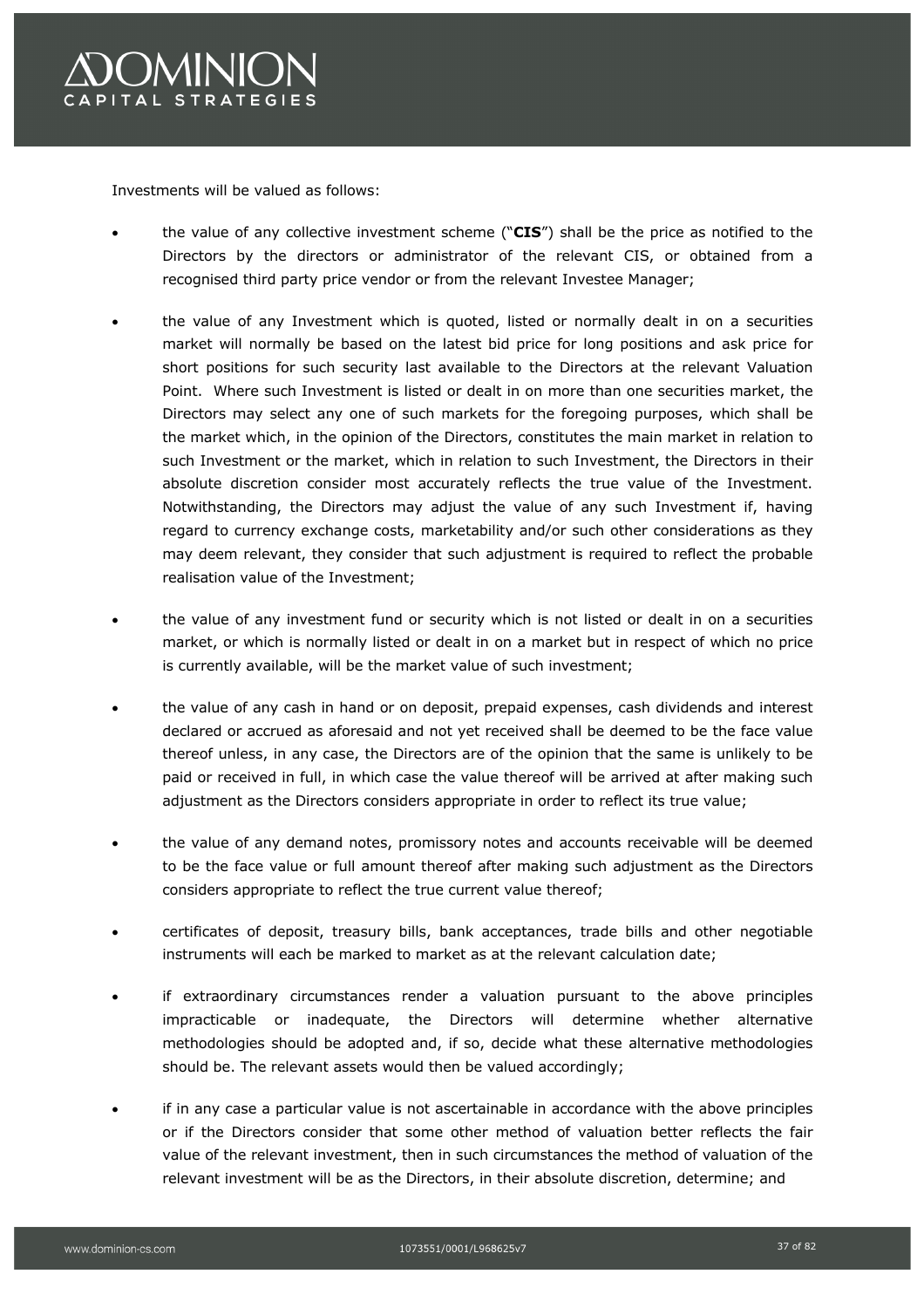# **OMINION** PITAL STRATEGIES

• notwithstanding the above, where at the time of any valuation any asset has been realised or contracted to be realised, there will be included in the assets in place of such asset the net amount receivable by the Fund in respect thereof provided that, if such amount is not then known exactly, its value will be the net amount estimated by the Directors to be receivable by the Fund provided that if the net amount receivable is not payable until some future time after the time of any valuation the Directors will make such adjustment as it considers appropriate to reflect its true current value.

Notwithstanding all of the above, the Directors will be entitled, at their discretion, to apply a method of valuing any Investment different from that prescribed above if such method would in their opinion better reflect the fair value of any Investment and, in doing so, the Directors may rely upon opinions and estimates of any persons who appear to them to be competent to value investments of any type or designation by reason of any appropriate professional qualification or experience of the relevant market. In such cases, where the Directors, on advice from the Manager, have designated an asset as an Illiquid Investment, the Directors shall be entitled to value an Illiquid Investment with regard to its current realisable market value (assuming a secondary market sale), or lacking such value, with a nil valuation until the relevant instrument shall no longer be deemed to be an Illiquid Investment.

### **Suspension of dealings and/or calculation of Net Asset Value**

The Directors may suspend the calculation of the Net Asset Value and/or the issue and/or redemption of Shares of a Fund in certain circumstances, including but not limited to, in the event that:

- by reason of the closure of or the suspension of trading on any Recognised Investment Exchange it is not reasonably practicable to ascertain the value of the Investment of the relevant Fund;
- in the opinion of the Directors, it is not reasonably practicable to fairly determine the Net Asset Value of the relevant Fund;
- for any other reason circumstances exist as a result of which, in the opinion of the Manager, it is not reasonably practical or in the best interests of the holders of Shares for the Company to realise or to dispose of Investments comprised in the relevant Fund;
- a breakdown occurs in the means of communication normally employed between the Company, the Custodian and the Manager;
- a breakdown occurs in any system or infrastructure of the Company, the Custodian, the Administrator and/or the Manager to such an extent that the Net Asset Value for the relevant Fund cannot be calculated accurately;
- any other breakdown occurs in any of the means normally employed by the Administrator in assessing the value of Investments; or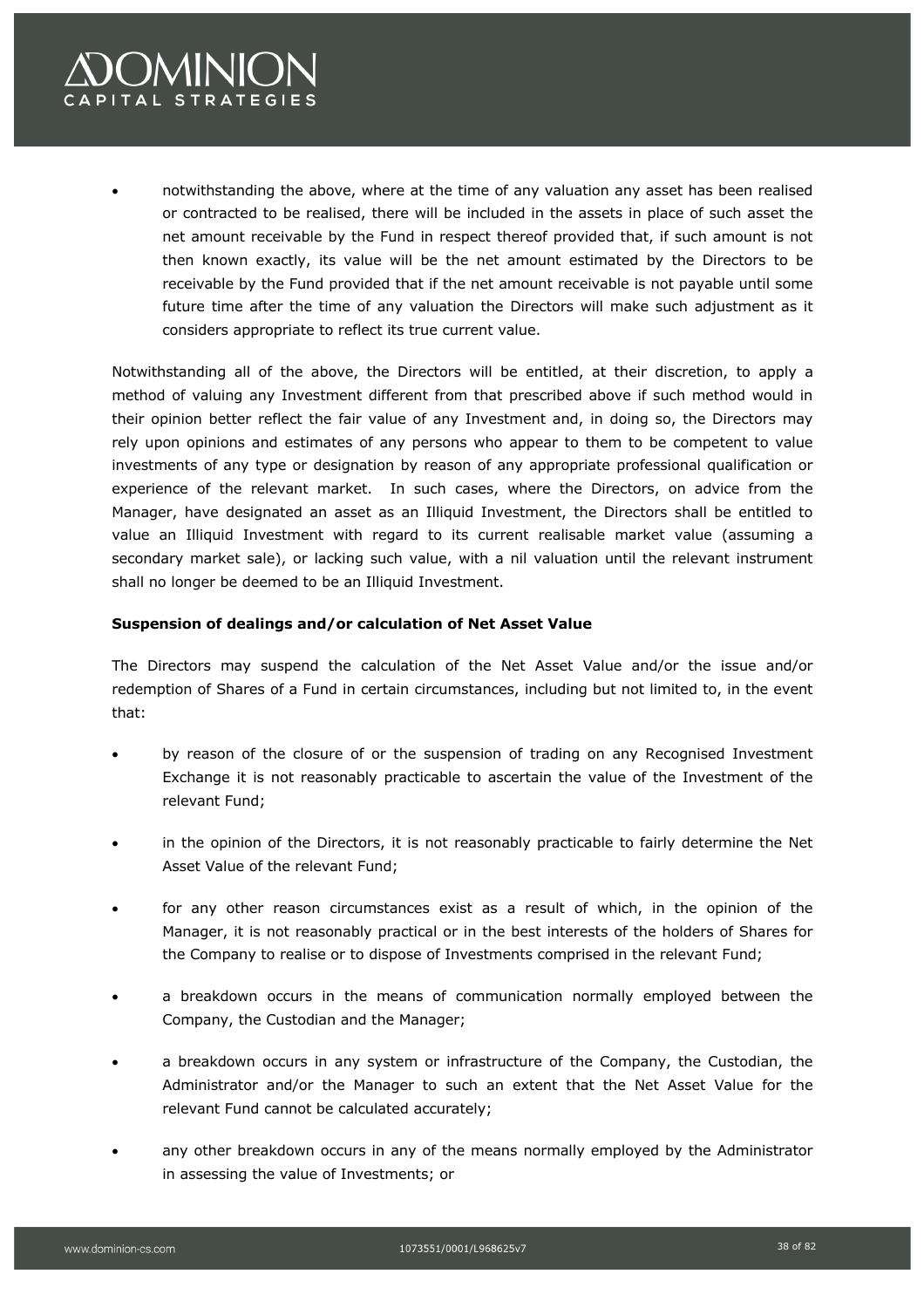

• upon the passing of a Special Resolution to wind up the Company or a Fund, as the case may be, in accordance with the Companies Law and/or the Articles.

The Directors may also suspend the calculation of the Net Asset Value and/or the issue and/or redemption of Shares of a particular Class of Shares within a Fund in the aforementioned circumstances provided that the Directors determine such circumstances apply to or otherwise affect only the relevant Class of Shares and not the Fund as a whole.

Following a suspension, the re-calculation of the Net Asset Value, and/or Subscription Price and/or Redemption Price will commence at the Valuation Point for the Dealing Day immediately following the last day of the suspension period. The fees of the Manager, the Administrator and the Custodian will continue to accrue during the period of suspension and will be calculated by reference to: (i) the last valuation prior to the suspension coming into effect in the case of suspension of Net Asset Values; or (ii) the daily Net Asset Value in the case of suspension of Shareholder dealing. Redemption requests will not be held over and at the end of a period of suspension holders of Shares will be required to submit a new redemption request if it is their intention to proceed with the redemption.

During a period of suspension, the Manager and/or Administrator may issue an indicative Net Asset Value strictly for information purposes only. Shareholders are not entitled to rely on any such indicative valuation.

### **MANAGEMENT AND ORGANISATION**

### **Directors of the Company**

The Directors of the Company are responsible for managing the business affairs of the Company in accordance with the Articles. The Directors have delegated certain management functions to the Manager. The Company shall be managed and its affairs supervised by the Directors whose details are set out below. The address of the Directors is Suites 7 & 8, Fourth Floor, Windsor House, Le Pollet, St Peter Port, Guernsey, GY1 1WF.

The Directors of the Company, all of whom are non-executive directors, are as follows:

### **Mr Timothy A. Nelson**

Mr Nelson was appointed Director of the Dominion Group of companies in 2004 and was appointed Group CEO in February 2012. He also holds a number of directorships within the Group. Mr Nelson previously held senior positions within the Abbey National Group's Long Term Savings division, including Scottish Mutual International and Scottish Provident International.

Mr Nelson is a Chartered Insurer and an Associate Member of the Chartered Insurance Institute.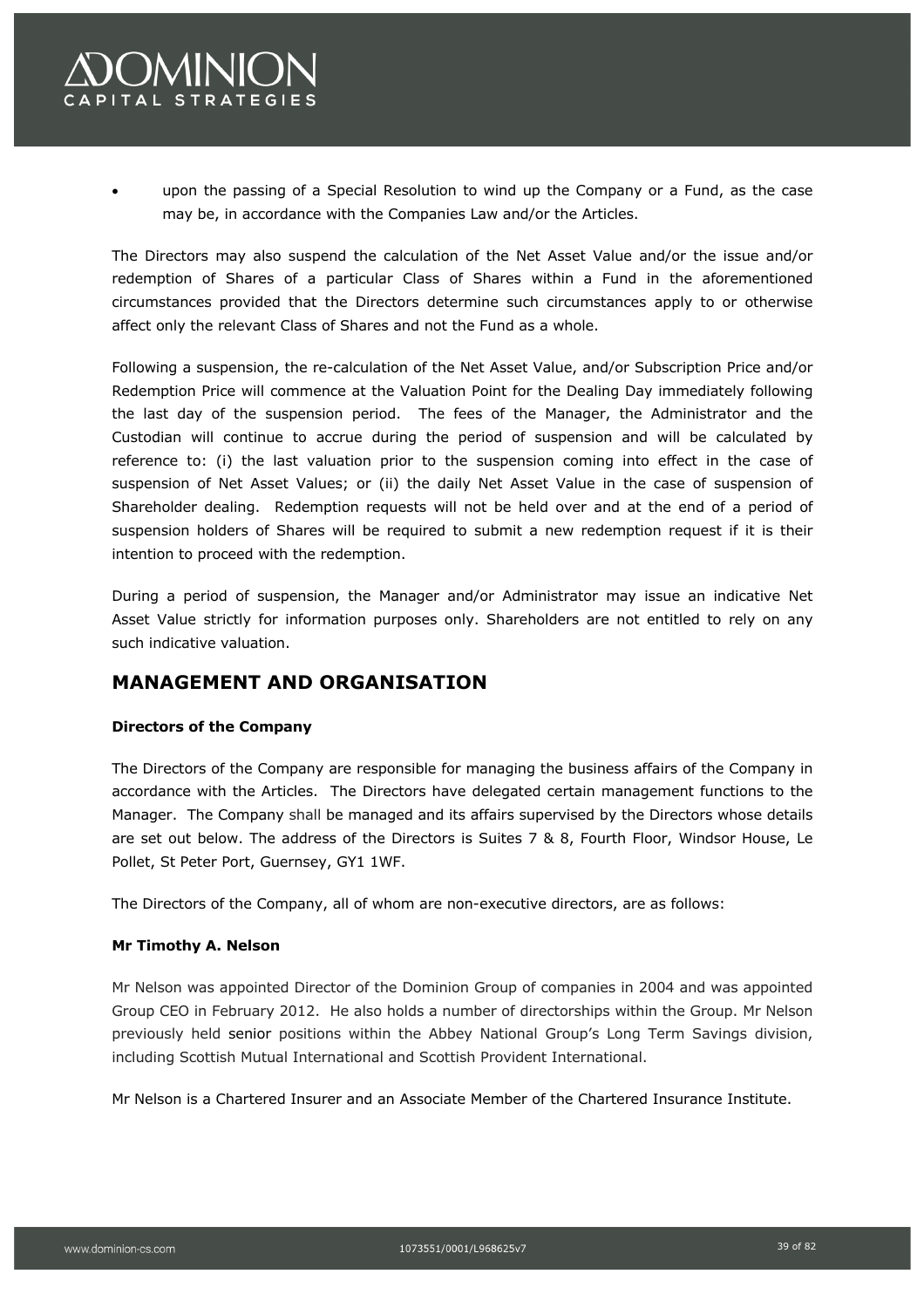### **Mr James I. P. Greco**

Mr Greco was appointed as a Director of the Dominion Group of companies in 2004 and holds a number of directorships within the Group. He previously held a number of senior positions with Clerical Medical Investment Group Limited, J.M. Rothschild International Assurance, Scottish Amicable International Life and National Provident Institution.

Mr Greco holds a B.A. (Hons) from Portsmouth University.

### **Mr Richard J. Rogers**

Mr Rogers is an experienced financial services professional whose career in the international fund management and insurance industries spans more than 30 years. Following a successful early career in the UK, Richard relocated to Hong Kong in 1987 to establish an Asia presence for MIM Britannia (subsequently acquired by Invesco) before joining Eagle Star Asia as a Director in 1993. He returned to the UK in 1997 to take responsibility for sales for Royal Skandia, later becoming Sales Director of Skandia International until 2011. Me Rogers is a Director of a number of Dominion Group companies.

### **Mr Matthew Wrigley**

Mr Wrigley is a Partner with MJ Hudson in Guernsey, and has extensive experience in developing and managing international investment funds. A qualified lawyer, he was General Counsel and Global Head of Compliance for MacarthurCook Limited, a specialist fund management company listed on the Australian Securities Exchange. Following his expatriation to Singapore, he served as Chief Operating Officer of the Macarthur Cook Industrial REIT, a real estate investment trust listed on the Singapore Securities Exchange, which invested in industrial and logistics real estate assets throughout Asia. He joined AMP Capital Investors (Singapore) Pte Ltd in 2007 and held several roles, including Business Development Manager for the Asian funds management platform, and Fund Manager for the AMP Capital Vietnam Real Estate Opportunity Fund, a private equity real estate fund invested in hotel projects across Vietnam. Mr Wrigley returned to Australia in 2010, with global law firm Baker & McKenzie, where he was part of the market-leading Funds and Private Investment team.

Mr Wrigley holds a Bachelor of Laws (LL.B) from the University of Queensland, Australia and is a Solicitor of the Supreme Court of Queensland.

#### **Other Directorships**

A list of all directorships held by the Directors in the past five years is available for inspection at the Company's registered office.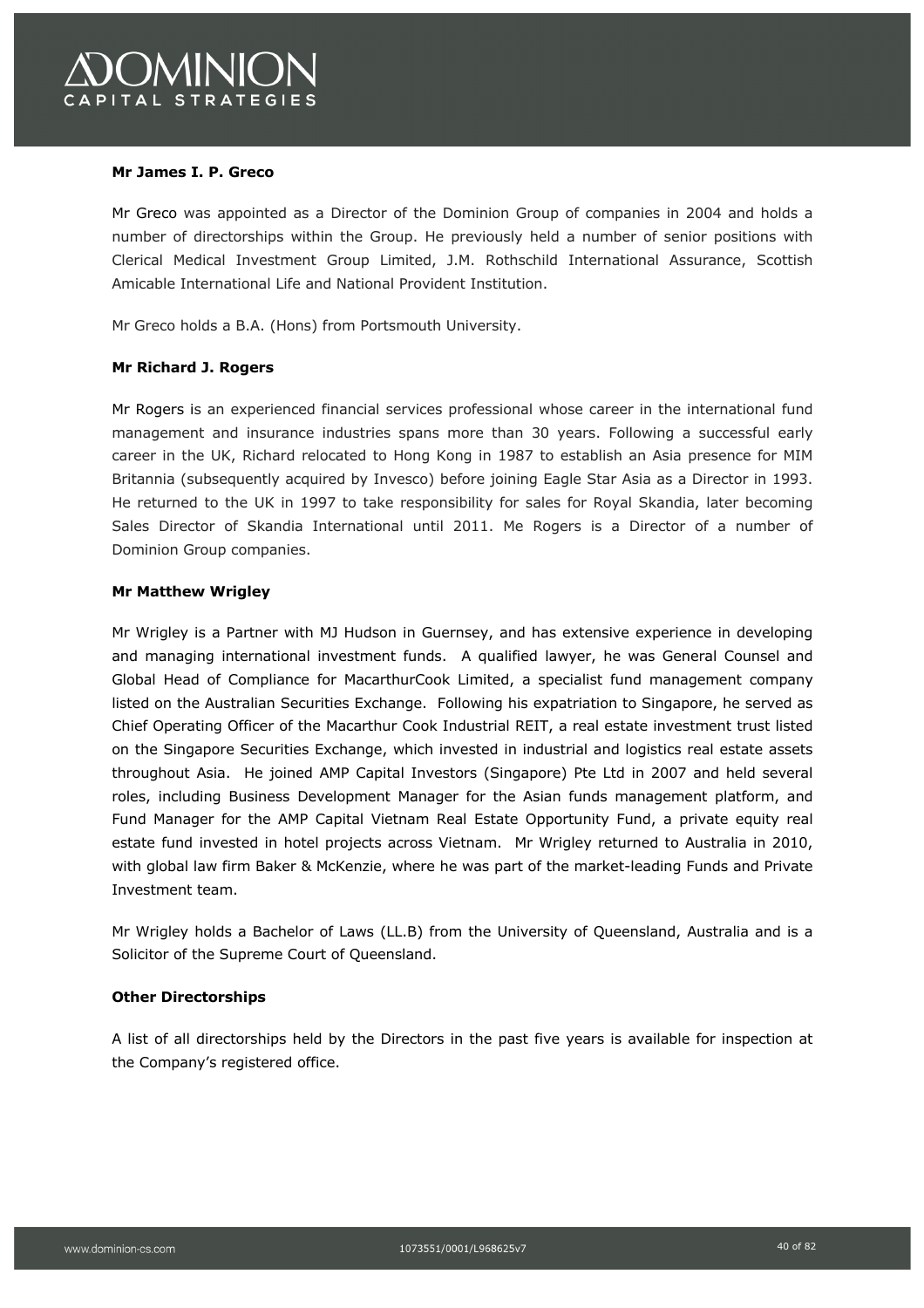

### **The Manager**

By a management agreement dated 15 May 2018, as amended from time to time (the "**Management Agreement**"), Dominion Fund Management Limited was appointed by the Company to act as Manager in accordance with the terms of the Management Agreement.

The Manager was registered in Guernsey with limited liability on 6 December 2004 and its holding company is Dominion Group Limited (formerly Dominion Group (Guernsey) Limited), a company incorporated in Guernsey. The Manager is licensed by the GFSC under the POI Law as a manager, which includes authorisation to provide management services to collective investment schemes.

The directors of the Manager are as follows:

### **Mr Timothy A. Nelson**

Please refer to page 40 for a summary of Mr Nelson's experience.

#### **Mr James I. P. Greco**

Please refer to page 40 for a summary of Mr Greco's experience.

### **Mr Richard J. Rogers**

Please refer to page 40 for a summary of Mr Roger's experience

The Manager has the primary responsibility for the management of the Company and the making of investments on its behalf under the overall supervision of the Directors.

The Manager may deal as principal in the Shares and is under no obligation to account to the Company or to Shareholders for any profits to which it thereby becomes entitled. The Manager is under no obligation to account to the Company or the Shareholders for any profit it makes on the issue of Shares or on the re-issue or cancellation of any such Shares that have been redeemed.

The Management Agreement may be terminated immediately if the Manager or the Company (a) commits a material breach of the Management Agreement that is not remedied within 30 Business Days of notice of the breach, (b) go into liquidation (save for the purpose of a previously approved winding up for the purpose of reconstruction or amalgamation); (c) has a receiver appointed; (d) are declared en désastre or some similar or analogous procedure has been taken or the Manager ceases to be qualified to act pursuant to the Articles or the POI Law.

The Manager is not liable for any losses, costs, expenses or damages suffered by the Company, the Fund or any Shareholder in connection with the Management Agreement howsoever arising unless such losses, costs, expenses or damages arise from the fraud, negligent act or omission, or wilful default of the Manager.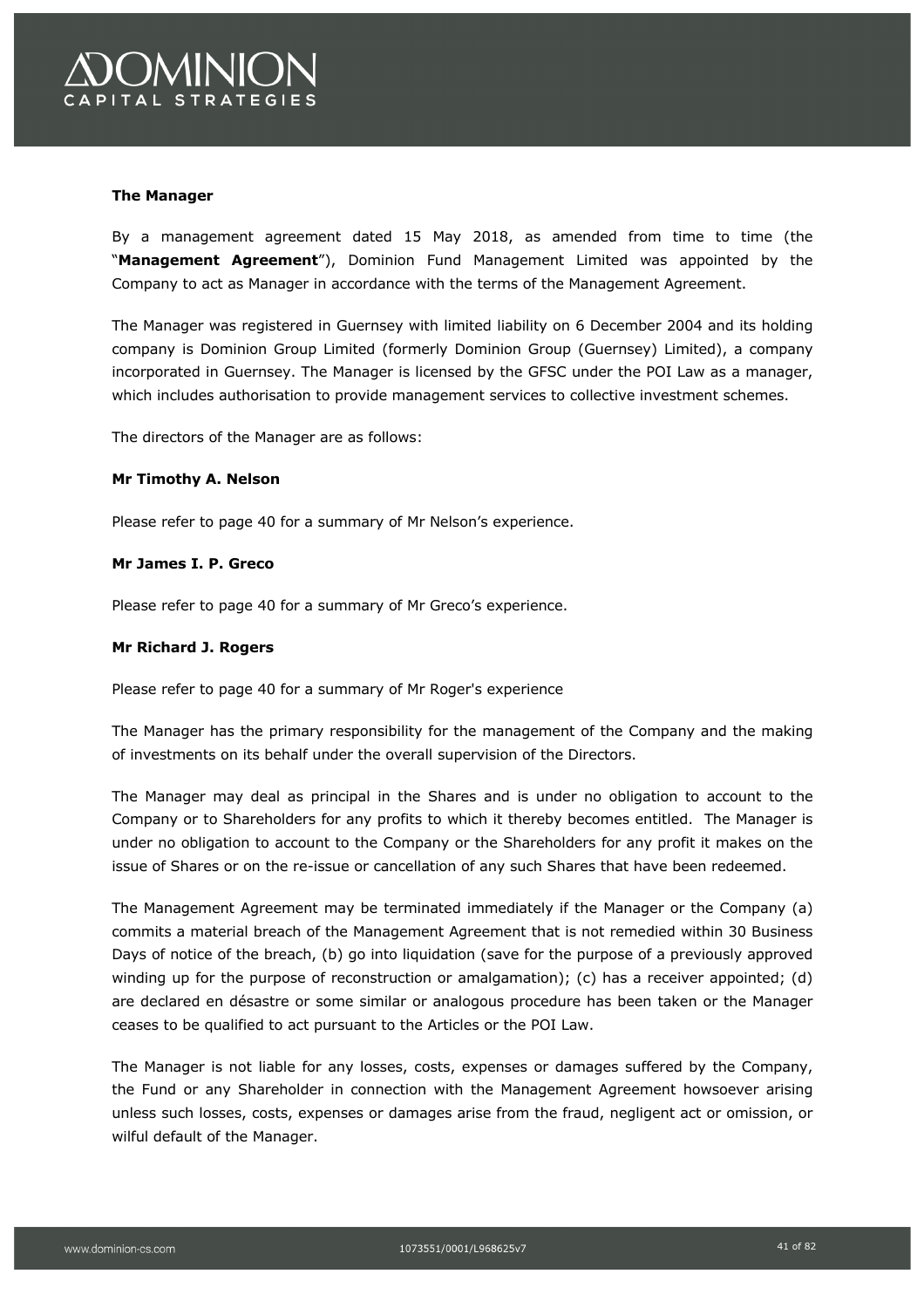# **OMINION** APITAL STRATEGIES

The Company shall indemnify the Manager against all actions, proceedings, claims and demands (including for costs and expenses incidental thereto) which may be made against, suffered or incurred by the Manager in respect of any loss or damage suffered or alleged to have been suffered by any party in connection with the performance by the Manager of its duties under the Management Agreement.

Subject to the Rules, the Management Agreement may be terminated by either party upon not less than 90 days' notice to the other party or on shorter notice in certain, prescribed circumstances.

### **Administrator, Registrar and Company Secretary**

By an agreement dated 1 April 2020 as amended from time to time (the "**Administration Agreement**"), the Company has appointed EPEA Fund Services (Guernsey) Limited (the "**Administrator**") to act as administrator, registrar and company secretary of the Company. The Administrator is licensed by the GFSC under the provisions of the POI Law to conduct certain restricted investment activities in relation to collective investment schemes. For the purposes of the Rules made under the POI Law, the Administrator is the "designated manager" of the Company.

The Administration Agreement provides for a fee to be payable by the Company to the Administrator in respect of providing these services, further details of which are set out in this Offering Memorandum.

The Administration Agreement is terminable by any party upon six months' notice in writing. The Administrator will not in the absence of negligence, breach of the Administration Agreement, dishonesty, fraud, wilful neglect, wilful misconduct or bad faith be liable for any loss or damage which the Company or any Fund may suffer as a result of, or in the course of, the discharge by the Administrator of its duties thereunder. The Administration Agreement also contains provisions for the indemnification of the Administrator out of the assets of the Company and each relevant Fund (in respect of claims and demands relating to that Fund only) against all claims and demands by third parties made against the Administrator in connection with its services under the Administration Agreement except to the extent that the claim is due to negligence, breach of the Administration Agreement, dishonesty, fraud, wilful neglect, wilful misconduct or bad faith of the Administrator.

### **Custodian**

For the purposes of the POI Law and the Rules, and pursuant the terms of the custodian agreement dated 15 May 2018 and entered into between the Company and the Custodian (as may be amended from time to time) (the **"Custodian Agreement**"), the Custodian acts as designated custodian of the Funds. In this capacity, the Custodian is responsible for appointing the Global Custodian to hold all instruments and securities purchased from time to time by each of the Funds.

The Custodian Agreement provides for the Custodian Fee to be payable by the Company to the Custodian in respect of providing these services. The Custodian will meet all costs of the Global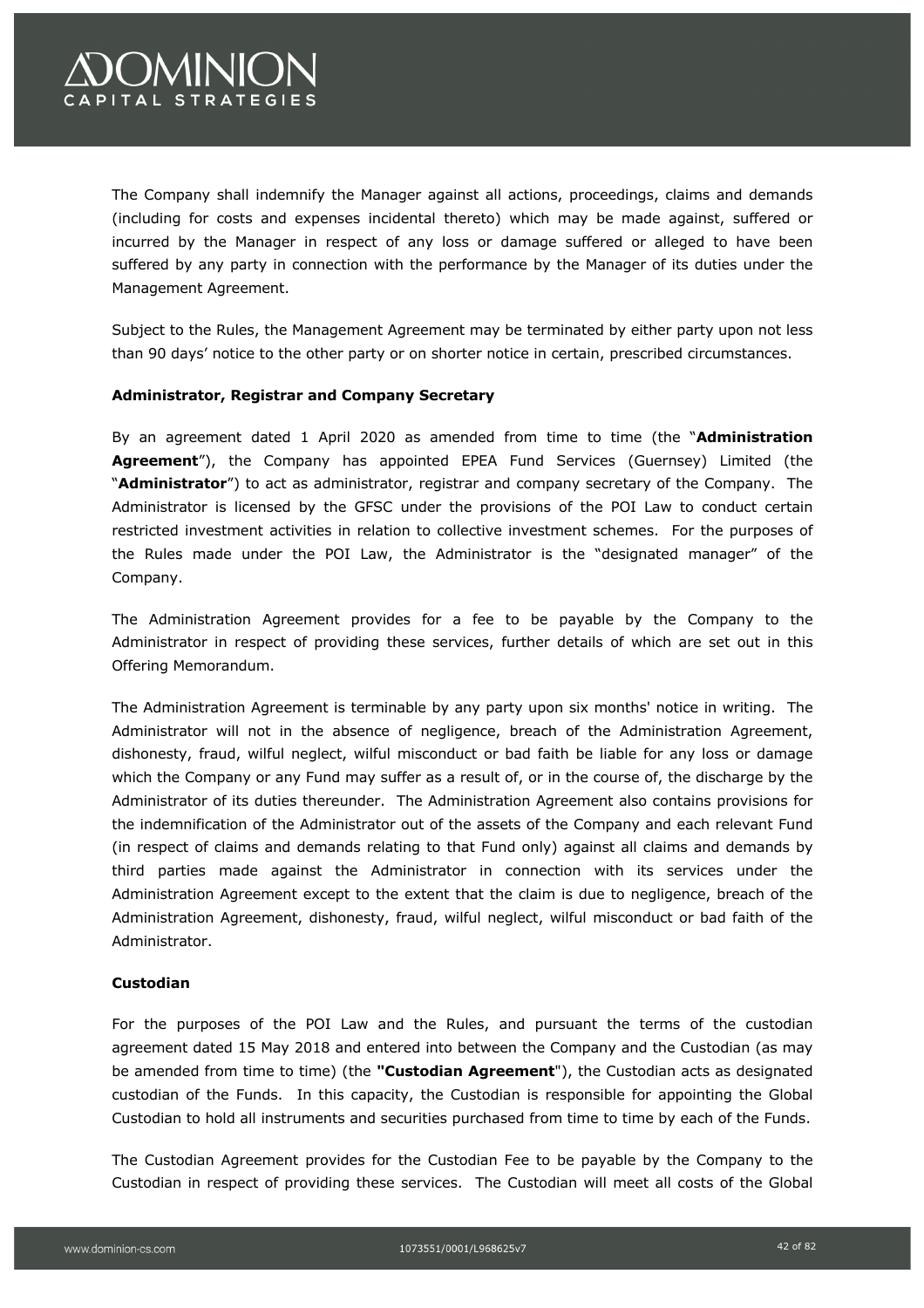

Custodian from the Custodian Fee, and no additional fees and expenses are payable to the Global Custodian by the Company or the Shareholders over and above the Custodian Fee.

The Custodian Agreement is terminable by any party upon 90 days' notice. The Custodian will not in the absence of wilful default, fraud or negligence be liable for any loss or damage which the Company may suffer as a result of, or in the course of, the discharge by the Custodian of its duties thereunder. The Custodian Agreement also contains provisions for the indemnification of the Custodian out of the assets of the applicable Fund against claims by third parties made against the Custodian in connection with its services under the Custodian Agreement except to the extent that the claim is due to wilful default, fraud or negligence of the Custodian.

Pursuant to the Custodian Agreement the Custodian may appoint one or more sub-custodians, agents or nominees (the "**Sub-Custodians**") in respect of the custody of all or any of the assets of the Fund or any ancillary services thereto, including, but not limited to, the Global Custodian. The Custodian shall obtain the approval of the Directors (not to be unreasonably withheld) prior to the appointment of a Sub-Custodian, and shall act at all times with reasonable skill, care and diligence in the selection, appointment and monitoring of Sub-Custodians and shall be responsible during the duration of any sub-custodian agreement for satisfying itself as to the ongoing suitability of any such Sub-Custodians to provide custodial services to the Funds.

### **Investment Adviser**

The Manager has engaged Dominion Asset Management Limited (the "**Investment Adviser**") to provide investment advisory services in relation to its activities as Manager of the Company and the Funds, as well as to support it with risk management matters.

The Investment Adviser is regulated by the FCA (Reference. No. 582924) and is a Dominion Associate.

By a services agreement dated 15 May 2018 (the "**Services Agreement**") as amended from time to time, the Investment Adviser has been engaged to provide the Manager with investment advice, support, research and execution-only services in relation to the Funds. The Investment Adviser may also provide the Manager with other services, as agreed from time to time.

As the Investment Adviser is engaged by the Manager (and not the Company or any of the Funds), all fees and expenses payable to the Investment Adviser under the Services Agreement are payable by the Manager out of its Management Fee, and no additional fees and expenses are payable to the Investment Adviser by the Company or the Shareholders over and above the Management Fee.

The Services Agreement may be terminated by giving thirty days' notice or, in extraordinary circumstances, with immediate effect.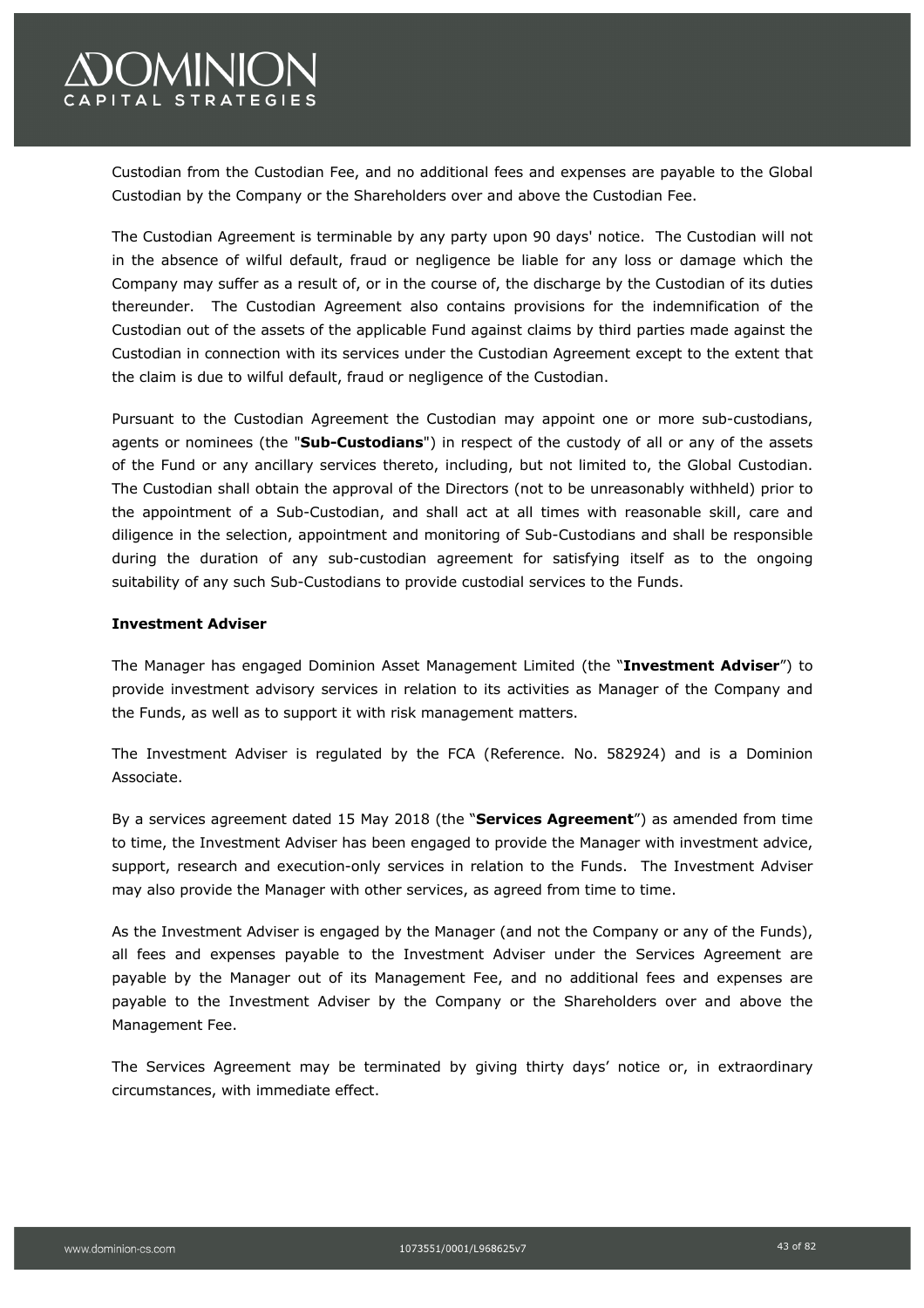

### **Auditor**

PricewaterhouseCoopers CI LLP has been appointed as auditor to the Company.

### **CONFLICTS OF INTEREST**

The discussion below describes certain actual and potential conflicts of interest, and describes a mechanism for resolving certain of these conflicts. In applying to subscribe for Shares, each Shareholder will be deemed to have acknowledged the existence of such actual and potential conflicts of interest and to have waived any claim with respect to any liability arising from the existence of any such conflict of interest or the resolution thereof as described herein.

### **Generally**

The Manager, the Investment Adviser, the Administrator and the Custodian or their respective affiliates and associates, including the Dominion Associates (collectively, the "**Interested Parties**") may from time to time act as managers, investment advisers, administrators, custodians, registrars, distributors or dealers in relation to, or otherwise be involved in, other funds or investment products ("**Other Clients**") and may from time to time invest the Funds' assets in such Other Clients. In addition, the Interested Parties may deal as principal or agent with the Company and Funds and may engage in trading activities for their proprietary accounts irrespective of whether the same investments are held by the Company and Funds, and may have business relationships, including but not limited to lending, depository, risk management, investment advisory, security distribution or banking relationships with issuers of Investments and with counterparties to transactions entered into on behalf of the Company in respect of the Funds. In connection with these activities, the Interested Parties may receive information about those issuers or counterparties that cannot be divulged to the Company. It is therefore possible that the Interested Parties may, in the course of their business, have potential conflicts of interest with the Company or the Funds. Each Interested Party will, at all times, have regard in such event to its obligations to the Company and will endeavour to ensure that such conflicts are resolved fairly and in accordance with the Rules

Any Interested Party may:

- become the owner of Shares and hold, dispose of or otherwise deal with those Shares as if such person were not in such a position with respect to the relevant Fund;
- deal in property of any description on that person's individual account notwithstanding the fact that property of that description is included in the assets of the relevant Fund; or
- enter into any financial, banking or other transaction with one another or with any Shareholder or any company or body any of whose investments form part of the Funds or have an interest in any such transaction,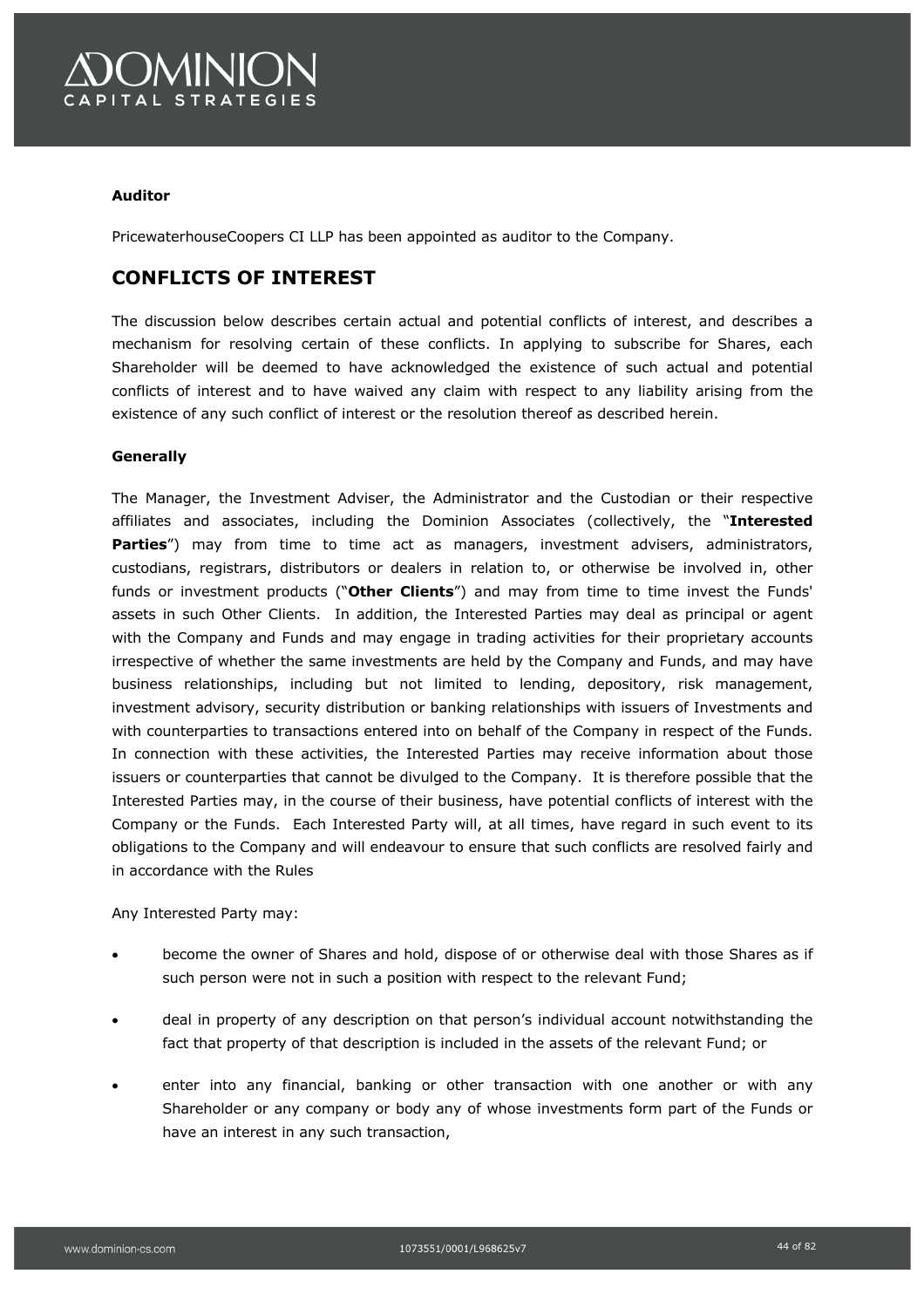# **OMINION** CAPITAL STRATEGIES

each without that party having to account to any other such party, to the Shareholders or any of them for any profits or benefits made by or derived from or in connection with any such transaction.

The Manager may, for example, make investments for Other Clients or on its own behalf without making the same available to the Funds. The Manager will, however, have regard in such event to its obligations under the Management Agreement and, in particular, to its obligations to act in the best interests of the Company and the Funds so far as practicable, having regard to its obligations to Other Clients when undertaking any investment where potential conflicts of interest may arise.

Under the Articles, cash forming part of the assets of the Company and Funds may be placed by the Custodian in any current, deposit or loan account with itself or the Manager (if a bank) or with any associate of the Custodian (if a bank) so long as that bank pays interest thereon at a rate no lower than is, in accordance with normal banking practice, the commercial rate for deposits of the size of deposit in question negotiated at arm's length.

Cash forming part of the assets of the Company and Funds may be invested in units in other collective investment schemes including collective investment schemes managed or operated by the Manager or by another body corporate in the same group as the Manager.

The Manager, the Custodian and the Administrator receive fees for their services based upon the Net Asset Values of the Funds and such fees would increase with increases in the Net Asset Values of the Funds or decrease with decreases in the Net Asset Values of the Funds. See "Calculation of Net Asset Value" on page 36 of this Offering Memorandum for information regarding the process for determining the Net Asset Value of the Funds and their assets, including the participation in such process of such entities.

### **Investment into Dominion Funds**

If the Company (for the account of the Funds) invests in the units, shares or debt instruments of other collective investment schemes or investment products managed by a Dominion Associate (collectively, the "**Dominion Funds**"), the Company shall apply the following policy in respect of the Management Fee due to it and any subscription or other initial or disposal charges that the Dominion Associates may be entitled to in respect of such Investments.

The Manager shall procure that the relevant Dominion Associate shall not duplicate any subscription, initial or disposal charges that it is entitled to charge for its own account in relation to the acquisition or disposal of each such Investment. The Manager shall not charge any Management Fee in respect of that proportion of the Net Asset Value of a Fund that corresponds to the aggregate value of the Fund's Investment, if any, in the Dominion Funds provided that: (i) if the Management Fee the Manager is entitled to in respect of the Fund is greater than the management fee a Dominion Associate is entitled to in respect of any Dominion Fund in which the Fund invests, then in respect of each such investment the Manager shall charge the difference between the Management Fee that it would otherwise be entitled to in respect of the Net Asset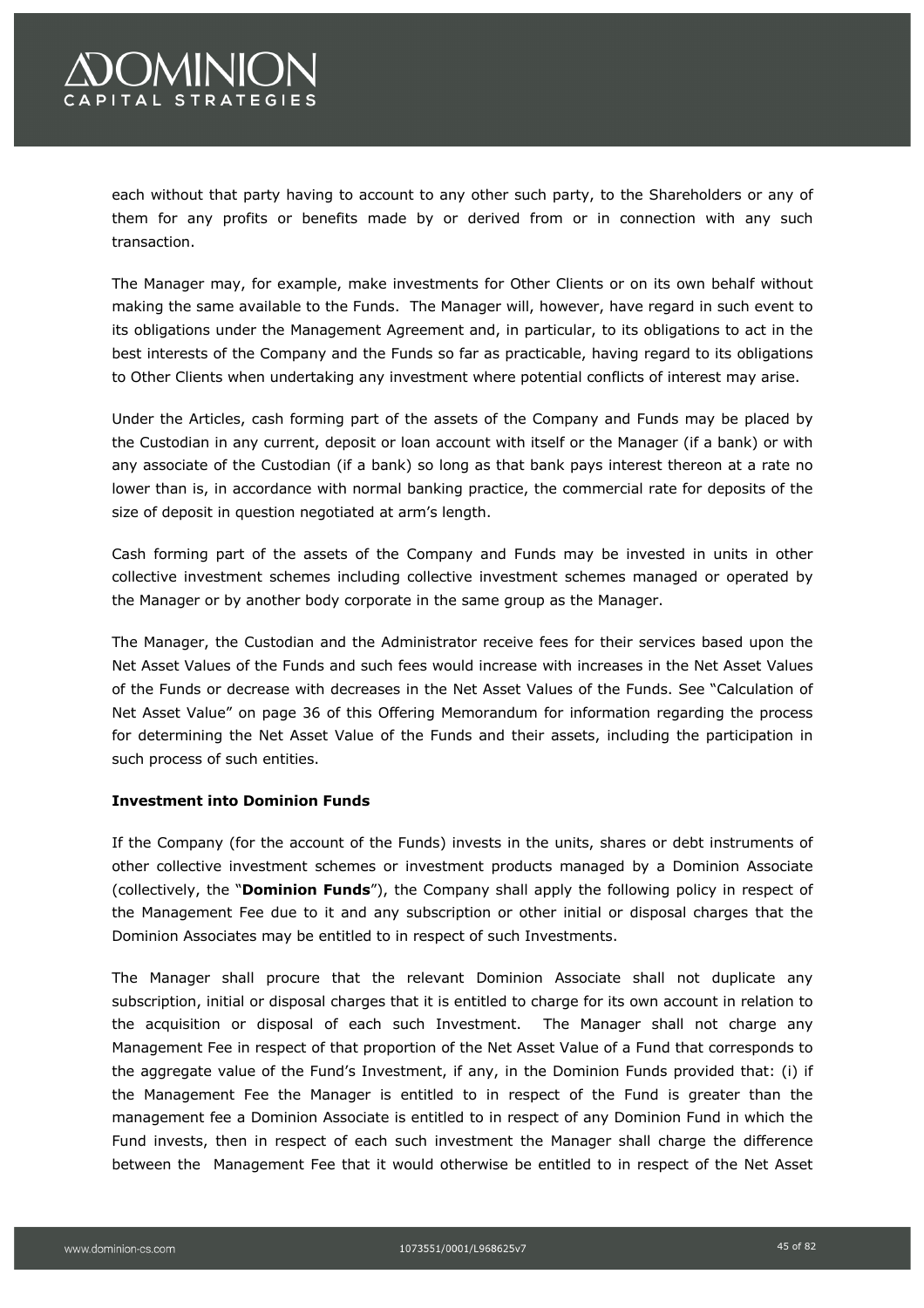# **OMINION APITAL STRATEGIES**

Value of the Fund that corresponds to the respective investment in the relevant Dominion Fund and the respective management fee due to the Dominion Associate in respect of the relevant Dominion Fund; and (ii) if the Management Fee the Manager is entitled to in respect of the Fund is lower than the management fee a Dominion Associate is entitled to in respect of any Dominion Fund in which the Fund invests, then in respect of each such investment the Dominion Associate shall be entitled to the full management fee due to it in respect of the relevant Dominion Fund (including in relation to the Fund's Investment). Shareholders investing in the Funds acknowledge that this paragraph represents the Manager's policy regarding fees at the date of this Offering Memorandum and that it may be amended, from time to time, without the Manager seeking Shareholders' approval or otherwise notifying the Shareholders of such an amendment.

### **Commissions**

The Manager is prohibited from effecting transactions or arranging for the effecting of transactions through brokers with whom it has arrangements whereby the broker agrees to set aside a proportion of the commission earned on transactions and to use this to discharge the cost of certain permitted services related to the execution of transactions on behalf of customers and the provision of investment research received by the Manager.

### **Soft Commissions**

Neither the Manager nor the Administrator have made, nor are permitted to make, any arrangement with any other person whereby that person will from time to time provide to, or procure for, the Manager or the Administrator services or benefits the nature of which are such that their provision results, or is designed to result, in an improvement of the Manager's or the Administrator's performance in providing their respective services and for which no direct payment is made but an undertaking given to place business with that person.

### **Diverse Membership**

The investors in the Company may include taxable and tax-exempt entities and persons or entities from different jurisdictions. Such persons may have conflicting investment, tax and other interests with respect to their investment in the Company. The conflicting interests of different investors may relate to, or arise from, among other things, the nature of Investments made by the Company, the structuring of the acquisition of Investments and the timing of disposition of Investments. As a consequence, conflicts of interest may arise in connection with decisions made by the Company and the Manager that may be more beneficial for one investor than for another investor, especially with respect to investors' individual tax situations, including with respect to the nature or structuring of investments. In selecting and structuring investments appropriate for the Company, the Manager will consider the investment and tax objectives of the Company and the investors as a whole, and not the investment, tax or other objectives of any one investor.

#### **Legal Representation**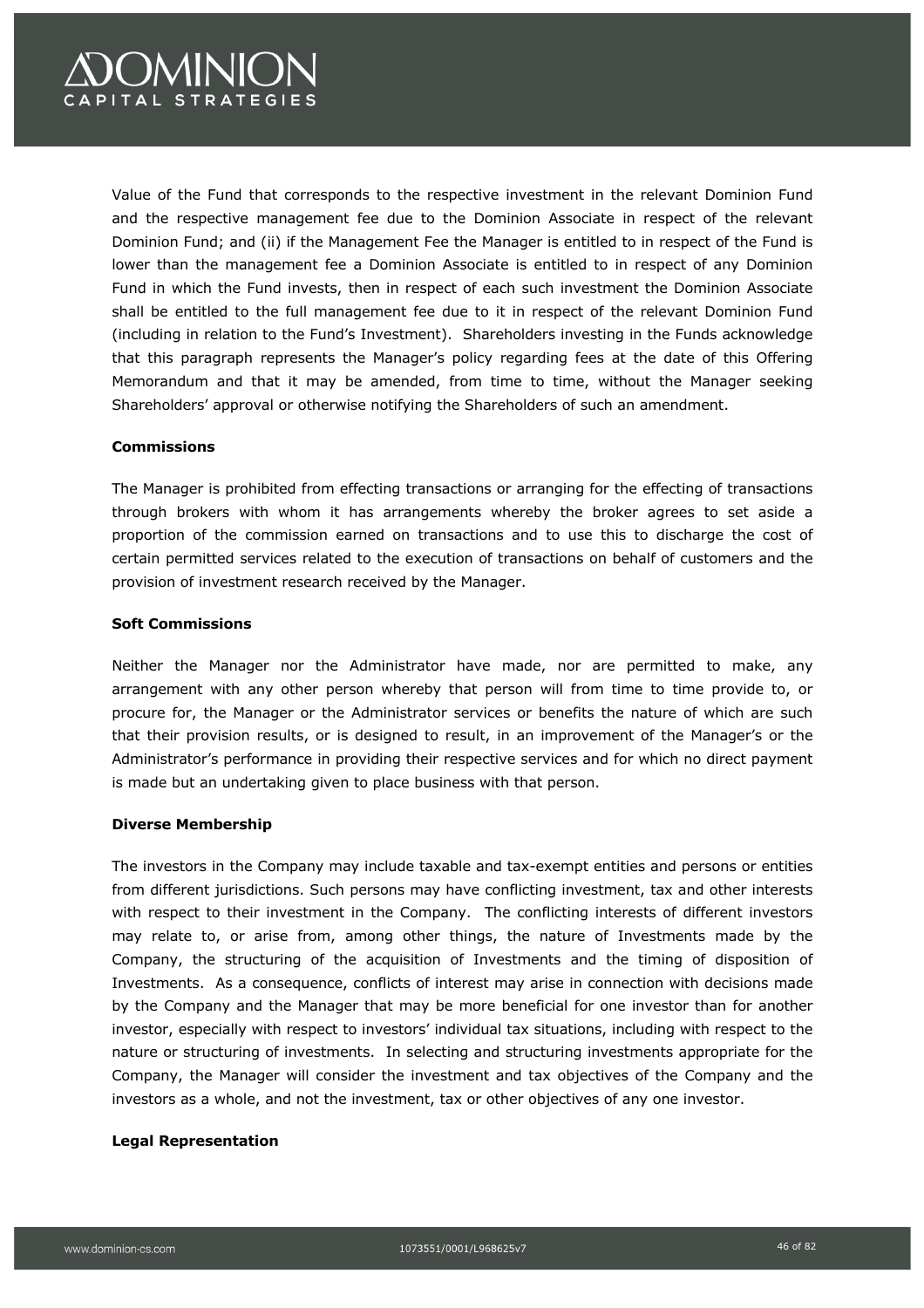

Carey Olsen (Guernsey) LLP as Guernsey counsel ("**Fund Counsel**") may represent the Company from time to time in a variety of different matters. Fund Counsel does not represent any or all of the investors in the Company in connection with matters relating to the Company. Fund Counsel represents the Manager, including with respect to its role in relation to the Company, although the Company or the Manager may at any time select new counsel. Fund Counsel normally represents the interests of the Company and the Manager (and not the investors in the Company) in connection with the formation of the Company and the offering of Shares, and will not represent the interests of any investor in the organisation and operation of the Company. Accordingly, each investor is advised to consult with its own legal counsel before investing in the Company.

## **TAXATION**

The following summary is based on the law and practice currently in force in Guernsey and applies to persons holding Shares as an investment in the Funds. The summary contains general information only; it is not exhaustive and does not constitute legal or tax advice and is based on taxation law and practice at the date of this Offering Memorandum. Prospective investors should be aware that tax law and interpretation, as well as the level and bases of taxation may change from those described and that changes may alter the benefits of investment in, holding or disposing of, Shares. Investors should consult their own professional advisers on the implications of making an investment in, holding or disposing of Shares under the laws of the countries in which they are liable to taxation.

### **Guernsey Tax Considerations**

### *Taxation of the Company*

The Company currently qualifies for exemption from liability to income tax in Guernsey pursuant to the Income Tax (Exempt Bodies) (Guernsey) Ordinance 1989, as amended and has applied to the States of Guernsey Income Tax Authority for such exemption for the current year. Exemption must be applied for annually and will be granted, subject to the payment of an annual fee that is currently fixed at £1,200, provided that the Company continues to qualify under the applicable legislation for exemption. It is the intention of the Directors to conduct the affairs of the Company so as to ensure that it continues to qualify. No capital gains or similar taxes are levied in Guernsey on realised or unrealised gains resulting from the Company's investment activities.

As an exempt company, the Company will be treated as if it were not resident in Guernsey for the purposes of liability to Guernsey income tax. Under current law and practice in Guernsey, the Company will only be liable to tax in Guernsey on its Guernsey sourced income, other than bank deposit interest. The Directors do not expect the Company to have any Guernsey sourced income, other than bank deposit interest.

In the absence of tax exempt status, the Fund would be Guernsey tax resident and taxable at the Guernsey standard rate of company income tax of, currently, zero percent.

*Taxation of Shareholders*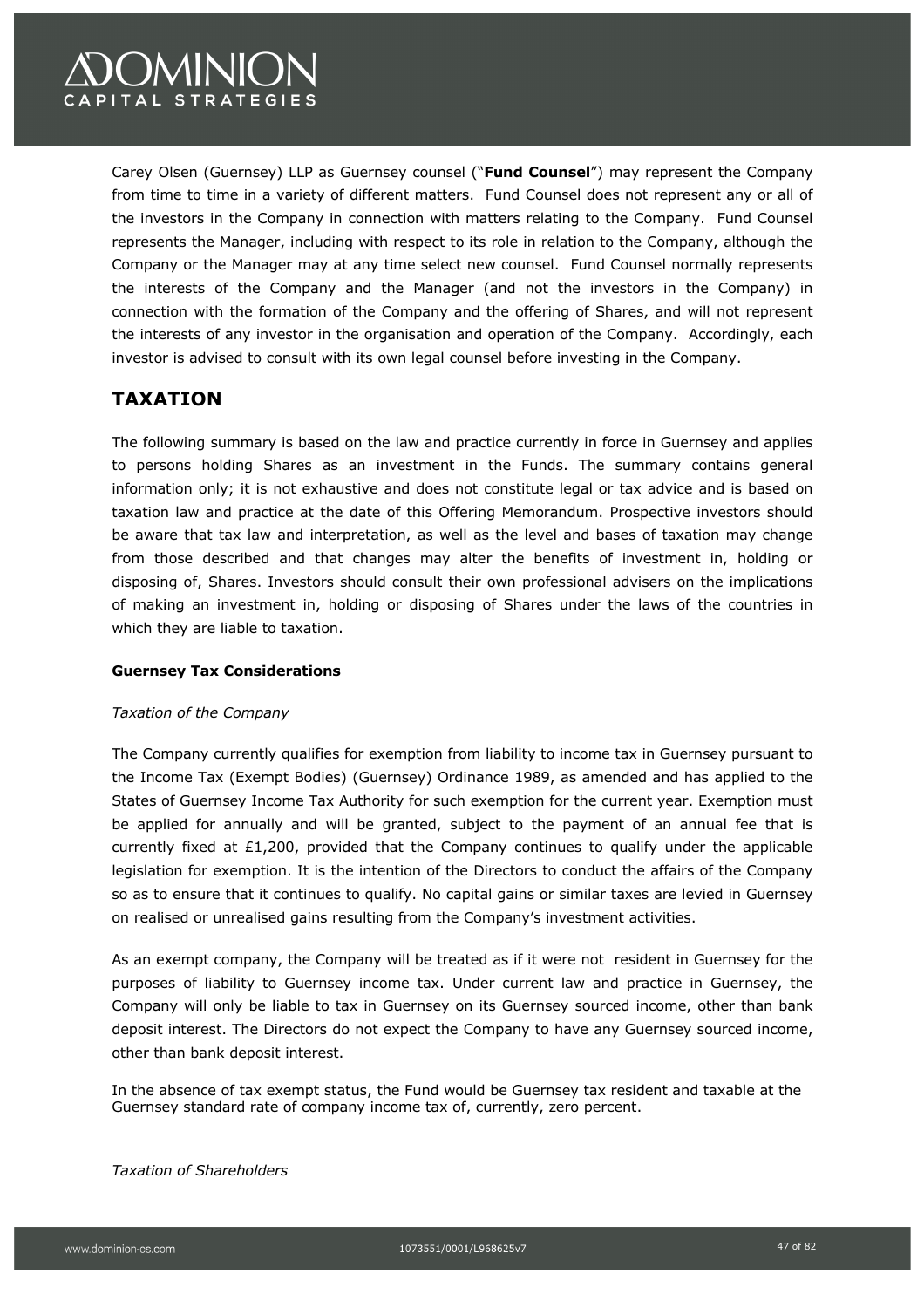

In the case of Shareholders who are not resident in Guernsey for tax purposes (and do not have a permanent establishment in Guernsey) distributions can be paid to such Shareholders without giving rise to a liability to Guernsey income tax, nor will the Company be required to withhold Guernsey tax on such distributions.

Shareholders who are resident for tax purposes in Guernsey (which includes Alderney and Herm) or who are not so resident but have a permanent establishment in Guernsey, will incur Guernsey income tax at the applicable rate on a distribution paid to them. The Company will be required to provide the Director of Income Tax in Guernsey such particulars relating to any distribution paid to Guernsey resident Shareholders as the Director of Income Tax may require, including the names and addresses of the Guernsey resident Shareholders, the gross amount of any distribution paid and the date of the payment. Provided the Company maintains its exempt status, there would currently be no requirement for the Company to withhold tax from the payment of a distribution to a Guernsey resident Shareholder. Guernsey currently does not levy taxes upon capital inheritances, capital gains or gifts, nor are there any sales taxes, value added taxes or estate duties (save for registration fees and ad valorem duty for the grant of probate).

No stamp duty is chargeable in Guernsey on the issue, transfer or redemption of Shares.

### **Foreign Account Tax Compliance and CRS**

Under the United States Foreign Account Tax Compliance Act provisions of the US Hiring Incentives to Restore Employment Act 2010, which implemented sections 1471 through 1474 of the Code ("**FATCA**"), the Fund could become subject to a 30 per cent. withholding tax on certain payments of US source income (including dividends and interest), and (from no earlier than two years after the date of publication of certain final regulations defining "foreign passthru payments") a portion of non-US source payments from certain non-US financial institutions to the extent attributable to US source payments, if it does not comply with certain registration, due diligence and reporting obligations under FATCA. Pursuant to the intergovernmental agreement between Guernsey and the United States (the "US-Guernsey IGA") and Guernsey legislation implementing the US-Guernsey IGA, the Fund may be required to register with the US Internal Revenue Service (the "IRS") and report information on its financial accounts to the Guernsey tax authorities for onward reporting to the IRS.

Guernsey, along with approximately 100 jurisdictions, has implemented the Organisation for Economic Co-operation and Development's "Common Reporting Standard" ("**CRS**"). Certain disclosure requirements will be imposed in respect of certain Shareholders in the Fund falling within the scope of the CRS. As a result, Shareholders may be required to provide any information that the Fund determines is necessary to allow the Fund to satisfy its obligations under such measures. Shareholders that own the Shares through financial intermediaries may instead be required to provide information to such financial intermediaries in order to allow the financial intermediaries to satisfy their obligations under the CRS.

*US-Guernsey Intergovernmental Agreement*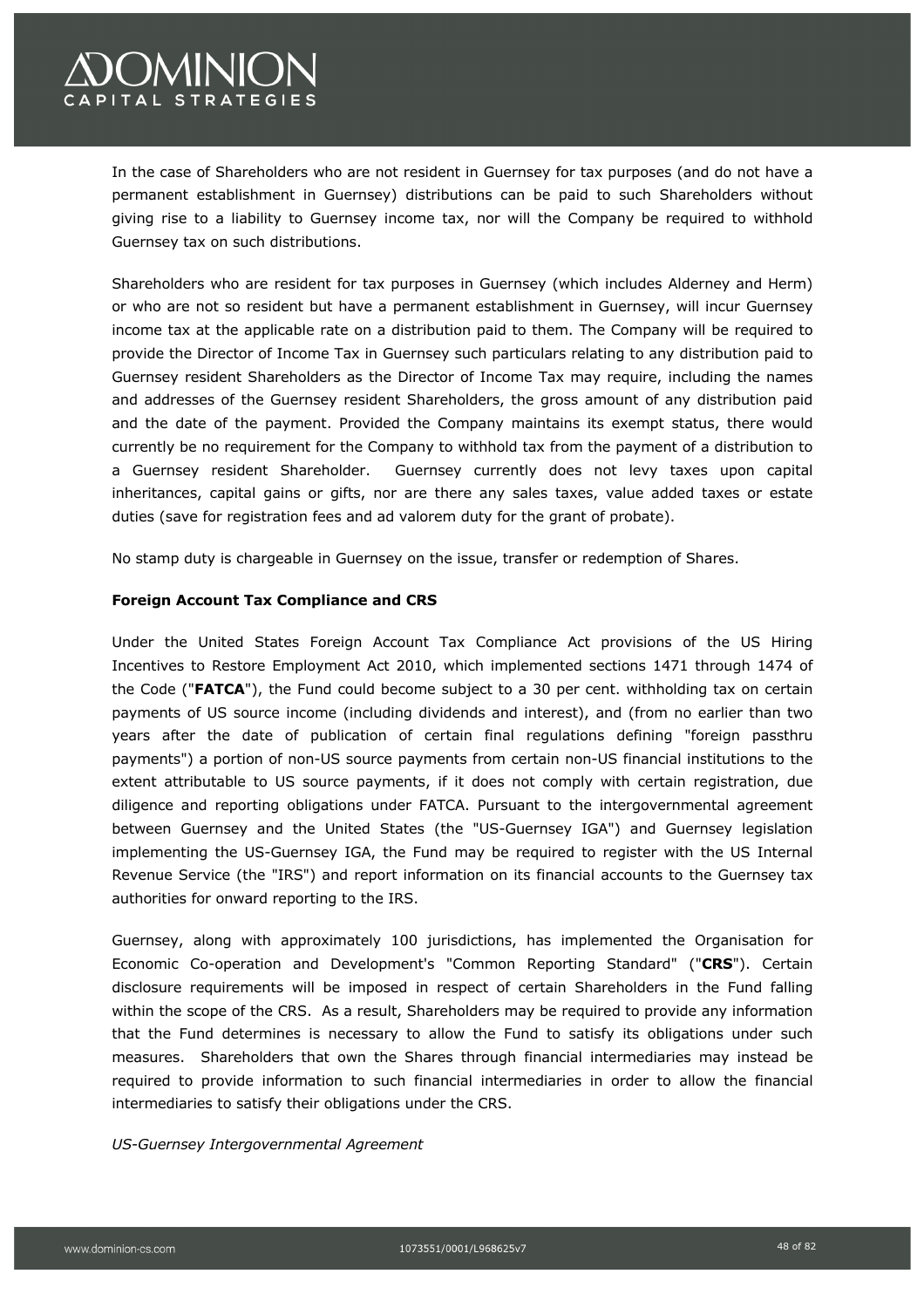# **OMINION** APITAL STRATEGIES

On 13 December 2013, the Chief Minister of Guernsey signed an intergovernmental agreement with the United States. ("**US-Guernsey IGA**") regarding the implementation of Foreign Account Tax Compliance Act ("**FATCA**"), under which certain disclosure requirements will be imposed in respect of certain Shareholders in the Company who are, or are entities that are controlled by one or more, residents or citizens of the United States.

The US-Guernsey IGA has been implemented through the Income Tax (Approved International Agreements) (Implementation) (United Kingdom and United States of America) Regulations, 2014. The States of Guernsey Revenue Service published updated guidance notes on 30 April 2015 relating to the reporting due on 30 June 2015 for filing reports in Guernsey under the US-Guernsey IGA, the first reporting on US Investors to the IRS was completed in June 2015.

Under the terms of the US-Guernsey IGA, Guernsey resident financial institutions that comply with the due diligence and reporting requirements of Guernsey's domestic legislation will be treated as compliant with FATCA and, as a result, should not be subject to FATCA withholding on payments they receive and should not be required to withhold under FATCA on payments they make. If the Fund does not comply with these obligations, it may be subject to a FATCA deduction on certain payments to it of US source income (including interest and dividends) and (from no earlier than two years after the date of publication of certain final regulations defining "foreign passthru payments") a portion of non-US source payments from certain non-US financial institutions to the extent attributable to US source payments. The US-Guernsey IGA is implemented through Guernsey's domestic legislation in accordance with local guidance that is published in draft form.

### *Multilateral Competent Authority Agreement for Automatic Exchange of Taxpayer Information*

On 13 February 2014, the Organisation for Economic Co-operation and Development released the "Common Reporting Standard" ("**CRS**") designed to create a global standard for the automatic exchange of financial account information, similar to the information to be reported under FATCA. On 29 October 2014, fifty-one jurisdictions signed the multilateral competent authority agreement ("**Multilateral Agreement**") that activates this automatic exchange of FATCA-like information in line with the CRS. Pursuant to the Multilateral Agreement, certain disclosure requirements may be imposed in respect of certain Shareholders in the Company who are, or are entities that are controlled by one or more, residents of any of the signatory jurisdictions. Both Guernsey and the UK have signed up to the Multilateral Agreement, but the US has not signed the Multilateral Agreement.

Under the CRS and legislation enacted in Guernsey to implement the CRS, certain disclosure requirements will be imposed in respect of certain Shareholders who are, or are entities that are controlled by one or more natural persons who are, residents of any of the jurisdictions that have also adopted the CRS, unless a relevant exemption applies. Certain due diligence obligations will also be imposed. Where applicable, information that would need to be disclosed will include certain information about Shareholders, their ultimate beneficial owners and/or controllers, and their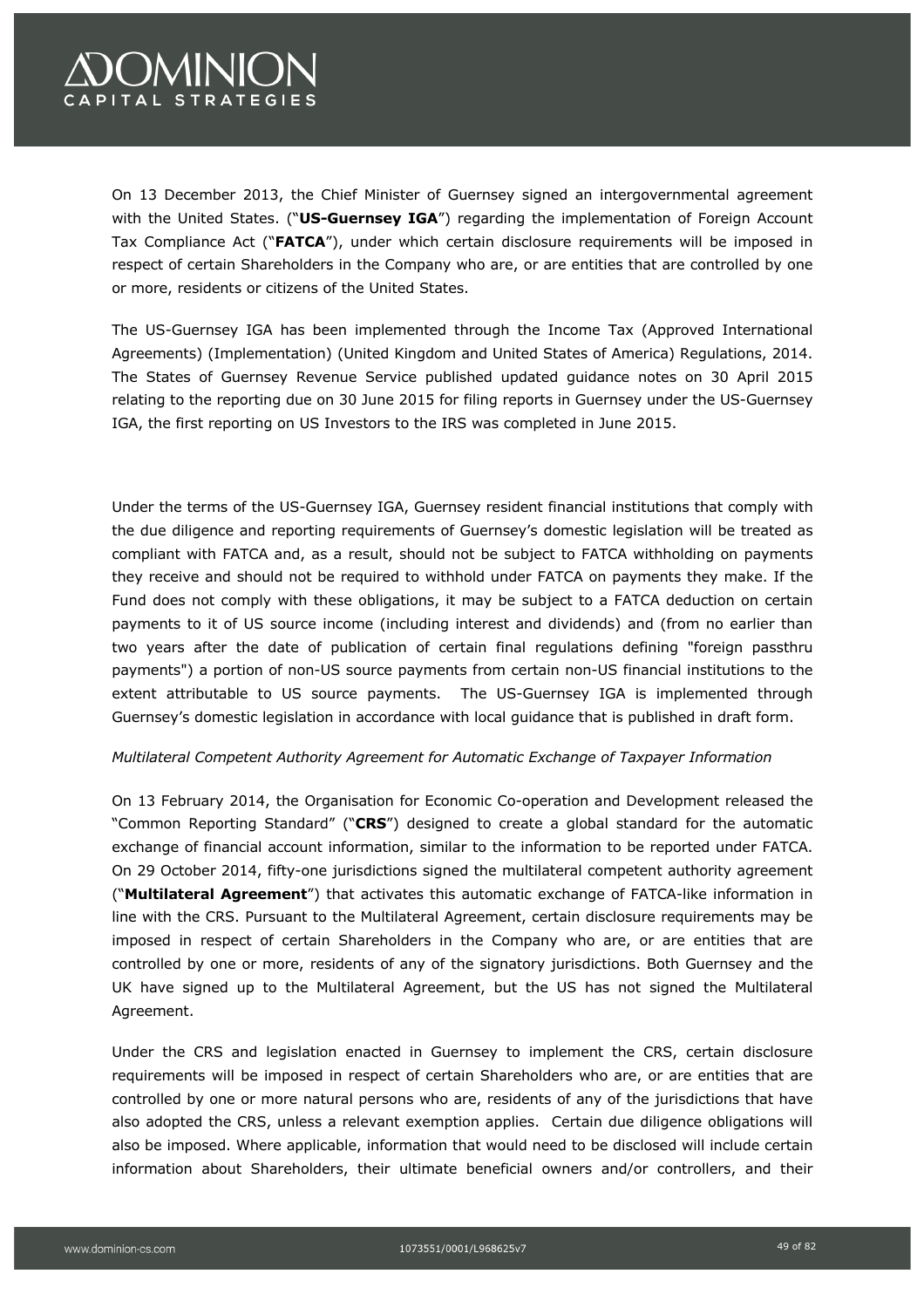# **OMINION APITAL STRATEGIES**

investment in and returns from the Fund. The Fund will be required to report this information each year in the prescribed format and manner as per local guidance. The CRS is implemented through Guernsey's domestic legislation in accordance with published local guidance which is supplemented by guidance issued by the Organization for Economic Co-operation and Development.

Potential investors should consult their own tax advisers regarding the reporting requirements referred to above. The Company may require a Shareholder to sell or transfer Shares if it fails to provide the Company with the information necessary to comply with the reporting requirements referred to above, or any similar reporting requirements that may be enacted. Potential investors should consult their own tax advisers regarding the reporting requirements referred to above.

### **Taxation in other Jurisdictions**

### *Taxation of the Company*

It is beyond the scope of this document to provide any detailed advice or indication on the likely tax position of the Company with respect to the Investments. Prospective investors and Shareholders should be aware that the Company might incur withholding tax or capital gain tax with respect to certain types of investments in certain jurisdictions. However, the Manager will endeavour to ensure that, as far as reasonably practicable, both the withholding tax burden on the Company and liability to capital gains or similar taxes are mitigated to the extent practicable and consistent with the investment objectives of the Fund.

### *Taxation of Shareholders*

Prospective investors and Shareholders should familiarise themselves with and, where appropriate, take advice on the laws and regulations (such as those relating to taxation and exchange controls) applicable to the subscription for, and the holding and realisation of Shares in the places of their citizenship, residence and domicile. The tax consequences for each Shareholder of acquiring, holding, redeeming or disposing of the Shares will depend upon the relevant laws of any jurisdiction to which the Shareholder is subject.

Prospective investors should seek their own professional advice as to this, as well as to any relevant exchange control or other laws and regulations.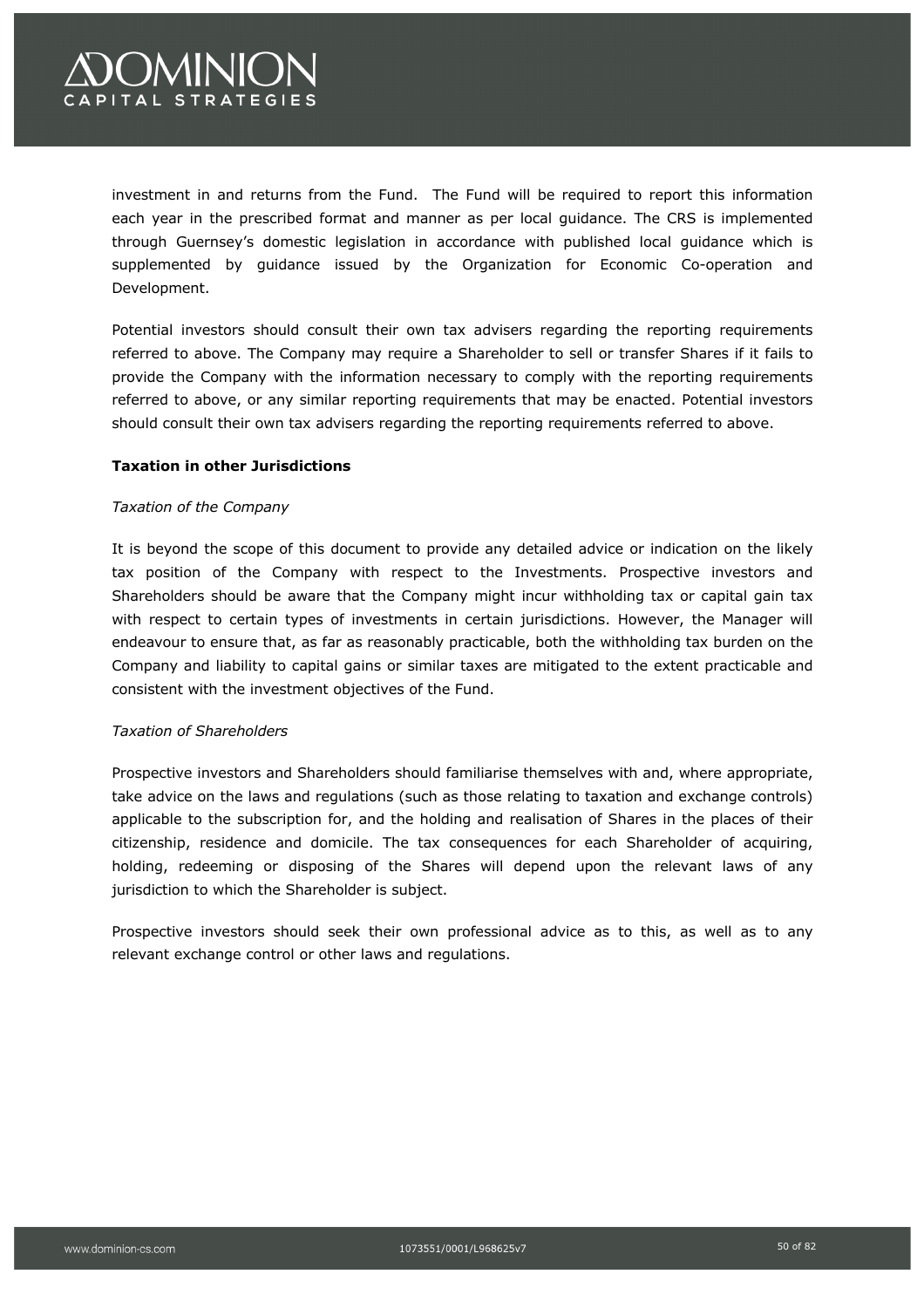

### **ADDITIONAL INFORMATION**

### 1. **Incorporation and Capital**

The Company was registered in Guernsey on 4 January 2018 with power for the Directors to issue an unlimited number of Management Shares of no par value and with power to issue an unlimited number of Shares of no par value. As at the date of this Offering Memorandum, one hundred Management Shares has been issued to the Manager. Save as disclosed above, no share or loan capital of the Company has been issued or agreed to be issued and no such capital of the Company is proposed to be issued or is under option or agreed conditionally or unconditionally to be put under option.

### 2. **Memorandum of Incorporation**

The Memorandum of the Company does not limit the objects of the Company.

### 3. **Articles of Incorporation**

The following is a summary of the principal provisions of the Articles of the Company in so far as they have not been described earlier in this Offering Memorandum.

- 3.1 Variation of Class Rights
	- 3.1.1 Subject to the provisions of the Companies Law, all or any of the special rights for the time being attached to any class of shares for the time being issued may (unless otherwise provided by the terms of issue of the shares or the Articles) from time to time (whether or not the Company is being wound up) be altered or abrogated with the consent in writing of the holders of not less than threequarters of the issued shares of that class or with the sanction of a special resolution passed at a separate general meeting of the holders of such shares. To any such separate general meeting all the provisions of the Articles as to general meetings of the Company shall *mutatis mutandis* apply, but so that the necessary quorum shall be, where there is one member of the class, that one member or, where there are two or more members, the quorum shall be two members holding or representing by proxy a total in aggregate of not less than one-third of the issued shares of the class (but so that if at any adjourned meeting of such holders a quorum as above defined is not present, those holders of shares of the class who are present shall be a quorum), that every holder of shares of the class shall be entitled on a poll to one vote for every such share held by him and that any holder of shares of the class present in person or by proxy may demand a poll. Notwithstanding the foregoing this paragraph shall not derogate from any power the Company would have had if this paragraph were omitted.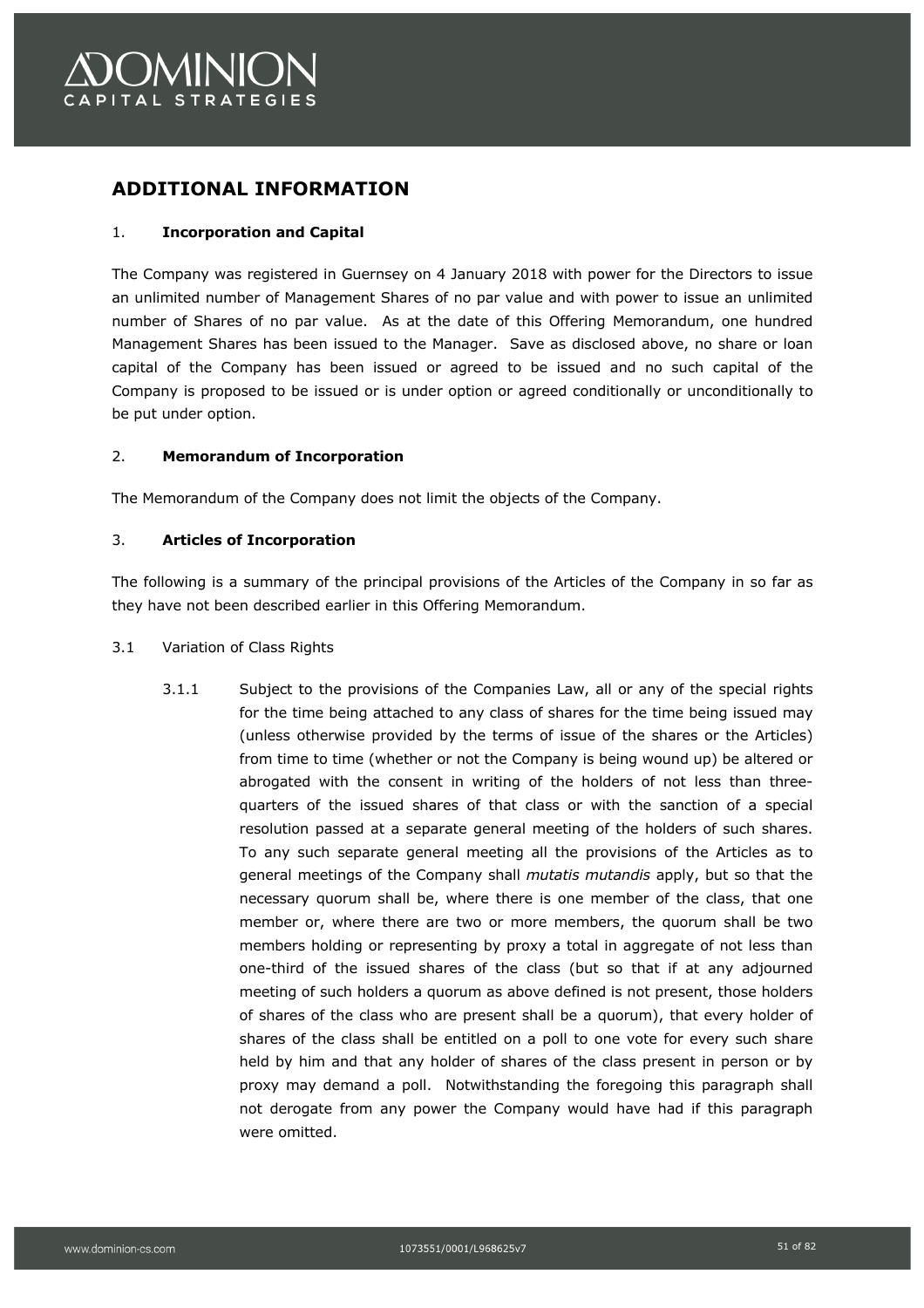

- 3.1.2 The rights conferred upon the holders of the shares of any class issued with preferred or other rights shall not (unless otherwise expressly provided by the terms of issue of the shares of that class) be deemed not to be varied by: (a) the creation, allotment or issue of further shares ranking *pari passu* therewith, (b) the creation, allotment or issue of Management Shares, (c) the creation, allotment, issue or redemption of Shares, (d) the conversion of Shares of one Fund into Shares of another Fund,  $\epsilon$  the payment of a dividend on the Shares of any Fund where the dividend is paid out of the cellular assets of that Fund, (f) the exercise by the Directors of their discretions (including the designation of Shares of any Fund), (g) any variation of the rights attached to shares of any other class or by the creation or issue of any shares other than shares ranking in priority to them as respects rights in a winding up and rights to dividends; (h) if the Company or a Fund shall be wound up, by the liquidator of his powers under the Articles.
- 3.1.3 Any variation of the class rights attaching to Management Shares shall be deemed to be a variation of the rights attaching to the Shares.
- 3.2 Issue of Shares
	- 3.2.1 All shares in the Company for the time being unissued are at the disposal of the Directors who may issue them only in accordance with the terms of the Articles and as described in this Offering Memorandum. Shares do not carry any rights of pre-emption.
- 3.3 Management Shares
	- 3.3.1 The Management Shares are issued at \$1.00 per share and only to the Manager or a nominee of the Manager. The rights attaching to the Management Shares are as follows:-
		- (a) Voting rights:
			- (i) The Management Shares carry the right to receive notice of, attend and vote at general meetings of the Company.
		- (b) Dividends and distribution of assets on a winding up:
			- (i) The Management Shares do not carry any right to dividends or distributions and on a winding up the holders of Management Shares shall only be entitled to the return of capital paid up on them, after all Shareholders have been paid in full.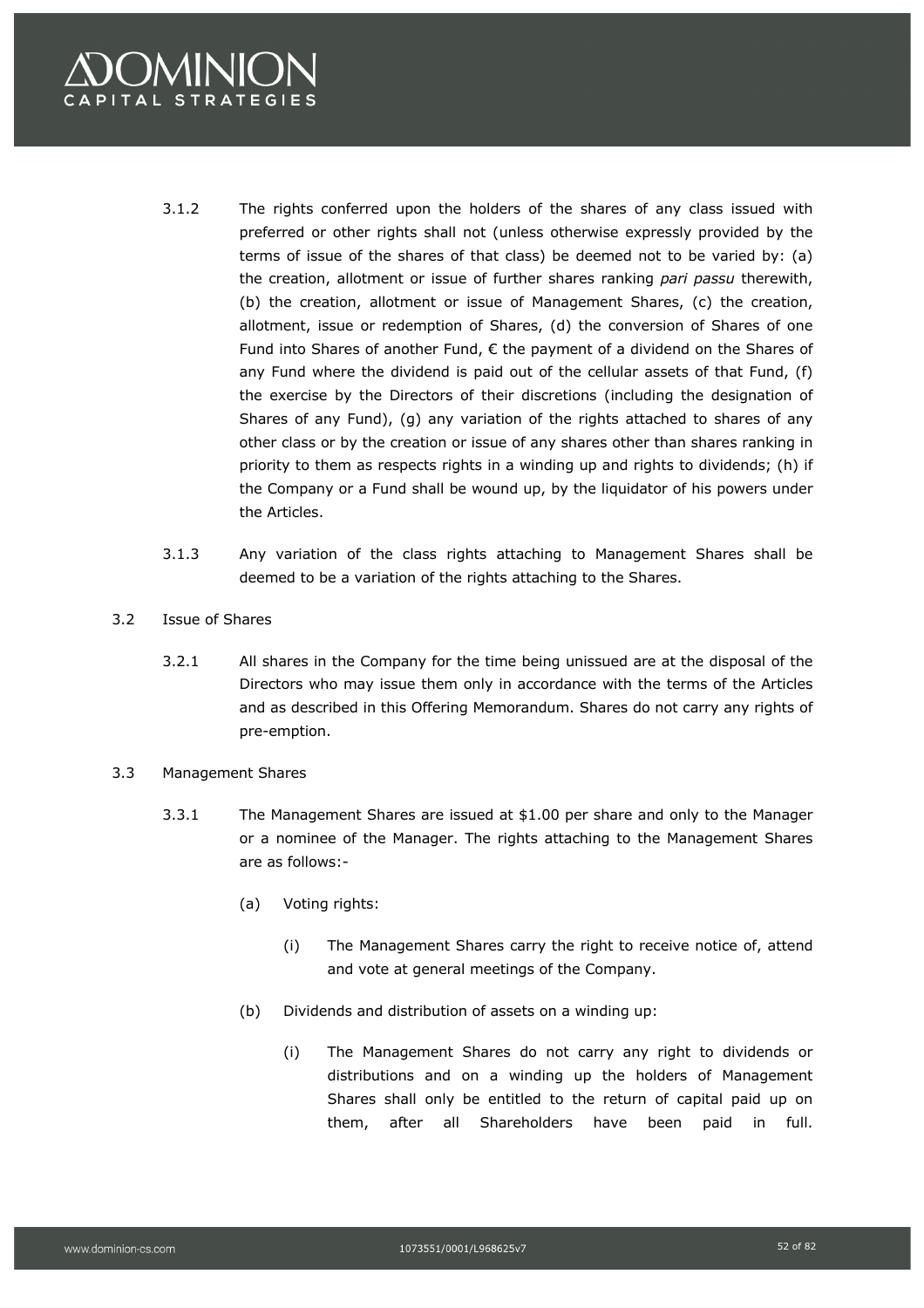

- (c) Redemption:
	- (i) The Management Shares are not redeemable.

### 3.4 Shares

- 3.4.1 The rights attaching to the Shares are as follows:
	- (a) Voting rights:
		- (i) The Shares carry the right to receive notice of and attend general meetings of the Company but do not carry the right to vote at such meetings. Holders of Shares shall be entitled to receive notice of, attend and vote at separate class meetings convened in accordance with the provisions under the heading "Variation of Class Rights" on page 52 of this Offering Memorandum. At such class meetings, on a show of hands every holder of Shares who is present in person or by proxy shall have one vote and on a poll every holder of Shares who is present in person or by proxy shall be entitled to one vote in respect of each whole Share held.
	- (b) Dividends and distributions:
		- (i) The Shares carry the rights to dividends and distributions on the terms set out in Articles.
	- (c) Winding up:
		- (i) Cellular Assets available for distribution among the Shareholders shall, after payment of all creditors, be paid to the holders of the Shares of the Fund in proportion to the number of Shares of the Fund held.
	- (d) Redemption:
		- (i) The Shares may be redeemed by Shareholders in the circumstances described on page 22.

### 3.5 Transfers of Shares

3.5.1 The instrument of transfer of a Share shall be in writing in the common form used in Guernsey for transfers of shares or any other form approved by the Directors. The Directors may in their absolute discretion and without assigning any reason therefor decline to register the transfer of a Share including without limitation, if: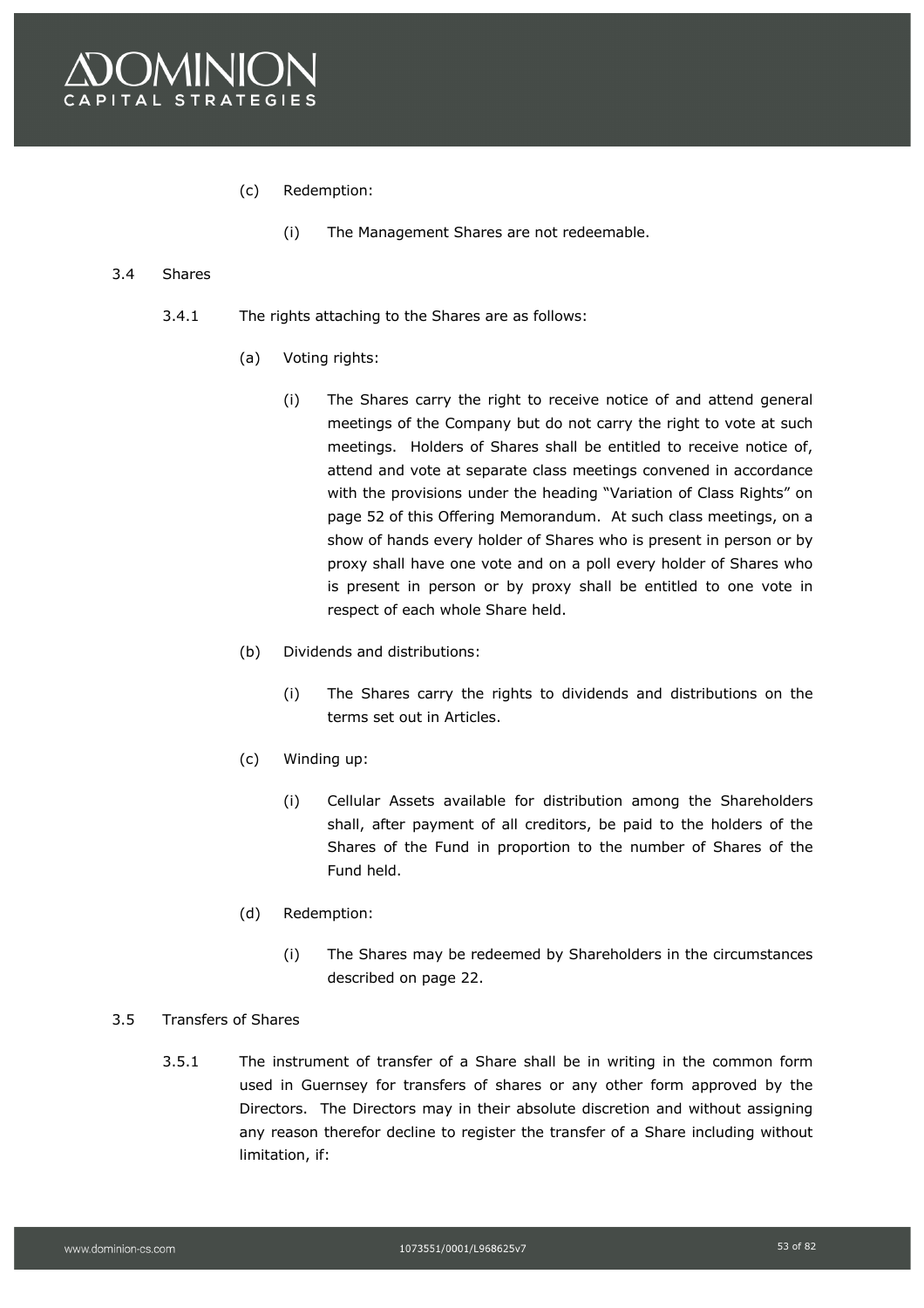

- (a) if the transfer would result in the transferor or the transferee being the holder of less than the minimum number of Shares of the Fund or minimum amount in value of a holding of Shares of the Fund specified in this Offering Memorandum; or
- (b) if it appears to the Directors that the transferee is not qualified to hold shares in the Company or that the registration of the transferee as a Shareholder will or may result in the Company incurring any liability to taxation, suffering any pecuniary or other disadvantage which the Company might not otherwise have incurred or suffered, having to comply with regulatory requirements or which may cause the Company to be classified as an "investment company" under the United States Investment Company Act of 1940;
- (c) if the transferee fails or refuses to furnish the Directors with such information or declarations as they may require; or
- (d) if the transferee is restricted from holding the shares under any relevant law or requirements of any country or governmental authority applicable to the Shareholder.
- 3.5.2 The registration of transfers may be suspended at such times and for such a period as the Directors may from time to time determine.

### 4. **Directors**

Unless otherwise determined by the Company in general meeting the number of Directors shall be not less than two. The Directors shall not be required to hold any qualification shares.

The Directors may appoint a person who is willing to act to be a Director, either to fill a vacancy or as an additional Director in either case whether or not for a fixed term, provided that the appointment does not cause the number of Directors to exceed the number, if any, fixed by or in accordance with the Articles as the maximum number of Directors.

No person shall, unless recommended by the Directors, be eligible for election to the office of Director at any general meeting unless not less than seven nor more than forty two clear days before the date appointed for the meeting there shall have been left at the registered office of the Company notice in writing signed by that person of his willingness to be elected and a declaration that he is not ineligible to be a Director in accordance with the Companies Law.

The Directors and alternate Directors may be repaid all reasonable travelling, hotel and other expenses properly incurred by them in attending and returning from meetings of the Directors or any committee of the Directors or general meetings of the Company or in connection with the performance of their duties as directors of the Company. The Directors shall be entitled to be paid by way of remuneration for their services such sum as is stated under the heading "Other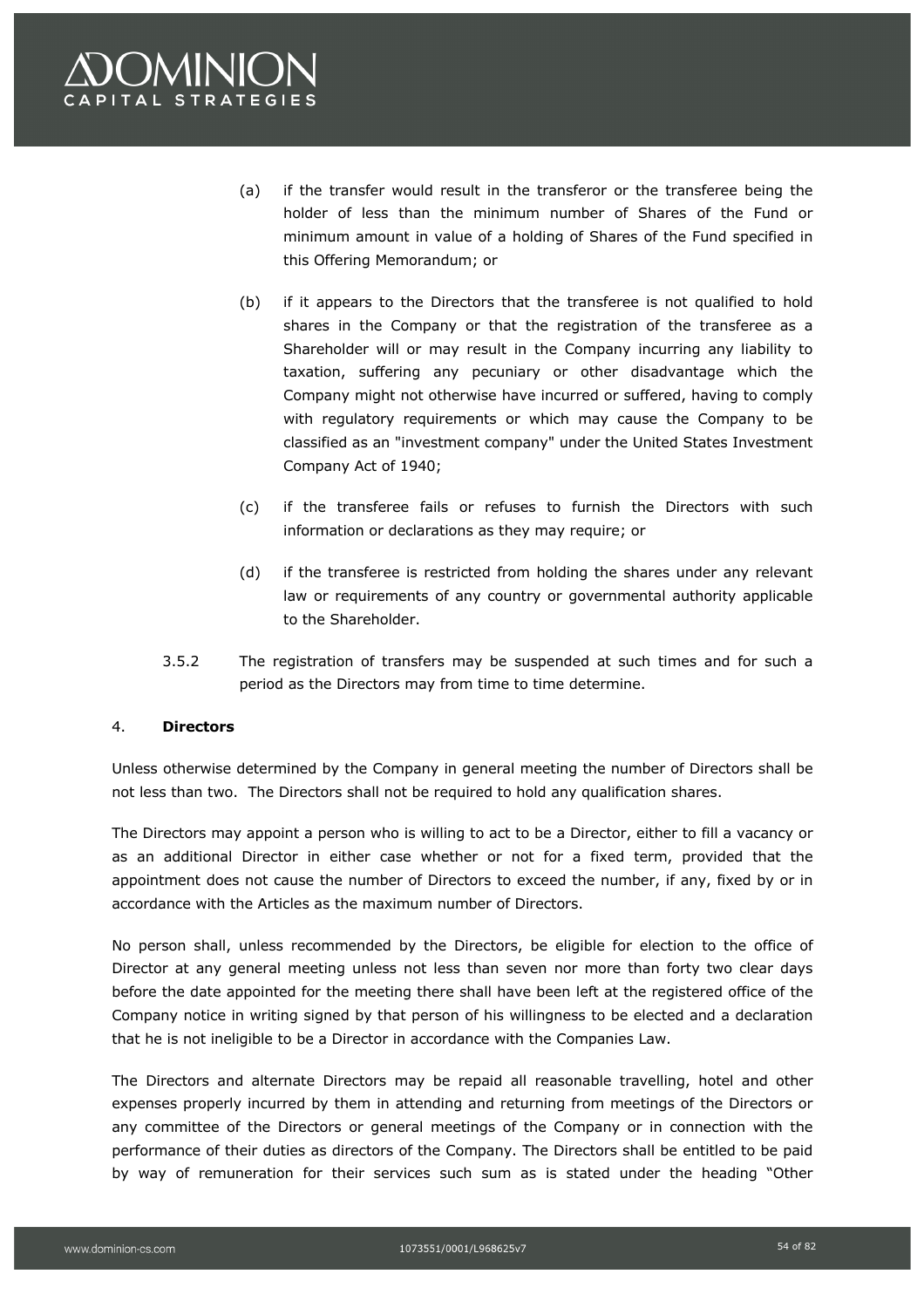# OMINION **APITAL STRATEGIES**

Operating Fees and Expenses" on page 19 of this Offering Memorandum or such other sum as may be voted to them by the Company in general meeting which shall be divided between them as they shall agree or failing agreement, equally. Such remuneration will accrue from day to day. The Directors may grant extra remuneration to any Director who is called on to perform any special or extra services for or at the request of the Company.

A Director may be a director, managing director, manager or other officer, employee or member of any company in which the Company may be interested, which may be promoted by the Company or with which the Company has entered into any transaction, arrangement or agreement and no such Director shall be accountable to the Company for any remuneration or other benefits received thereby.

Provided the nature and extent of any material interest of his is or has been declared to the other Directors, a Director notwithstanding his office:

- may be a party to, or otherwise interested in, any transaction or arrangement with the Company (whether in respect of the Core or any cell), or in which the Company (whether in respect of the Core or any cell) is otherwise interested;
- may act by himself or through his firm in a professional capacity for the Company (otherwise than as Auditor) and he or his firm shall be entitled to remuneration for professional services as if he were not a Director;
- may be a Director or other officer of, or employed by, or a party to any transaction or arrangement with, a shareholder of or otherwise directly or indirectly interested in, any body corporate promoted by the Company or with which the Company (whether in respect of the Core or any cell) has entered into any transaction, arrangement or agreement or in which the Company (whether in respect of the Core or any cell) is otherwise interested; and
- shall not by reason of his office, be accountable to the Company (whether in respect of the Core or any cell) for any benefit which he derives from any such office or employment or from any such transaction or arrangement or from any interest in any such body corporate and no such transaction or arrangement shall be liable to be avoided on the ground of any such interest or benefit.

A Director shall be counted in the quorum at any meeting in relation to any resolution in respect of which he has declared an interest and may vote thereon.

The office of a Director shall be vacated in any of the following events namely if:

he resigns his office by notice in writing signed by him and left at the registered office of the Company;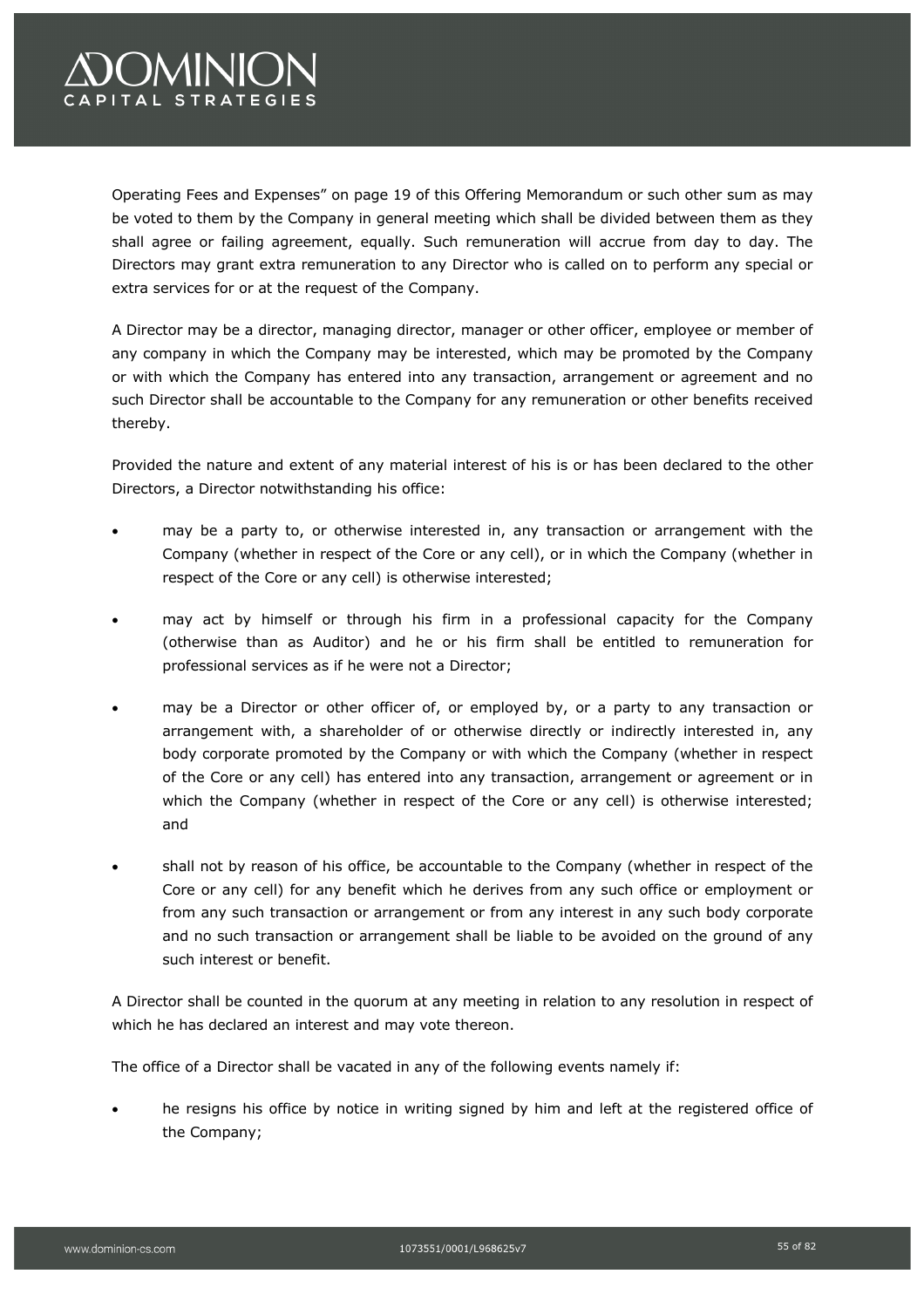- he becomes bankrupt or makes any arrangements or composition with his creditors generally;
- he is absent from meetings of the board for a consecutive period of 12 months without leave, or without arrangement with the board of Directors on the affairs of the Company, expressed by a resolution of the Directors, and the Directors resolve that his office be vacated;
- he ceases to be a Director by virtue of, or becomes prohibited from being a Director by reason of, an order made under the provisions of any law or enactment;
- he becomes ineligible to be a Director in accordance with the Companies Law;
- he dies;
- he becomes resident in the United Kingdom for United Kingdom tax purposes subsequent to his appointment, and as a result thereof a majority of the Directors are resident in the United Kingdom for United Kingdom tax purposes;
- he be requested by a majority of his co-Directors (not being less than two in number) to vacate office; or
- he is removed from office by a Special Resolution.

A Director is not required to retire from office on attaining a particular age.

### 5. **Dividends and distributions**

It is not intended that the Company will make regular distributions or dividend payments to Shareholders. Subject to the Companies Law and as hereinafter set out, the Directors have the right to pay dividends and distributions in respect of a Fund in their absolute discretion, provided that dividends and distributions will be payable only out of the assets attributable to that Fund and to the extent that such Fund and the Company are able to satisfy the statutory "solvency test" prescribed by thaw Companies Law. The Directors may satisfy any dividend, in whole or in part, by distributing in specie any of the Cellular Assets of the Funds. All unclaimed dividends and distributions may be invested or otherwise made use of by the Directors for the benefit of the relevant Fund until claimed. No dividend or distribution shall bear interest against the Company. Any dividend or distribution unclaimed after a period of six years from the date of declaration thereof will be forfeited and will revert to the Funds in respect of which it was declared and the payment by the Directors of any unclaimed dividend or other sum payable on or in respect of a Share into a separate account will not constitute the Company a trustee in respect thereof.

### 6. **Winding up**

The Company may be voluntarily wound up at any time by Special Resolution. The Directors are bound to convene an extraordinary general meeting for the purpose of passing a Special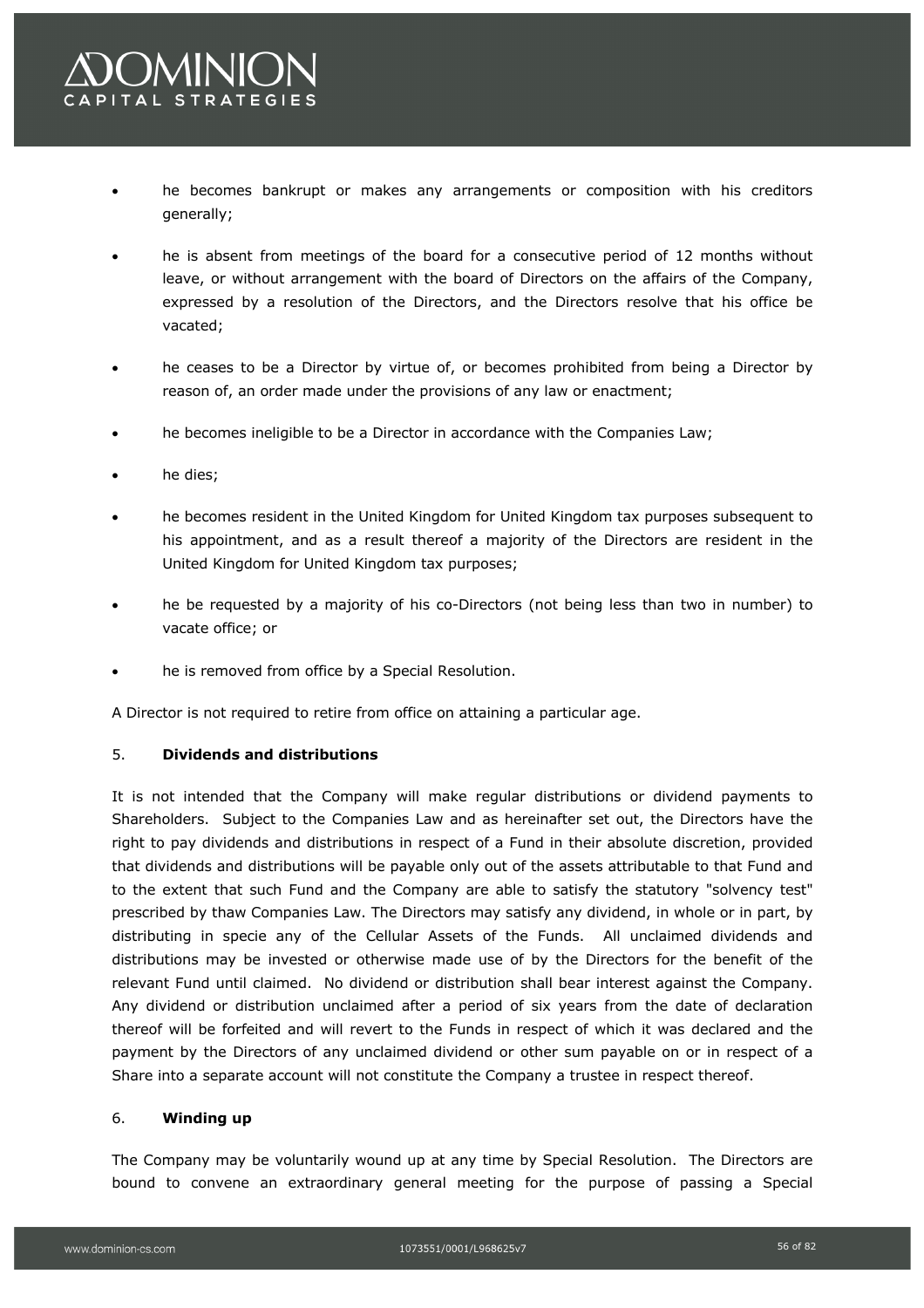## **OMINION APITAL STRATEGIES**

Resolution for the winding up of the Company if the Company's authorisation under the POI Law is revoked (unless the GFSC otherwise agrees) or if the Management Agreement is terminated other than for just cause pursuant to its terms (unless the Manager otherwise agrees).

A Fund may be wound up at any time by Special Resolution of the holders of Shares of the relevant Fund. Following the passing of such Special Resolution, the Shares attributable to the Fund may be redeemed (but not at the option of the holder thereof) provided that such power of redemption is exercised for the purpose of distributing surplus assets to the Shareholders of the Fund in connection with such winding up and provided that any redemption of less than all of such Shares is applied pro rata to the holdings of all Shareholders of the Fund.

On a winding up the Company (or a Fund, as the case may be) a liquidator will be appointed firstly to pay the debts of the Company (or the Fund) in such manner and order as he thinks fit but at all times by reference to the Companies Law, and then to distribute its assets amongst Shareholders, according to the rights attached to their Shares. The cellular assets of one cell are not available to meet the liabilities of any other cell and Shareholders are only entitled to share in the surplus assets of the cell to which their Shares relate.

### 7. **Directors' and other interests**

None of the Directors, the Manager, the Custodian, the Administrator, the Investment Adviser, the Registrar and the Auditor hold direct or indirect interests in Shares of a Fund at the date of this Offering Memorandum. However, the Directors or their immediate families may have an interest in Shares of a Fund. Any such interests shall be disclosed in the annual reports and accounts.

Mr Timothy A. Nelson, Mr James I. P. Greco and Mr Richard J Rogers are appointed as directors of each of the Company and the Manager.

Save for any interest already disclosed herein, no Director has, or has had, any material interest in any contract or arrangement which is significant in relation to the business of a Fund or the Company.

There are no outstanding loans by the Funds to any Director and no loans will ever be made to any Director.

The Company has agreed to indemnify the Directors out of the assets of the Company from and against all actions, costs, charges, losses, damages, expenses and liabilities arising out of any claims made against him or his heirs or executors in connection with the performance of his duties as a director of the Company. Further, the Company shall pay the reasonable legal and other expenses incurred by the Directors in defending any claim (whether in relation to civil or criminal proceedings or the making of any application for relief under the Companies Law) on an "as incurred" basis. Such indemnities will not apply to any liability incurred by the Directors in certain circumstances including, but not limited to, in connection with any negligence, default, breach of duty or breach of trust in relation to the Company or as a result of them knowingly acting beyond the scope of their authority.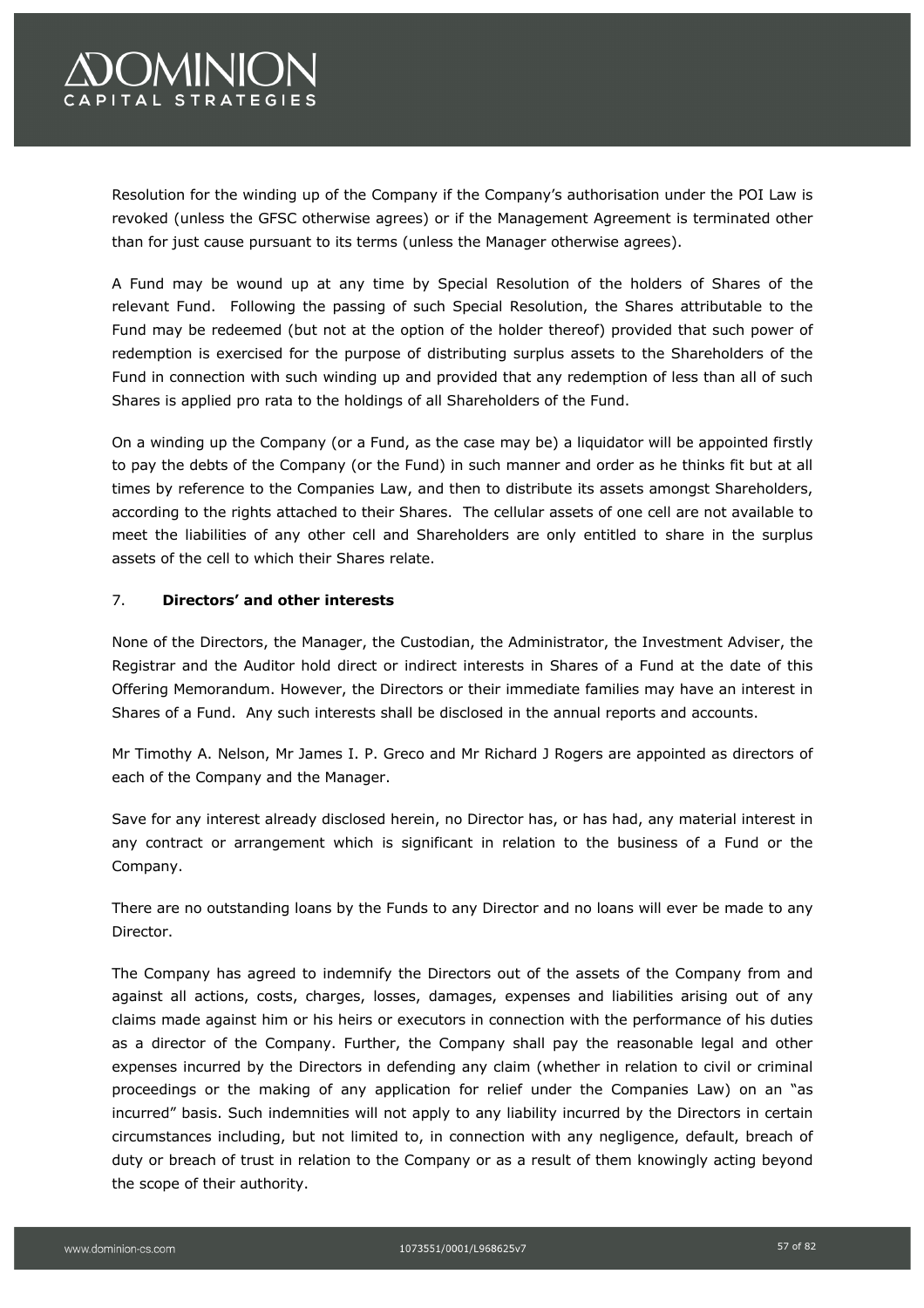

A full list of the directorships held by each of the Directors for the past five years is available on request from the Manager.

### 8. **Regulatory consents**

All consents, approvals, authorisations or other orders of all regulatory authorities (if any) required by the Company under the laws of Guernsey for the issue of Shares and for the Manager, the Administrator and the Custodian to undertake their respective obligations under their respective agreements referred to under the heading "Material contracts" on page 59 of this Offering Memorandum have been given.

### 9. **Report and accounts**

The report and accounts will be prepared in accordance with applicable International Financial Reporting Standards practice.

Copies of the audited report and accounts of the Company and the Fund, which will be made up to 31 December each year, commencing 31 December 2018, (or such other date as the Manager shall determine from time to time having given notice to all Shareholders), will be published on the Manager's website www.dominion-funds.com within six months of the end of the annual accounting period to which they relate.

### 10. **General meetings**

The annual general meeting of the Company will be held in Guernsey. Other general meetings may be convened from time to time by the Directors or by Shareholders requisitioning such meetings in accordance with the Companies Law. Not less than 14 clear days' notice of each general meeting will be sent to Shareholders at their correspondence addresses.

### 11. **Electronic communications and language**

The Company intends to communicate with Shareholders electronically where a Shareholder has so elected. By providing an email address the relevant Shareholder will no longer receive hard copies of shareholder communications. Instead, the Shareholder will receive an email that the relevant communication is available via the Manager's website www.dominion-funds.com.

All communications (whether in hard copy or electronic form) in respect of the Company (for example, offering documentation, annual reports and other communications) will be prepared in English.

### 12. **Material contracts**

The following contracts (as may be amended from time to time) have been entered into and are (or may be) material to the Company:-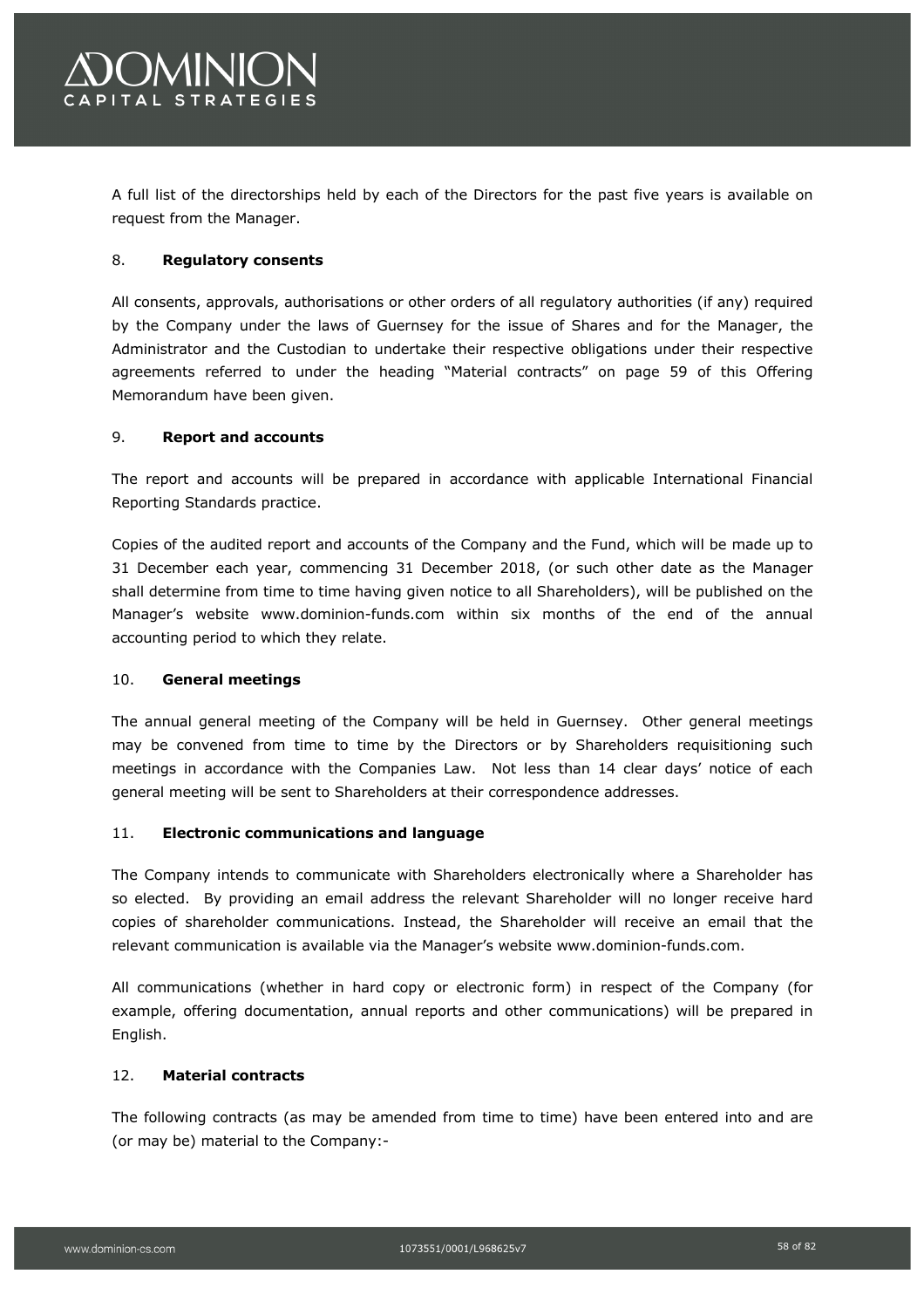

- the Management Agreement;
- the Custodian Agreement; and
- the Administration Agreement;

(together, the "**Material Contracts**").

### 13. **Litigation**

Neither the Funds nor the Company has, since its incorporation been nor is it engaged in, any legal or arbitration proceedings. Nor are there any legal or arbitration proceedings pending or threatened against the Company which may have or have had a significant effect on the financial position of the Funds or the Company.

### 14. **Corporate governance**

The Company is subject to the GFSC's Finance Sector Code of Corporate Governance. The GFSC requires an assurance statement from the Company confirming that the Directors have considered the effectiveness of their corporate governance practices and are satisfied with their degree of compliance with the principles set out in the GFSC's Finance Sector Code of Corporate Governance in the context of the nature, scale and complexity of the business.

### 15. **General**

At the date of this Offering Memorandum, the Company has no subsidiaries.

The Company does not have nor has it had any employees since its incorporation.

The principal place of business and registered office of the Company is at Suites 7 & 8, Windsor House, Le Pollet, St Peter Port, Guernsey, GY1 1WF.

This Offering Memorandum constitutes scheme particulars for the purposes of the Rules.

### 16. **Documents available for inspection**

Copies of the following documents may be inspected free of charge or purchased for a reasonable fee at the registered offices of the Company, the Manager and the Custodian during normal business hours on each Business Day:

- the Memorandum and Articles;
- the Material Contracts;
- this Offering Memorandum and the latest annual reports and accounts; and
- the POI Law, the Companies Law and the Rules.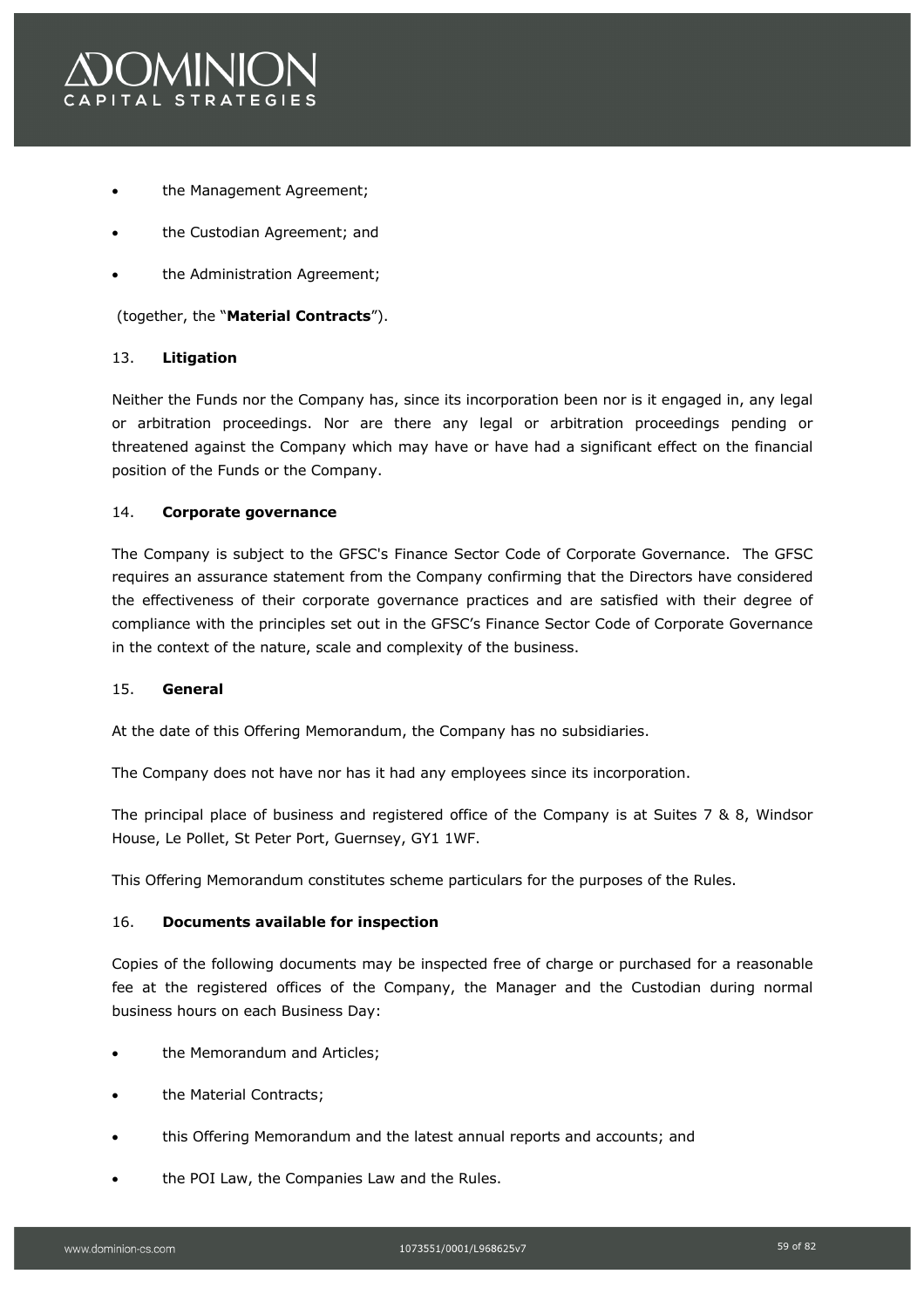

## **Appendix 1: GLOBAL EQUITIES FUND**

This is an Appendix to the Offering Memorandum of Dominion Capital Strategies Funds PCC Limited and relates only to the Global Equities Fund (in this Appendix 1, the "**Fund**").

This Appendix must be read in conjunction with the Offering Memorandum and applications for Shares will be accepted only on that basis.

Words defined in the Offering Memorandum unless otherwise defined shall have the same meaning in this Appendix.

## **Fund Characteristics**

The Fund has the following characteristics:

### **Introduction**

The Global Equities Fund is a cell of the Company, a Guernsey incorporated open-ended collective investment scheme established as a protected cell company in accordance with the Companies Law on 4 January 2018 and authorised by the GFSC as a Class B collective investment scheme under the POI Law.

#### **General description**

The Fund has been designed for investors seeking to achieve long-term capital growth, by investing in a variety of Investee Funds, whose individual portfolios comprise a variety of Global Equities investments, with managed volatility and risk under all market conditions.

The Fund has been designed to give the Manager considerable investment freedom and is not limited to any geographic region, currency, market sector or, subject to the Investment Restrictions (described below), type of Investment. The composition of the Investments of the Fund will be actively managed and will represent the Manager's view at any given time of those Investee Funds most likely to provide growth opportunities from the prevailing economic and market conditions.

In accordance with the Rules, prior notice will be given to both the GFSC and Shareholders of any change to any of the Investment Objectives, Investment Policy or Investment Restrictions (each as defined below) or any increase in the fees payable by the Fund or the introduction of any new fees to be payable by the Fund (with sufficient written notice being given to Shareholders to enable them to redeem their Shares prior to such change being effective).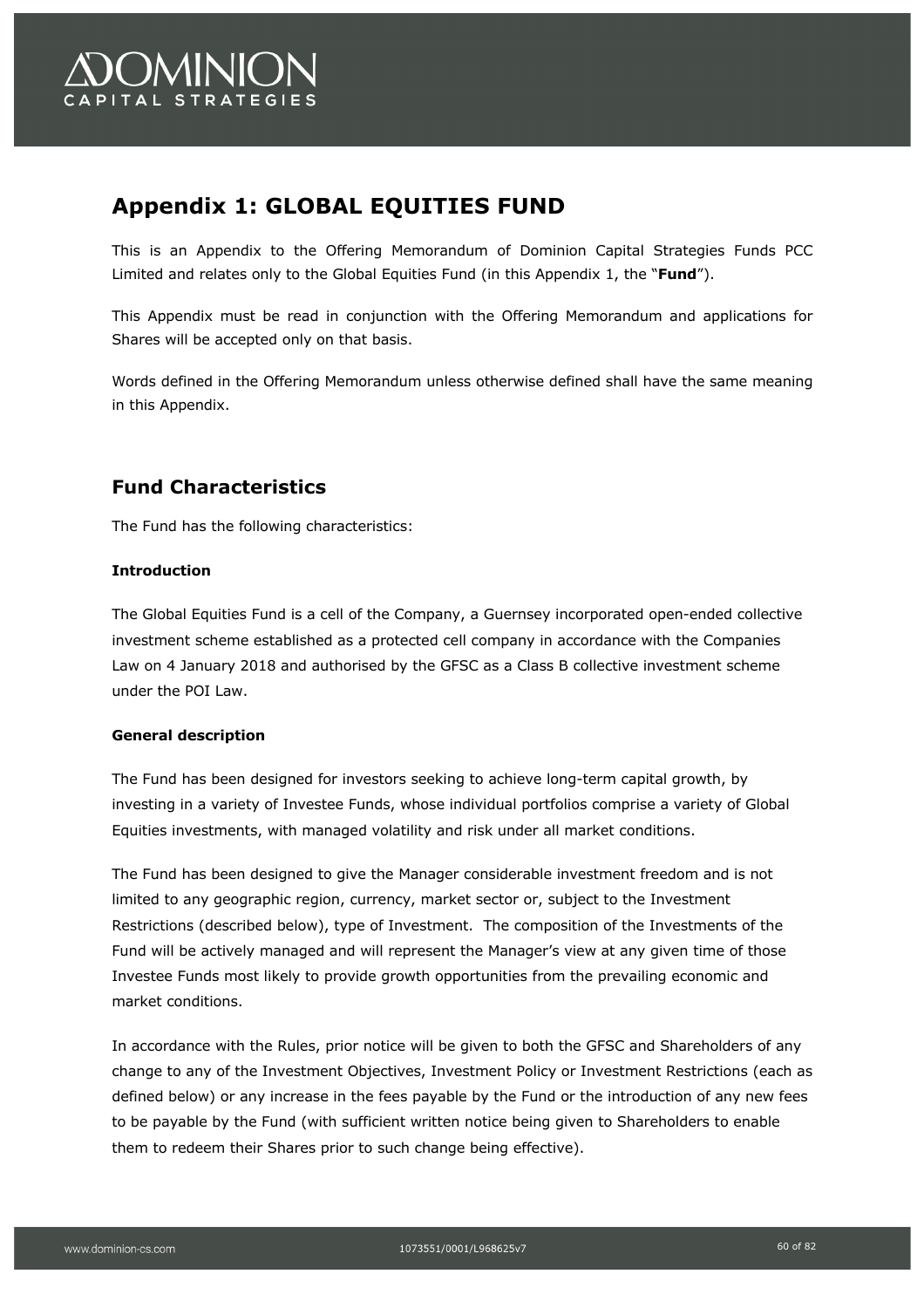# *CMINIC* PITAL STRATEGIES

### **Investment Objective**

To achieve long-term capital growth under all market conditions through the active management of a portfolio of Investee Funds, whose individual portfolios comprise investment in a range Global Equities investments, while seeking to reduce volatility and investment risk through the implementation of active risk management protocols (the "**Investment Objective**").

### **Investment Policy**

The Fund will target investments in a range of Investee Funds, being: (i) CISs domiciled in mature European markets providing exposure to Global Equities; and (ii) ETFs (listed globally).

Subject to the Investment Restrictions (described below), the investment policy of the Fund will be to invest the net proceeds raised from subscriptions into the Fund in a diversified portfolio of Investee Funds, which represents the Manager's view, at any given time, of those Investee Funds most likely to provide growth potential from the prevailing economic and market conditions or, depending on market conditions, contain defensive qualities (the "**Investment Policy**").

The Fund may, from time to time, in order to attempt to reduce risk within its portfolio invest all or a high proportion of the Investments in Cash Instruments.

The Fund aims to achieve a highly liquid portfolio of Investments and be able to liquidate investment positions within one trading day on relevant financial markets with settlement taking place four days after the trade date.

While the Fund is denominated in USD, the Manager is free to make Investments in currencies other than USD.

### **Investment Restrictions**

The following investment restrictions apply to the Fund:

- It will not invest in Illiquid Assets, and the Manager will use its reasonable endeavours to avoid investing in assets that have a high risk of becoming illiquid for the period in which the Manager intends that the Fund will hold such assets;
- It is prohibited from applying Leverage to any of its assets;
- It will not invest 20% or more of the value of its total assets in any one Investee Fund; and
- It may investment up to 100% of its assets in Cash Instruments at any time, and from time to time,

### (the "**Investment Restrictions**").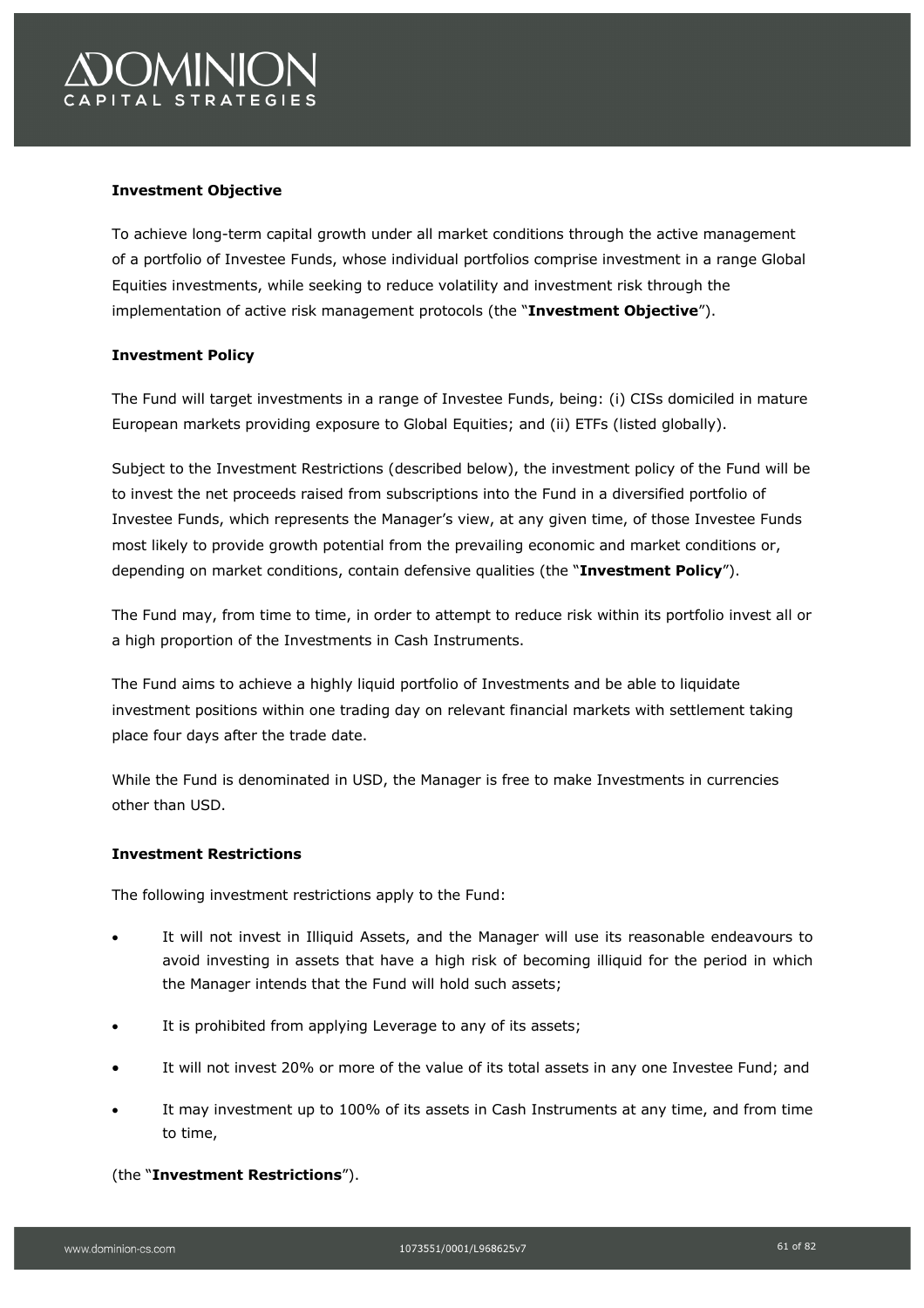

## **Appendix 2: GLOBAL BONDS FUND**

This is an Appendix to the Offering Memorandum of Dominion Capital Strategies Funds PCC Limited and relates only to the Global Bonds Fund (in this Appendix 2, the "**Fund**").

This Appendix must be read in conjunction with the Offering Memorandum and applications for Shares will be accepted only on that basis.

Words defined in the Offering Memorandum unless otherwise defined shall have the same meaning in this Appendix.

### **Fund Characteristics**

The Fund has the following characteristics:

### **Introduction**

The Global Bonds Fund is a cell of the Company, a Guernsey incorporated open-ended collective investment scheme established as a protected cell company in accordance with the Companies Law on 4 January 2018 and authorised by the GFSC as a Class B collective investment scheme under the POI Law.

### **General description**

The Fund has been designed for investors seeking to achieve long-term capital growth, by investing in a variety of Investee Funds, whose individual portfolios comprise investment in a range Bonds investments, with managed volatility and risk under all market conditions.

The Fund has been designed to give the Manager considerable investment freedom and is not limited to any geographic region, currency, market sector or, subject to the Investment Restrictions (described below), type of Investment. The composition of the Investments of the Fund will be actively managed and will represent the Manager's view at any given time of those Investee Funds most likely to provide growth opportunities from the prevailing economic and market conditions.

In accordance with the Rules, prior notice will be given to both the GFSC and Shareholders of any change to any of the Investment Objectives, Investment Policy or Investment Restrictions (each as defined below) or any increase in the fees payable by the Fund or the introduction of any new fees to be payable by the Fund (with sufficient written notice being given to Shareholders to enable them to redeem their Shares prior to such change being effective).

### **Investment Objective**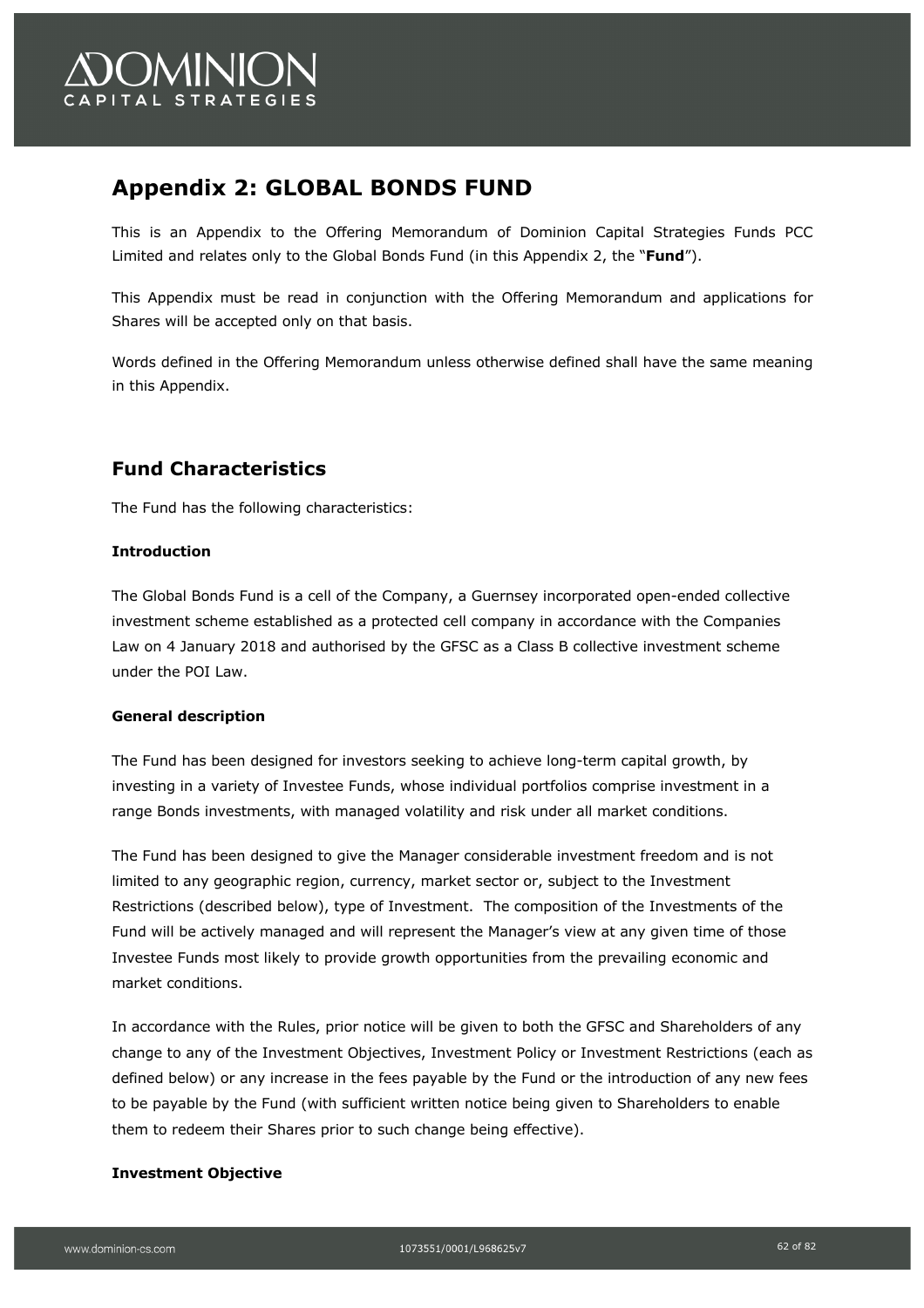# *OMINIO* PITAL STRATEGIES

To achieve long-term capital growth under all market conditions through the active management of a portfolio of Investee Funds, whose individual portfolios comprise a variety of Bonds investments, while seeking to reduce volatility and investment risk through the implementation of active risk management protocols (the "**Investment Objective**").

### **Investment Policy**

The Fund will target investments in a range of Investee Funds, being: (i) CISs domiciled in mature European markets providing exposure to Bonds; and (ii) ETFs (listed globally).

Subject to the Investment Restrictions (described below), the investment policy of the Fund will be to invest the net proceeds raised from subscriptions into the Fund in a diversified portfolio of Investee Funds, which represents the Manager's view, at any given time, of those Investee Funds most likely to provide growth potential from the prevailing economic and market conditions or, depending on market conditions, contain defensive qualities (the "**Investment Policy**").

The Fund may, from time to time, in order to attempt to reduce risk within its portfolio invest all or a high proportion of the Investments in Cash Instruments.

The Fund aims to achieve a highly liquid portfolio of Investments and be able to liquidate investment positions within one trading day on relevant financial markets with settlement taking place four days after the trade date...

While the Fund is denominated in USD, the Manager is free to make Investments in currencies other than USD.

### **Investment Restrictions**

The following investment restrictions apply to the Fund:

- It will not invest in Illiquid Assets, and the Manager will use its reasonable endeavours to avoid investing in assets that have a high risk of becoming illiquid for the period in which the Manager intends that the Fund will hold such assets;
- It is prohibited from applying Leverage to any of its assets;
- It will not invest 20% or more of the value of its total assets in any one Investee Fund; and
- It may investment up to 100% of its assets in Cash Instruments at any time, and from time to time,

### (the "**Investment Restrictions**").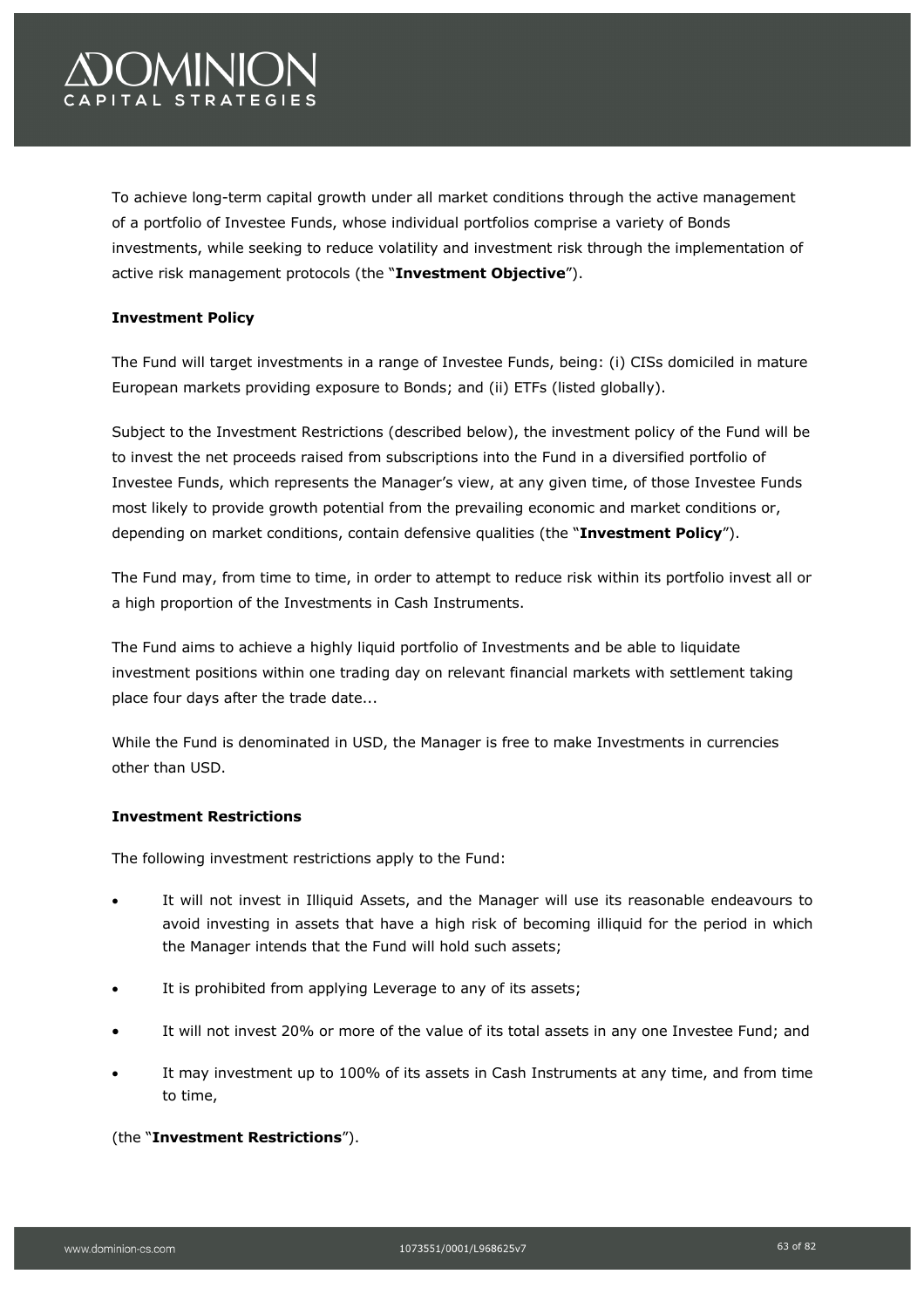

## **Appendix 3: CAUTIOUS FUND**

This is an Appendix to the Offering Memorandum of Dominion Capital Strategies Funds PCC Limited and relates only to the Cautious Fund (in this Appendix 3, the "**Fund**").

This Appendix must be read in conjunction with the Offering Memorandum and applications for Shares will be accepted only on that basis.

Words defined in the Offering Memorandum unless otherwise defined shall have the same meaning in this Appendix.

## **Fund Characteristics**

The Fund has the following characteristics:

### **Introduction**

The Cautious Fund is a cell of the Company, a Guernsey incorporated open-ended collective investment scheme established as a protected cell company in accordance with the Companies Law on 4 January 2018 and authorised by the GFSC as a Class B collective investment scheme under the POI Law.

### **General description**

The Fund has been designed for investors seeking to achieve long-term capital growth, by investing in a variety of Investee Funds, whose individual portfolios comprise investment in a range Global Equities and Bonds investments, with managed volatility and risk under all market conditions.

The Fund has been designed to give the Manager considerable investment freedom and is not limited to any geographic region, currency, market sector or, subject to the Investment Restrictions (described below), type of Investment. The composition of the Investments of the Fund will be actively managed and will represent the Manager's view at any given time of those Investee Funds most likely to provide growth opportunities from the prevailing economic and market conditions.

In accordance with the Rules, prior notice will be given to both the GFSC and Shareholders of any change to any of the Investment Objectives, Investment Policy or Investment Restrictions (each as defined below) or any increase in the fees payable by the Fund or the introduction of any new fees to be payable by the Fund (with sufficient written notice being given to Shareholders to enable them to redeem their Shares prior to such change being effective).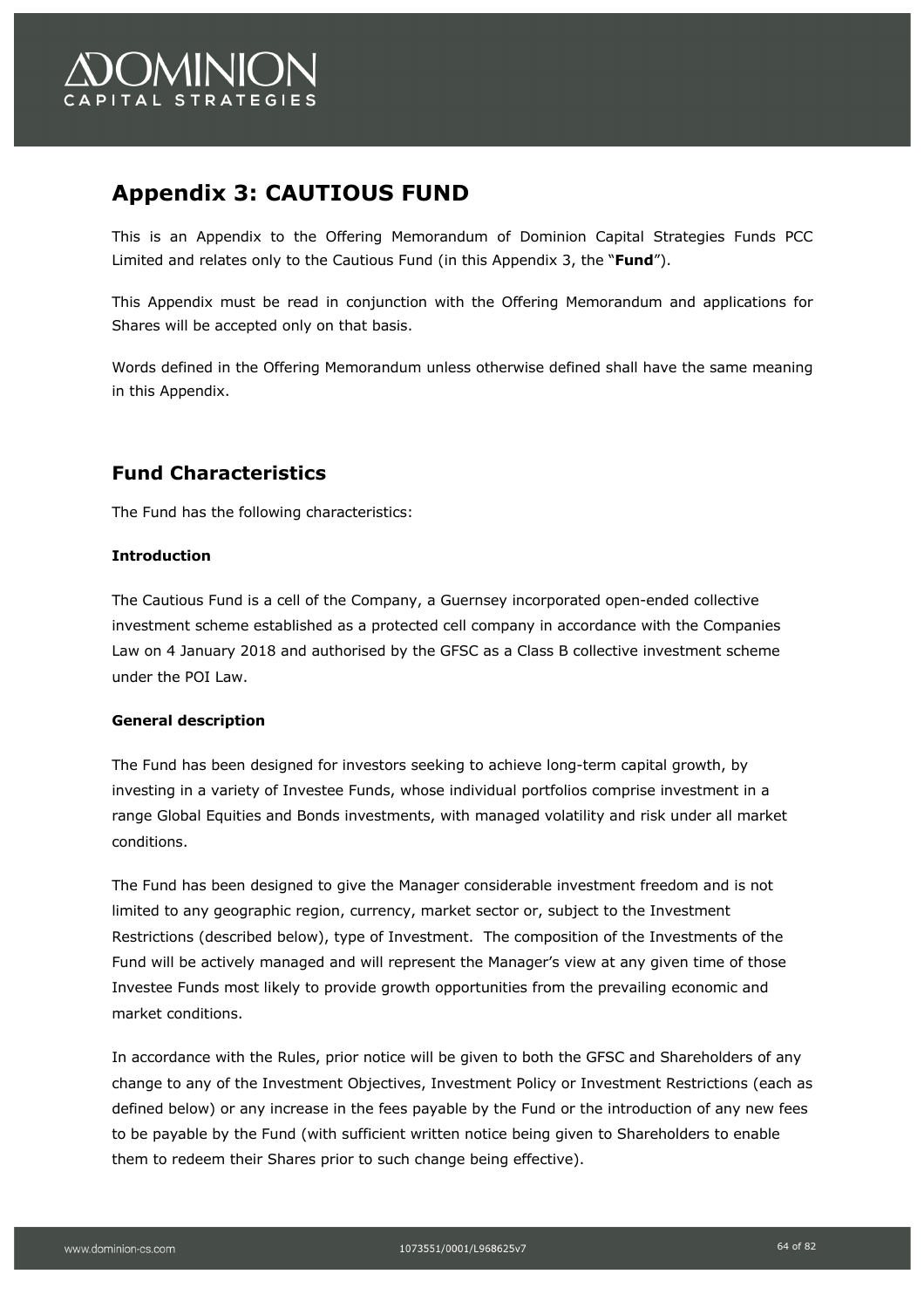

### **Investment Objective**

To achieve long-term capital growth under all market conditions through the active management of a portfolio of Investee Funds, whose individual portfolios comprise a variety of Global Equities and Bonds investments, while seeking to reduce volatility and investment risk through the implementation of active risk management protocols (the "**Investment Objective**").

### **Investment Policy**

The Fund will target investments in a range of Investee Funds, being: (i) CISs domiciled in mature European markets providing exposure to Global Equities and Bonds (as the case may be); and (ii) ETFs (listed globally).

The Fund's portfolio (based on the value of its assets) is targeted to be allocated as follows:

- Between 10% and 30% to Investee Funds with exposure to Global Equities; and
- Between 70% and 90% to Investee Funds with exposure to Bonds.

Subject to the Investment Restrictions (described below), the investment policy of the Fund will be to invest the net proceeds raised from subscriptions into the Fund in a diversified portfolio of Investee Funds, which represents the Manager's view, at any given time, of those Investee Funds most likely to provide growth potential from the prevailing economic and market conditions or, depending on market conditions, contain defensive qualities (the "**Investment Policy**").

The Fund may, from time to time, in order to attempt to reduce risk within its portfolio invest all or a high proportion of the Investments in Cash Instruments.

The Fund aims to achieve a highly liquid portfolio of Investments and be able to liquidate investment positions within one trading day on relevant financial markets with settlement taking place four days after the trade date.

While the Fund is denominated in USD, the Manager is free to make Investments in currencies other than USD.

### **Investment Restrictions**

The following investment restrictions apply to the Fund:

- It will not invest in Illiquid Assets, and the Manager will use its reasonable endeavours to avoid investing in assets that have a high risk of becoming illiquid for the period in which the Manager intends that the Fund will hold such assets;
- It is prohibited from applying Leverage to any of its assets;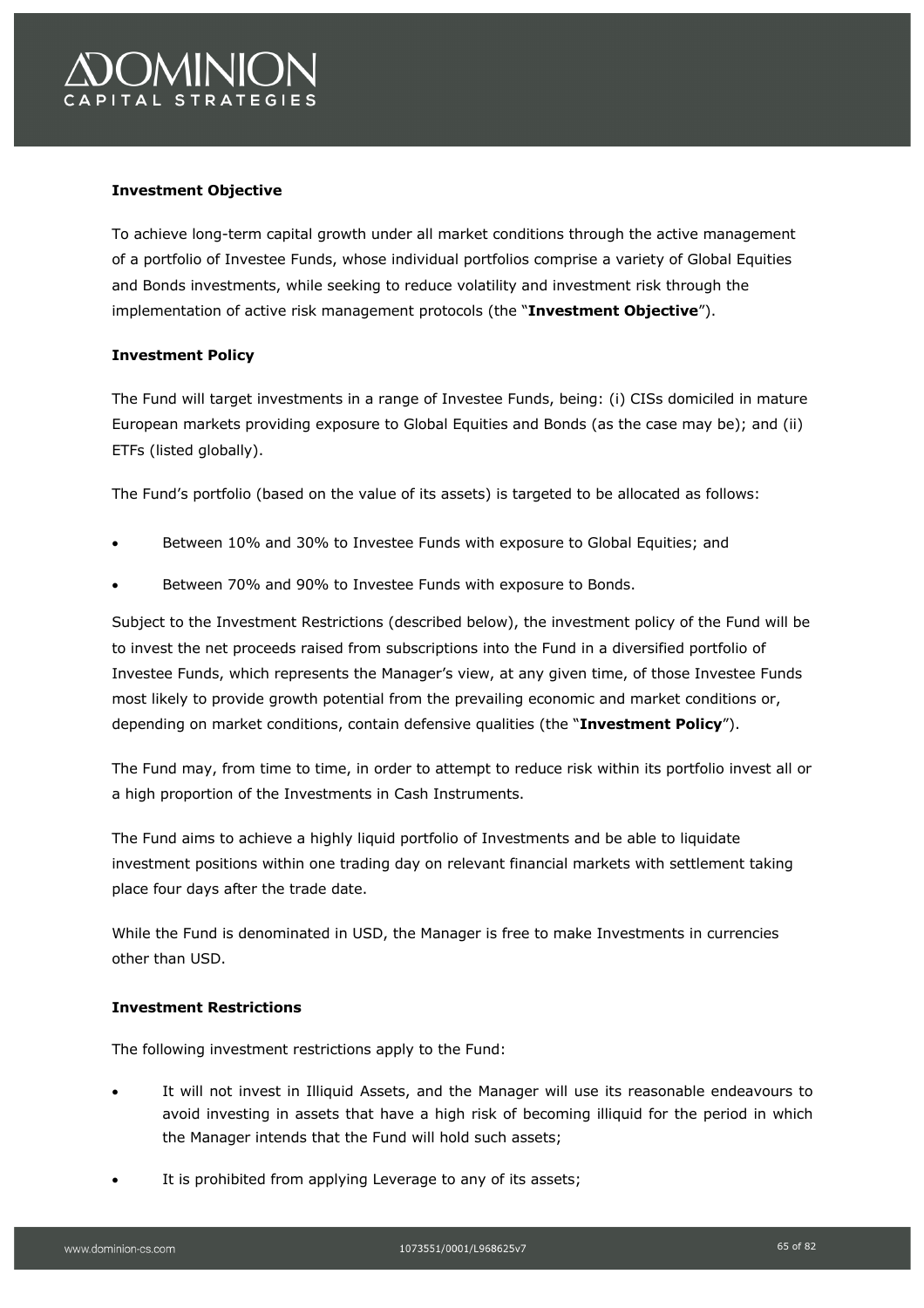

- It will not invest 20% or more of the value of its total assets in any one Investee Fund; and
- It may investment up to 100% of its assets in Cash Instruments at any time, and from time to time,

(the "**Investment Restrictions**").

## **Appendix 4: BALANCED FUND**

This is an Appendix to the Offering Memorandum of Dominion Capital Strategies Funds PCC Limited and relates only to the Balanced Fund (in this Appendix 4, the "**Fund**").

This Appendix must be read in conjunction with the Offering Memorandum and applications for Shares will be accepted only on that basis.

Words defined in the Offering Memorandum unless otherwise defined shall have the same meaning in this Appendix.

### **Fund Characteristics**

The Fund has the following characteristics:

### **Introduction**

The Balanced Fund is a cell of the Company, a Guernsey incorporated open-ended collective investment scheme established as a protected cell company in accordance with the Companies Law on 4 January 2018 and authorised by the GFSC as a Class B collective investment scheme under the POI Law.

### **General description**

The Fund has been designed for investors seeking to achieve long-term capital growth, by investing in a variety of Investee Funds, whose individual portfolios comprise a variety of Global Equities and Bonds investments, with managed volatility and risk under all market conditions.

The Fund has been designed to give the Manager considerable investment freedom and is not limited to any geographic region, currency, market sector or, subject to the Investment Restrictions (described below), type of Investment. The composition of the Investments of the Fund will be actively managed and will represent the Manager's view at any given time of those Investee Funds most likely to provide growth opportunities from the prevailing economic and market conditions.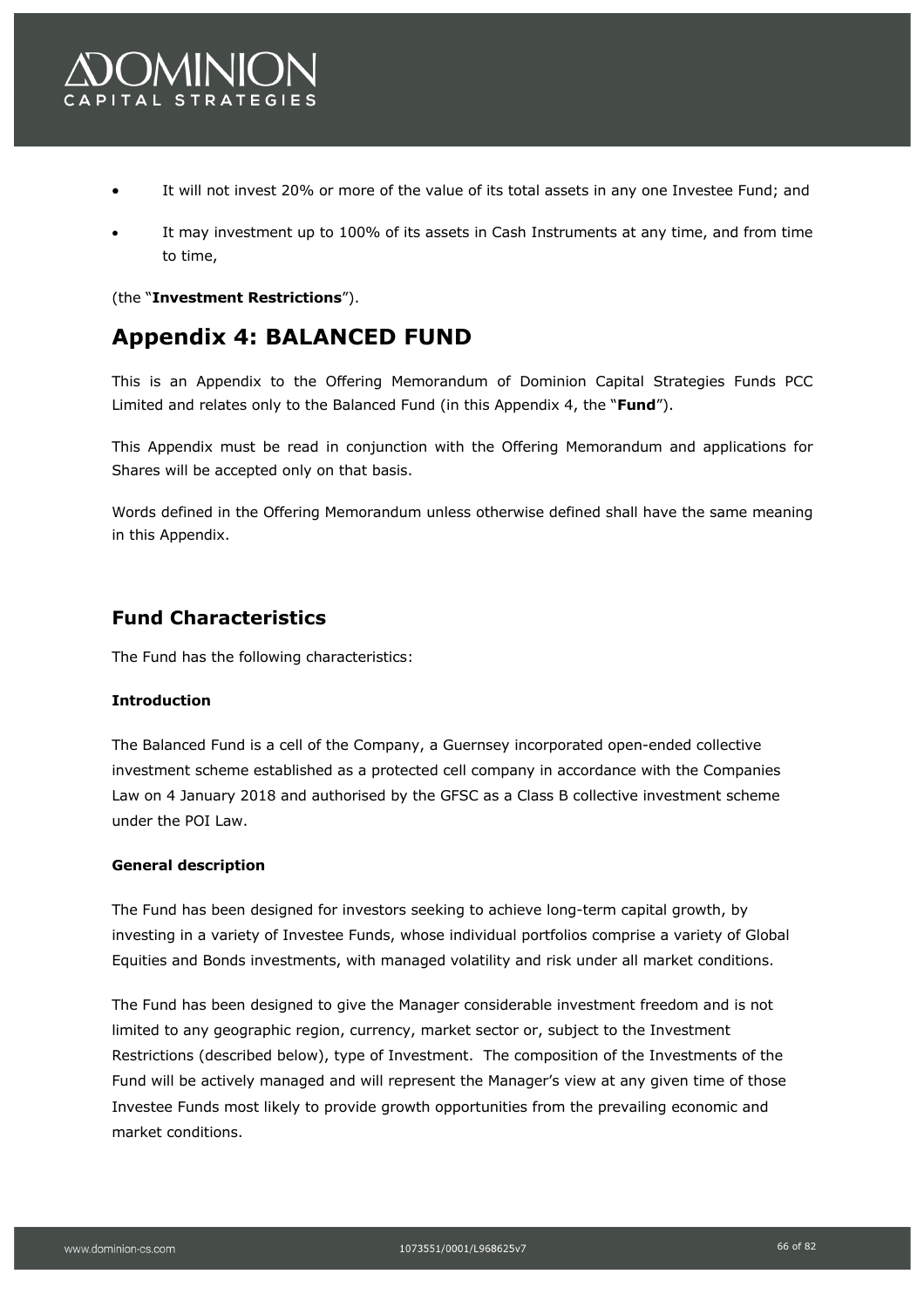# *COMINIC* PITAL STRATEGIES

In accordance with the Rules, prior notice will be given to both the GFSC and Shareholders of any change to any of the Investment Objectives, Investment Policy or Investment Restrictions (each as defined below) or any increase in the fees payable by the Fund or the introduction of any new fees to be payable by the Fund (with sufficient written notice being given to Shareholders to enable them to redeem their Shares prior to such change being effective).

### **Investment Objective**

To achieve long-term capital growth under all market conditions through the active management of a portfolio of Investee Funds, whose individual portfolios comprise a variety of Global Equities and Bonds investments, while seeking to reduce volatility and investment risk through the implementation of active risk management protocols (the "**Investment Objective**").

### **Investment Policy**

The Fund will target investments in a range of Investee Funds, being: (i) CISs domiciled in mature European markets providing exposure to Global Equities and Bonds (as the case may be); and (ii) ETFs (listed globally).

The Fund's portfolio (based on the value of its assets) is targeted to be allocated as follows:

- Between 50% and 70% to Investee Funds with exposure to Global Equities; and
- Between 30% and 50% to Investee Funds with exposure to Bonds.

Subject to the Investment Restrictions (described below), the investment policy of the Fund will be to invest the net proceeds raised from subscriptions into the Fund in a diversified portfolio of Investee Funds, which represents the Manager's view, at any given time, of those Investee Funds most likely to provide growth potential from the prevailing economic and market conditions or, depending on market conditions, contain defensive qualities (the "**Investment Policy**").

The Fund may, from time to time, in order to attempt to reduce risk within its portfolio invest all or a high proportion of the Investments in Cash Instruments.

The Fund aims to achieve a highly liquid portfolio of Investments and be able to liquidate investment positions within one trading day on relevant financial markets with settlement taking place four days after the trade date.

While the Fund is denominated in USD, the Manager is free to make Investments in currencies other than USD.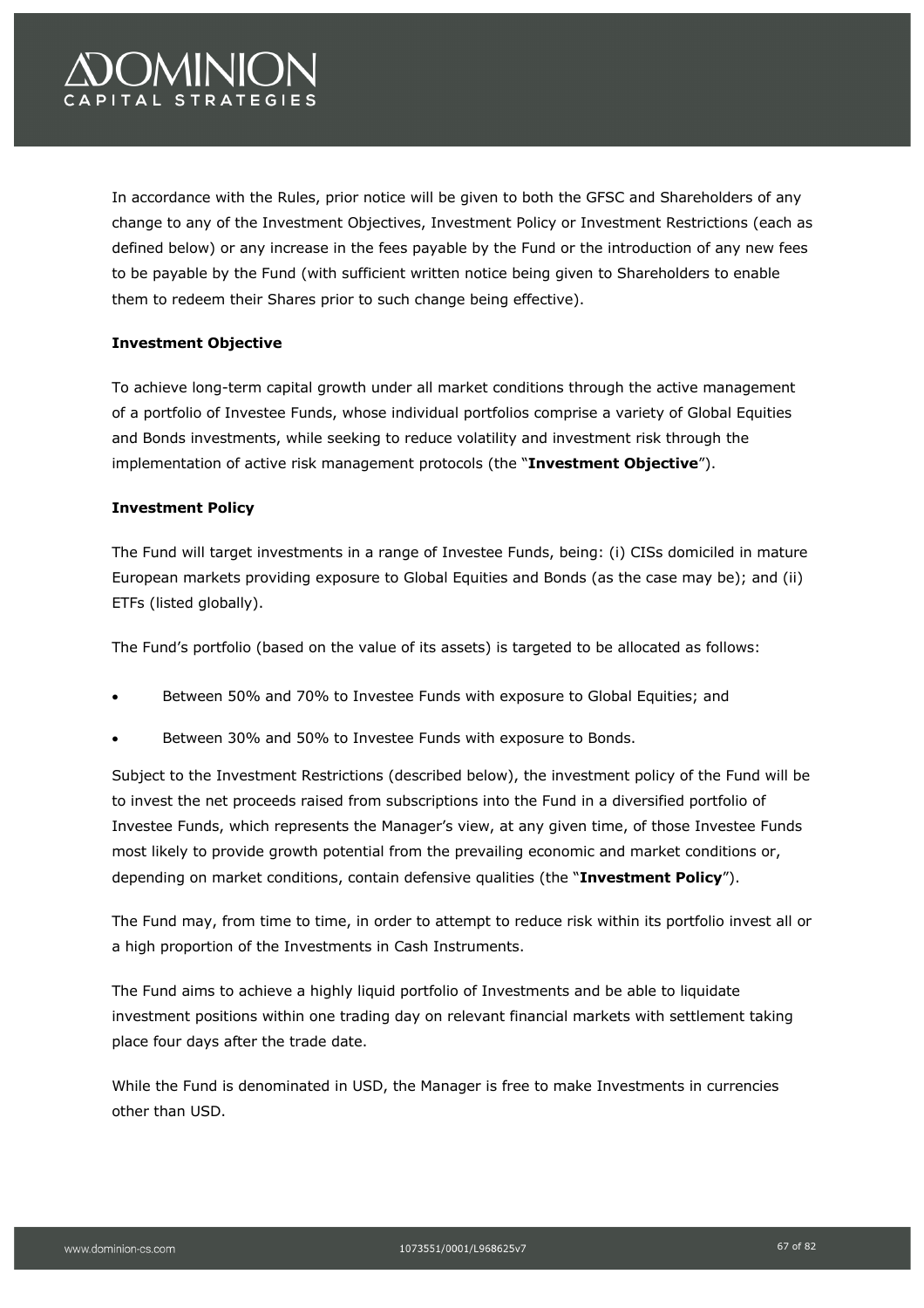

### **Investment Restrictions**

The following investment restrictions apply to the Fund:

- It will not invest in Illiquid Assets, and the Manager will use its reasonable endeavours to avoid investing in assets that have a high risk of becoming illiquid for the period in which the Manager intends that the Fund will hold such assets;
- It is prohibited from applying Leverage to any of its assets;
- It will not invest 20% or more of the value of its total assets in any one Investee Fund; and
- It may investment up to 100% of its assets in Cash Instruments at any time, and from time to time,

(the "**Investment Restrictions**").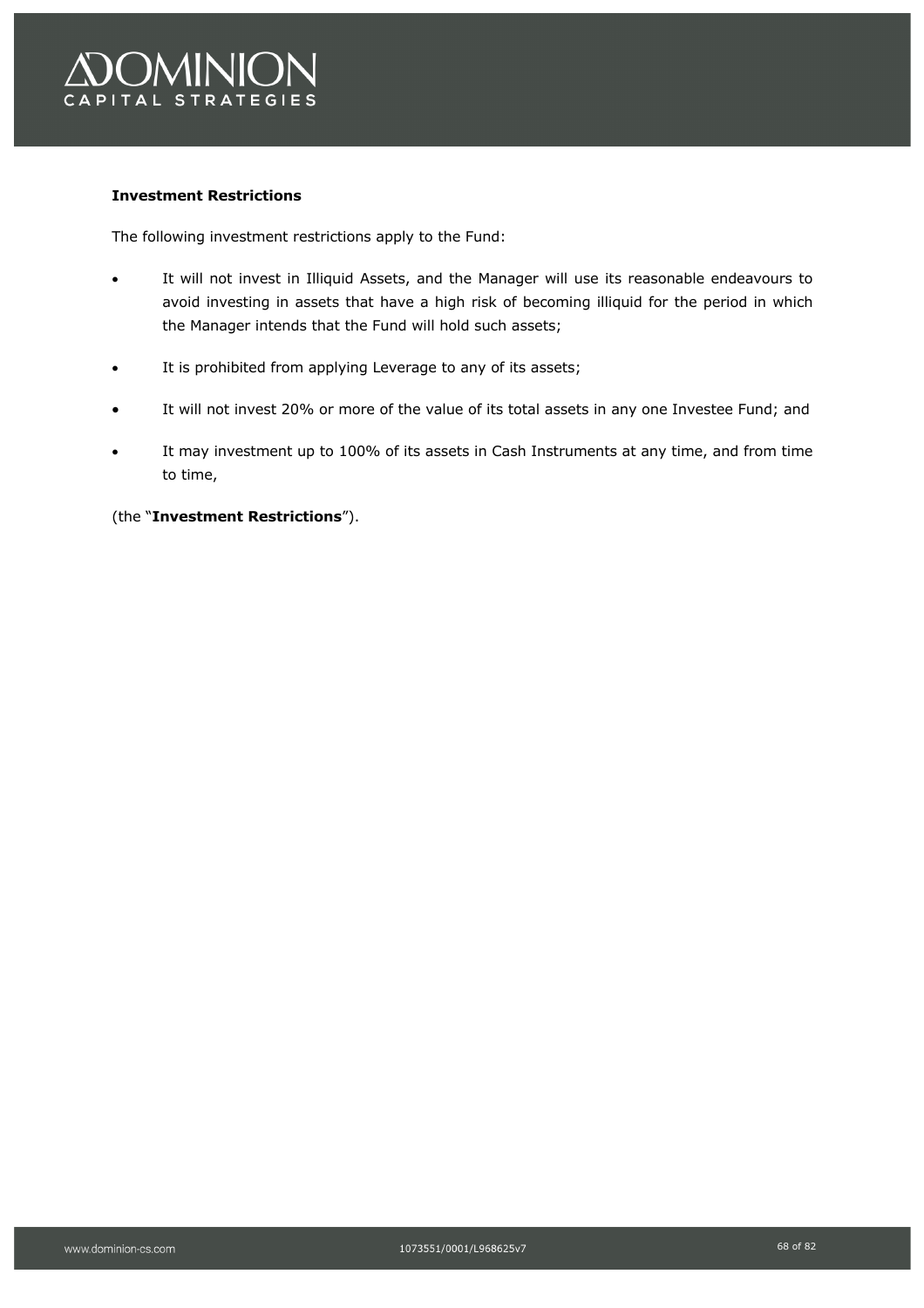

## **Appendix 5: AGGRESSIVE FUND**

This is an Appendix to the Offering Memorandum of Dominion Capital Strategies Funds PCC Limited and relates only to the Aggressive Fund (in this Appendix 5, the "**Fund**").

This Appendix must be read in conjunction with the Offering Memorandum and applications for Shares will be accepted only on that basis.

Words defined in the Offering Memorandum unless otherwise defined shall have the same meaning in this Appendix.

## **Fund Characteristics**

The Fund has the following characteristics:

### **Introduction**

The Aggressive Fund is a cell of the Company, a Guernsey incorporated open-ended collective investment scheme established as a protected cell company in accordance with the Companies Law on 4 January 2018 and authorised by the GFSC as a Class B collective investment scheme under the POI Law.

### **General description**

The Fund has been designed for investors seeking to achieve long-term capital growth, by investing in a variety of Investee Funds, whose individual portfolios comprise investment in a range Global Equities and Bonds investments, with managed volatility and risk under all market conditions.

The Fund has been designed to give the Manager considerable investment freedom and is not limited to any geographic region, currency, market sector or, subject to the Investment Restrictions (described below), type of Investment. The composition of the Investments of the Fund will be actively managed and will represent the Manager's view at any given time of those Investee Funds most likely to provide growth opportunities from the prevailing economic and market conditions.

In accordance with the Rules, prior notice will be given to both the GFSC and Shareholders of any change to any of the Investment Objectives, Investment Policy or Investment Restrictions (each as defined below) or any increase in the fees payable by the Fund or the introduction of any new fees to be payable by the Fund (with sufficient written notice being given to Shareholders to enable them to redeem their Shares prior to such change being effective).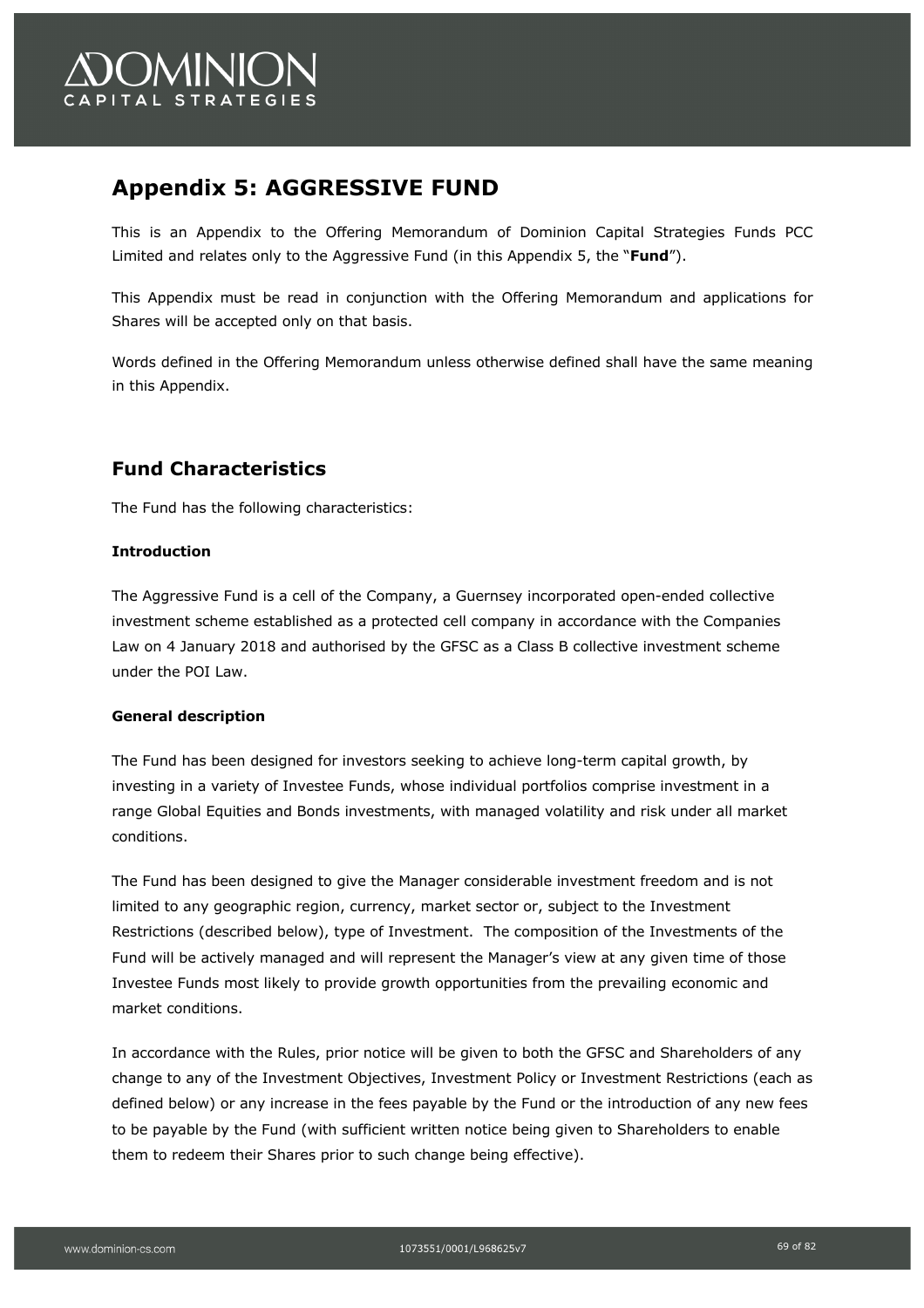

### **Investment Objective**

To achieve long-term capital growth under all market conditions through the active management of a portfolio of Investee Funds, whose individual portfolios comprise a variety of Global Equities and Bonds investments, while seeking to reduce volatility and investment risk through the implementation of active risk management protocols (the "**Investment Objective**").

### **Investment Policy**

The Fund will target investments in a range of Investee Funds, being: (i) CISs domiciled in mature European markets providing exposure to Global Equities and Bonds (as the case may be); and (ii) ETFs (listed globally).

The Fund's portfolio (based on the value of its assets) is targeted to be allocated as follows:

- Between 70% and 90% to Investee Funds with exposure to Global Equities; and
- Between 10% and 30% to Investee Funds with exposure to Bonds.

Subject to the Investment Restrictions (described below), the investment policy of the Fund will be to invest the net proceeds raised from subscriptions into the Fund in a diversified portfolio of Investee Funds, which represents the Manager's view, at any given time, of those Investee Funds most likely to provide growth potential from the prevailing economic and market conditions or, depending on market conditions, contain defensive qualities (the "**Investment Policy**").

The Fund may, from time to time, in order to attempt to reduce risk within its portfolio invest all or a high proportion of the Investments in Cash Instruments.

The Fund aims to achieve a highly liquid portfolio of Investments and be able to liquidate investment positions within one trading day on relevant financial markets with settlement taking place four days after the trade date.

While the Fund is denominated in USD, the Manager is free to make Investments in currencies other than USD.

### **Investment Restrictions**

The following investment restrictions apply to the Fund:

- It will not invest in Illiquid Assets, and the Manager will use its reasonable endeavours to avoid investing in assets that have a high risk of becoming illiquid for the period in which the Manager intends that the Fund will hold such assets;
- It is prohibited from applying Leverage to any of its assets;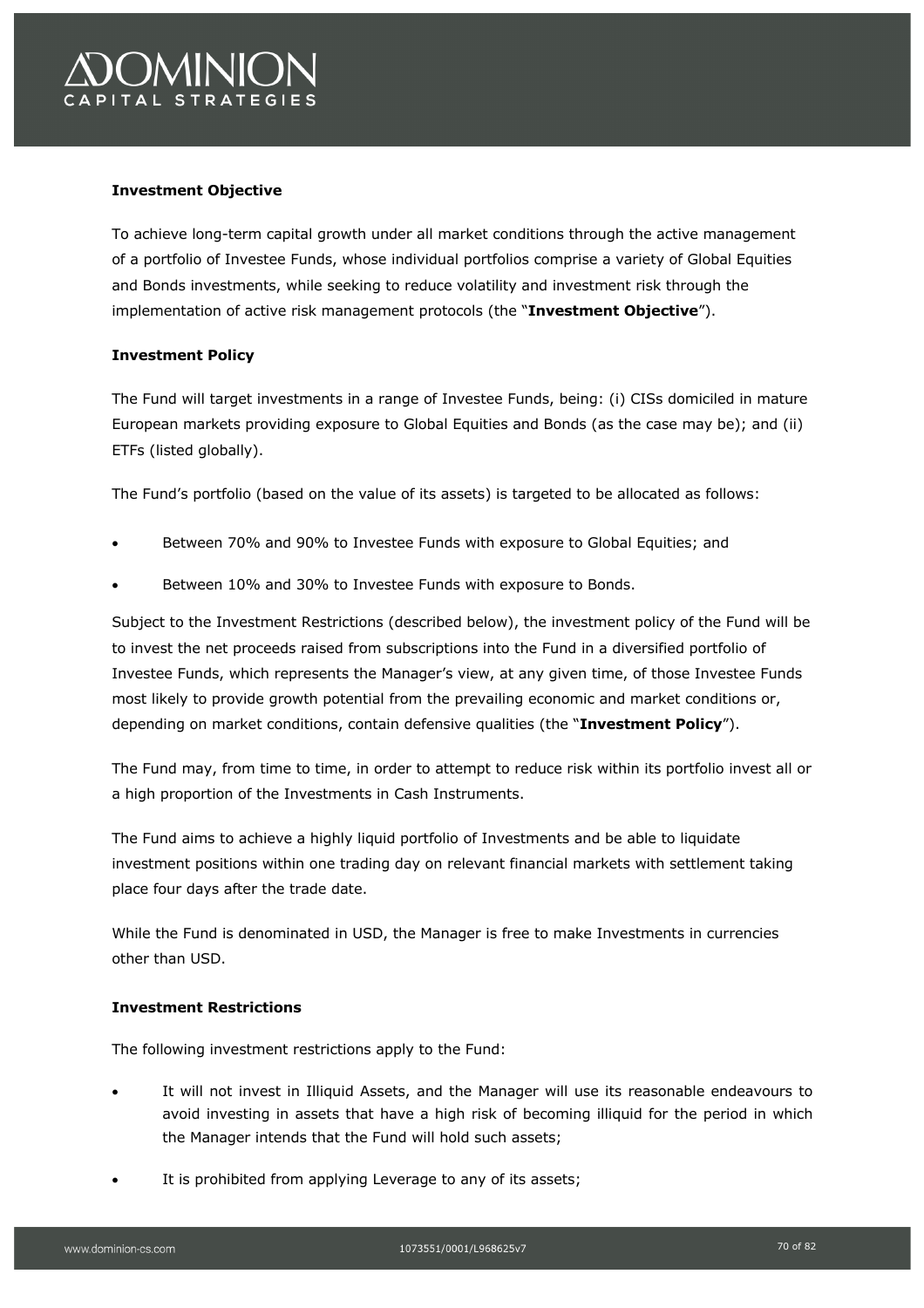

- It will not invest 20% or more of the value of its total assets in any one Investee Fund; and
- It may investment up to 100% of its assets in Cash Instruments at any time, and from time to time,

(the "**Investment Restrictions**").

## **Appendix 6: EMERGING MARKETS EQUITIES FUND**

This is an Appendix to the Offering Memorandum of Dominion Capital Strategies Funds PCC Limited and relates only to the Emerging Markets Equities Fund (in this Appendix 6, the "**Fund**").

This Appendix must be read in conjunction with the Offering Memorandum and applications for Shares will be accepted only on that basis.

Words defined in the Offering Memorandum unless otherwise defined shall have the same meaning in this Appendix.

### **Fund Characteristics**

The Fund has the following characteristics:

### **Introduction**

The Emerging Markets Equities Fund is a cell of the Company, a Guernsey incorporated openended collective investment scheme established as a protected cell company in accordance with the Companies Law on 4 January 2018 and authorised by the GFSC as a Class B collective investment scheme under the POI Law.

#### **General description**

The Fund has been designed for investors seeking to achieve long-term capital growth, by investing in a variety of Investee Funds, whose individual portfolios comprise investment in a range Emerging Markets Equities investments, with managed volatility and risk under all market conditions.

The Fund has been designed to give the Manager considerable investment freedom and is not limited to any geographic region, currency, market sector or, subject to the Investment Restrictions (described below), type of Investment. The composition of the Investments of the Fund will be actively managed and will represent the Manager's view at any given time of those Investee Funds most likely to provide growth opportunities from the prevailing economic and market conditions.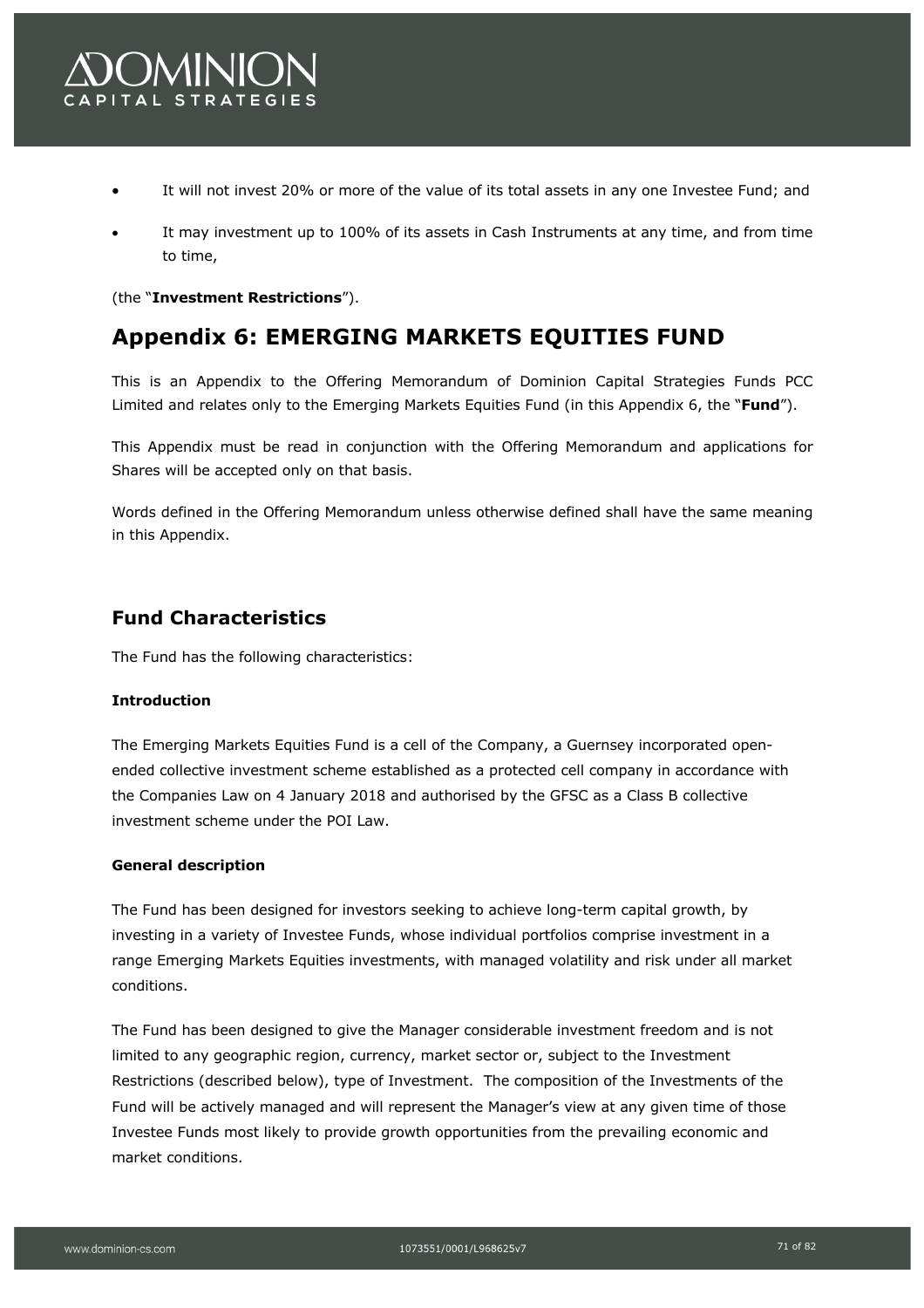# **OMINION** PITAL STRATEGIES

In accordance with the Rules, prior notice will be given to both the GFSC and Shareholders of any change to any of the Investment Objectives, Investment Policy or Investment Restrictions (each as defined below) or any increase in the fees payable by the Fund or the introduction of any new fees to be payable by the Fund (with sufficient written notice being given to Shareholders to enable them to redeem their Shares prior to such change being effective).

### **Investment Objective**

To achieve long-term capital growth under all market conditions through the active management of a portfolio of Investee Funds, whose individual portfolios comprise a variety of Emerging Markets Equities investments, while seeking to reduce volatility and investment risk through the implementation of active risk management protocols (the "**Investment Objective**").

### **Investment Policy**

The Fund will target investments in a range of Investee Funds, being: (i) CISs domiciled in mature European markets providing exposure to Emerging Markets Equities; and (ii) ETFs (listed globally).

Subject to the Investment Restrictions (described below), the investment policy of the Fund will be to invest the net proceeds raised from subscriptions into the Fund in a diversified portfolio of Investee Funds, which represents the Manager's view, at any given time, of those Investee Funds most likely to provide growth potential from the prevailing economic and market conditions or, depending on market conditions, contain defensive qualities (the "**Investment Policy**").

The Fund may, from time to time, in order to attempt to reduce risk within its portfolio invest all or a high proportion of the Investments in Cash Instruments.

The Fund aims to achieve a highly liquid portfolio of Investments and be able to liquidate investment positions within one trading day on relevant financial markets with settlement taking place four days after the trade date.

While the Fund is denominated in USD, the Manager is free to make Investments in currencies other than USD.

### **Investment Restrictions**

The following investment restrictions apply to the Fund:

- It will not invest in Illiquid Assets, and the Manager will use its reasonable endeavours to avoid investing in assets that have a high risk of becoming illiquid for the period in which the Manager intends that the Fund will hold such assets;
- It is prohibited from applying Leverage to any of its assets;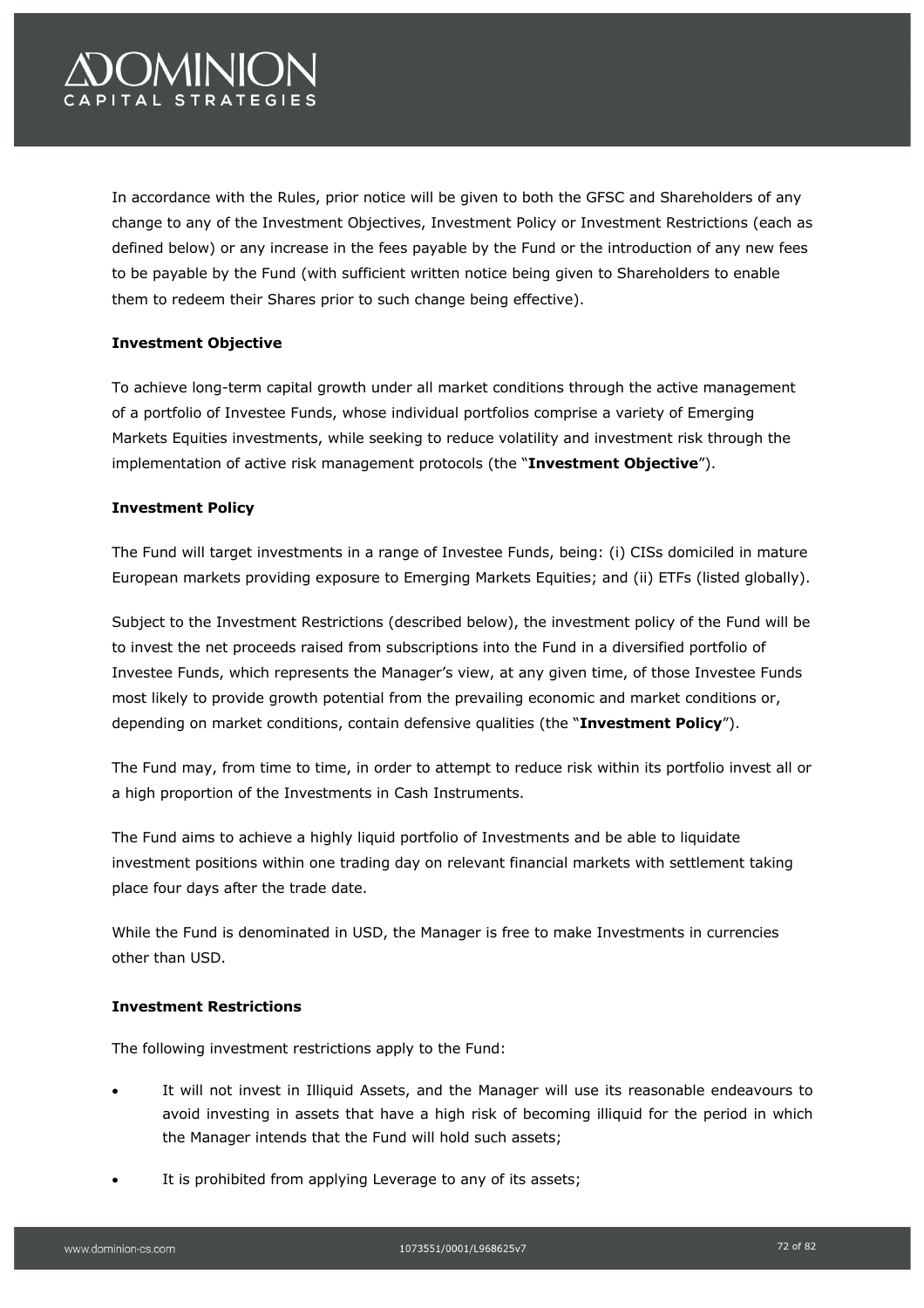

- It will not invest 20% or more of the value of its total assets in any one Investee Fund; and
- It may investment up to 100% of its assets in Cash Instruments at any time, and from time to time,

(the "**Investment Restrictions**").

# **Appendix 7: COMMODITIES FUND**

This is an Appendix to the Offering Memorandum of Dominion Capital Strategies Funds PCC Limited and relates only to the Commodities Fund (in this Appendix 7, the "**Fund**").

This Appendix must be read in conjunction with the Offering Memorandum and applications for Shares will be accepted only on that basis.

Words defined in the Offering Memorandum unless otherwise defined shall have the same meaning in this Appendix.

# **Fund Characteristics**

The Fund has the following characteristics:

# **Introduction**

The Commodities Fund is a cell of the Company, a Guernsey incorporated open-ended collective investment scheme established as a protected cell company in accordance with the Companies Law on 4 January 2018 and authorised by the GFSC as a Class B collective investment scheme under the POI Law.

# **General description**

The Fund has been designed for investors seeking to achieve long-term capital growth, by investing in a variety of Investee Funds, whose individual portfolios comprise investment in a range commodities investments, with managed volatility and risk under all market conditions. In this respect, "commodities investments" shall include Investee Funds which: (i) have direct holdings in commodities, or (ii) hold commodity-linked derivative instruments (e.g., forward contracts) in relation to commodities; or (iii) are invested in companies that are engaged in businesses that operate in commodity-related fields.

The Fund has been designed to give the Manager considerable investment freedom and is not limited to any geographic region, currency, market sector or, subject to the Investment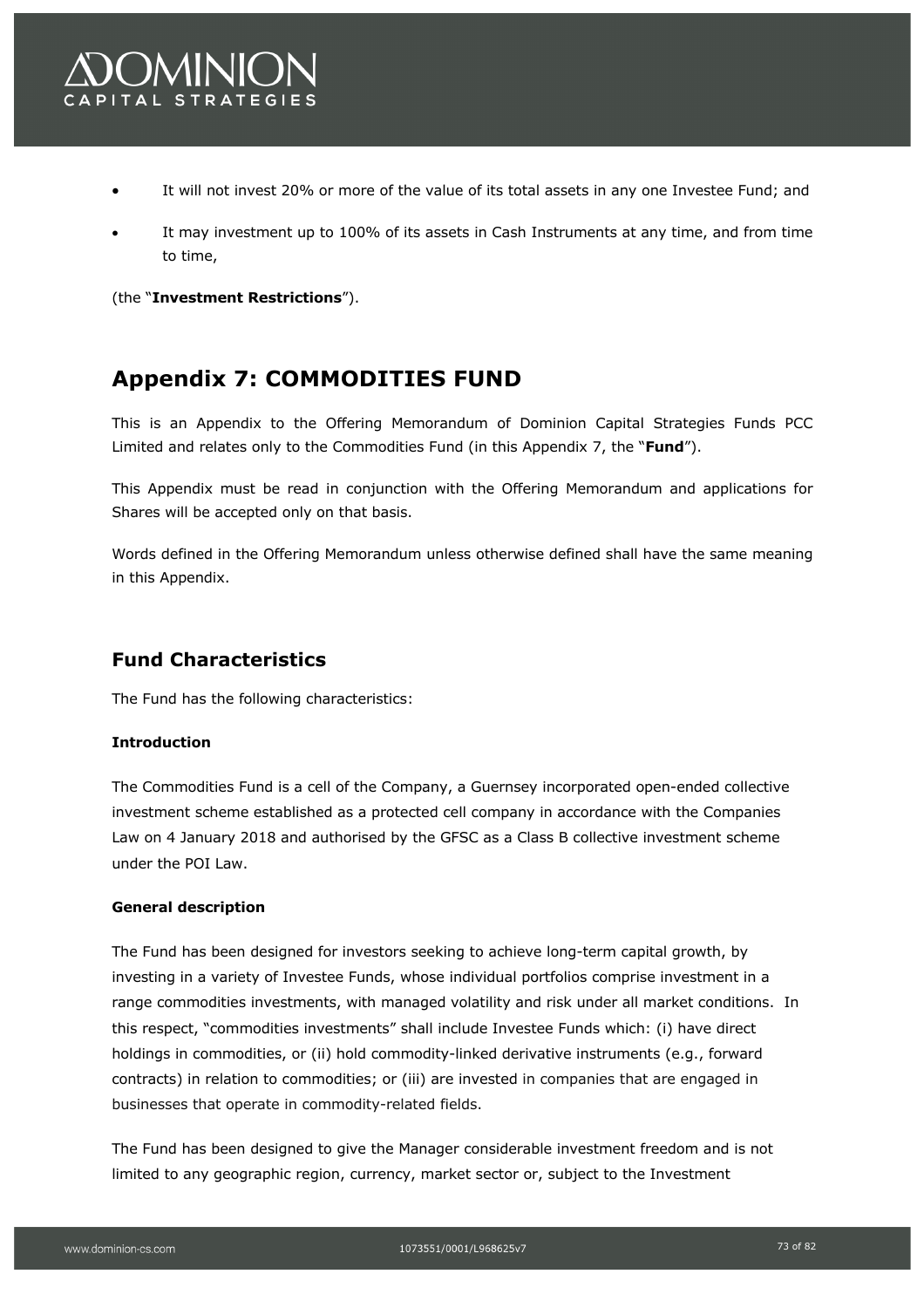# *OMINIC* PITAL STRATEGIES

Restrictions (described below), type of Investment. The composition of the Investments of the Fund will be actively managed and will represent the Manager's view at any given time of those Investee Funds most likely to provide growth opportunities from the prevailing economic and market conditions.

In accordance with the Rules, prior notice will be given to both the GFSC and Shareholders of any change to any of the Investment Objectives, Investment Policy or Investment Restrictions (each as defined below) or any increase in the fees payable by the Fund or the introduction of any new fees to be payable by the Fund (with sufficient written notice being given to Shareholders to enable them to redeem their Shares prior to such change being effective).

# **Investment Objective**

To achieve long-term capital growth under all market conditions through the active management of a portfolio of Investee Funds, whose individual portfolios comprise a variety of commodities investments, while seeking to reduce volatility and investment risk through the implementation of active risk management protocols (the "**Investment Objective**").

## **Investment Policy**

The Fund will target investments in a range of Investee Funds, being: (i) CISs domiciled in mature European markets providing exposure to commodities investments; and (ii) ETFs (listed globally).

Subject to the Investment Restrictions (described below), the investment policy of the Fund will be to invest the net proceeds raised from subscriptions into the Fund in a diversified portfolio of Investee Funds, which represents the Manager's view, at any given time, of those Investee Funds most likely to provide growth potential from the prevailing economic and market conditions or, depending on market conditions, contain defensive qualities (the "**Investment Policy**").

The Fund may, from time to time, in order to attempt to reduce risk within its portfolio invest all or a high proportion of the Investments in Cash Instruments.

The Fund aims to achieve a highly liquid portfolio of Investments and be able to liquidate investment positions within one trading day on relevant financial markets with settlement taking place four days after the trade date.

While the Fund is denominated in USD, the Manager is free to make Investments in currencies other than USD.

## **Investment Restrictions**

The following investment restrictions apply to the Fund: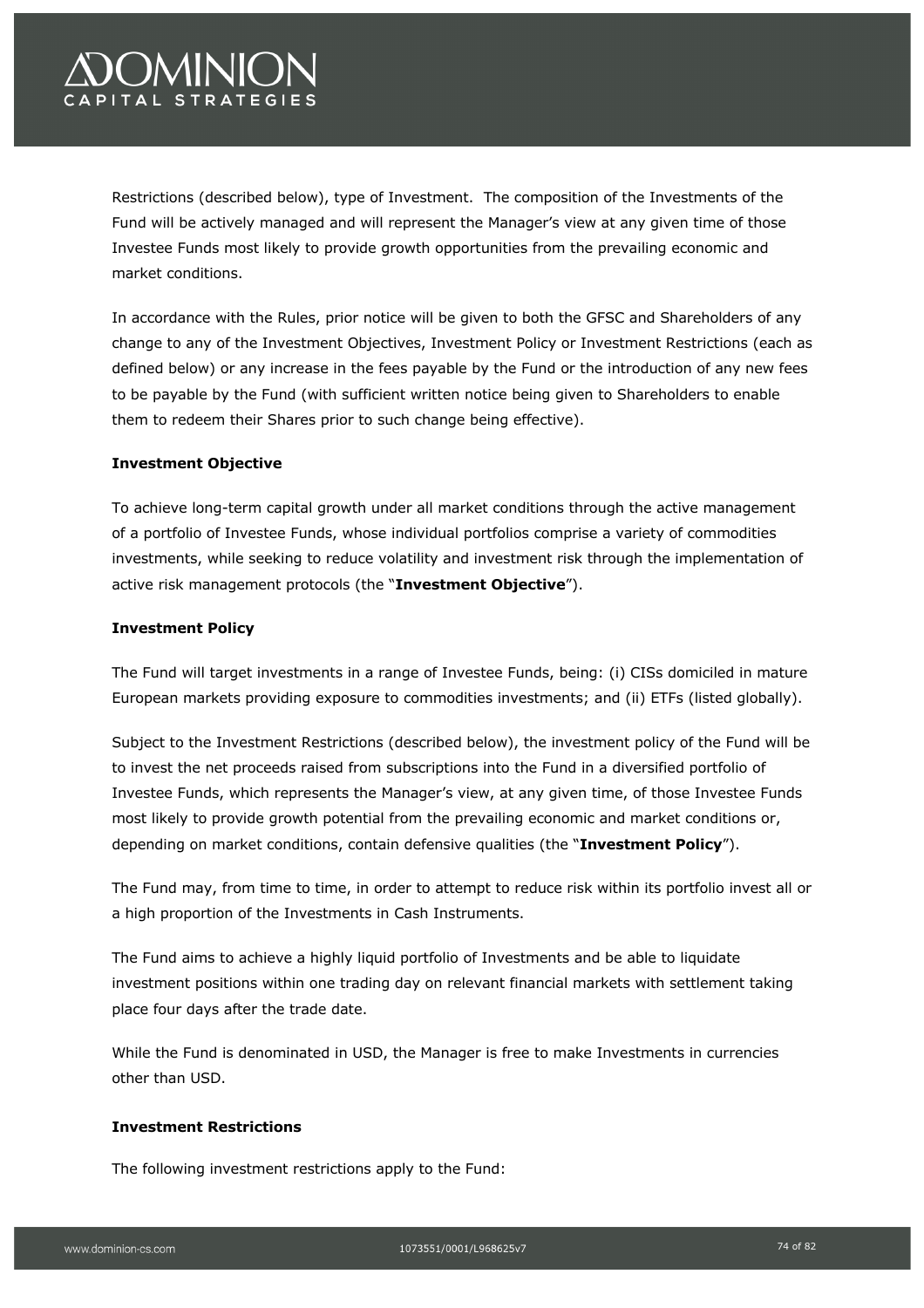- It will not invest in Illiquid Assets, and the Manager will use its reasonable endeavours to avoid investing in assets that have a high risk of becoming illiquid for the period in which the Manager intends that the Fund will hold such assets;
- It is prohibited from applying Leverage to any of its assets;
- It will not invest 20% or more of the value of its total assets in any one Investee Fund; and
- It may investment up to 100% of its assets in Cash Instruments at any time, and from time to time,

(the "**Investment Restrictions**").

# **Appendix 8: NEW TECHNOLOGIES FUND**

This is an Appendix to the Offering Memorandum of Dominion Capital Strategies Funds PCC Limited and relates only to the New Technologies Fund (in this Appendix 8, the "**Fund**").

This Appendix must be read in conjunction with the Offering Memorandum and applications for Shares will be accepted only on that basis.

Words defined in the Offering Memorandum unless otherwise defined shall have the same meaning in this Appendix.

# **Fund Characteristics**

The Fund has the following characteristics:

# **Introduction**

The New Technologies Fund is a cell of the Company, a Guernsey incorporated open-ended collective investment scheme established as a protected cell company in accordance with the Companies Law on 4 January 2018 and authorised by the GFSC as a Class B collective investment scheme under the POI Law.

# **General description**

The Fund has been designed for investors seeking to achieve long-term capital growth, by investing in a variety of Investee Funds, whose individual portfolios provide exposure to companies whose predominant economic activity is in the technology sector, with managed volatility and risk under all market conditions.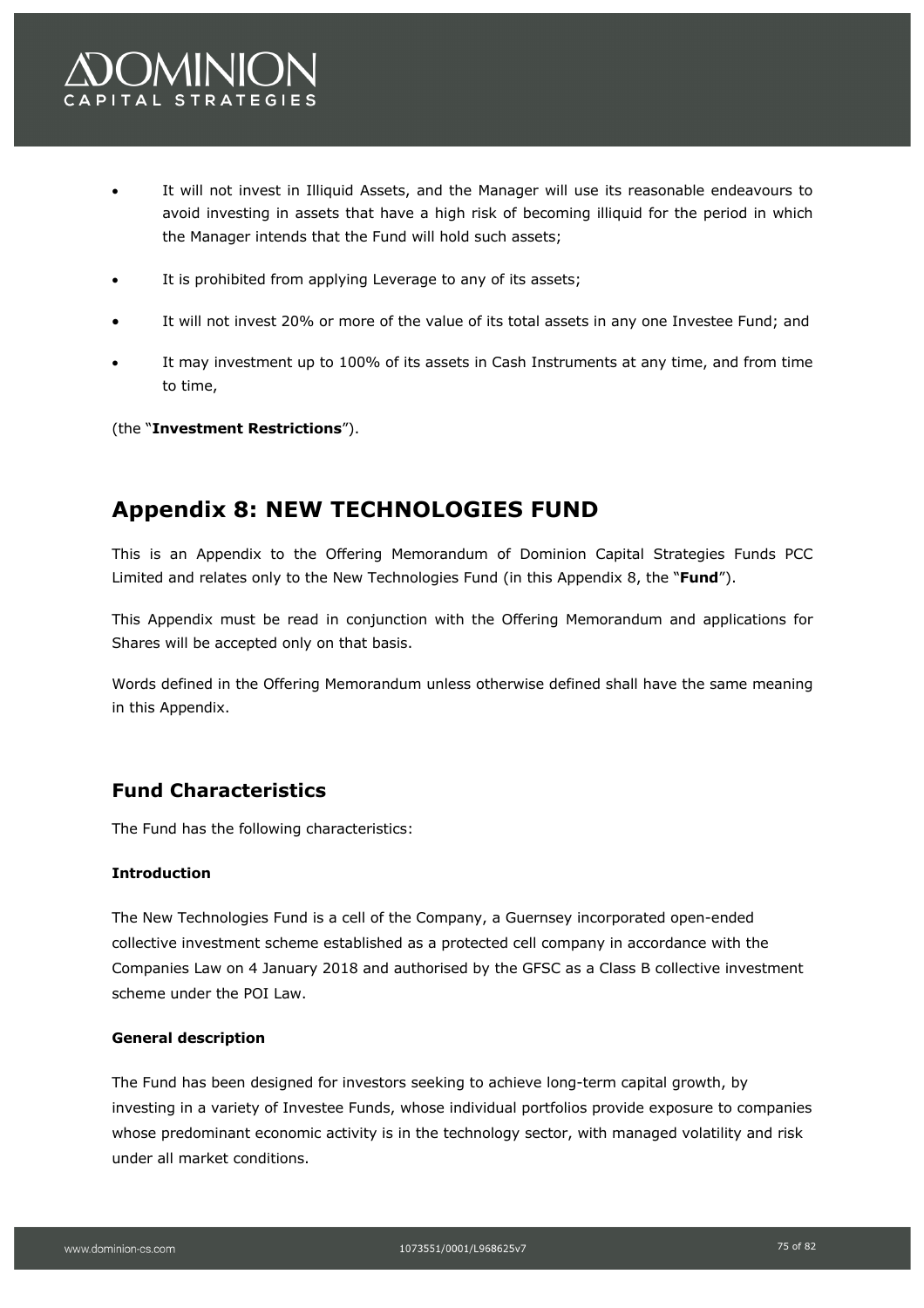# OMINION PITAL STRATEGIES

The Fund has been designed to give the Manager considerable investment freedom and is not limited to any geographic region, currency, market sector or, subject to the Investment Restrictions (described below), type of Investment. The composition of the Investments of the Fund will be actively managed and will represent the Manager's view at any given time of those Investee Funds most likely to provide growth opportunities from the prevailing economic and market conditions.

In accordance with the Rules, prior notice will be given to both the GFSC and Shareholders of any change to any of the Investment Objectives, Investment Policy or Investment Restrictions (each as defined below) or any increase in the fees payable by the Fund or the introduction of any new fees to be payable by the Fund (with sufficient written notice being given to Shareholders to enable them to redeem their Shares prior to such change being effective).

# **Investment Objective**

To achieve long-term capital growth under all market conditions through the active management of a portfolio of Investee Funds, whose individual portfolios provide exposure to companies whose predominant economic activity is in the technology sector, while seeking to reduce volatility and investment risk through the implementation of active risk management protocols (the "**Investment Objective**").

## **Investment Policy**

The Fund will target investments in a range of Investee Funds, being: (i) CISs domiciled in mature European markets providing exposure to companies whose predominant economic activity is in the technology sector; and (ii) ETFs (listed globally).

Subject to the Investment Restrictions (described below), the investment policy of the Fund will be to invest the net proceeds raised from subscriptions into the Fund in a diversified portfolio of Investee Funds, which represents the Manager's view, at any given time, of those Investee Funds most likely to provide growth potential from the prevailing economic and market conditions or, depending on market conditions, contain defensive qualities (the "**Investment Policy**").

The Fund may, from time to time, in order to attempt to reduce risk within its portfolio invest all or a high proportion of the Investments in Cash Instruments.

The Fund aims to achieve a highly liquid portfolio of Investments and be able to liquidate investment positions within one trading day on relevant financial markets with settlement taking place four days after the trade date.

While the Fund is denominated in USD, the Manager is free to make Investments in currencies other than USD.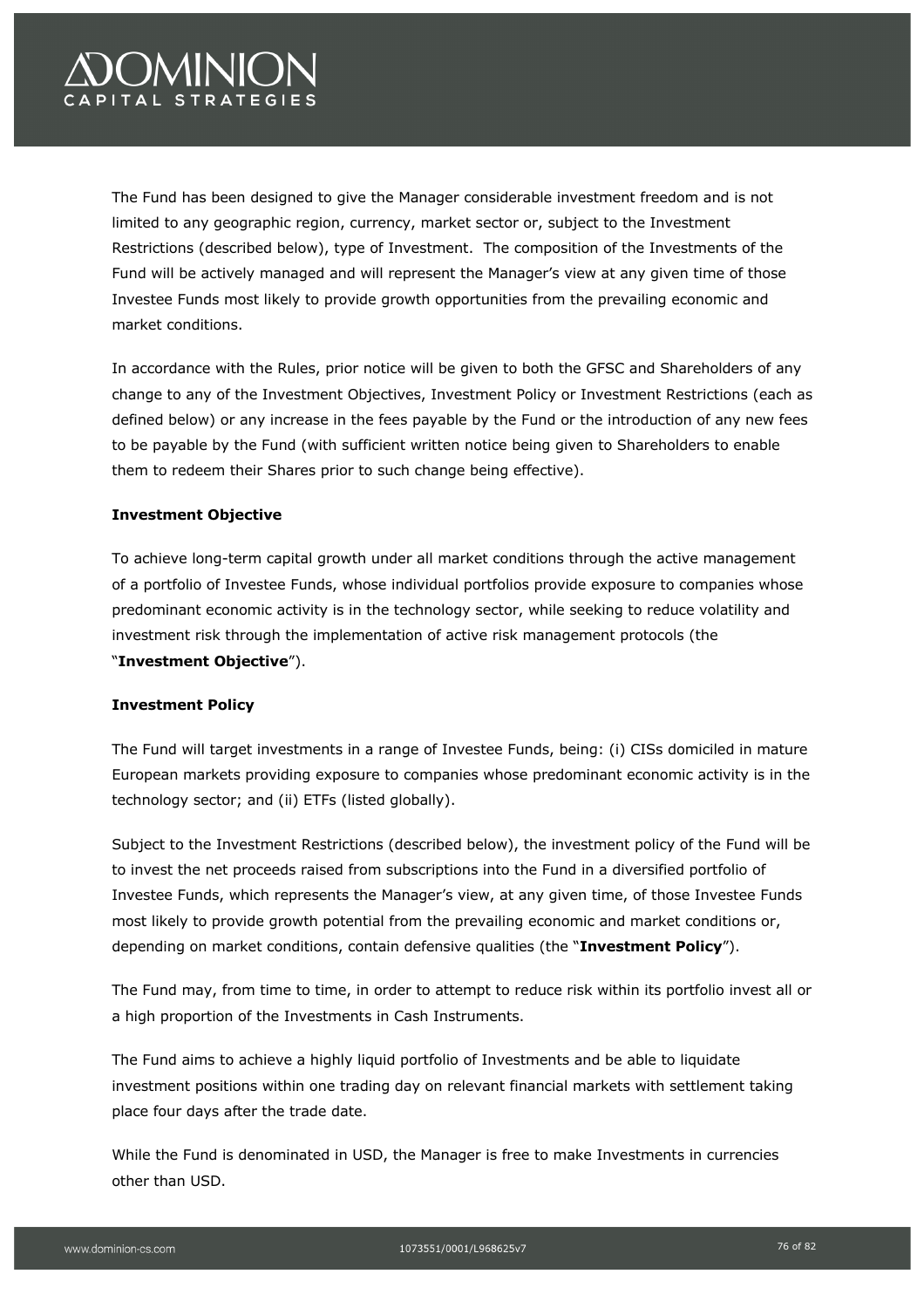

# **Investment Restrictions**

The following investment restrictions apply to the Fund:

- It will not invest in Illiquid Assets, and the Manager will use its reasonable endeavours to avoid investing in assets that have a high risk of becoming illiquid for the period in which the Manager intends that the Fund will hold such assets;
- It is prohibited from applying Leverage to any of its assets;
- It will not invest 20% or more of the value of its total assets in any one Investee Fund; and
- It may investment up to 100% of its assets in Cash Instruments at any time, and from time to time,

(the "**Investment Restrictions**").

# **Appendix 9: SUSTAINABLE GROWTH FUND**

This is an Appendix to the Offering Memorandum of Dominion Capital Strategies Funds PCC Limited and relates only to the Sustainable Growth Fund (in this Appendix 9, the "**Fund**").

This Appendix must be read in conjunction with the Offering Memorandum and applications for Shares will be accepted only on that basis.

Words defined in the Offering Memorandum unless otherwise defined shall have the same meaning in this Appendix.

# **Fund Characteristics**

The Fund has the following characteristics:

# **Introduction**

The Sustainable Growth Fund is a cell of the Company, a Guernsey incorporated open-ended collective investment scheme established as a protected cell company in accordance with the Companies Law on 4 January 2018 and authorised by the GFSC as a Class B collective investment scheme under the POI Law.

#### **General description**

The Fund has been designed for investors seeking to achieve long-term capital growth, by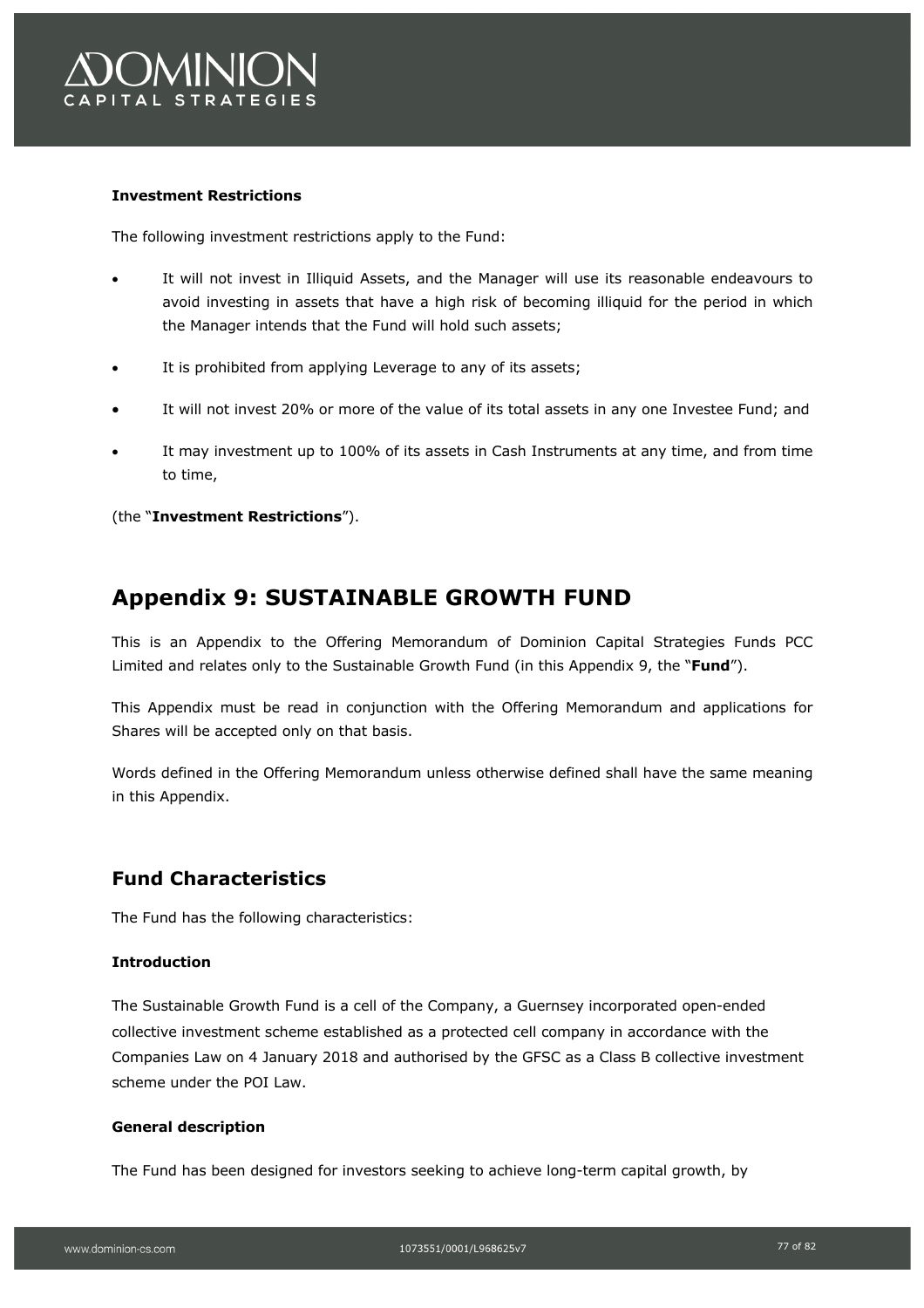# **OMINION** PITAL STRATEGIES

investing in a variety of Investee Funds, whose individual portfolios provide exposure to the following themes: health, environment, demographics and sustainability, with managed volatility and risk under all market conditions.

The Fund has been designed to give the Manager considerable investment freedom and is not limited to any geographic region, currency, market sector or, subject to the Investment Restrictions (described below), type of Investment. The composition of the Investments of the Fund will be actively managed and will represent the Manager's view at any given time of those Investee Funds most likely to provide growth opportunities from the prevailing economic and market conditions.

In accordance with the Rules, prior notice will be given to both the GFSC and Shareholders of any change to any of the Investment Objectives, Investment Policy or Investment Restrictions (each as defined below) or any increase in the fees payable by the Fund or the introduction of any new fees to be payable by the Fund (with sufficient written notice being given to Shareholders to enable them to redeem their Shares prior to such change being effective).

# **Investment Objective**

To achieve long-term capital growth under all market conditions through the active management of a portfolio of Investee Funds, whose individual portfolios provide exposure to the following themes: health, environment, demographics and sustainability, while seeking to reduce volatility and investment risk through the implementation of active risk management protocols (the "**Investment Objective**").

# **Investment Policy**

The Fund will target investments in a range of Investee Funds, being: (i) CISs domiciled in mature European markets providing exposure to the following themes: health, environment, demographics and sustainability; and (ii) ETFs (listed globally).

Subject to the Investment Restrictions (described below), the investment policy of the Fund will be to invest the net proceeds raised from subscriptions into the Fund in a diversified portfolio of Investee Funds, which represents the Manager's view, at any given time, of those Investee Funds most likely to provide growth potential from the prevailing economic and market conditions or, depending on market conditions, contain defensive qualities (the "**Investment Policy**").

The Fund may, from time to time, in order to attempt to reduce risk within its portfolio invest all or a high proportion of the Investments in Cash Instruments.

The Fund aims to achieve a highly liquid portfolio of Investments and be able to liquidate investment positions within one trading day on relevant financial markets with settlement taking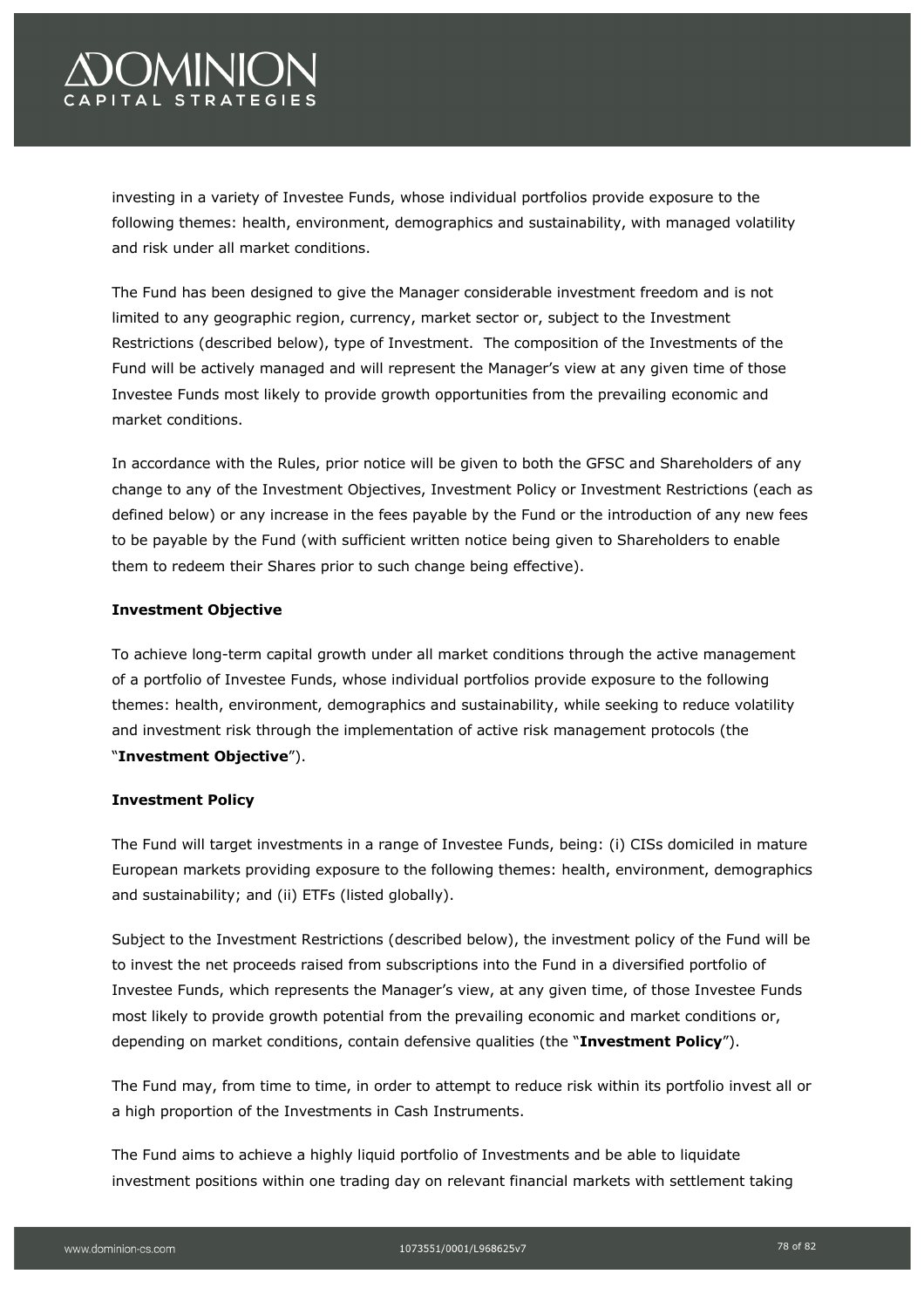

place four days after the trade date.

While the Fund is denominated in USD, the Manager is free to make Investments in currencies other than USD.

## **Investment Restrictions**

The following investment restrictions apply to the Fund:

- It will not invest in Illiquid Assets, and the Manager will use its reasonable endeavours to avoid investing in assets that have a high risk of becoming illiquid for the period in which the Manager intends that the Fund will hold such assets;
- It is prohibited from applying Leverage to any of its assets;
- It will not invest 20% or more of the value of its total assets in any one Investee Fund; and
- It may investment up to 100% of its assets in Cash Instruments at any time, and from time to time,

(the "**Investment Restrictions**").

# **Appendix 10: CASH FUND**

This is an Appendix to the Offering Memorandum of Dominion Capital Strategies Funds PCC Limited and relates only to the Cash Fund (in this Appendix 10, the "**Fund**").

This Appendix must be read in conjunction with the Offering Memorandum and applications for Shares will be accepted only on that basis.

Words defined in the Offering Memorandum unless otherwise defined shall have the same meaning in this Appendix.

# **Fund Characteristics**

The Fund has the following characteristics:

## **Introduction**

The Cash Fund is a cell of the Company, a Guernsey incorporated open-ended collective investment scheme established as a protected cell company in accordance with the Companies Law on 4 January 2018 and authorised by the GFSC as a Class B collective investment scheme under the POI Law.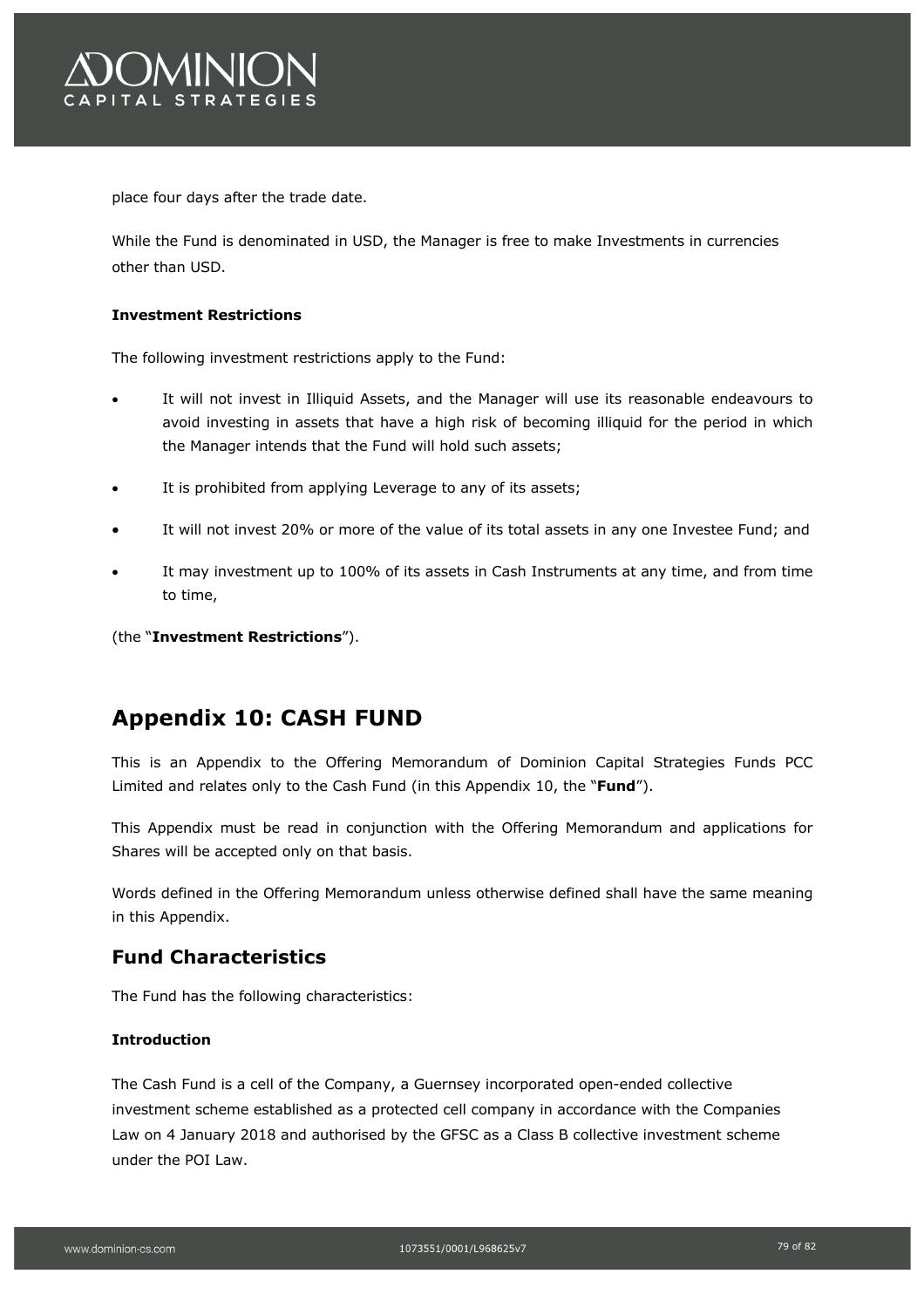

There are two Classes of Shares currently in issue in the Cash Fund known as Class "R" Shares and Class "I" Shares.

## **Class "I" Shares**

Applications for subscriptions for Class "I" Shares issued in the Cash Fund must be received by the Administrator by post, facsimile or email prior to 23:59 Guernsey time on the Business Day prior to the relevant Subscription Day, using the relevant DCSF Application Form.

Class "I" Shares will initially be available for subscription by prospective investors on the first Subscription Day for the Class "I" Shares at an initial subscription price of USD 10.00 per Share and such subscription will be notified to Shareholders to whom Class "I" Shares are issued by way of a contract note. Following the first Subscription Day for the Class "I" Shares, Class "I" Shares will be available for subscription by prospective investors at the Subscription Price for the issue of any Class "I" Shares which will be calculated on a daily basis and will be notified to Shareholders to whom Class "I" Shares are issued by way of a contract note.

Holders of Class "I" Shares will be required to submit cleared funds for the relevant subscription to the Administrator within five Business Days after the relevant Subscription Day.

If cleared funds are not received as required, the Directors may serve notice requiring payment together with any interest which may have accrued and any expenses which may have been incurred by the Fund by reason of non-payment. The notice shall state a further date (not being less than 14 clear days from the date of the notice) on or before which the payment is to be made and the place where the payment is to be made and, in the event of non-payment, the Shares will be liable to be forfeited. Such forfeiture shall include all dividends and distributions declared in respect of the forfeited Share and not actually paid before the forfeiture. A forfeited Share shall be deemed to be the property of the Company and may be sold, re-allotted or otherwise disposed of on such terms as the Directors shall think fit and at any time before a sale or disposition the forfeiture may be cancelled. A person whose Shares have been forfeited shall cease to be a Shareholder in respect of the forfeited Shares, but shall notwithstanding the forfeiture remain liable to pay to the Company all monies which at the date of forfeiture were presently payable by him to the Company in respect of such Shares with interest thereon from the date of forfeiture until payment at such rate (not exceeding 15 per cent. per annum) as the Directors may determine and the Directors may enforce payment without any allowance for the value of the Shares at the time of forfeiture.

A Shareholder who wishes to redeem all or any part of his holding of Class "I" Shares in the Cash Fund must submit submit his request by post, facsimile or email to the Administrator prior to 23:59 Guernsey time on the Business Day prior to the relevant Redemption Day.

#### **Class "R" Shares**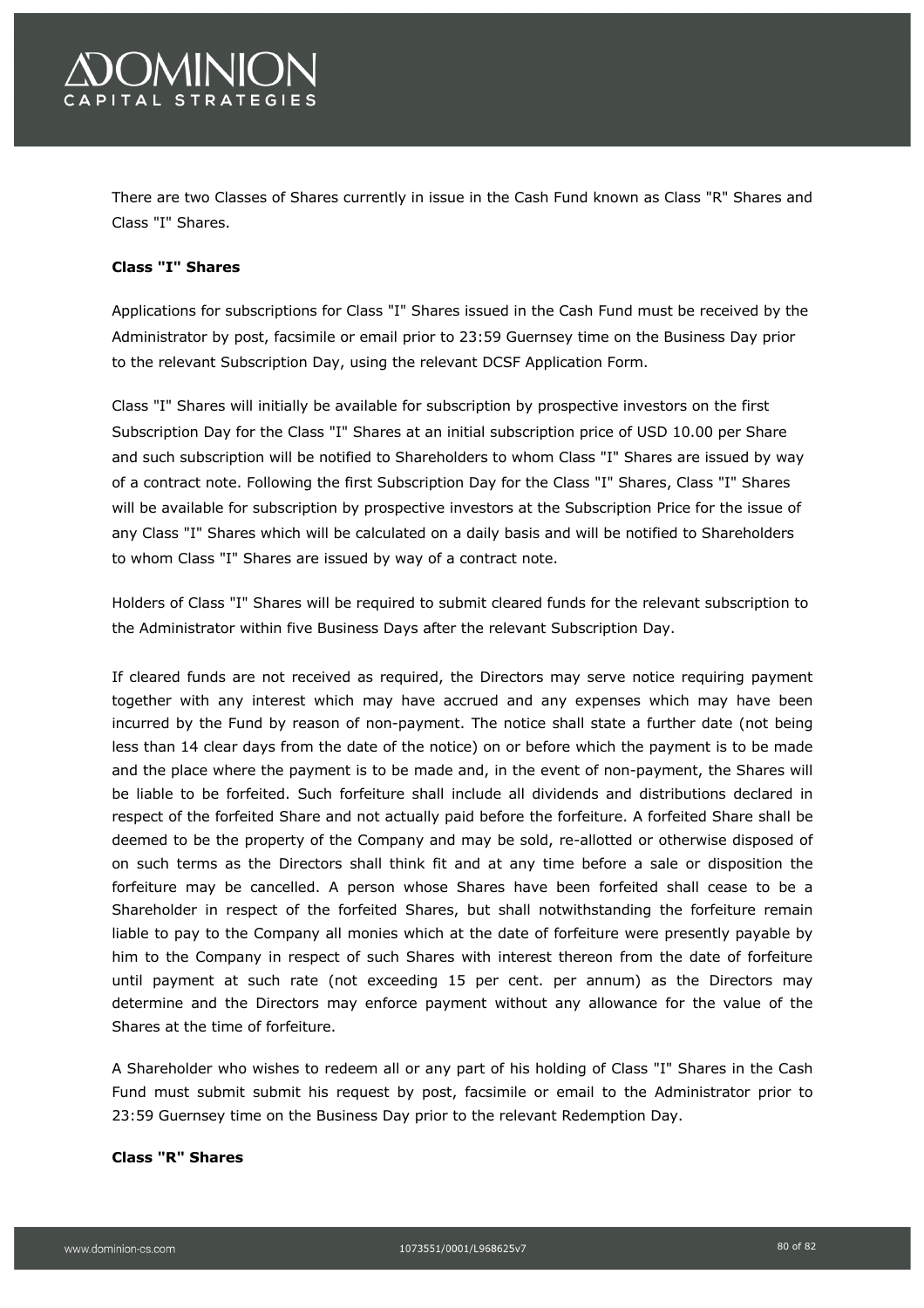# *OMINIC* PITAL STRATEGIES

Applications for subscriptions for Class "R" Shares, together with cleared funds for the relevant subscription amount, must be received by the Administrator by post, facsimile or email prior to 15:00 Guernsey time on the Business Day prior to the relevant Subscription Day, using the relevant DCSF Application Form. Class "R" Shares will be available for subscription by prospective investors at the Subscription Price for the issue of any Class "R" Shares which will be calculated on a daily basis and will be notified to Shareholders to whom Class "R" Shares are issued by way of a contract note.

A Shareholder who wishes to redeem all or any part of his holding of Class "R" Shares in the Cash Fund must submit his request to the Administrator by post, facsimile or email prior to 15.00 Guernsey time on the Business Day prior to the relevant Redemption Day. Requests received after this time will, unless the Manager or Administrator otherwise agrees, be held over and dealt with on the following Redemption Day.

## **General description**

The Fund has been designed for investors seeking to achieve long-term capital growth, by investing in a variety of Investee Funds, whose individual portfolios provide exposure to Cash Instruments, with managed volatility and risk under all market conditions.

The Fund has been designed to give the Manager considerable investment freedom and is not limited to any geographic region, currency, market sector or, subject to the Investment Restrictions (described below), type of Investment. The composition of the Investments of the Fund will be actively managed and will represent the Manager's view at any given time of those Investee Funds most likely to provide growth opportunities from the prevailing economic and market conditions.

In accordance with the Rules, prior notice will be given to both the GFSC and Shareholders of any change to any of the Investment Objectives, Investment Policy or Investment Restrictions (each as defined below) or any increase in the fees payable by the Fund or the introduction of any new fees to be payable by the Fund (with sufficient written notice being given to Shareholders to enable them to redeem their Shares prior to such change being effective).

## **Investment Objective**

To achieve long-term capital growth/appreciation under all market conditions through the active management of a portfolio of Investee Funds, whose individual portfolios provide exposure to Cash Instruments, while seeking to reduce volatility and investment risk through the implementation of active risk management protocols (the "**Investment Objective**").